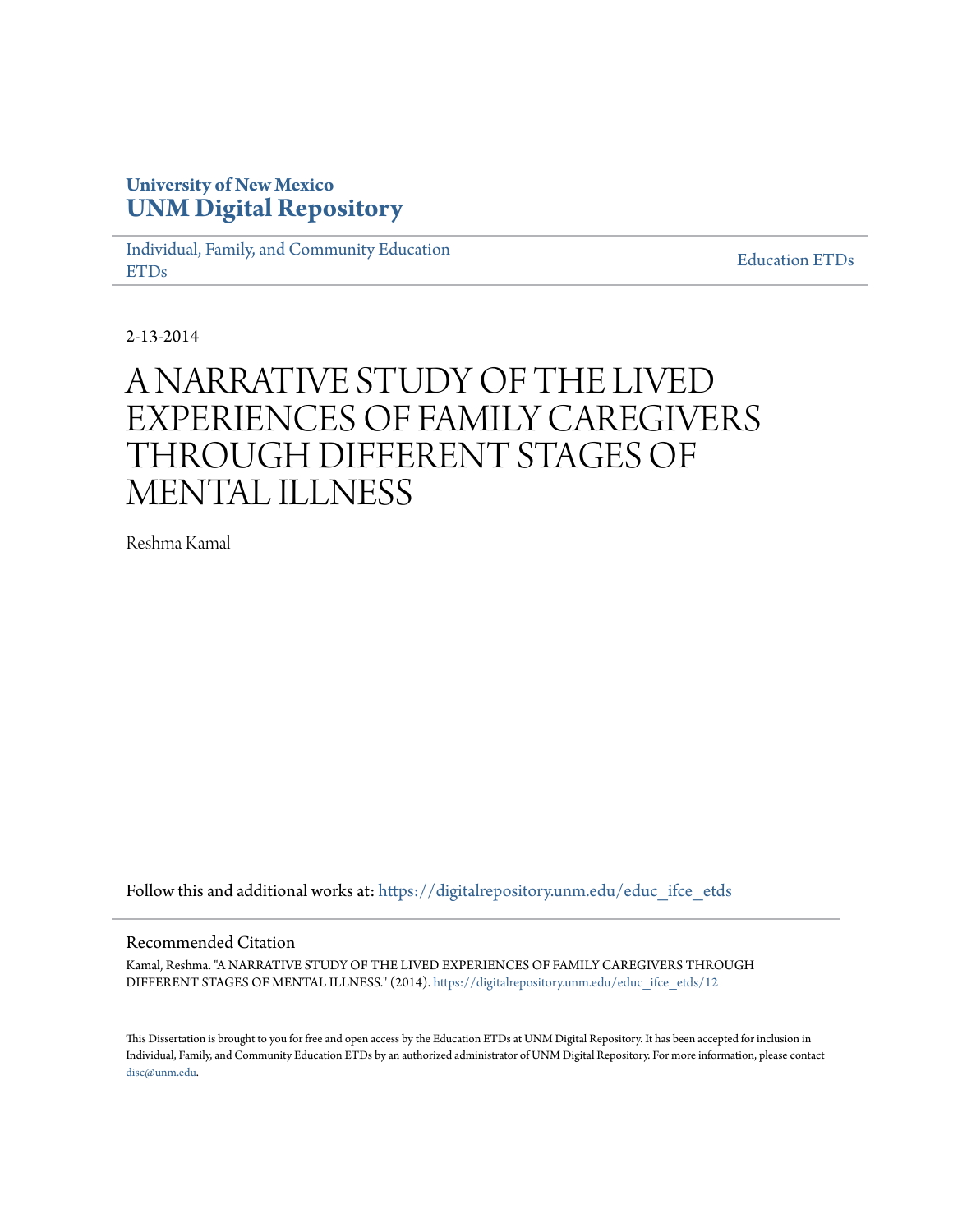# **Reshma Kamal**

 *Candidate*

 **Counselor Education** *Department*

 This dissertation is approved, and it is acceptable in quality and form for publication:

*Approved by the Dissertation Committee:*

Deborah Rifenbary, Chairperson

Mathew Lemberger TrueLove

Ruth Trinidad-Galván

Susan Smith-Pierce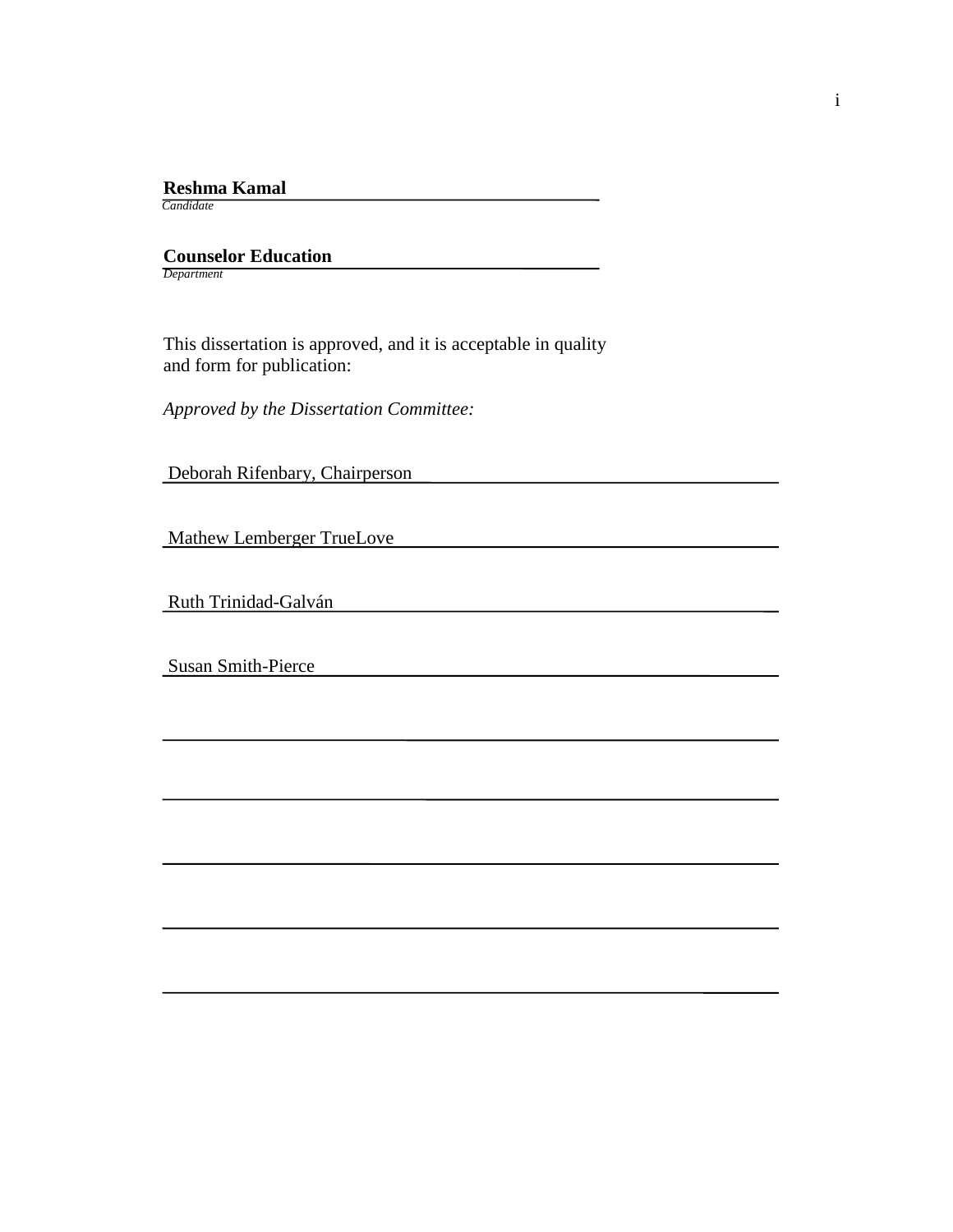# **A NARRATIVE STUDY OF THE LIVED EXPERIENCES OF FAMILY CAREGIVERS THROUGH DIFFERENT STAGES OF MENTAL ILLNESS**

By

## **Reshma Kamal**

B.A., Romance Languages, New York University, 1987 M.A., Counseling Psychology, Teachers' College, Columbia University, 1989 Master's in Education, Teachers' College, Columbia University, 1990

#### **DISSERTATION**

Submitted in Partial Fulfillment of the Requirements for the Degree of

## **Doctor of Philosophy Counselor Education**

The University of New Mexico Albuquerque, New Mexico

**December, 2013**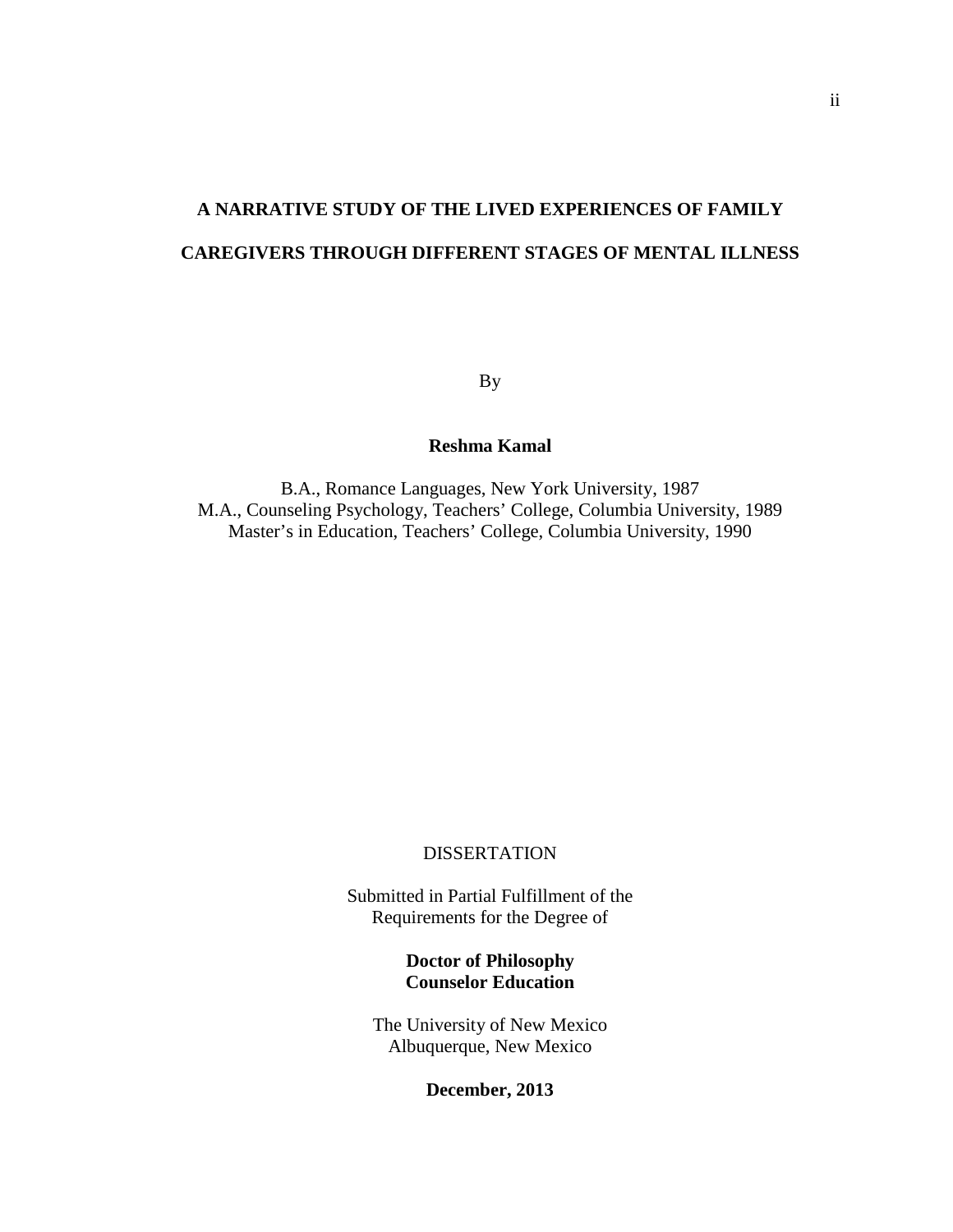#### **Dedication**

I dedicate this study to all the families of the mentally ill who suffer in silence bound by the ties of love for their relatives. These families are always seeking to understand and are always waiting for a cure, a happening, or something that can help alleviate the distress and burden of the relative with a mental illness. They do not call it burden; they cannot call it a burden for they do take it with love and do it willingly. For this tie they are willing to give up a part of themselves, a part of their lives so that the mentally ill relative can have a little peace. In the mentally ill person's world, things are different. Those who can see beyond the mental illness can give them their hand to hold when they have lost their footing. This study aims to look at the light in the shadows of human suffering. Knowledge gives us some power and by knowing and learning we can equip ourselves with something to understand the darkness of the experiences of the human soul.

I dedicate this study to all who helped me in my quest of understanding the human experience including my wonderful advisor Dr Deborah Rifenbary whose blind dedication for her students was the pillar of my motivation. Finally I dedicate this study to my husband, to my best friends (Adriana Balthazar and Irina Ivashkova), and to my father who believed in my quest and whose wish at the end of his life was to see me accomplish my life goals. I am deeply grateful for all and everything that enabled me to be who I am today and to be able to see life through other people's eyes for in doing so we are becoming a little more human and are contributing to the welfare of the human condition.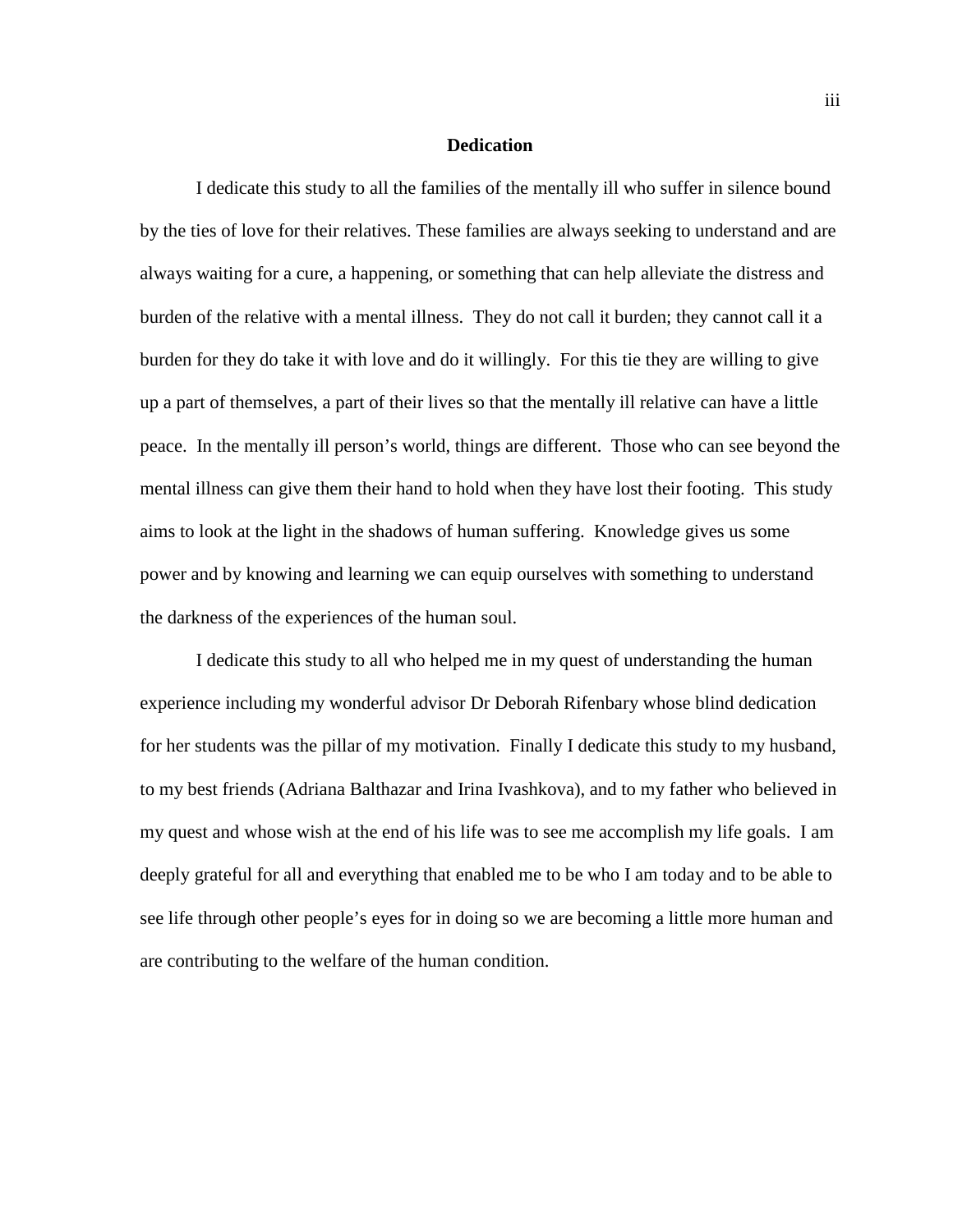#### **Acknowledgements**

I am grateful for the help of all my class mates who were present throughout my studies at UNM. In addition to my dear Advisor Dr. Rifenbary, I had the pleasure of having Dr. Susan Smith-Pierce on my committee who opened her heart to my topic of study and gave me guidance and support. In addition, I am also grateful for the help of my other brilliant committee members Dr. Mathew Eugene Lemberger-Truelove and Dr. Ruth Trinidad-Galván who agreed to share their expert knowledge with me throughout a difficult process and gave away their precious time. I thank my wise mentor Evonne Olson who showed me the way at UNM and my cherished friend Christine Abassary whose quest for knowledge motivated my own.

To all other travelers of life, once lessons are learned, once you have walked the road less traveled, there comes a day when it all makes sense. You know who you are including my loving mother, who brought me up a in a different culture and taught me to respect and love the people of the world by showing me that we are all the same, all human with our pain, sorrow, and desire to be happy, and who keeps me grounded to help me see that we can reach our goals if only we have the right love and support. Thanks to all and may your gift to me which has been your presence, illuminate the way for many.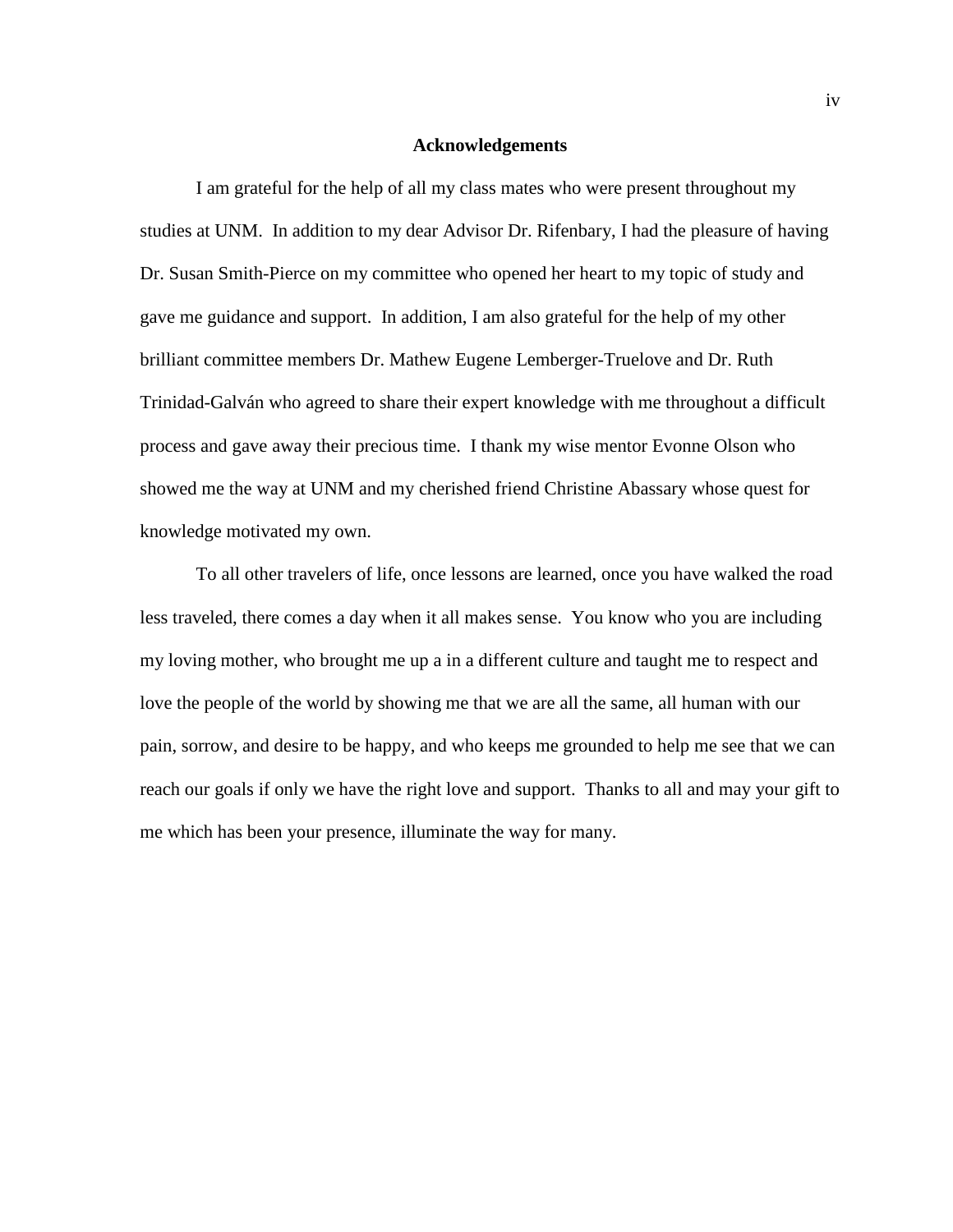# **A NARRATIVE STUDY OF THE LIVED EXPERIENCES OF FAMILY CAREGIVERS THROUGH DIFFERENT STAGES OF MENTAL ILLNESS**

By

#### **RESHMA KAMAL**

B.A., Romance Languages, New York University, 1987 M.A., Counseling Psychology, Teachers' College, Columbia University, 1989 Master's in Education, Teachers' College, Columbia University, 1990 Ph.D., Counselor Education, University of New Mexico, 2013

#### **ABSTRACT**

This narrative study examines life histories of family caregivers caring for a mentally ill relative dealing with either schizophrenia or bipolar disorder through different stages of the mental illness. Its goal was to enhance understanding of the lived experiences of the families in question during three different stages of the mental illness which centered on mental illness as the life- course stage (Denzin, 1989). A narrative analysis of the life histories of the main caregivers through three different stages of the mental illness was conducted. They were life before, during, and after the onset of the mental illness. Family Systems theory was used as a theoretical framework in order to understand the daily lived experiences of the family. It is well documented that families of the mentally ill suffer from stress and burden, and the stigma usually associated with mental illness. The findings suggested that each stage of the mental illness is different and that the families in question experienced different levels of burden and stress at each stage. For such families tailoring the interventions to the stage that they are going through can help providers target the areas that require most assistance at a particular stage and in the long run may help with providing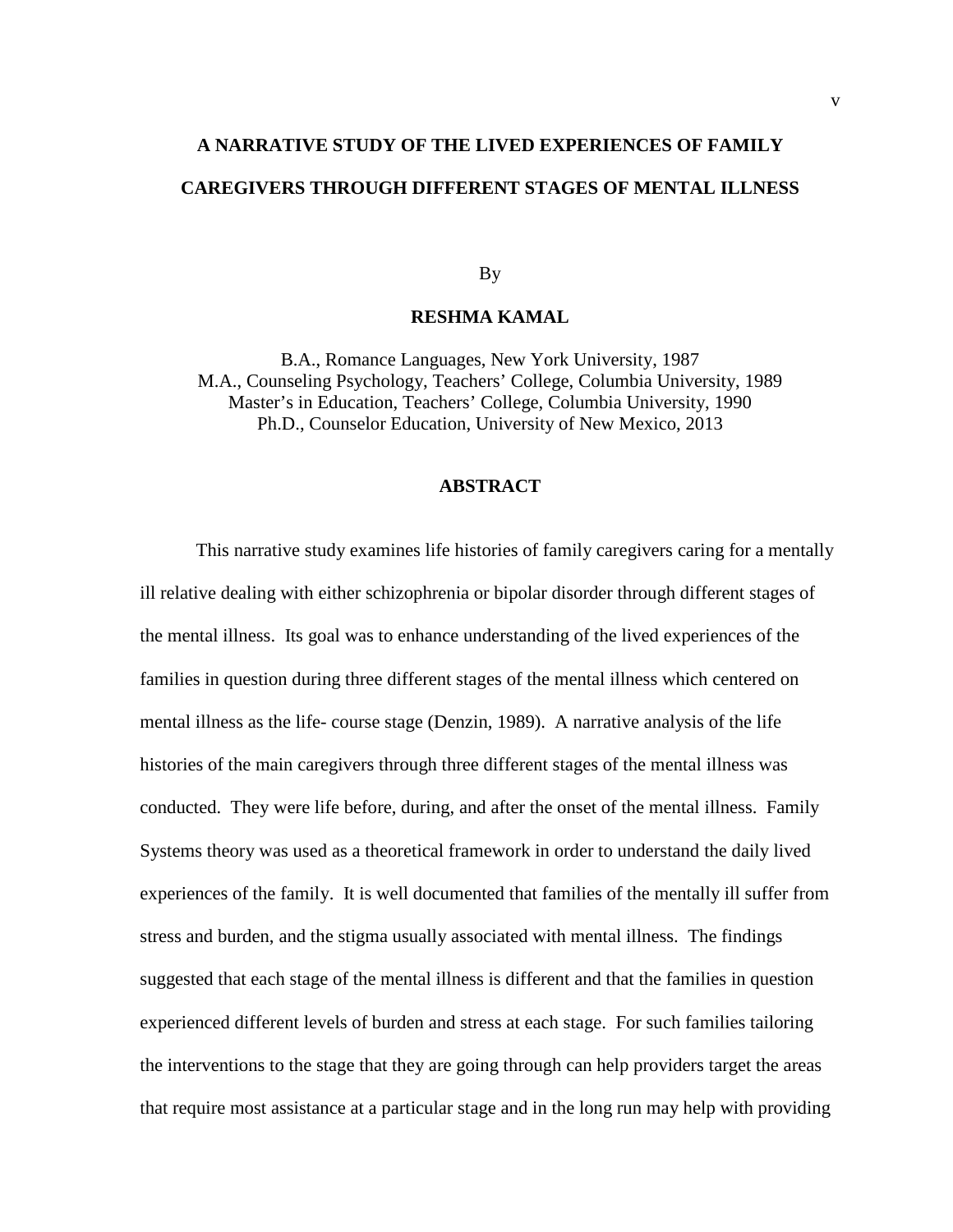the family caregivers with a better quality of life. For the families interviewed, the stage where family caregivers experienced an added amount of burden, stress, and psychological distress was during the onset and diagnosis of the mental illness. This was mainly due to the behavioral changes of the mentally ill relative which changed family relationships and homeostasis.Recent research in both schizophrenia and bipolar disorder show that a combination of pharmacological and psychosocial treatment early in the progression of the illness prevents neurological and psychological damage. Family caregivers would benefit from interventions tailored to prevent recurrence and relapse.

*Keywords:* mental illness, impact of mental illness, stages of the mental illness, family caregivers, stress, stigma, interventions, mental health of family members, schizophrenia, and bipolar disorder, recurrence of mental illness, psychotic episodes, diagnosis.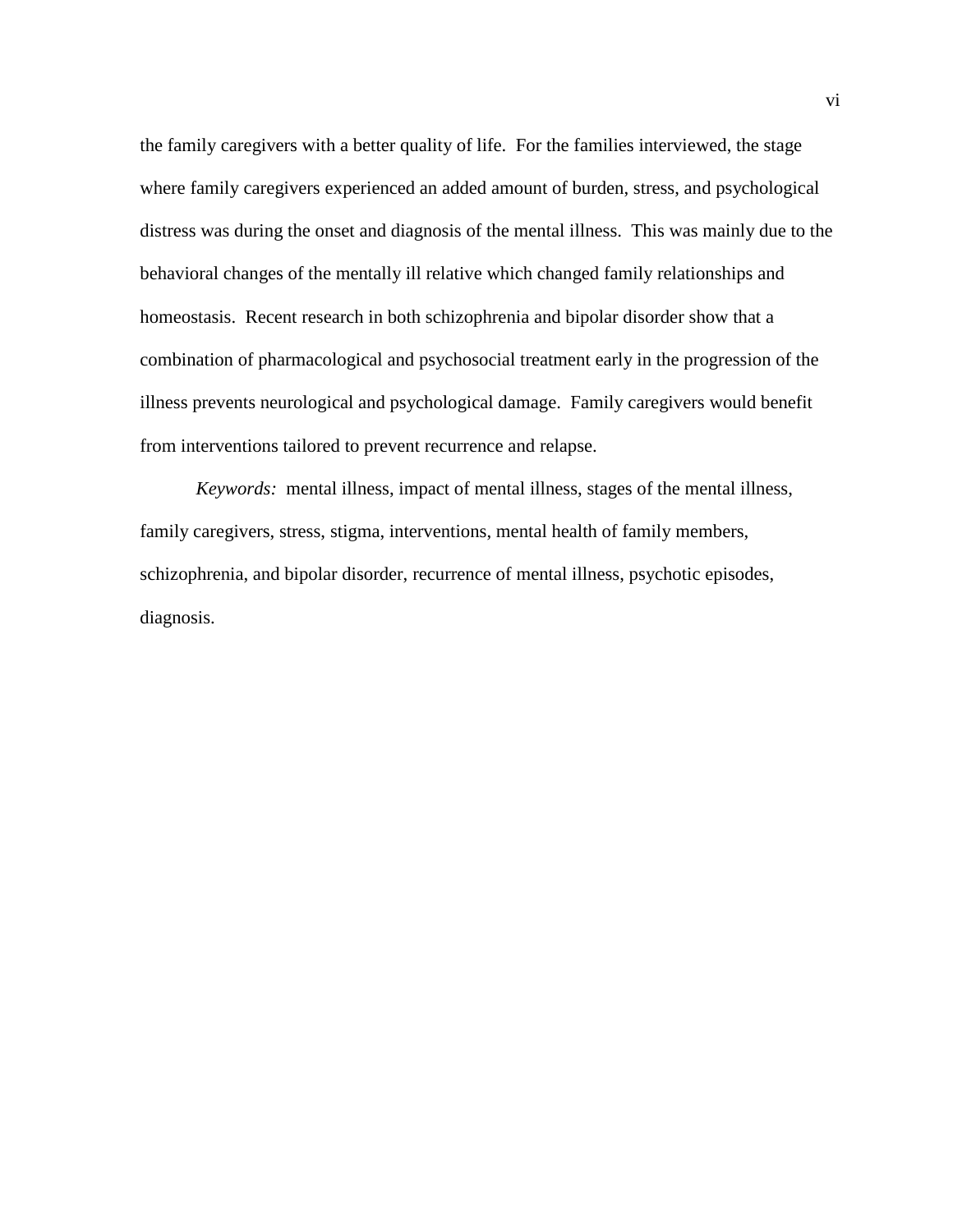# **Table of Contents**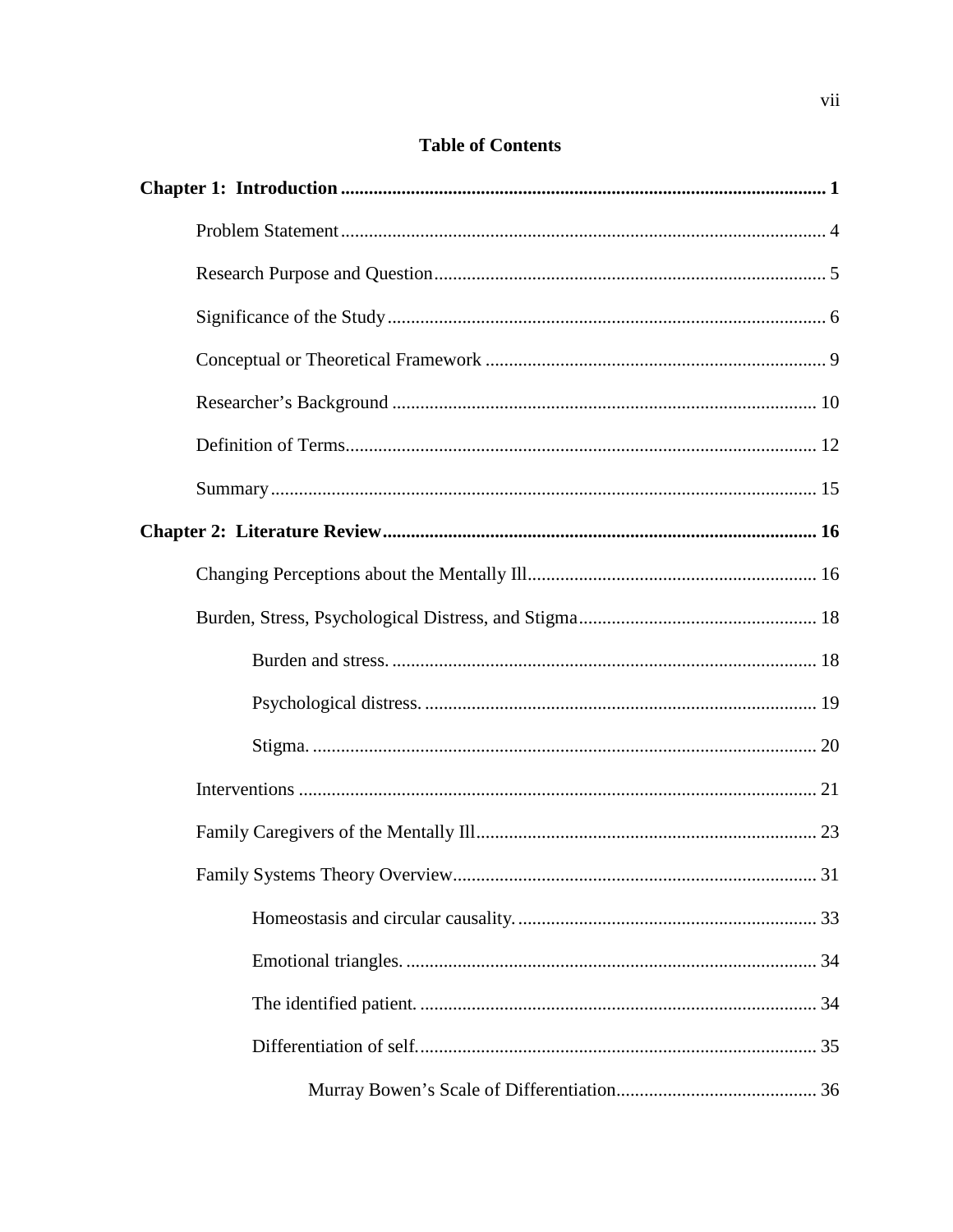| Application of Systems Theory to Family Caregivers of the Mentally Ill  38 |  |
|----------------------------------------------------------------------------|--|
|                                                                            |  |
|                                                                            |  |
|                                                                            |  |
|                                                                            |  |
|                                                                            |  |
|                                                                            |  |
|                                                                            |  |
|                                                                            |  |
|                                                                            |  |
|                                                                            |  |
|                                                                            |  |
|                                                                            |  |
|                                                                            |  |
|                                                                            |  |
|                                                                            |  |
|                                                                            |  |
|                                                                            |  |
|                                                                            |  |
|                                                                            |  |
|                                                                            |  |
|                                                                            |  |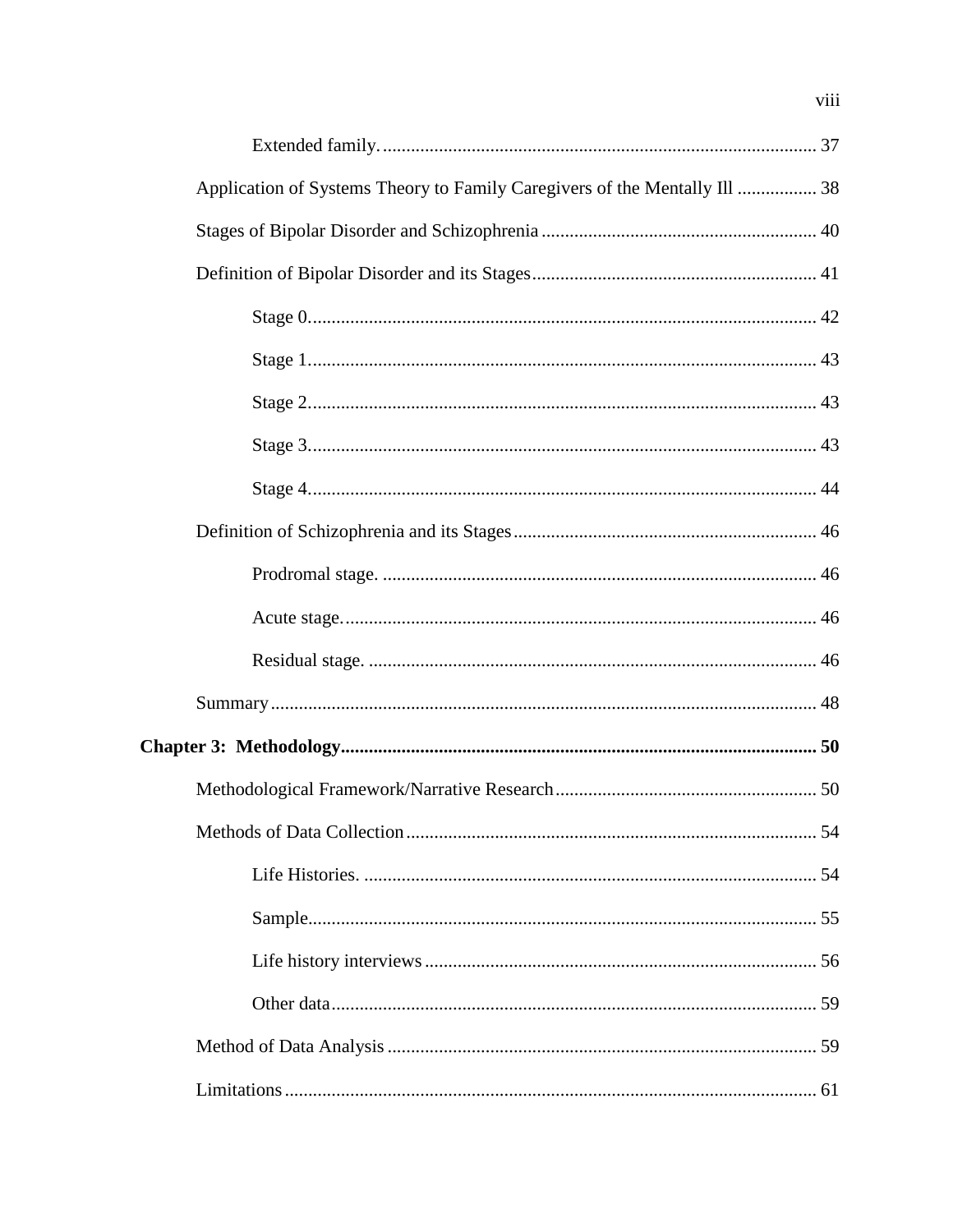| Synopsis of Family Systems Theory in "life before the onset and diagnosis of the |  |
|----------------------------------------------------------------------------------|--|
|                                                                                  |  |
|                                                                                  |  |
|                                                                                  |  |
| Diagnosis and medical community/triggering event and hospitalization 84          |  |
|                                                                                  |  |
|                                                                                  |  |
| Family's relationship: (1) emotional health/psychological distress, and (2) odd  |  |
|                                                                                  |  |
|                                                                                  |  |
|                                                                                  |  |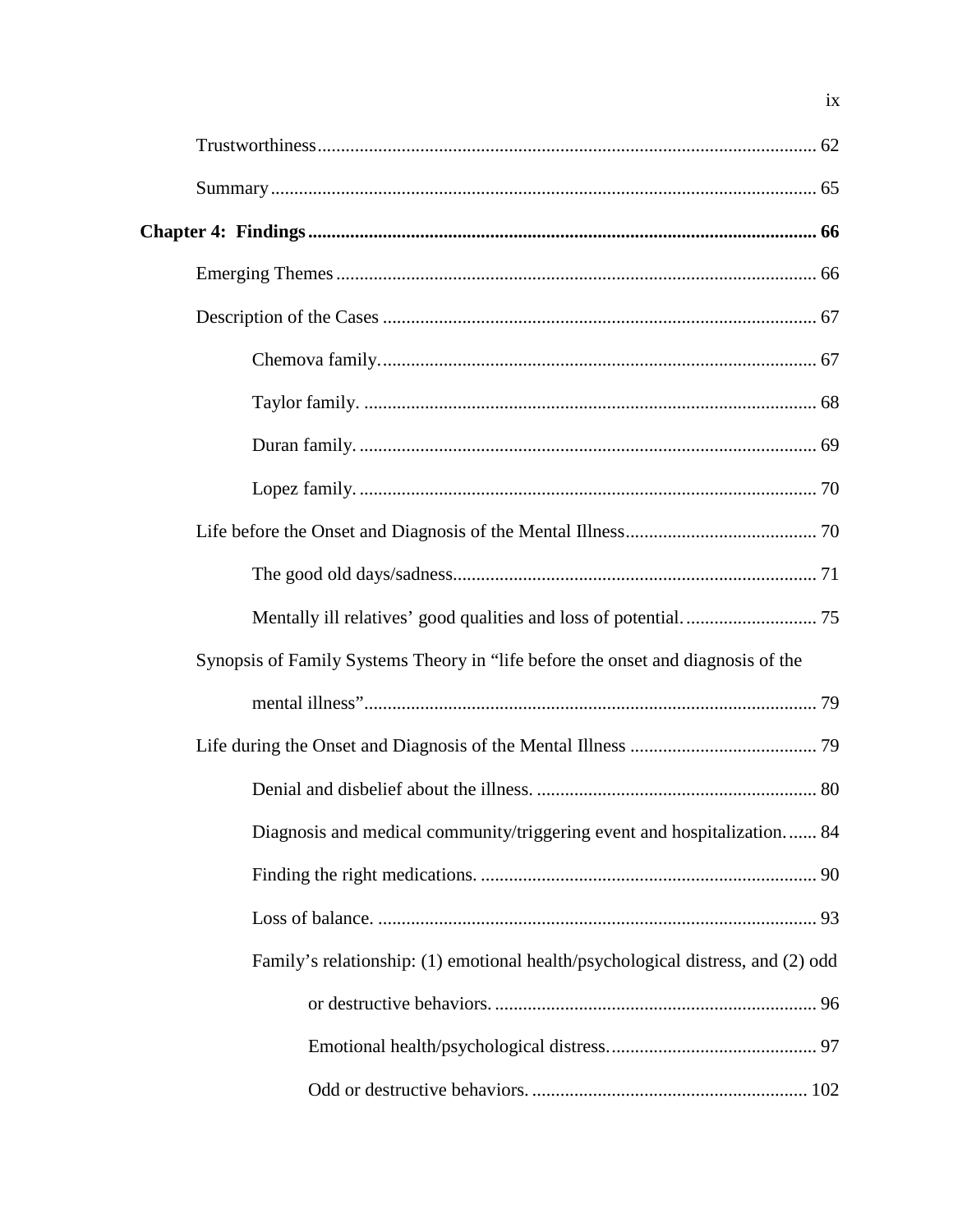| Synopsis of Family Systems Theory during "life during the onset and diagnosis of the |  |
|--------------------------------------------------------------------------------------|--|
|                                                                                      |  |
|                                                                                      |  |
| Relationship with society and community/embarrassment and stigma.  110               |  |
|                                                                                      |  |
|                                                                                      |  |
|                                                                                      |  |
| Synopsis of Family Systems Theory during "life after the onset and diagnosis of the  |  |
|                                                                                      |  |
|                                                                                      |  |
|                                                                                      |  |
|                                                                                      |  |
|                                                                                      |  |
|                                                                                      |  |
|                                                                                      |  |
|                                                                                      |  |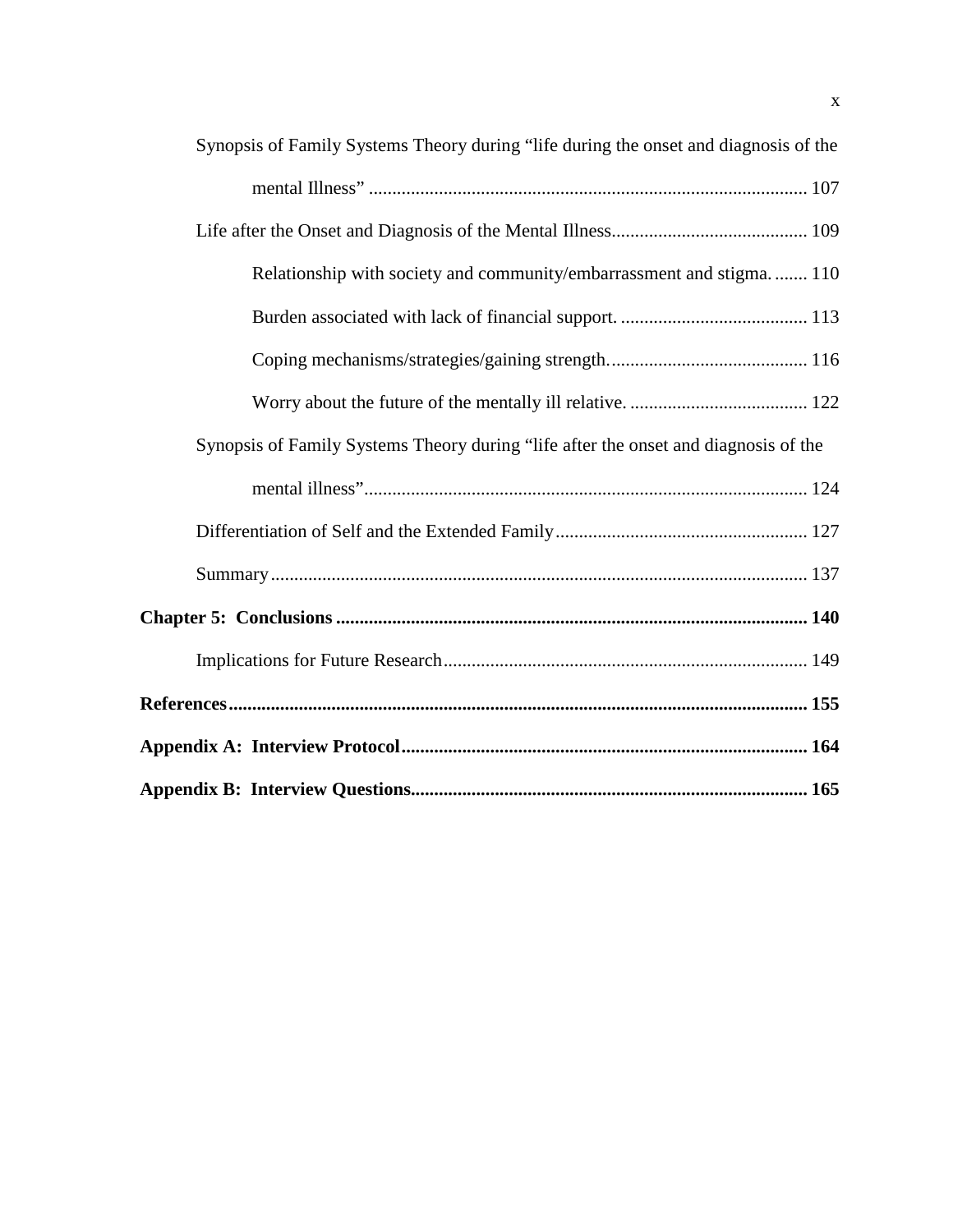#### **Chapter 1: Introduction**

<span id="page-11-0"></span>The role of the families entrusted with the task of taking care of their mentally ill relative has become increasingly important as a result of deinstitutionalization. Deinstitutionalization refers to the movement of moving hospitalized mentally ill patients from long-term hospitalizations to community care (n.d., Merriam-Webster's online dictionary  $(11<sup>th</sup> Ed)$ . This meant that patients who became stable, typically with the aid of medication, were sent home as outpatients to live in the community or with their families. Initially this movement started as a result of pharmacological and psychosocial treatments in the 1950's and in the 1960's that facilitated the movement of care for mentally ill people from institutions to the community (Krieg, 2001). With the use of new antipsychotic drugs such as Chlorpromazine known as Thorazine, patients who previously were unable to live on their own were now able to live independently in society (Krieg, 2001). Another reason for deinstitutionalization was also partly due to larger social movements in the 1960's and the 1970's such as the hippie movement and the civil rights movement (Kelly & McKenna, 2004) which encouraged the notion of individual rights and freedom. This transition was also due to many court decisions where the Supreme Court ruled that patients who were not hazardous to society and who had been institutionalized against their will had the right to be treated or discharged. This movement was greatly hastened by the enactment of the federal Medicaid and Medicare programs, which enabled many patients to support themselves financially while living in the community (Krieg, 2001). Accordingly, deinstitutionalization was a movement to respect the right of self-determination (Maslow, 1943), which dictated that people have unhindered access to what life has to offer. It was an effort to offer more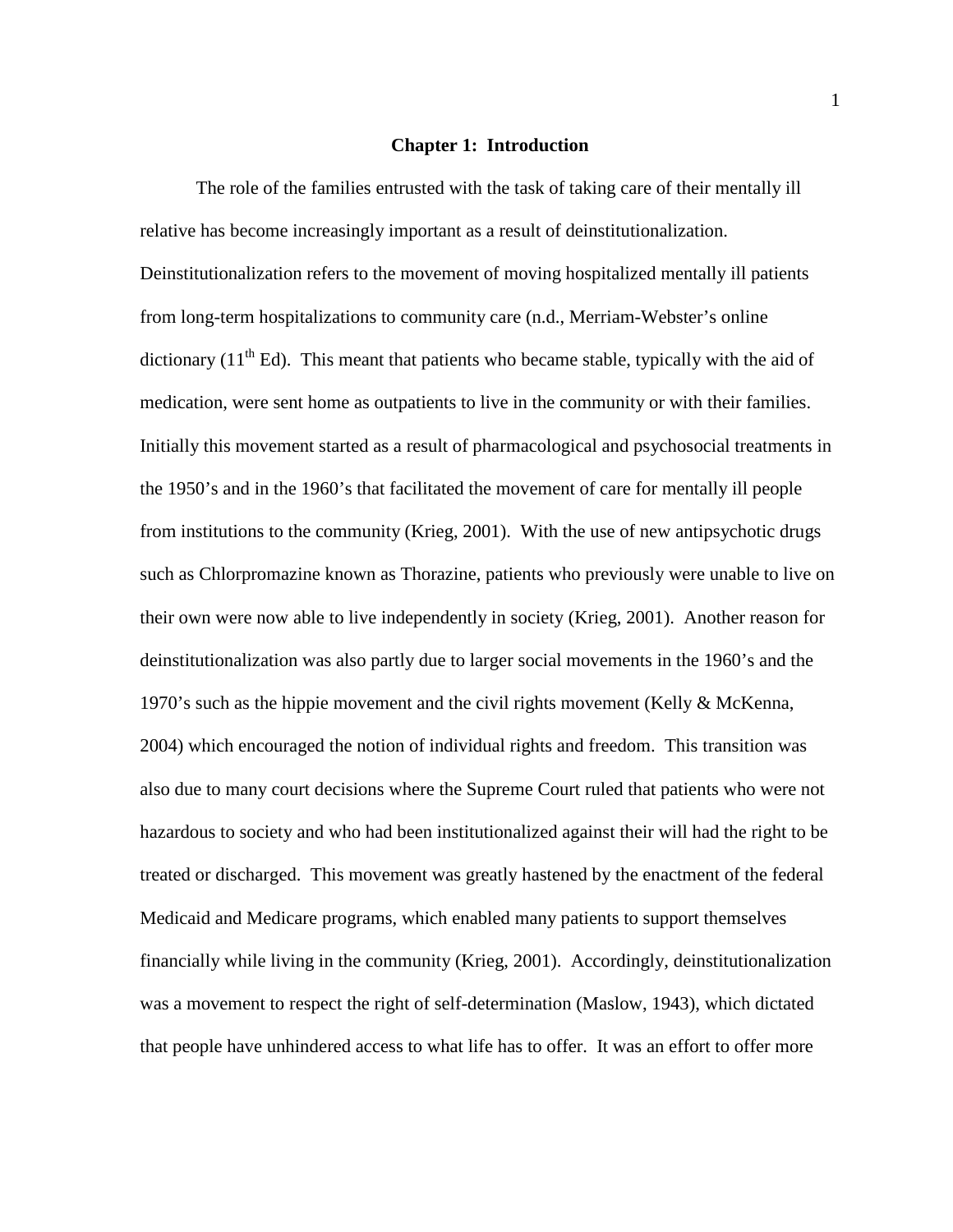liberty to the mentally ill and an effort to offer individuals who are mentally ill the right of self-determination (Krieg, 2001).

Although one of the reasons cited for deinstitutionalization may have been the growing societal interest for valuing the rights of individuals versus the rights of society (Oliver, Huxley, Bridges., & Mohamed, 1996) other researchers (Kraus & Slavinsky, 1982) argued that legislators were concerned with the rising costs of health care and discharging patients into community care was seen as more cost effective. Some even felt that deinstitutionalization may have been one of the biggest failed attempts in twentieth century America (Torrey, 1995). In other words, although deinstitutionalization may have been initiated with the best of intentions, the results created other problems due to a lack of planning to provide the mentally ill with ample resources for alternative care (Krieg, 2001).

One of the negative outcomes of deinstitutionalization is the lack of suitable mental health policy for patients with mental illness, which is aggravated by inadequate community based-services as well as a disjointed mental health-care structure. In addition, many individuals with mental illness are unable to access suitable and opportune treatment; many have a substance abuse disorder in addition to their main disorder, and engage in criminal activities to support their drug habits. When the correct help is not available many bounce between courts, jails, and prisons. (Taylor, 2008).

One of the consequences of the impetus to move the care of individuals with mental illness from hospitals to the community is that family members are forced to assume the role of caregivers (Chang & Horrocks, 2005). Family members are usually not fully equipped to deal with the care of the mentally ill (Winefield & Harvey, 1993). More often than not, the family has no training and finds caregiving burdensome (Lefley & Johnson, 1990). A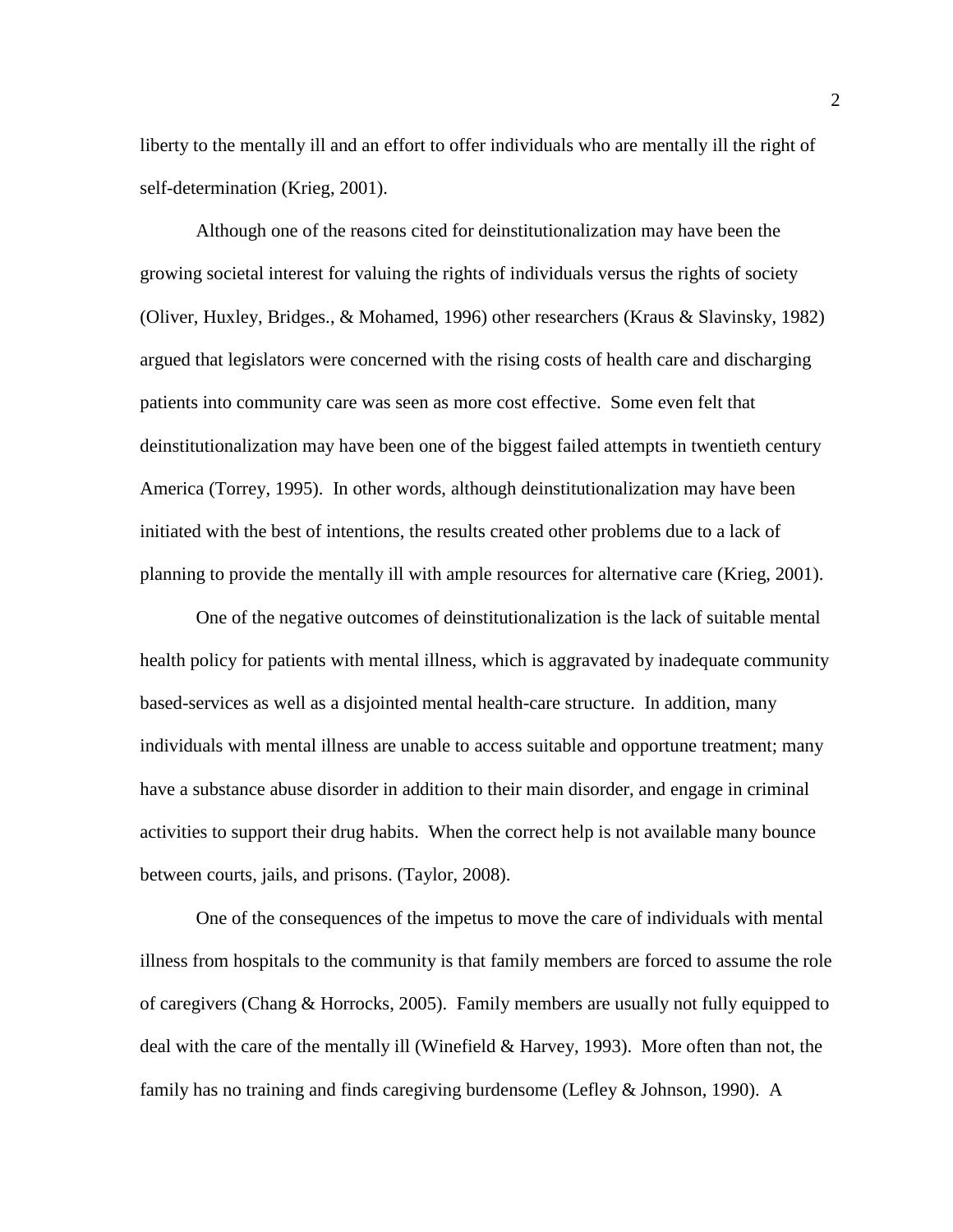growing number of families battle with the burden imposed by a relative's mental illness and of taking care of individuals who are no longer hospitalized. According to Ostman and Hansson (2002), the number of mentally ill individuals, who are stabilized on medications and sent home, has increased over the last four decades. Muhlbauer (2002) found that four million American families battle with this type of burden. In a postal survey of families who were the caregivers of a mentally ill relative, researchers found that the family caregiver's psychological well-being was influenced by the mentally ill person's level of behavior disturbance (Winefield & Harvey, 1993). A relationship between the amount of caretaker's distress and the level of the patient's symptoms has been found in various studies. The caretaker's distress was higher if the patient's level of symptoms was higher. Conversely, the caretaker's distress was lower when the level of the patient's symptoms was lower (Winefield & Harvey, 1993).

The unfavorable effects of the psychiatric illness on relatives, also known as caretaking burdens have been the focus of studies since the early 1950's (Ostman  $\&$ Hansson, 2000). At first the focus was to determine the likelihood of discharging patients into the community; later on the focus became to refine the tasks caretaking of the mentally ill. Recently, it has been to measure burden, which occurs as a result of the caretaking in clinical routine settings and in individuals involved in caretaking responsibilities such as family members of the mentally ill. The burden that arises in the families of the mentally ill is the product of: (1) the obligation of offering long-term all inclusive care which can impact relationships with the patient and with other people in the family and (2) the emotional distress and concerns that accompanies such care (Ostman & Hansson, 2000).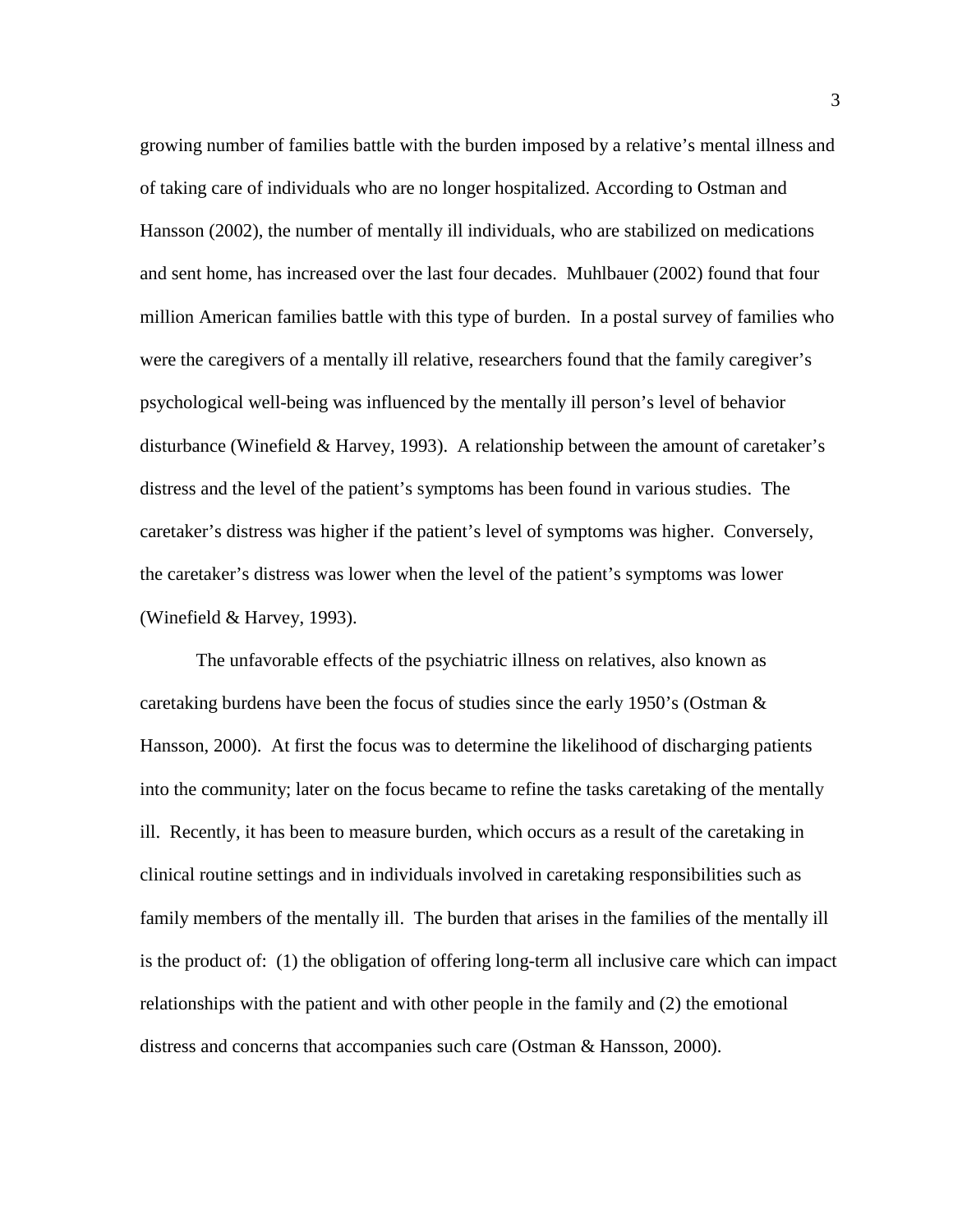Ostman and Hansson (2000) also affirm that the close relatives of a mentally ill person experience considerable levels of enduring strain, which is higher for relatives of patients living at home compared to patients who are in community-care settings. To assist the families caring for a mentally ill member, it is important to understand their roles and experiences as caregivers. To this end, I herein propose a narrative inquiry of four families who are or have been the caregivers for a relative (s) who has (have) been diagnosed with either schizophrenia or bipolar disorder.

#### <span id="page-14-0"></span>**Problem Statement**

Today, more than four million American families face the challenge of living with loved ones who are afflicted with severe, persistent mental illness (Muhlbauer, 2002). Yet, interventions, preventions, and the western medical model focus on the individual patient with the mental illness and ignore the family and the patient's social environment (Jubb  $\&$ Shanley, 2002). Some of the burdens identified by the families include: financial responsibilities, missed days from their work, disturbance in their daily lives, constraint in their social and leisure activities, and diminished attention to other family members (Dyck, Short, & Vitaliano, 1999). Such families feel the burden because they may be conflicted about their caregiving duties or the family's life becomes disrupted (Jubb & Shanley, 2002). In addition, financial stress can result because some patients are not self-supporting and lack financial resources (Potasznik, 1995). The financial stress combined with caregiving duties take a toll on the families' physical and mental health and can result in psychological distress, emotional difficulties, and stress related physical problems (Guarnaccia & Parra, 1996). To holistically assist the majority of the mentally ill population, it is important to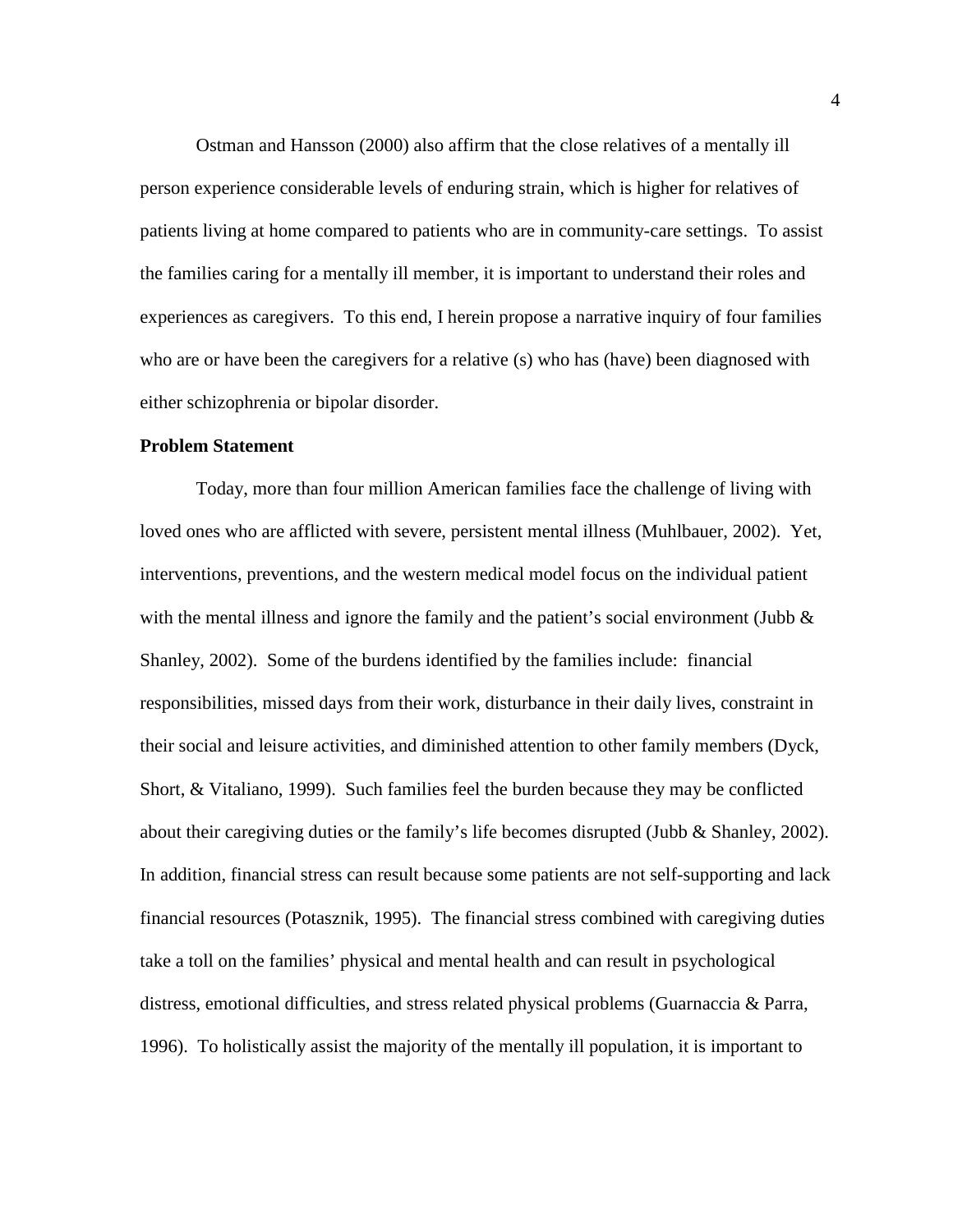consider the family caregivers who hold an integral role in the treatment of those patients who have a mental illness and are living at home.

#### <span id="page-15-0"></span>**Research Purpose and Question**

The purpose of this narrative study was to better understand the lived experiences of family caregivers though different stages of their relative's mental illness. Examining narratives of their life histories provided a glimpse of the caregivers' world and revealed their daily realities in dealing with their mentally ill relatives.

This narrative study aimed to answer the following research question: What are the lived experiences of family caregivers living with a relative who has the diagnosis of schizophrenia or bipolar disorder through the different stages of the mental illness? In examining this question, a narrative inquiry using a chronological sequence of qualitative analysis (Creswell, 2007, p. 170) was used. The interview questions were divided into three main stages which centered on the mental illness life-course. Life- course stages are the stages in an individual's life experience that become the focus for the researcher in order to develop the chronology of the individual's life (Denzin, 1989). In this study, the three stages were the following:  $(1)$  life before the onset and diagnosis of the mental illness;  $(2)$  life during the onset and diagnosis of the mental illness; and (3) life after the onset and diagnosis of the mental illness. Under each of these stages, were 6 sub questions concerning: (a) the relationships of the family members with each other; (b) the family's relationship with society including stigma because of the mental illness; (c), the family's finances; (d) the family's emotional health; (e) help from mental health providers; and, (f) the family's coping skills and its methods of self-care (gaining strength, faith) (See Appendix B for a list of these questions).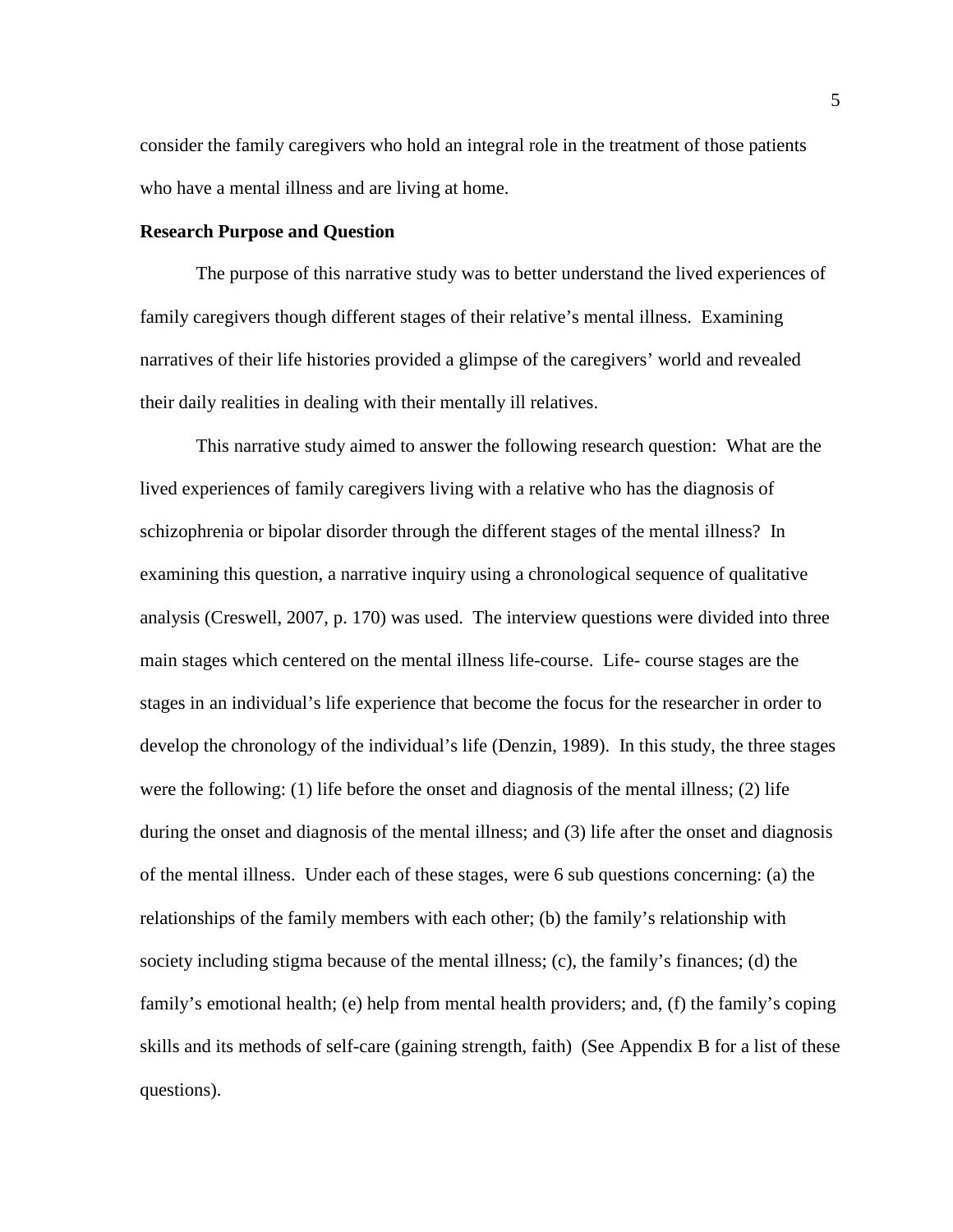Many quantitative and qualitative studies on family caregivers' burden and stress as a result of the caretaking duties have emerged since families have been entrusted with the role of caregivers. However, qualitative narratives about the lived experiences of the caregivers through the different stages of mental illness are still lacking. In addition, services to support the lives of caregivers and their mentally ill relatives are virtually non-existent even after much research shows that these services can help provide support to the family caregivers (Doornbos, 2002). Moreover, it is also important that the interventions and treatment for the mentally ill and their family caregivers be created with the collaboration of the families in question (Doornbos, 2002).

#### <span id="page-16-0"></span>**Significance of the Study**

This study aimed to understand the inner lives of those individuals caring for a mentally ill relative through three different stages of the mental illness of schizophrenia and bipolar disorder. Earlier perceptions related to severe and persistent mental illnesses have changed over the years, and the notion of recovery is becoming the goal of the public (Hutchinson et al., 2006). However, the process of moving individuals from an institution into a community or family setting has created many serious problems by challenging the families' caregiving abilities (Muhlbauer, 2008).

One of the problems reported by the caregivers is that society does not understand the scope of their caregiving or the extent of their interaction with the ill family member; they add that they are frequently devalued and dismissed (Muhlbauer, 2002). By understanding the lived experiences of the family caregivers, mental health providers may include the insights gained in their treatment goals. By including their knowledge about the families in their treatment goals, and by using the family caregivers' experiences instead of minimizing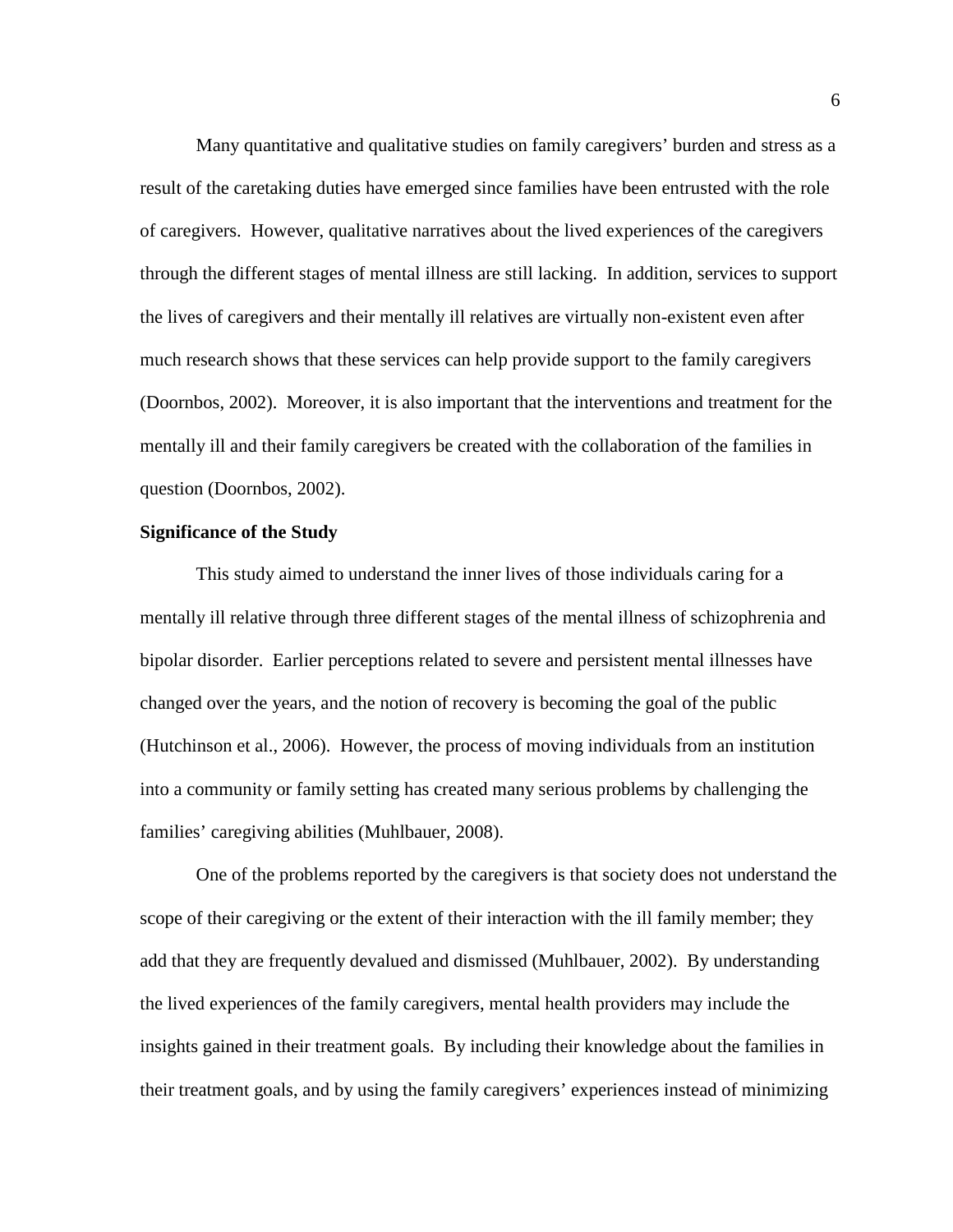their importance, mental health providers can create more effective treatment models for the mentally ill and use the family caregivers' support constructively. Moreover, it can provide the medical and mental health field with an added awareness of the issues surrounding the family caregivers because they are an important and inevitable link toward enhancing and maintaining any kind of treatment for the mentally ill.

In recent years, studies about the burdens faced by family caregivers have become the focus due to the rising number of family caregivers of the mentally ill. This study added to the literature by focusing on the differences in the caregivers' stress and burden throughout three different stages of the mental illness. It looked at the caregivers' lived experiences in relation to the development of the mental illness. By using the mental illness as the life-stage course, it aimed to look at an added component which was to look at each stage and its corresponding areas of psychological distress, stress, and burden. This kind of study may enhance understanding of the families' lived experiences and the obstacles that those families dealing with the mental illness of schizophrenia and bipolar disorder face on a daily basis.

As a consequence, this type of study may provide mental health professionals an added awareness for creating effective interventions for family caregivers dealing with the mental illness of schizophrenia and bipolar disorder by looking at the different stages of the mental illnesses. Psycho-educational training groups for family caregivers are linked with a reduced rate of relapse of mental illness (Heru, 2000). Miklowitz & Scott (2009) found that psycho-educational groups for families were linked with a reduced relapse rate for patients with bipolar disorder. In looking at the types of psycho-educational treatments for families, Heru (2000) found that for families dealing with chronic mental illness, rigorous training for learning coping skills in order to deal with long-term care and support were effective. Thus,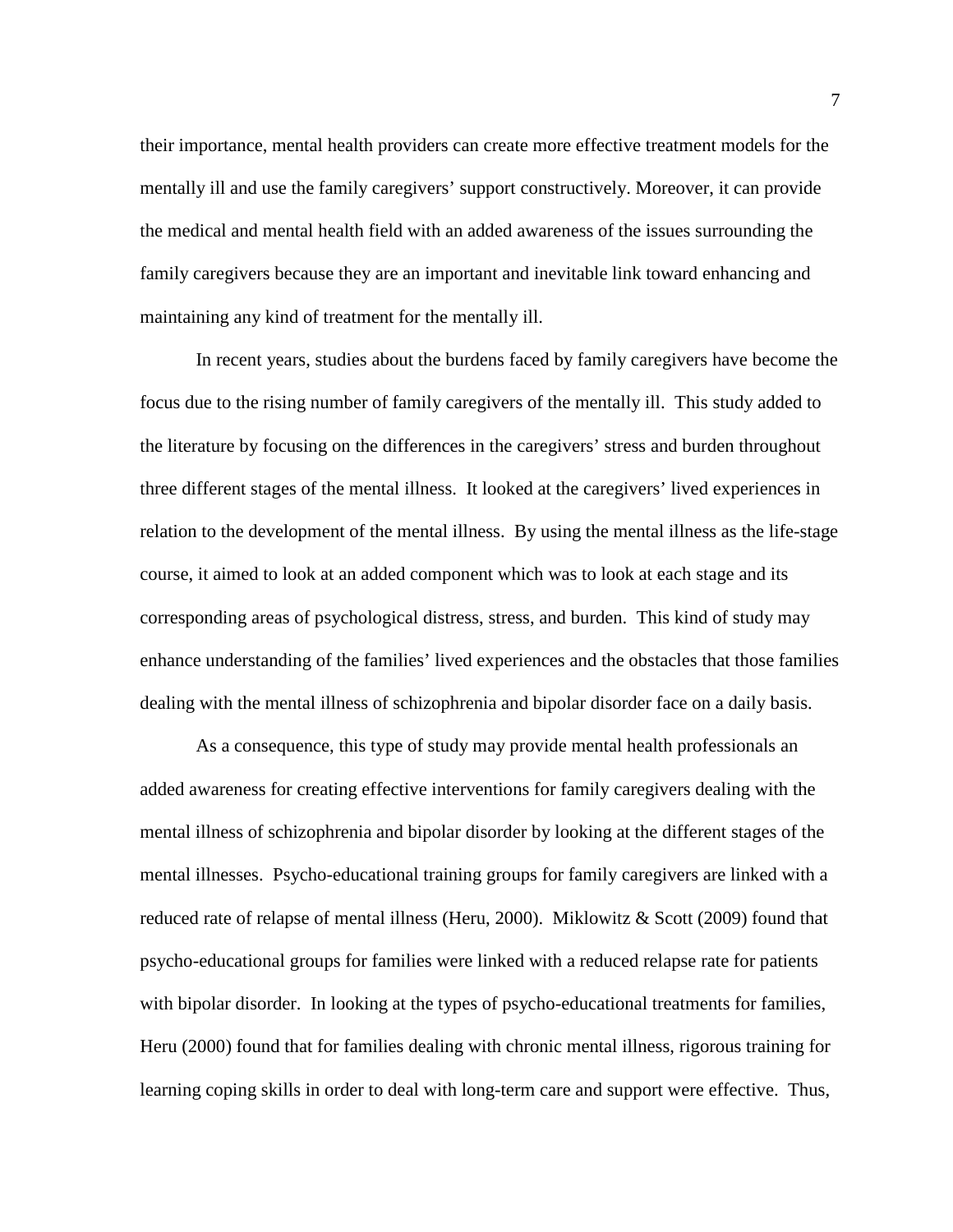this type of study can help providers provide better training and education for the families involved by giving them more information about the types of coping mechanisms that are effective in preventing relapse in patients with mental illness and at the same time it may help them to distinguish the level of intervention needed according to the diagnosis of the mental illness and by its corresponding stage. In other words, by knowing about the progression of the mental illness, the provider may be able to distinguish the level of psychological distress the family caregivers are undergoing and tailor the interventions accordingly. It can also assist in developing training for long-term care and support for mentally ill patients.

Most studies in the area of caregivers of the mentally ill are focused on the burdens, stress, and psychological distress that family caregivers endure as a result of the caretaking. Studies on the satisfaction that family caregivers may experience as a result of the task of caretaking are limited. This study can open doors for research targeting the areas of satisfaction for caregivers which may become part of devising interventions that can empower caregivers and learn methods of gaining more satisfaction.

Finally, this study can be the catalyst for further studies in the area of mental illness and family caregivers. It may open doors for studying other mental illnesses in addition to the ones used in this study. This study also aimed to trigger the importance of finding ways to help such families. It pointed to the embedded awareness that if family caregivers get the much needed support and guidance that they require, then in the long run, society will benefit. In other words, by having more support for the growing number of families who are the caregivers of the mentally ill, society composed of such families will be better prepared to care for the mentally ill individuals. The knowledge that families are an important source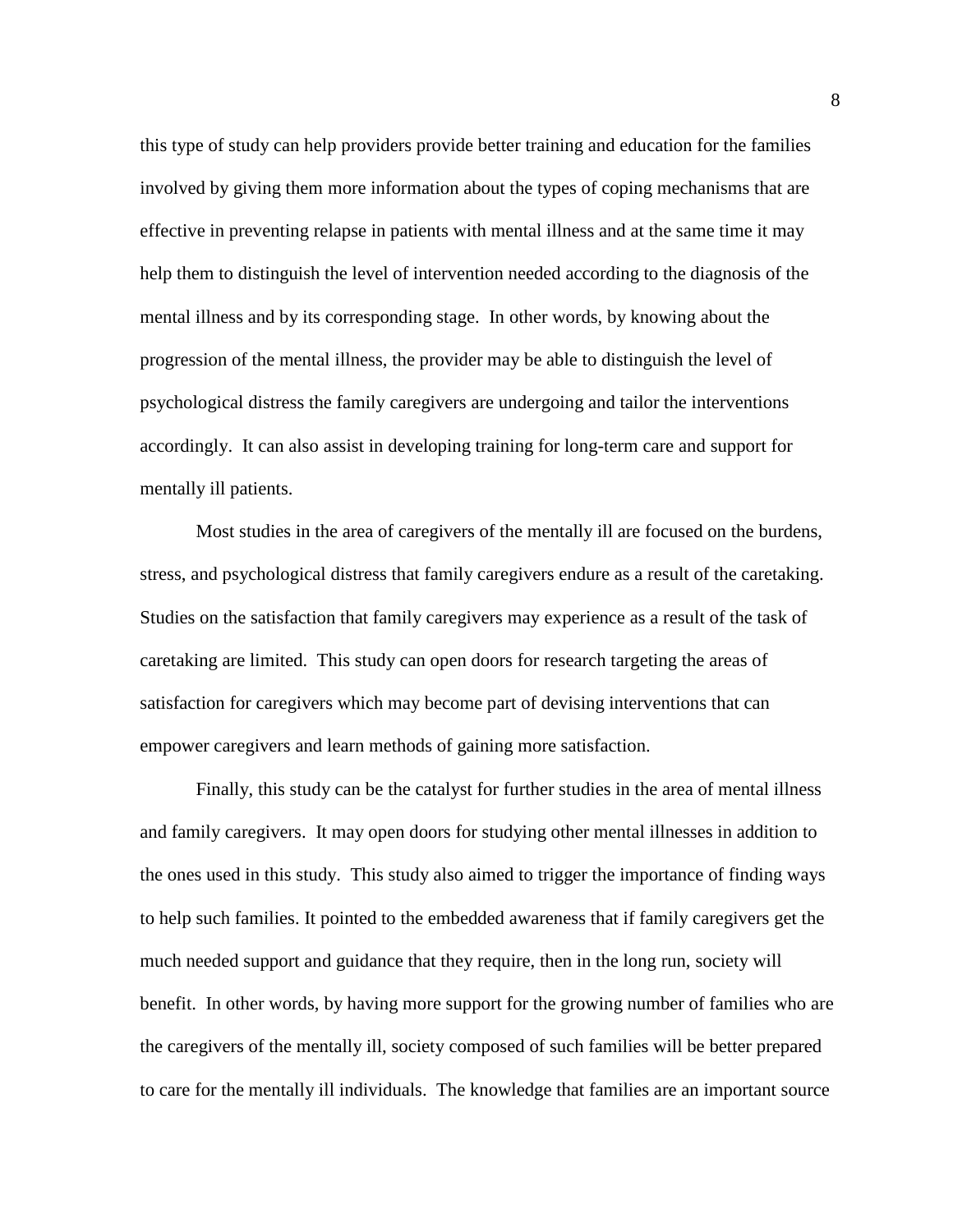of treatment for the mentally ill can become even more prevalent. By seeing mental illness as a part of many families' lives, society may also become more tolerant and stigma as well as ignorance regarding mental illness can change. Hence, if mental illness is seen as an illness that can be controlled with proper medications and proper care, then stigma due to ignorance of the illness and ignorance of its prognosis will eventually be diminished. This can improve the quality of life for the mentally ill and their families.

Consequently, a narrative analysis of the life histories of such families can provide important insight for those who assist such individuals, as well as those who find themselves in a similar situation such as the family caregivers or other community members entrusted with the care of the mentally ill.

#### <span id="page-19-0"></span>**Conceptual or Theoretical Framework**

In trying to understand the impact of mental illness, Family Systems theory was used as a theoretical framework. According to this theory, the family is an interrelated system, in which all the members of the household affect each other. Thus, if a family member has a mental illness and the rest of the family members are living together, the illness affects everyone. One way to understand the impact of the illness on the family members is to look at Family Systems theory as described by Murray Bowen (1994). In Bowen's theory, the family is an emotional unit and therefore is a system. If something affects one individual in a family, it affects the whole family. Thus, if a person has a mental illness in the family, that affects everyone in the family. Family Systems theory looks at the emotional process among family members because the family is seen as a single unit (Gilbert, 2006). A more detailed description of family systems will be provided in chapter 2. By understanding this concept,

9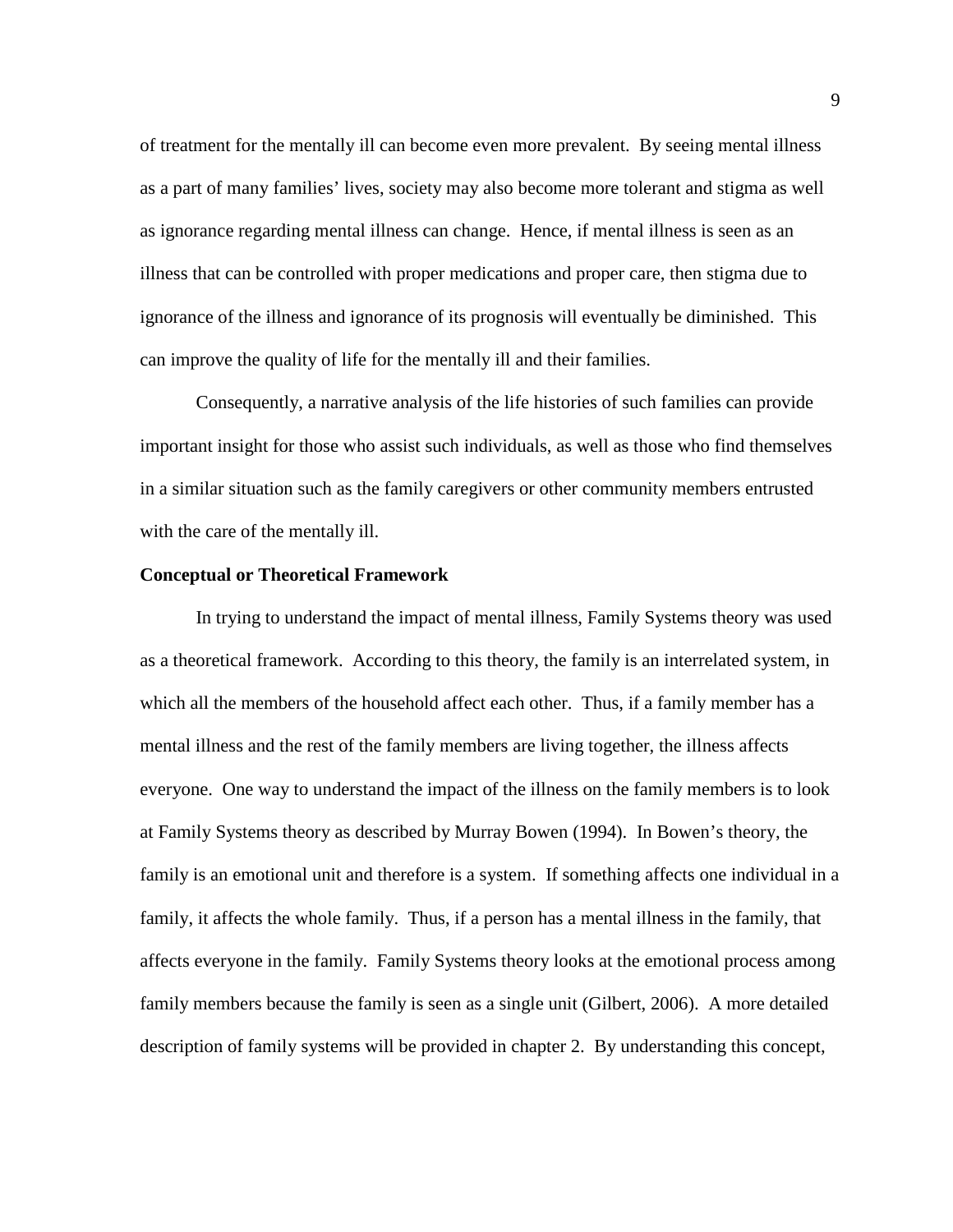one can conclude that mental illness in the family affects the interpersonal process among the individuals and their relationships with each other.

#### <span id="page-20-0"></span>**Researcher's Background**

My own interest in this topic comes from my professional work as a therapist and my dedication to the field of human services. As an interpretive researcher, I seek to understand the meaning behind the individuals' experiences. I also consider myself to be a humanist researcher. The humanist view is one that states that a person is in charge of choosing his or her own behavior instead of reacting to environmental stimuli. It is a view that promotes issues that deal with the self-esteem of a person, and talks about the need for a human being toward fulfillment of the self and of their needs. Thus, it is a view that points to individuals' need for personal development. One major humanist theorist was Carl Rogers. Carl Rogers (1994) believed that each individual has his or her own way of building his or her selfconcept. This concept according to Rogers is fostered through two terms that he described as unconditional positive regard and conditional positive regard. When someone accepts a person and offers unconditional love, then he or she is giving unconditional positive regard. When someone's love is conditioned on some condition being met, this according to Rogers is conditional positive regard. As a client centered therapist, Rogers felt that the feeling of being accepted without any conditions was the vehicle for healing for the client. As a clientcentered therapist trained with Rogerian techniques and Roger's philosophy, I do believe that human beings have the ability to make choices. Individuals aim toward self-fulfillment. When looking at the life histories of the family caregivers involved in this study, my focus was to look at the ways they strived toward self-fulfillment despite the burdens they may have faced while dealing with mental illness. I looked at the way that the individuals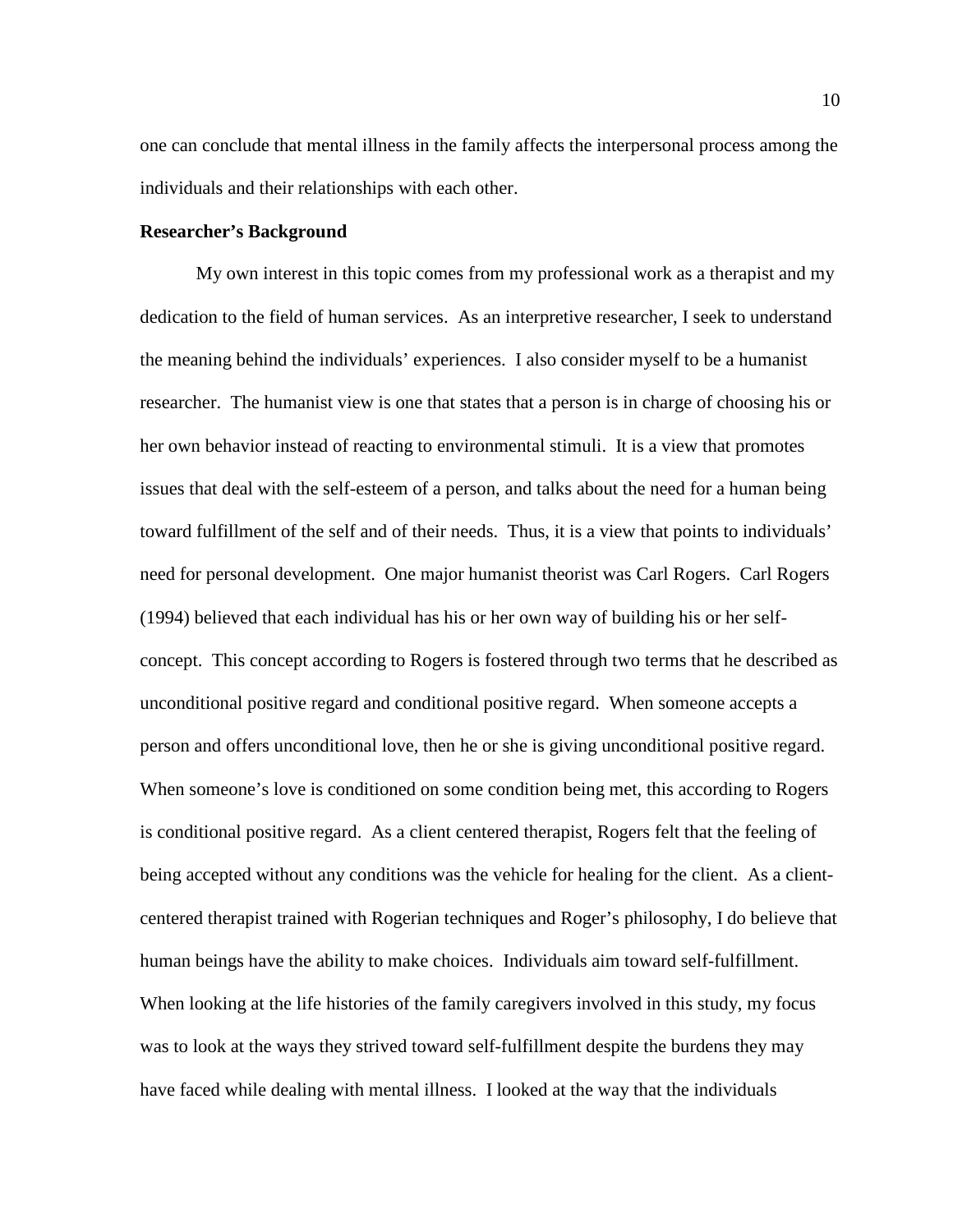responded to the mental illness and of giving care to their mentally ill relative. I looked at how the experiences of caregiving may have been connected to their own ways of looking for areas of self-fulfillment. In addition, I also looked at the caregivers' experiences by framing the experiences into three different stages of the mental illness which were associated with the time before, during, and after the onset and diagnosis of the mental illness. This was done to gain an understanding of the types of stress and burden associated at each stage of the mental illnesses of schizophrenia and bipolar disorder.

In studying the family and the impact of mental illness on the family, I was also interested in finding out if the family caregivers had any support from other people who were not in a situation similar to theirs. What does a person who has to oversee someone else's daily life, perhaps for an indefinite amount of time, feel or think? How does that person see his or her own life and understand reality vis-à-vis the illness? I believe that the stories of such individuals need to be told and heard. These stories take us closer to our individual search or dilemma. They help us see the truth of one or a few individuals and understand the depth of the human condition.

Therefore, this qualitative study of family caregivers aimed to understand the meaning of the subjective experiences for the individuals involved, as well as for those interested in making a difference in the lives of such individuals. My lens as a therapist is something that is part of my own way of looking at the world. I also believe that a personcentered approach was effective for this study because the interview process brought up feelings of emotional pain or trauma in the subjects being interviewed. Having been trained in dealing with pain and trauma helped me understand my subjects better, and also aided me to detect areas that needed to be healed. Thus, this knowledge also made it possible for me to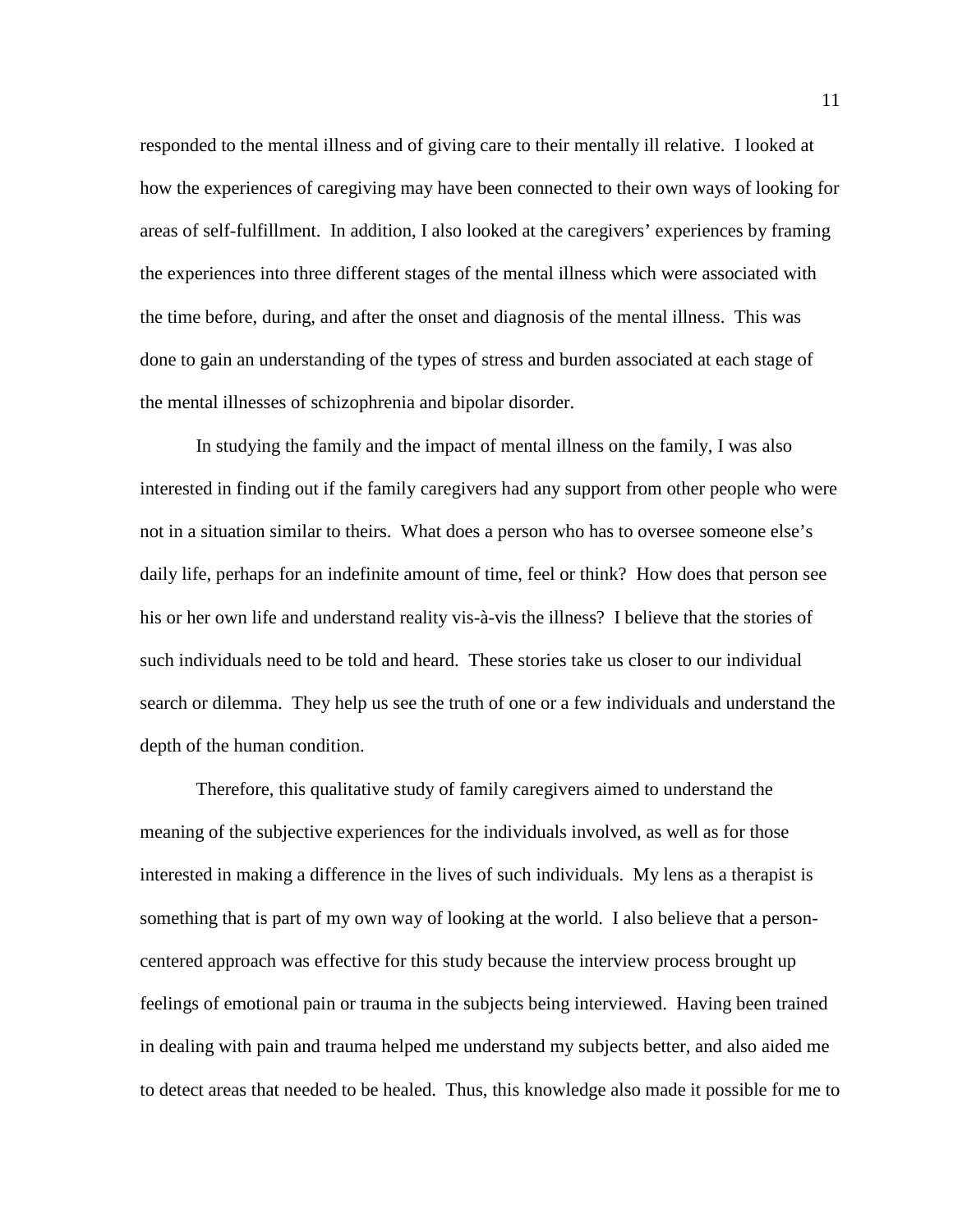understand the necessity of referring the individuals for mental health treatments if the need arose during the interview process. I believe that providing the interviewees with a supportive, and non-judgmental attitude of unconditional positive regard, as well as an empathic style (Rogers, 1994), enabled the participants to feel as supported and understood in telling their life histories as clients do in person-centered therapy settings.

I believe that all matters that take us deeper into our beings, buried deep in our hearts, can be compared to brave journeys where the explorers can expect the unexpected. Interviews that look at the life histories of individuals dealing with mental illness are such journeys. The unexpected is bound to happen and, for this, a person trained to handle trauma and healing is best equipped for the understanding and sensitivity required when dealing with such matters. I believe that an open-ended interview style can help build the relationship that is necessary between the participants and me, as the researcher, to foster exploration of what has perhaps become dormant in the participants' beings.

### <span id="page-22-0"></span>**Definition of Terms**

Some of the key terms that will be used in this study will be defined here.

#### **Mental Illness**

Mental illness as defined by NAMI (National Alliance of the Mentally Ill, n.d., 05/03/2011) is a medical condition that disrupts a person's thinking, feeling, mood, ability to relate to others, and daily functioning, which typically results in a decreased ability to cope with the ordinary demands of life.

#### **Psychosis**

Psychosis refers to a psychological state in an individual who has delusions or severe hallucinations. A broader definition includes positive symptoms of schizophrenia,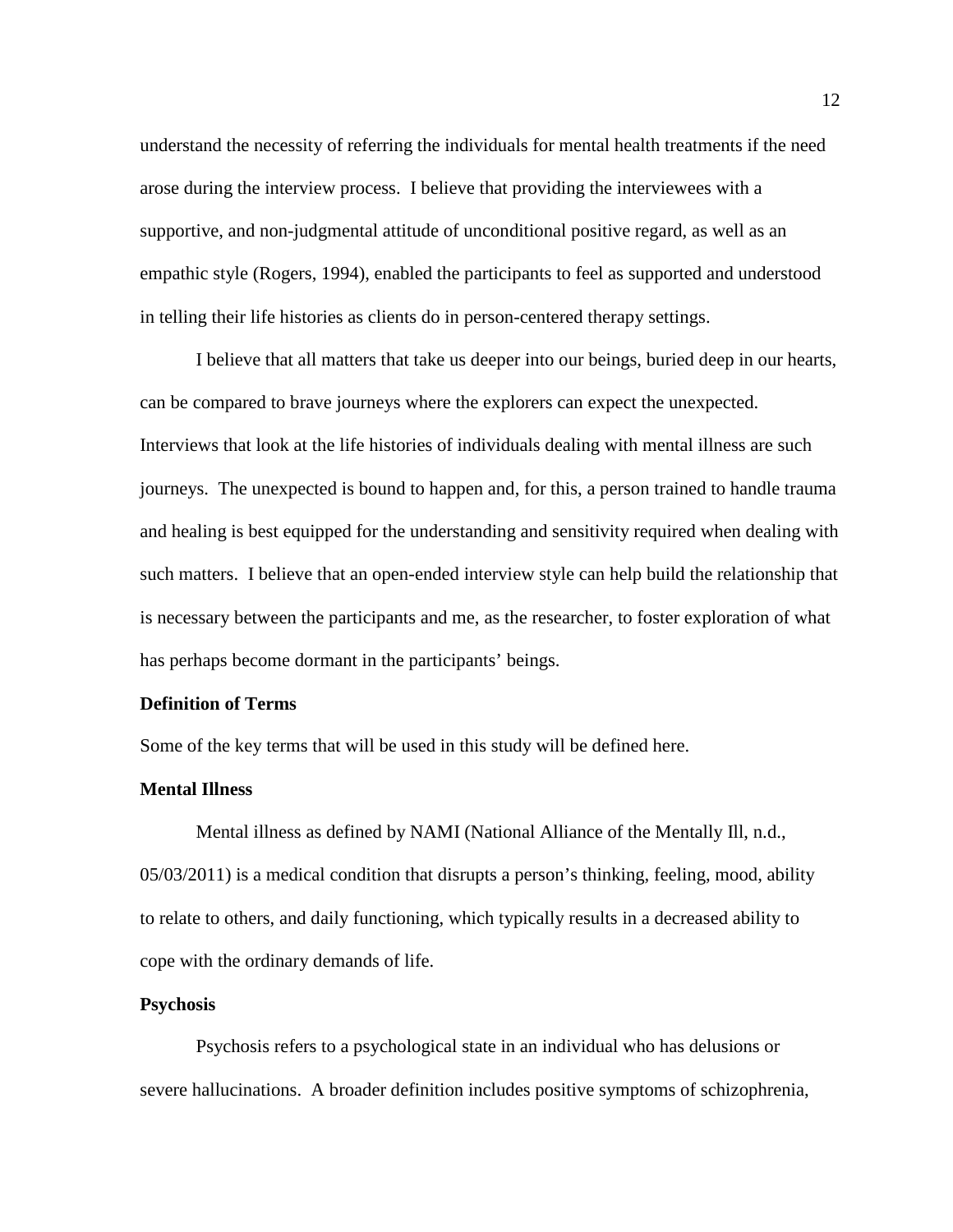which are disorganized speech and grossly disorganized or catatonic behavior, as described by the American Psychiatric Association (2000).

#### **Bipolar Disorder**

Bipolar disorder, also known as manic-depressive illness, is a brain disorder that causes unusual shifts in mood, energy, activity levels, and the ability to carry out day-today tasks. Symptoms of bipolar disorder are severe. They are different from the normal ups and downs that everyone goes through from time to time. Bipolar disorder symptoms can result in damaged relationships, poor job or school performance, and even suicide. Bipolar disorder can be treated, and people with this illness can lead full and productive lives. (NIMH, n.d., on 05/03/2011).

#### **Schizophrenia**

"Schizophrenia is a chronic, severe, and disabling brain disorder that has affected people throughout history. People with this disorder may hear voices other people don't hear. They may believe other people are reading their minds, controlling their thoughts, or plotting to harm them. This can terrify people with the illness and make them withdrawn or extremely agitated. People with schizophrenia may say things that people do not understand. They may sit for hours without moving or talking. Sometimes people with schizophrenia seem perfectly fine until they talk about what they are really thinking. Families and society are affected by schizophrenia too. Many people with schizophrenia have difficulty holding a job or caring for themselves. For this reason many people with schizophrenia may rely on others for help" (NIMH, n.d., on 04/17/2013)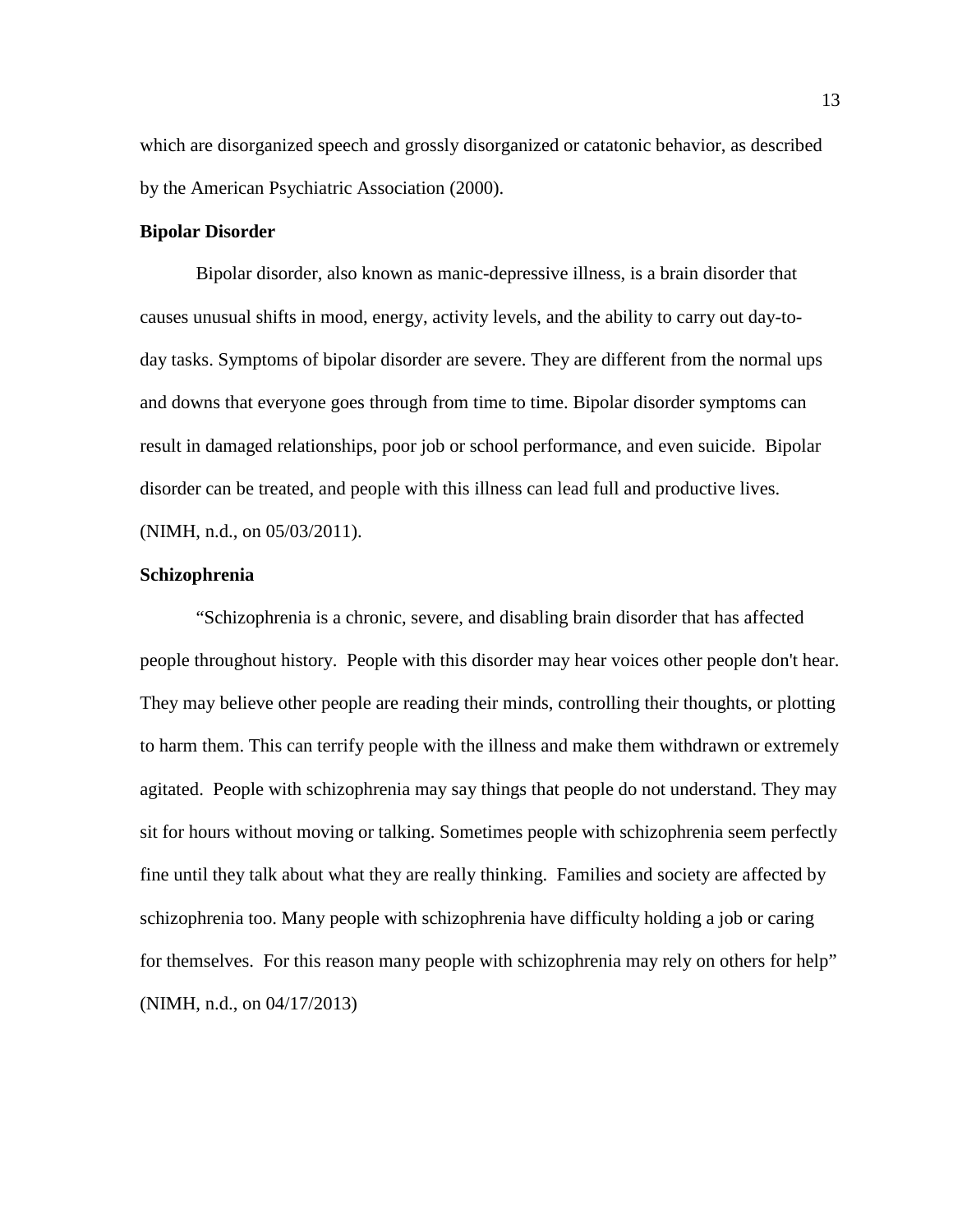### **Tardive Dyskinesia**

This term describes a condition that may develop in patients with the usage of metoclopramide, which is a drug sold under brand names such as Reglan in the United States. When a patient has been taking certain prescription drugs over a long period of time, involuntary repetitive tic-like movements may result. They could develop mainly in the facial muscles or sometimes in the limbs, fingers, and toes. At times the hips and torso may also be affected (n.d. retrieved on line10 26/2013)

#### **Psychological Distress**

This term defines caregivers experience of feeling low energy, emotional upset, and of having sleep problems. The psychiatric symptomatology was found to be higher in caregivers of the mentally ill than in a normative sample (Winefield and Harvey, 1993).

#### **Burden**

This term refers to the presence of unfavorable problems, difficulties, or unpleasant events that affects the life of psychiatric patients (Ganguly, Chadda, and Singh, 2010).

#### **Objective Burden**

This term refers to the physical burden of care that the caregivers experience as a result of their mentally ill relative's behavioral changes. This type of burdens includes disruption in household routines, missed days from work, and physical tasks. It also includes the social effect (Ganguly et al., 2010).

#### **Subjective Burden**

This term refers to the emotional burden that caregivers experience such as frustration, anxiety, depression, and emotional reaction to the strain of the caregiving duties. (Ganguly, et al., 2010).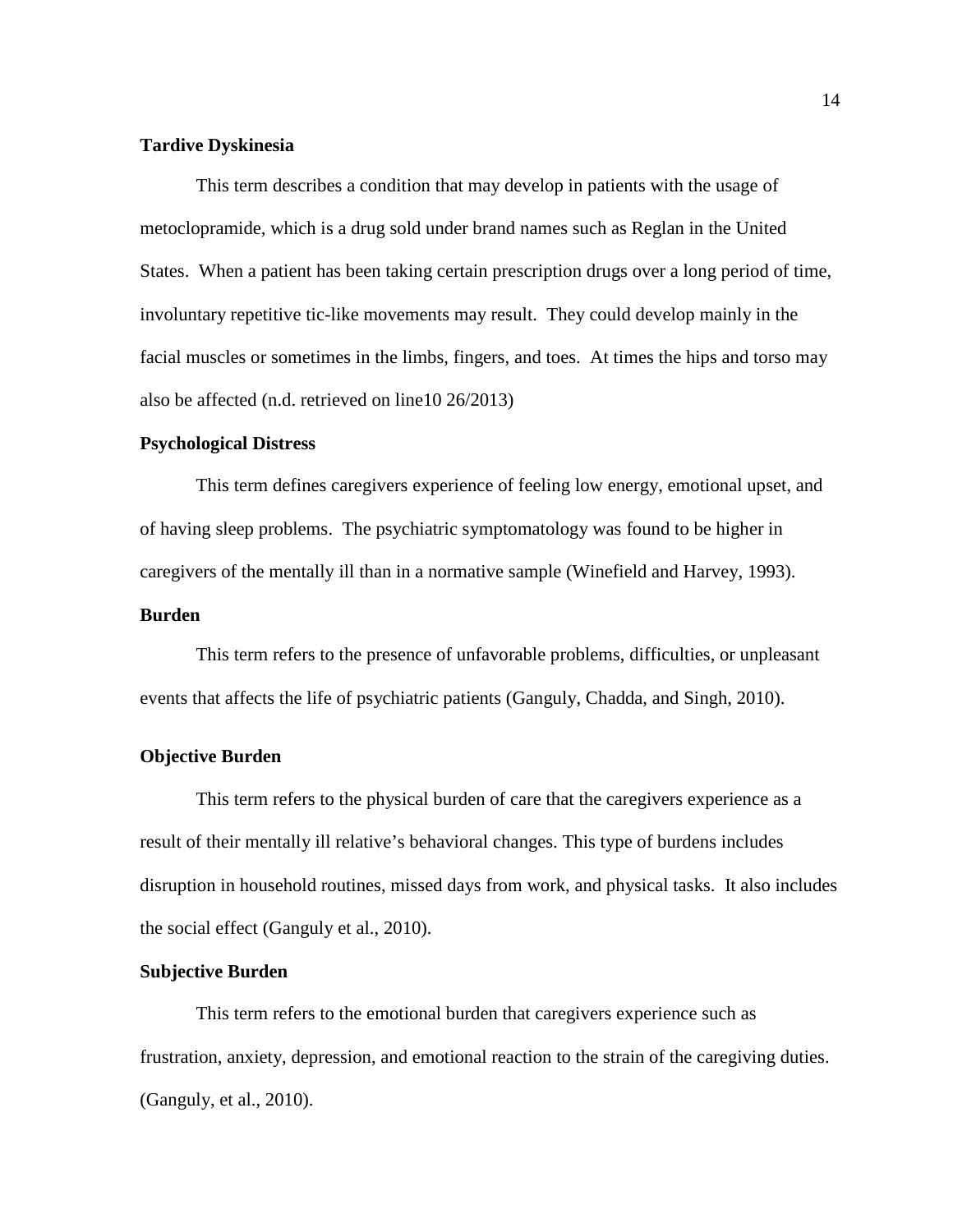### <span id="page-25-0"></span>**Summary**

The aim of this study was to look at the experiences of the caregivers' lives and understand their lived experiences in dealing with their relatives afflicted with mental illnesses of schizophrenia and bipolar disorder. This section began with the introduction of this study and explained how the caregivers of the mentally ill were entrusted with the care of their mentally ill relatives as a result of deinstitutionalization. The problem statement for this study arose from the fact that more than four millions American families are entrusted with the caregiving of their mentally ill relatives, yet the interventions and preventions of the western medical model mainly focus on the individuals with the mental illness and not on the family as a whole. A definition of the terms used in this study was provided in order to facilitate the understanding of schizophrenia and bipolar disorder as well as the terms that accompany these two illnesses. A chronological sequence of qualitative analysis was used to examine life course.

This study was conducted using narrative inquiry as the methodological framework. Family Systems theory was used as the theoretical framework to analyze this study. In addition this section concluded with a description of the significance of this study.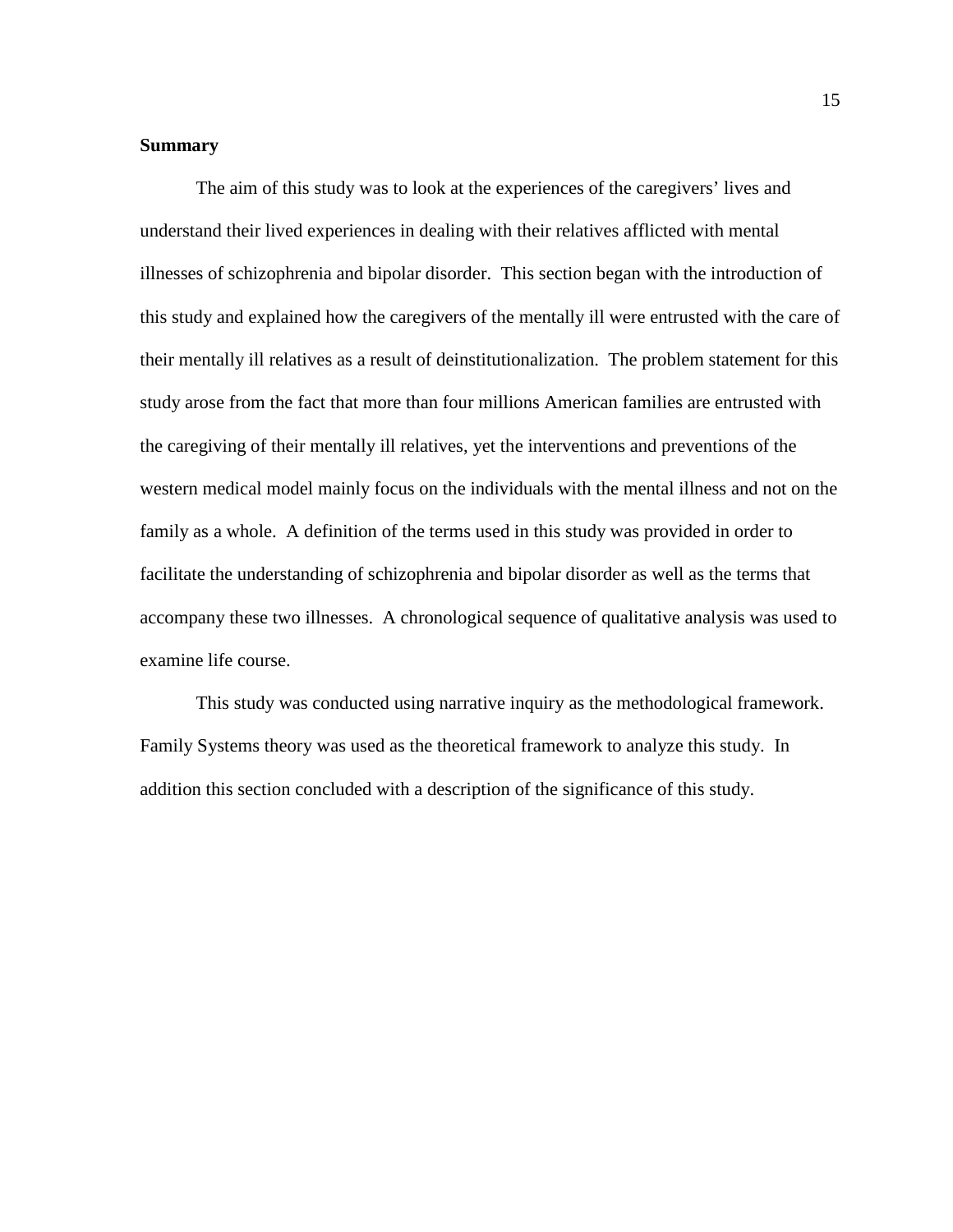#### **Chapter 2: Literature Review**

<span id="page-26-0"></span>This chapter will examine relevant studies which were influential in building the foundation of this literature review regarding family caregivers of the mentally ill. First, it will present the historical implication of deinstitutionalization that came about as a result of anti-psychotic medications. Next, important studies on the burden, stress, and psychological distress experienced by family caregivers will be presented. This chapter will also describe about the coping mechanisms that can diminish stress for caregivers as well as information about the types of interventions that have been helpful for family caregivers of the mentally ill. In addition, this chapter will provide a definition and an overview of family systems theory. In order to facilitate the understanding of the stages of mental illness, a description of bipolar disorder and schizophrenia will be provided.

Finally, this chapter will conclude with relevant research about the effects of bipolar disorder and schizophrenia on the brain. Information about preventing recurrence of mania or psychotic episodes and further damage to the brain which affects the person's cognitive and emotional functioning will also be provided.

#### <span id="page-26-1"></span>**Changing Perceptions about the Mentally Ill**

In the 1950's, families of the mentally ill were blamed for the mental illness of their relative (Guarnaccia, P.J., & Parra, 1996). In particular, initial studies concluded that families were to blame for their mentally ill relative's pathology, and the family was viewed as being dysfunctional (Muhlbauer, 2008). Prior research by Gubman et al. (1987) found that the reasons for mental illness were linked to the family's way of communicating and interacting. In addition, Bateson's (1960) "double-bind theory" was about blaming the mother for sending contradictory messages to her child, causing a "mental split," and thus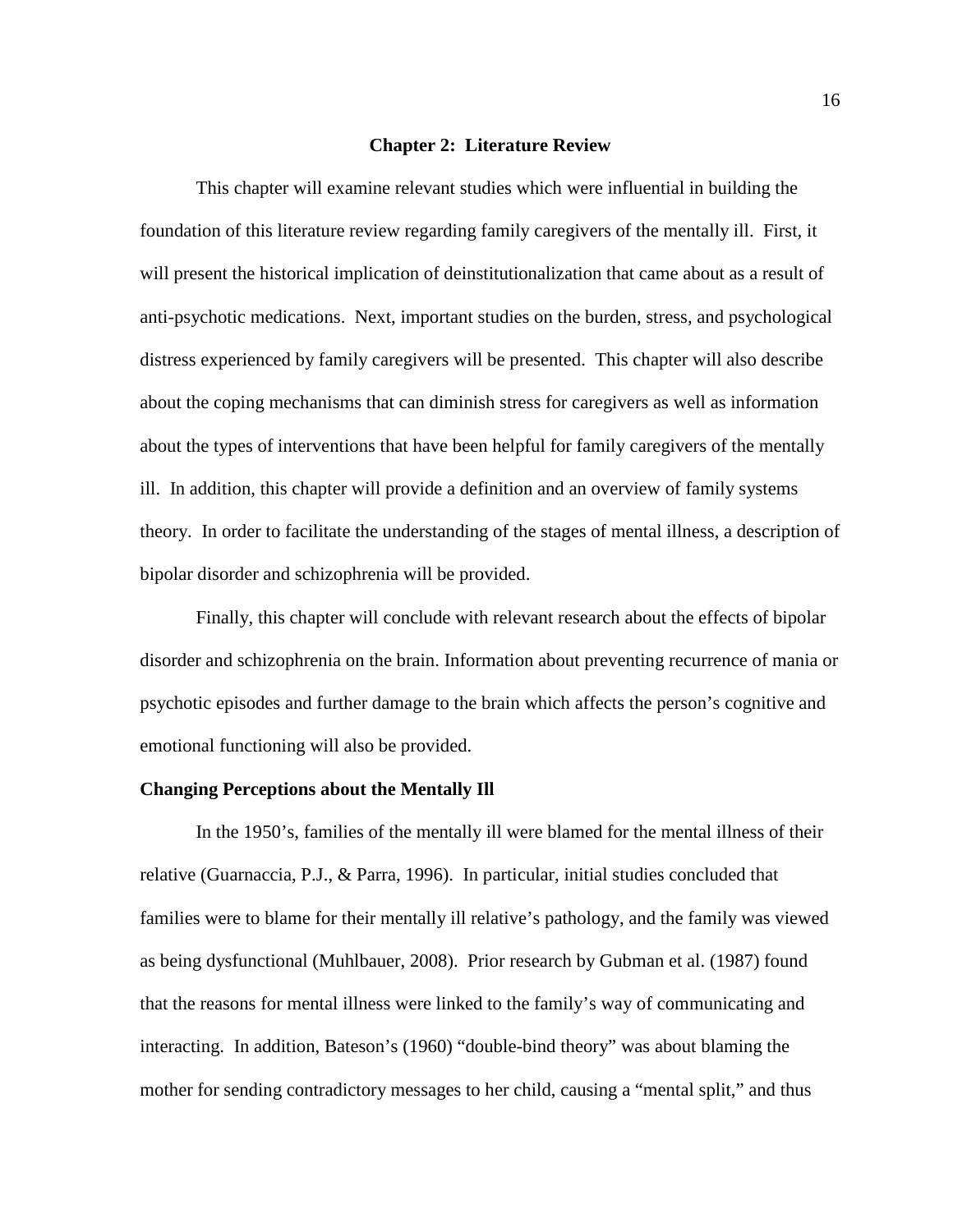becoming schizophrenic. The mother in that theory was labeled as the "Schizophrenogenic Mother" and schizophrenia was attributed to the mother's personality, behavior, and to her emotions (Bateson, 1956; Lidz, Fleck, & Cornelison, 1965). Thus, if the mother was to blame for her child's illness, the child needed to stay away from her, which justified the practice of hospitalizing patients for extended periods of time (Jubb & Shanley, 2002).

In the 1970's, the perception of blaming families for mental illness started to change (Jubb & Shanley, 2002). Goldman (1982) found that the family, in many cases, had a positive influence on the person's illness. More current research (Kuipers, 2006) showed that the reason for psychotic relapse in schizophrenic patients was due to the family's expressed emotions (hostility, criticism, and over-involvement of the parents). Consequently, the parents were more implicated in the reoccurrence of the symptoms and not in the causation of the illness (Seeman, 2009).

Moreover, the introduction of medications that reduced psychotic symptoms generated a movement to semi-independent or independent living for the mentally ill (Muhlbauer, 2008) which started the concept of community-focused care (Jubb & Shanley, 2002). Most of the time, it was family members who became the main caregivers for their mentally ill relatives. It was families who were entrusted with the task of taking on the responsibility of monitoring patients who were still symptomatic following hospitalizations for illness-related crises (Rose, Mallinson, & Gerson, 2006). Today the parents of schizophrenic patients are seen more as people who are suffering along with their children because of the burdens associated with caregiving (Goldman, 1982).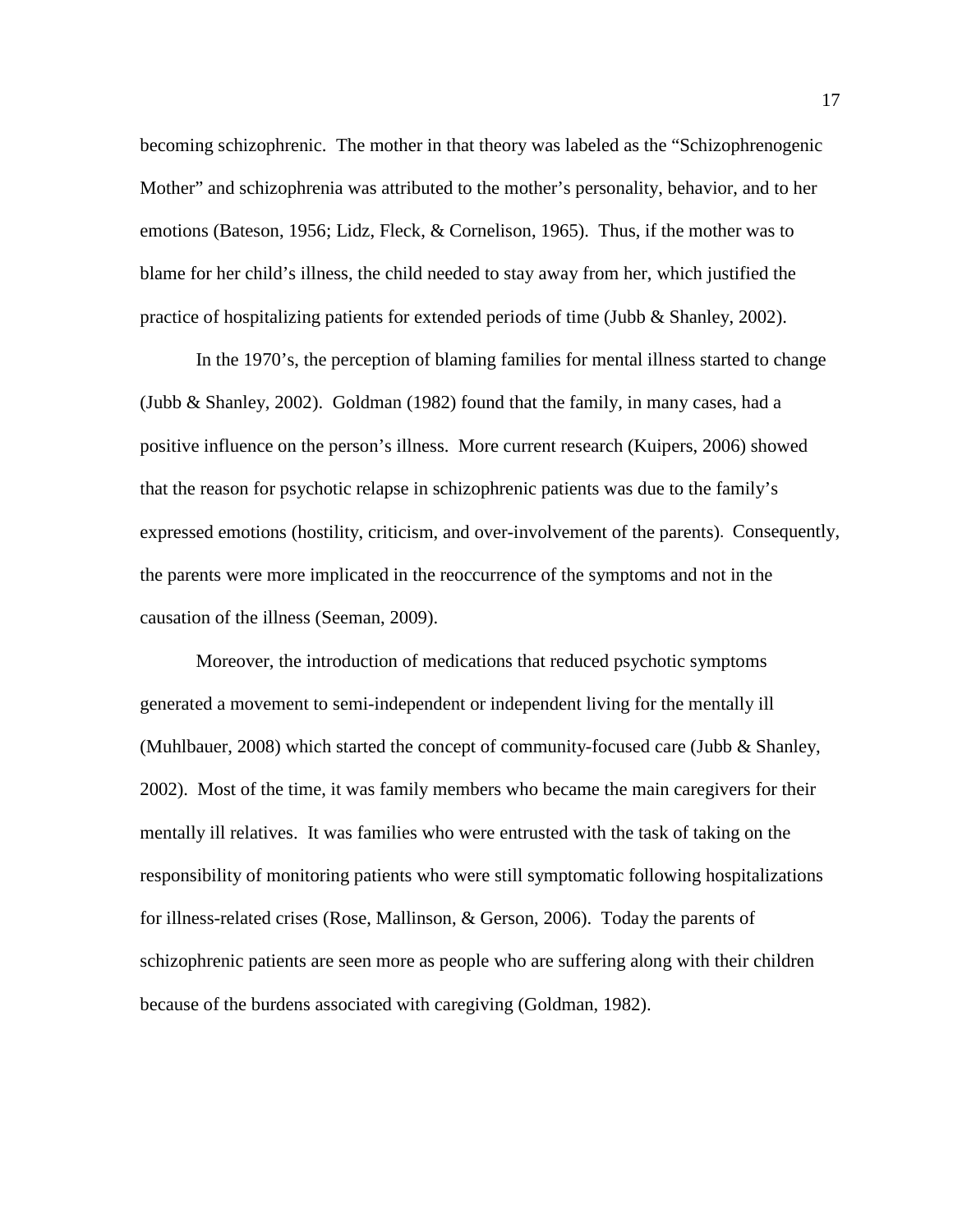In summary, in the last 60 years the attitude toward the mother of the schizophrenic child has greatly changed and the mother and the family caregivers are seen as people who are burdened by the task of caregiving (Goldman, 1982).

#### <span id="page-28-0"></span>**Burden, Stress, Psychological Distress, and Stigma**

Family caregivers of the mentally ill experience different types of stress and other related factors such as psychological distress (Winefield & Harvey, 1993), social isolation, and stigma (Rupert & Mayberry, 2007).

<span id="page-28-1"></span>**Burden and stress.** One of the outcomes of caring for a mentally ill person is the burden and stress that the families feel as a result of caretaking duties (Rose, Mallinson,  $\&$ Gerson, 2006; Fujino & Okamura, 2009). Burden has been defined in many ways. According to Heru (2000) burden "includes measures of subjective and objective distress, as well as measures of the way in which a caregiver's life-style has been altered by financial difficulties, curtailed activities, loss of vacations, etc." (p. 96). Heru (2000) as well as Jubb & Shanley (2002) distinguished two types of burdens affecting families of the mentally ill. The first type is an objective burden, which refers to the observable costs resulting from the mental illness, such as disruptions to the daily lives of the family caregivers, financial expenses, or changes in the family's daily schedule. The second type of burden is called subjective burden, which is the individual's judgment about his or her own life and the burden that he or she feels is being carried. According to Jubb & Shanley (2002), subjective burden is associated with the physical and mental well-being of the family members, and includes depression, anxiety, or guilt. They hold that subjective burden in families can include a sense of feeling isolated and lonely. Furthermore, families may also feel the burden of being stigmatized and, thus, become even more isolated (McInstosh & Zirpoli,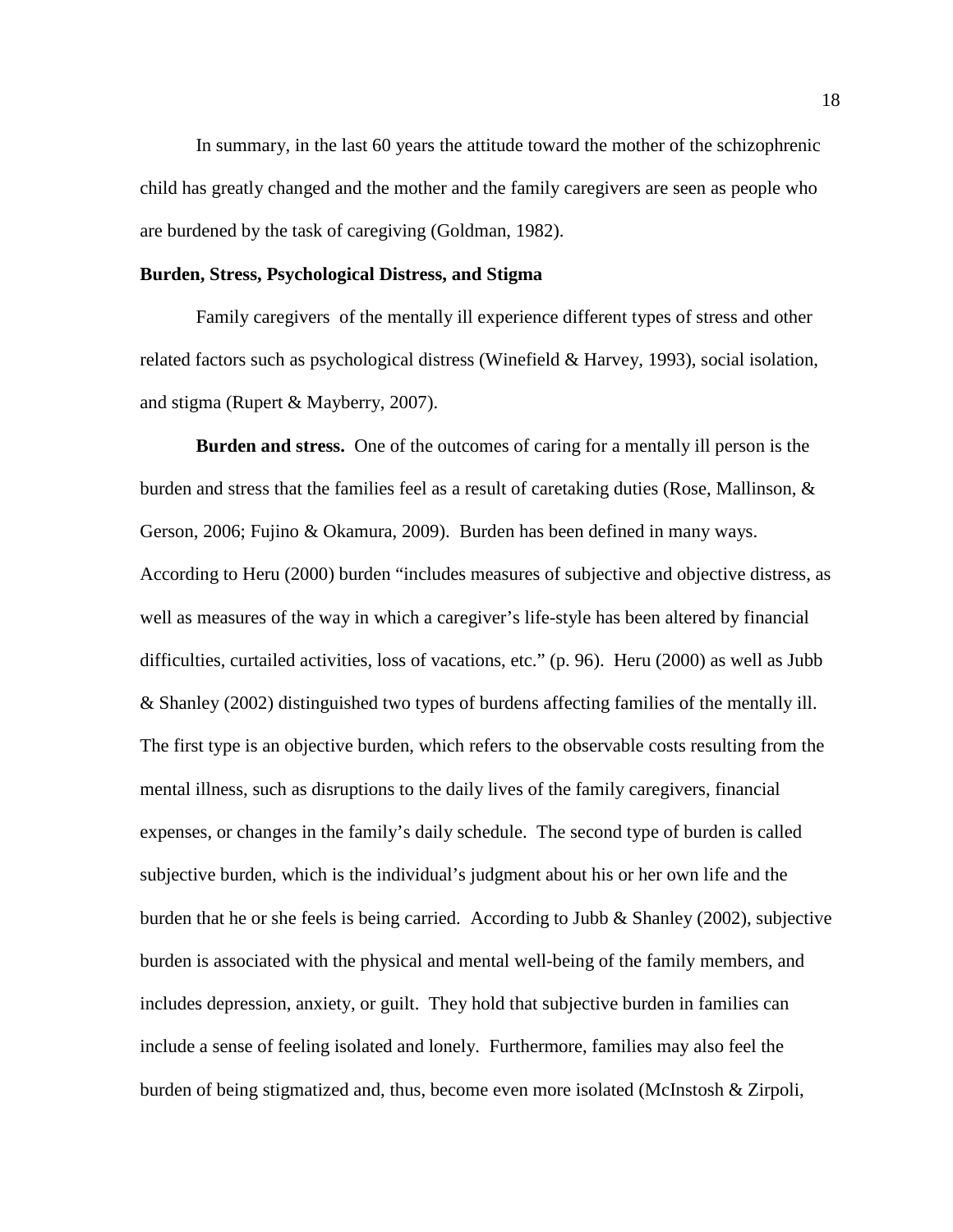1982). In general, families experience greater distress from the subjective burden (Ostman & Hansson, 2000).

<span id="page-29-0"></span>**Psychological distress.** Winefield & Harvey (1993) found that among the caregivers of patients with schizophrenia, the psychological distress (low energy, emotional upset and sleep problems) and psychiatric symptomatology were found to be higher than in a normative sample. Rupert  $&$  Mayberry (2007) also concluded that the family members of the mentally ill are faced with social isolation, financial difficulties, and psychological stress. They face the isolation of the stigma that their loved one faces because of the illness and the difficulties that arise because of the implications of the illness. Rupert  $\&$  Mayberry (2007) affirm that for the most part, caregivers of the mentally ill have many symptoms of depression and psychological problems. There is also a correlation between mechanisms of coping, caregivers' sense of burden, and the behaviors of the ill person (Lively, Friedrich, & Rubenstein, 2004).

One of the main reasons for psychological distress in caregivers is related to the mentally ill person's behaviors (Scheirs & Bok, 2007). These disruptive behaviors from the mentally ill relative in turn create more emotional and psychological distress for the caregivers. Some of the examples of disruptive behaviors are excessive talking, throwing and destroying furniture, talking to themselves, and waking up in the middle of the night. For example, in one family, the mentally ill family member "left in the middle of the night to wander the streets, turned on appliances such as stoves and washing machines, or woke up sleeping relatives demanding money or cigarettes." (Rose et al., 2006, p. 49). Thus, the relationship of the family members with the mentally ill relative is laden with behavior problems that can cause psychological and emotional distress in the caregivers.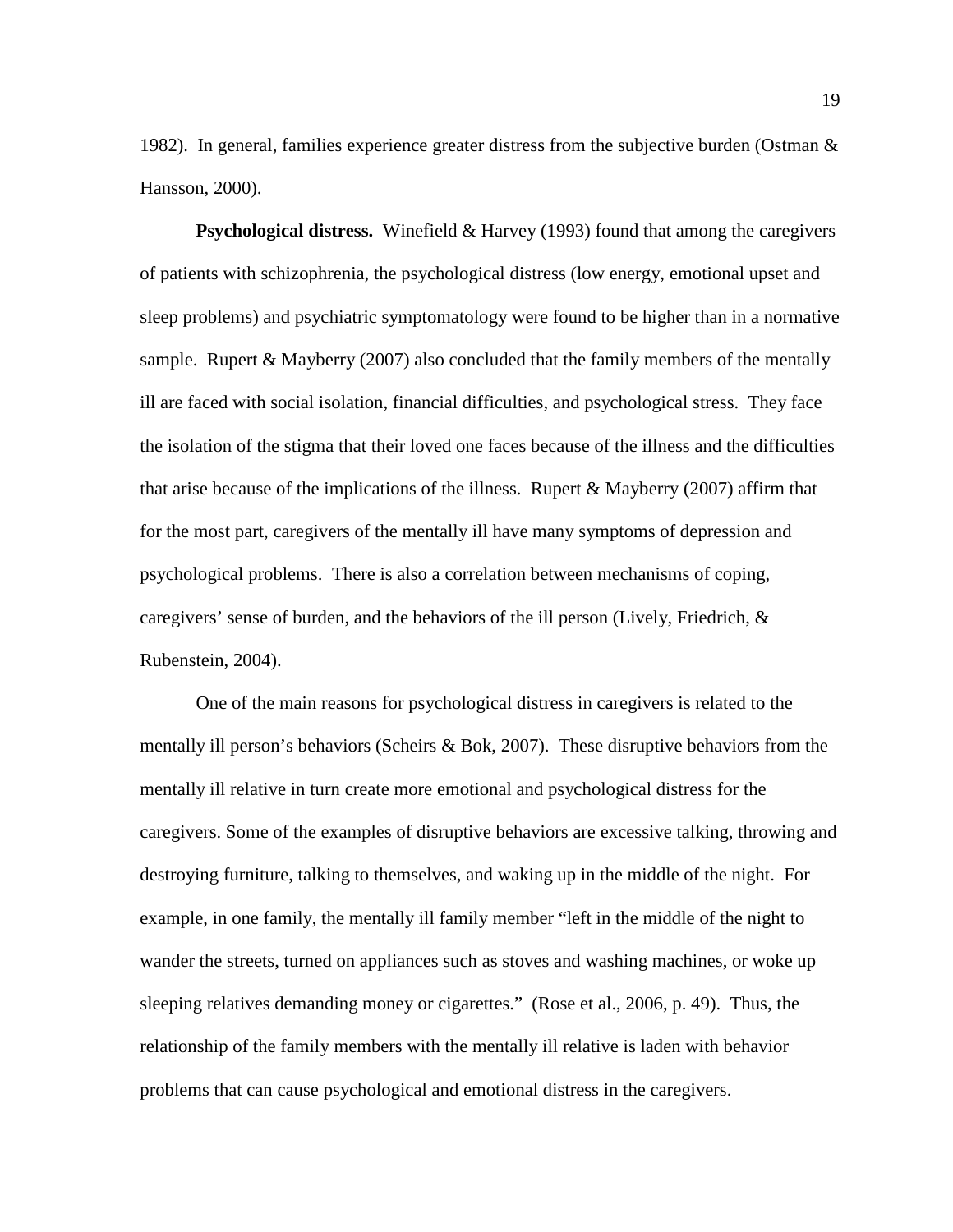<span id="page-30-0"></span>**Stigma.** Another factor affecting the lives of the family members is the stigma that the mentally ill face in our society. People with mental illness experience all of the main features of the stigmatizing process including feeling labeled, being isolated, connected to detrimental stereotypes, and largely discriminated against (Link & Phelan 1999). According to Corrigan, Watson, & Miller (2006), stigma not only harms the mentally ill, but also extends to their family members who are perceived as being connected to the mentally ill person. Goffman, (1963) calls the stigma experienced by family member's *courtesy stigma. Courtesy Stigma* is the prejudice and discrimination that is extended to people not because they themselves have some mental disorder but rather because of their link to the mentally ill person. This implies that the family members also experience the stigma associated with the mental illness because of their connection to the mentally ill relative. For instance, in a study by Yang and Pearson (2002) where they studied schizophrenia in Chinese families, the researchers stated that the stigma of mental illness created a loss of face and negatively affected the family's prestige in society. The Chinese families used strategies to minimize the stigma of mental illness by not participating in social activities in order to avoid embarrassment; the stigma itself deterred the family from looking at social networks that could lessen isolation which also discouraged them from participating in any support groups (Yang & Pearson, 2002).

In another study by Corrigan et al. (2006) researchers found that psychiatric disorders were seen as more blameworthy than physical health conditions, such as cancer or heart disease. Sometimes the family of the mentally ill is blamed for the onset of their relative's disorder and relapse; they are also seen as unskilled family members (Corrigan & Miller, 2004). This implies that society blames family members for the mentally ill person's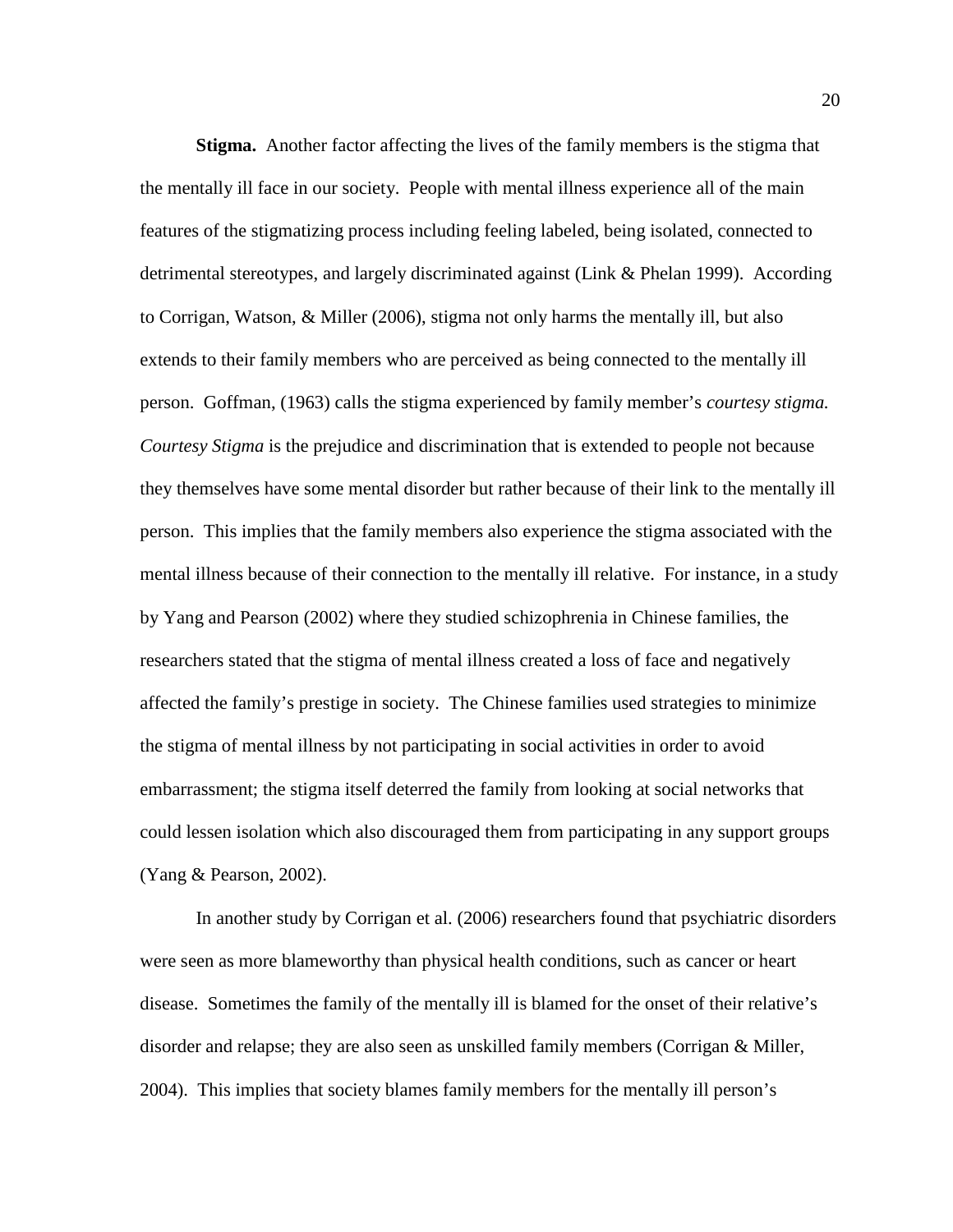disorder and holds them responsible for any relapse. Often the stigma experienced by family members leads to feelings of shame, contamination, or guilt (Corrigan et al., 2006), which reduces a person's quality of life. Because of the potential for stigma, family members may not disclose their relative's illness in public. The stigma of mental illness, based upon the inclination of society to see mentally ill persons as weak or dangerous, may also contribute to the burden experienced by the family caregivers. Rose et al. (2006) found that the families of the mentally ill were bothered by media stories that showed mentally ill persons as losing control and killing someone.

Moreover, research indicates that stigma varies according to family roles. Corrigan  $\&$ Miller (2004) discovered that siblings and spouses are often blamed for family members' mismanagement of the illness. In a study of 164 siblings, researchers found that the participants were concerned about their relatives' adherence to treatment regimens because they felt that if the ill relative relapsed it would be their fault (Greenberg, Kim, & Greeley, 1997). In a similar study, researchers found that siblings experienced less shame when they did not live with the mentally ill relative, compared to the ones who did (Phelan et al., 1998). Corrigan et al. (2006) stated that in cases where a parent had a mental illness, the child was often viewed as "contaminated" (p. 240).

#### <span id="page-31-0"></span>**Interventions**

The types of well-researched interventions considered to be helpful for families of chronically mentally ill patients are psycho-education treatments that provide training and coping skills for families, as well as long term support (Heru, 2000). Fujino and Okamura (2009) found that providing support to enhance the quality of life for individuals suffering from mental illness might indirectly help to decrease the sense of burden felt by the family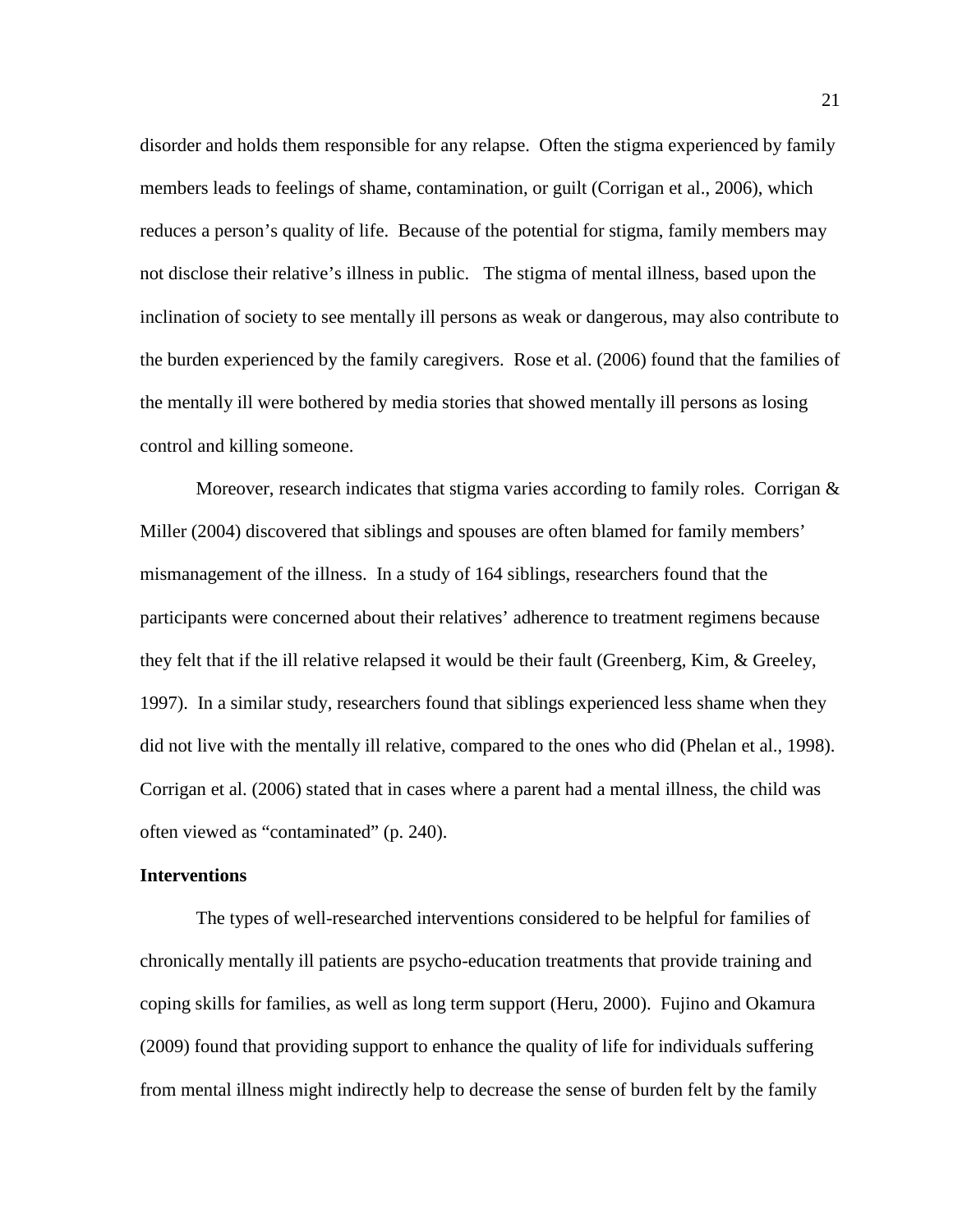members who are caregivers. According to Sherman and Carothers (2005), interventions for chronic mental illness are shown to be highly effective for the improvement of social functioning, providing information to family caregivers about the mental illness, and eventually reducing the cost of the caretaking burden. However, few families receive these services. In addition, according to a study conducted by Biegel, Robinson, and Kennedy (2000), educational and psychoeducational interventions helped to decrease the burden experienced by family caregivers by improving family functioning and by helping the caregivers acquire better coping strategies. This in turn improved the mental health of the family caregivers. They also found that a longer pychoeducational intervention group for the mentally ill was associated with a reduction of symptoms and with an improvement in the family's relationship with the relative with the mental illness.

Another area that helps to reduce stress for families is the level of mastery over the illness. The level of mastery in one study referred to the caregivers' sense of control over managing the illness (Rose et al., 2006). The researchers felt that the higher the level of mastery over the illness, the lower the stress and burden the family caregivers felt. If a higher level of mastery helps to reduce the stress felt by the family members, interventions providing them with some mechanism and information to raise the mastery level will eventually help decrease the level of burden and stress. This study also affirmed that interventions specifically targeting the grief and loss that the family members feel as they learn to accept the illness are an important area of focus for professionals in the field of mental health.

Rose et al. (2006) affirm that in addition to providing assistance with the grief and loss that families experience, healthcare providers should also give families accurate and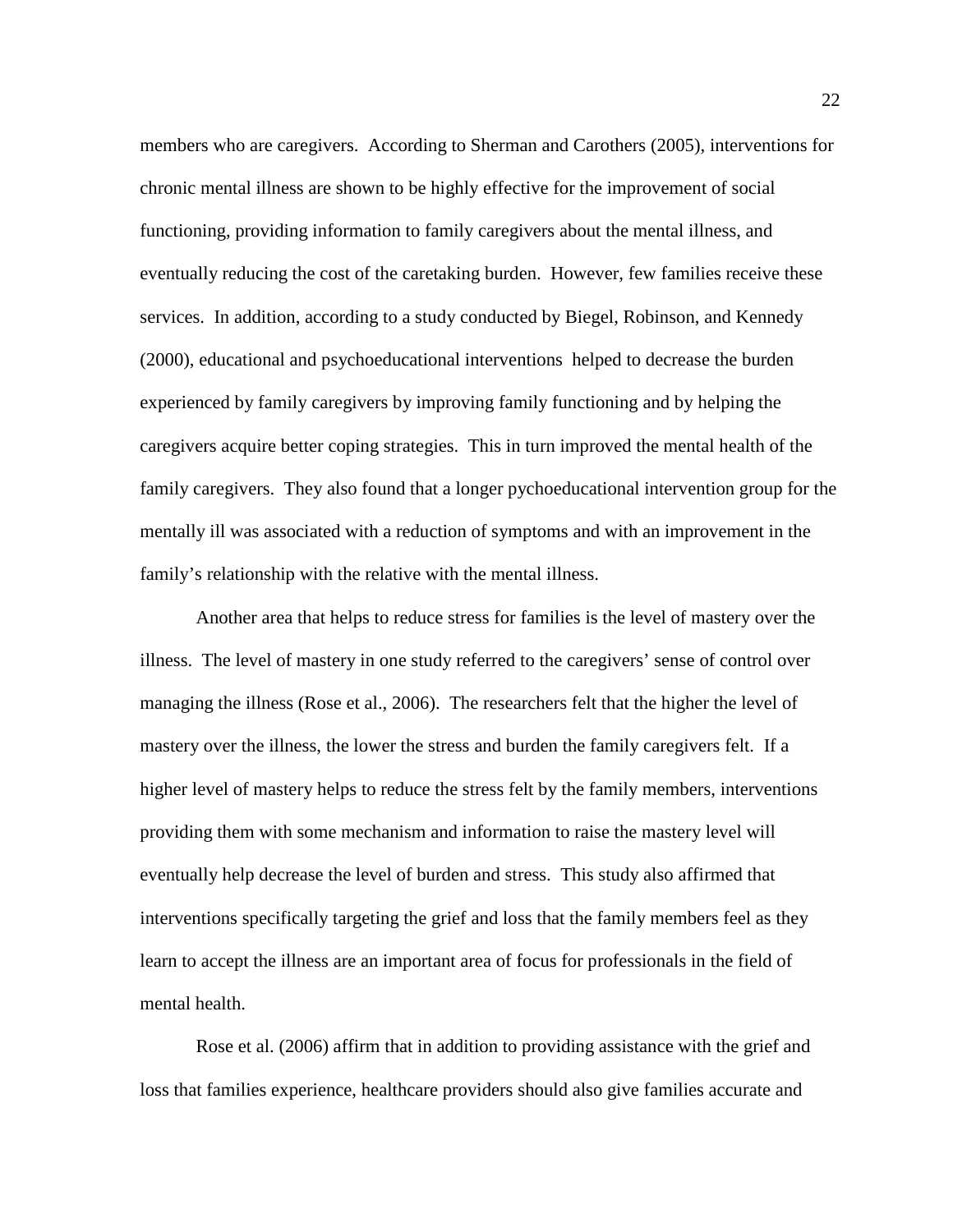current information about the prognosis of the illness. They also added that interventions should be tailored specifically for each family and include needs of siblings. This shows that many families need more information about the illness and its prognosis. By learning more about the illness, family members can be more helpful. Tailoring the interventions specifically for each family will provide them with a better outcome.

Even if the family is no longer being blamed for the mentally ill person's illness, the family is still not being fully integrated into the treatment models for the mentally ill. Interventions targeting the real needs of the caregivers are scarce. In order to help the mentally ill and their families, it is important to understand the daily reality of the caregiver's lived experiences in order to shed light on those areas that can improve the quality of life for the mentally ill and their family caregivers.

#### <span id="page-33-0"></span>**Family Caregivers of the Mentally Ill**

A study of caregivers of people with severe mental illness by Chiu, Wei, & Lee (2006) was conducted in Hong Kong and in Taiwan. In depth-interviews of 11 caregivers of relatives with severe mental illness were conducted. The interviews were audiotaped and transcribed into verbatim texts. The texts were narratives by the caregivers and were analyzed using open coding. Various themes relating to the caregivers' concerns emerged. The five major themes were: (1) mystical knowledge beyond understanding, (2) having no confidence in recovery, (3) persistent self-blame and explanation, (4) inertia of caregivers and non-responsive system, and (5) unsatisfying encounter with medical staff. Mystical knowledge beyond understanding referred to the caregivers who stated that the mental illness was beyond their understanding and that it was something mystical that only a doctor could understand. They also stated "they could do nothing" (p. 416). They did not comprehend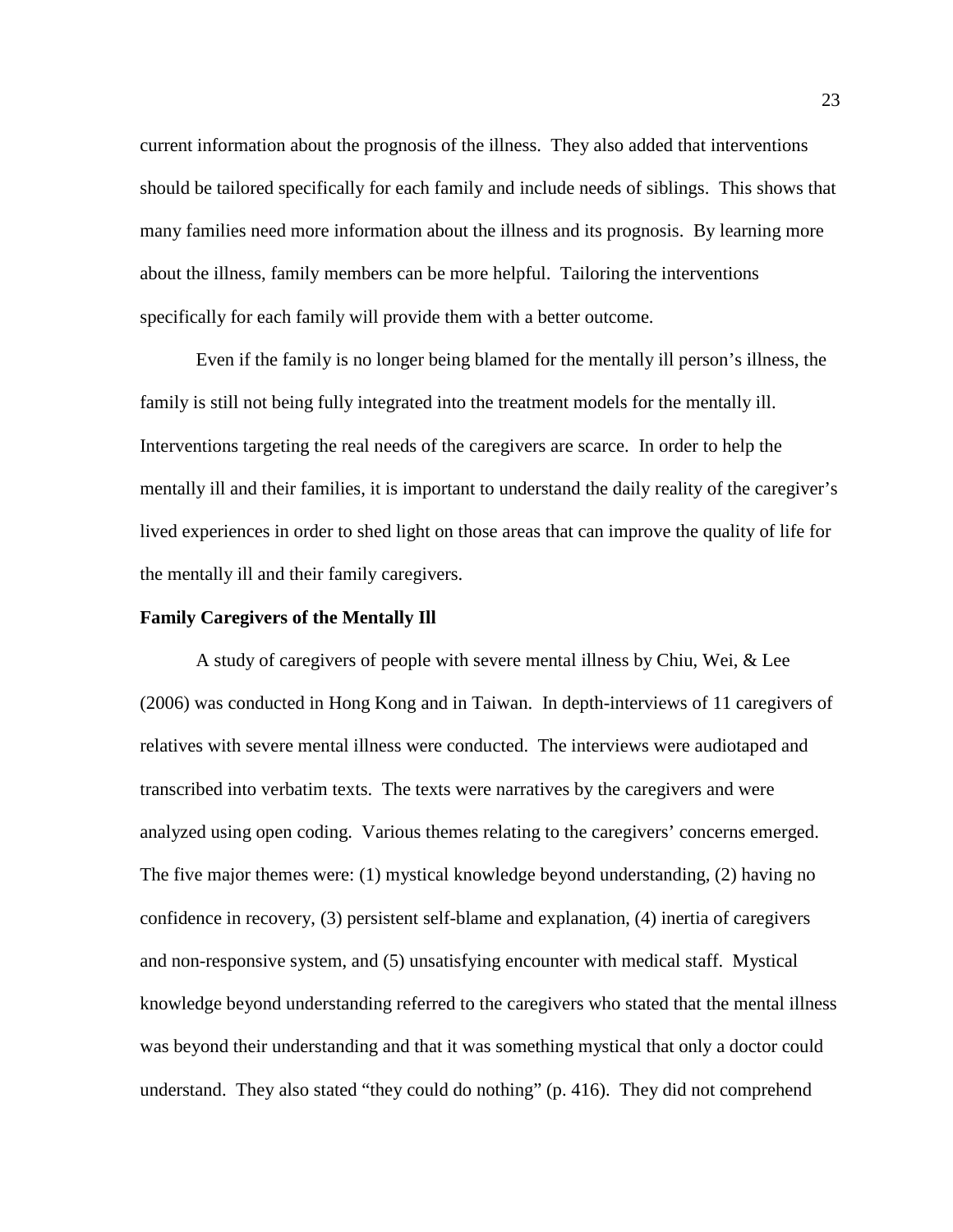medications and stated that only experts could understand the illness. The theme confidence in recovery referred to the caregivers' feeling that there was no cure for the illness and that there was no chance of recovery. According to the researchers, one of the reasons why the caregivers did not have confidence in recovery was because the Chinese concept of recovery is taken to mean total recovery. Hence, for the caregivers, slow progress of symptom control and psychosocial functioning of the mentally ill relative meant that there was no chance of recovery and they were hopeless about recovery. The theme called persistent self-blame referred to the caregivers' feeling that they had done something wrong to provoke the mental illness. Sometimes, they even blamed themselves for the relapse. Inertia of the caregivers, referred to the caregivers' action of not asking for services beyond the psychiatric follow up. They either did not know or felt that no one informed them about the services available such as counseling for the mentally ill relative or the family members. Finally, the last theme unsatisfying encounters with the medical staff, referred to the caregivers' feeling that they were not getting the information they needed when it came to helping the family caregivers. One woman talked about being turned away when she asked for counseling for the families. The caregivers also stated that "they (the medical staff) talk as they know everything, but they did not hear the voices of the family. "They are hugely distant from the needs of the family" (p. 418). In this study, the researchers concluded that the caregivers did not communicate their concerns to the doctors because in Chinese culture, patients regard medical doctors with high regard and may not be able to voice their concerns because of the cultural education of not wanting to offend anyone. Thus, the caregivers may have seen the expression of their dissatisfaction as something that would have been regarded as offensive. For this reason, the health care providers were not aware of the needs of their patients and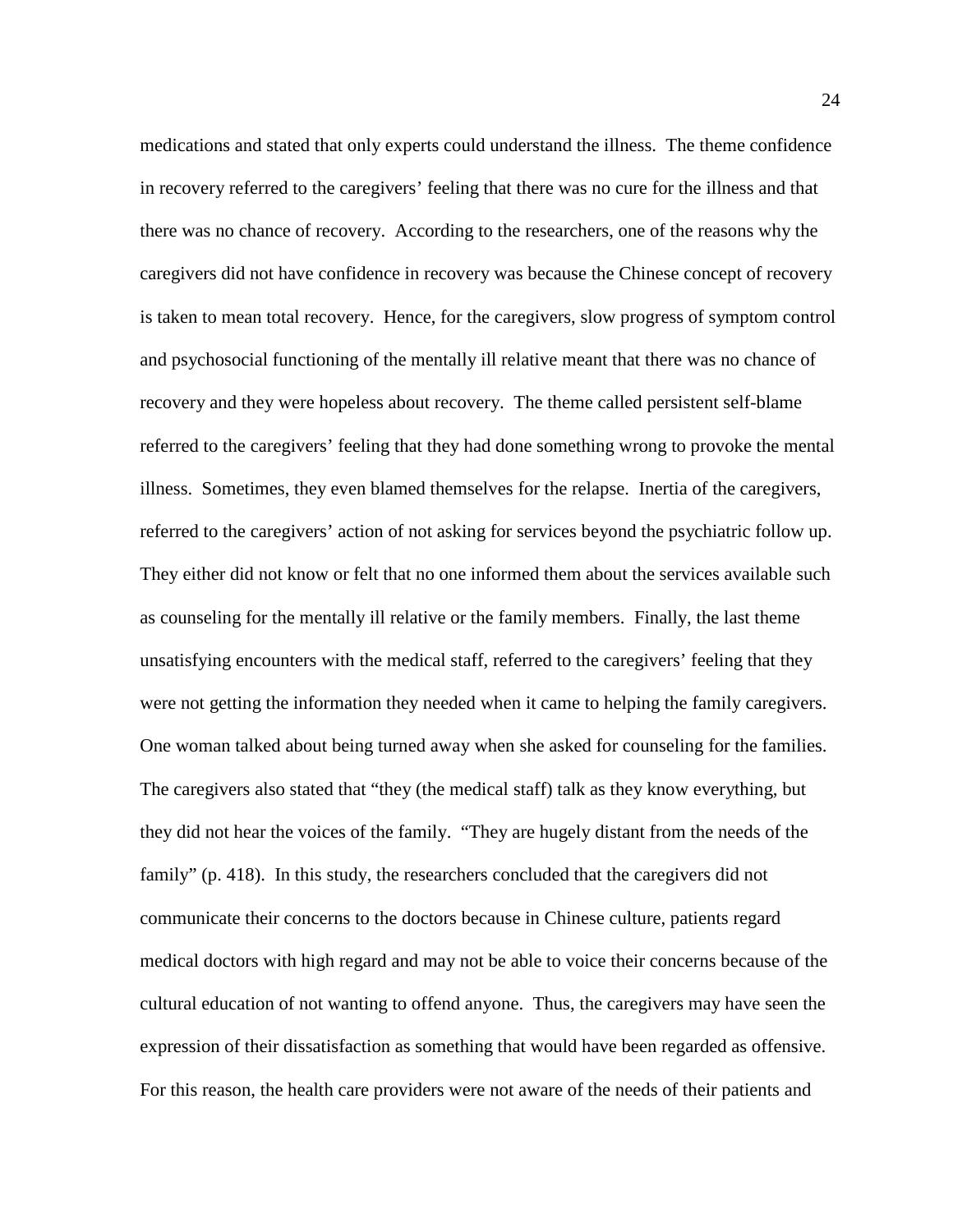their families. When the recovering patients were not getting the help that they needed, they started to lose trust in the system. On the other hand, the medical staff was also frustrated with the allocation of unfair resources which made it difficult for them to do more outreach.

Chiu et al. (2006) also concluded that one of the ways that society can improve the lives of the mentally ill and their families is by improving the health and social care system. Other researchers (Jubb & Shanley, 2002) agree that policies and provisions should be made within the health care system to promote participation by the family members and caregivers.

Ganguly et al. (2010) conducted a study on the caregivers' burden and coping skills for persons who were diagnosed with schizophrenia and bipolar affective disorder. This study was conducted in an out-patient setting at the Institute of Human Behavior and Allied Sciences in New Delhi, India. This was a longitudinal study where the researchers conducted focus group discussions with 100 caregivers caring for a relative with either schizophrenia or bipolar affective disorder. The purpose of this group was to obtain detailed information on the caregivers' experiences with their mentally ill relatives. The data collection took about a year. The focus group data was then analyzed as narrative text by a medical anthropologist. Analysis of data showed that the caregivers in this study experienced the following burdens: (1) social isolation, (2) restriction in their social life and leisure activities, (3) financial stress, (4) health- related problems, (5) social stigma, and (6) impact on their family functioning. In describing social isolation and stigma from society, one of the family caregivers talked about how people in his neighborhood and even his close relatives stopped coming to his home. Another caregiver who was the father of a young unmarried woman with schizophrenia said that he had to hide the disease from people because he was afraid that people would not marry his daughter and his family could not talk about their feelings to anyone. Other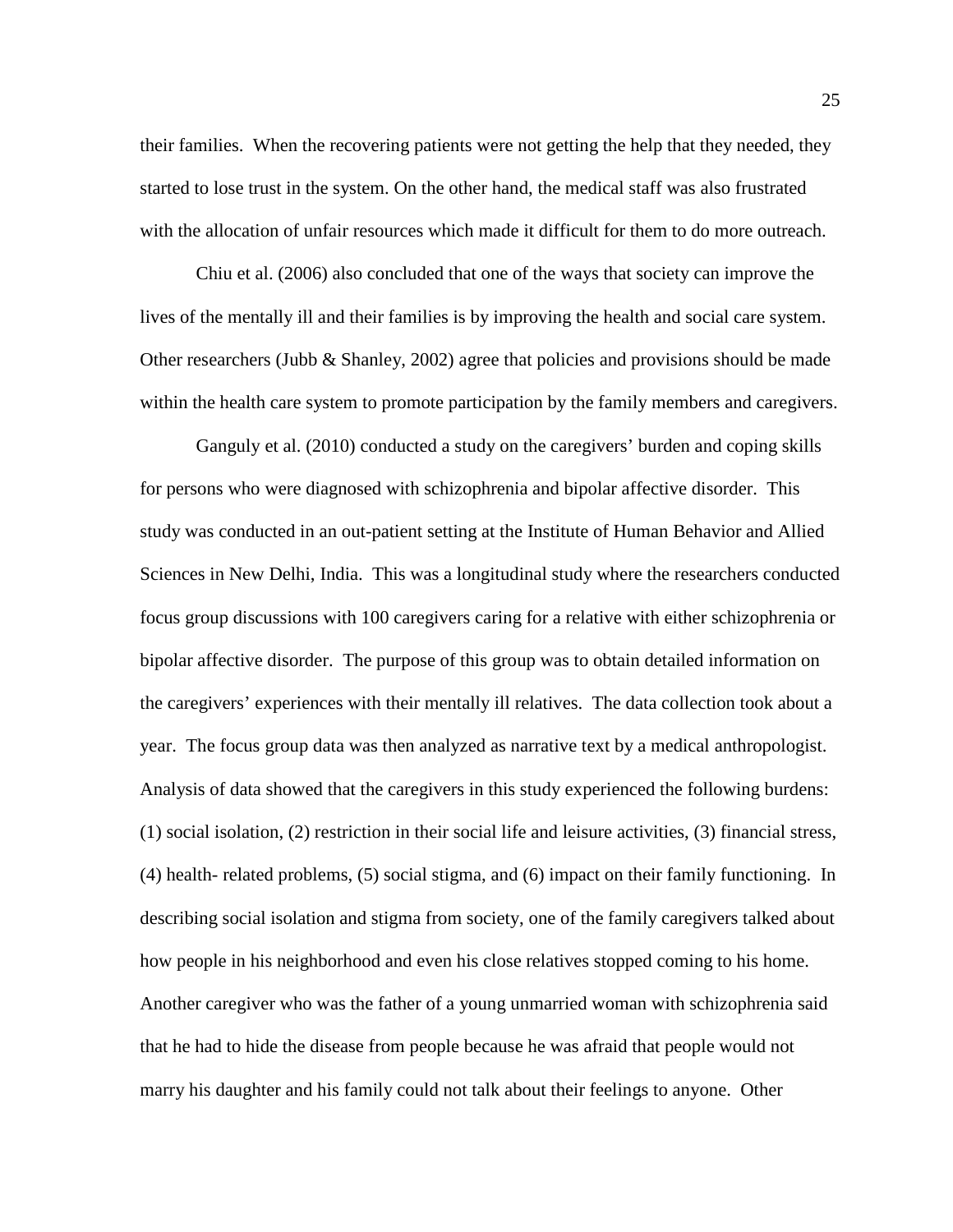statements from caregivers regarding social stigma included the mentally ill are looked upon as being inferior and people avoiding the mentally ill and scolding them. "The person with the mental illness is frequently blamed for his or her problems and is misunderstood by the general public" (Ganguly et al., 2010, p. 133). In describing the effects on family functioning, the wife of a person with bipolar affective disorder said that her children were not able to concentrate on their studies because of their father's problems. When describing the financial burdens, a family caregiver who was the wife of man with mental illness said: "Once he ran away with all the jewelry, and after that our financial position got worse" (p. 133). Another wife of a mentally ill man said that she was the main wage-earner in the family and that her husband was not able to work on a regular basis which placed great financial burden on the family. In India, the mentally ill do not get disability money from the government. This creates great financial strain on the families.

In addition to burdens experienced by caregivers, this study found the following coping strategies that caregivers used in dealing with their mentally ill relative. They were: (1) a positive and compassionate approach with the mental illness, (2) religious support, (3) self-help approach (where the caregivers found ways to help themselves, (4) acceptance of the illness, (5) hopefulness about the future, (6) supportive handing, and, (7) taking advice from experts.

A positive and compassionate approach with the mental illness was when the caregivers learned to be more open to the illness and more understanding of their relative's illness. Religious support referred to the caregivers' having faith in God which was voiced as being the most important coping strategy. The caregivers in this study talked about "doing one's duty to take care of their relative with illness and provide him or her with the best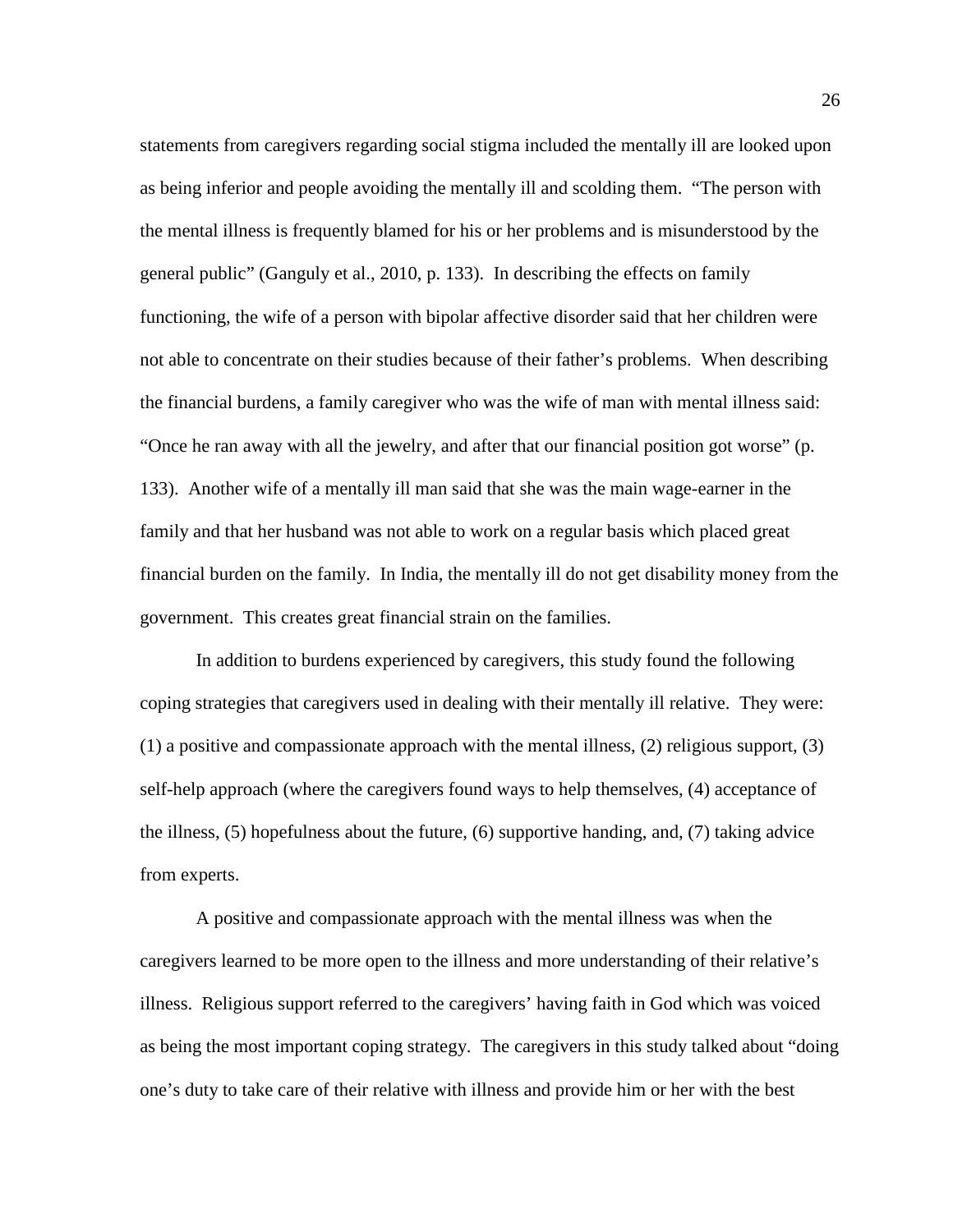treatment and leave everything to God" (p. 136). Self-help approach referred to the caregivers looking for ways to help themselves or help others learn about the illness. Another good strategy was acceptance of the illness. One caregiver explained that his family had to argue with everyone else and explain that the mentally ill relative "was not doing it intentionally" (p. 136). Some other helpful coping mechanisms were supportive handling which referred to family caregivers tackling the mentally ill person's behavior with supportive comment to ease the disruption or hopefulness which referred to the family caregivers always having good hopes for the future.

In a study by Rose et al. (2006) the researchers examined the impact of serious mental illness on family life and family functioning. They used a mixed method design. Telephone interviews of 30 family members of mentally ill relatives were conducted. The researchers studied the following areas in order to understand specific areas of caregivers' concerns. They were: (1) the different types of caregivers' burden, (2) the different aspects of caregivers' burden that created the greatest concern, (3) the ways that a family dealt with the different levels of severity of the illness, and (4) the relationship between the sense of mastery over the burden, perceived illness severity, and the family caregivers' concerns. For the purpose of their study, the researchers collected data from two types of methods: (1) structured questionnaires, and (2) open-ended questions. The families were selected from two local community based support groups (the National Alliance of the Mentally Ill and The Depression and Related Affective Disorders Association). The families were those families who had a relative with schizophrenia, bipolar disorder, or major depression. Rose et al. (2006) discovered that the greatest burden that families described was "worry about the future" and "dealing with sadness and grief" (p. 41). The worry about the future referred to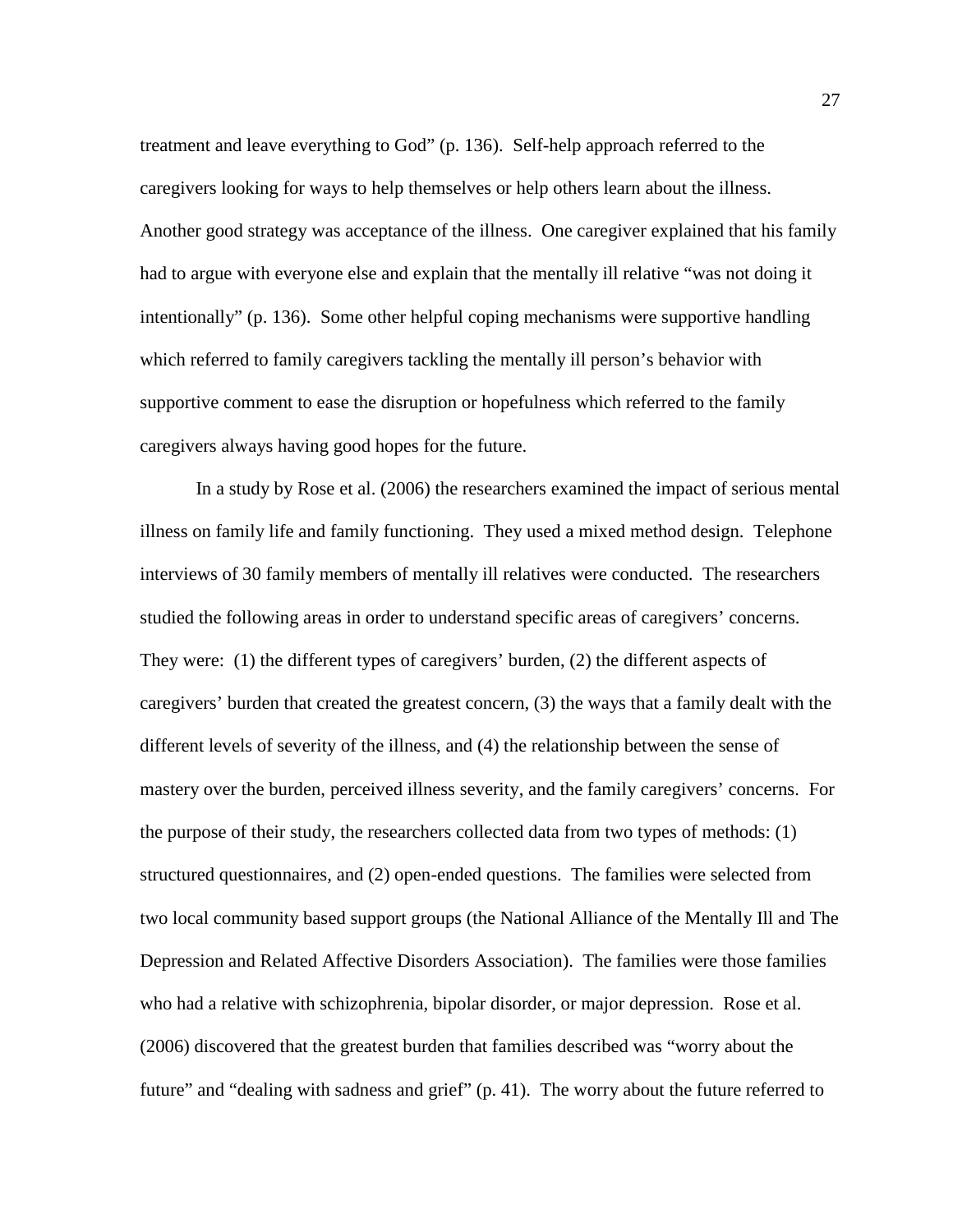the families' thoughts about how the mentally ill relative would survive without the caregivers' emotional and financial support. The sadness and grief suggested that families were "resigned to the patients' condition, but wished that the patient's functioning could be improved" (p. 49). The grief was also the product of the family caregiver's realization of the life that the mentally ill member had lost. The caregivers described their feelings of loss and grief as a sense of having "lost the person to the illness with the lingering hope that the (healthy) person would return and the family would, again, experience good times" (p. 47). Additional sources of burden for the family caregivers were: "not doing enough for the mentally ill relative" where the caregivers felt that they could always do more or try a different approach, "upset household routine" such as not being able to take vacations and living in a constant state of crisis, "stigma" where the family members were embarrassed by the mental illness because of the stigma that they experienced, "handling disruptive behaviors" which referred to the effect of the patient's disruptive behavior on the family unit, and "how to talk to the patient" which referred to the families' concern about how their interactions with the ill member could be more effective (p. 47-48). Rose et al. (2006) concluded that the mental illness created key changes in the functioning of the family. The family was always in a state of persistent crisis; many internal conflicts were present. They also stated that families in general were seeking information in order to improve daily living conditions with their mentally ill relative. Thus, family members suffered different types of burdens and in order to help the mentally ill relative it was important to investigate their daily living experiences with the mental illness.

In a study of 76 family caregivers by Doornbos (2002), written narrative responses about the supportive and non-supportive aspects of the mental health system as well as the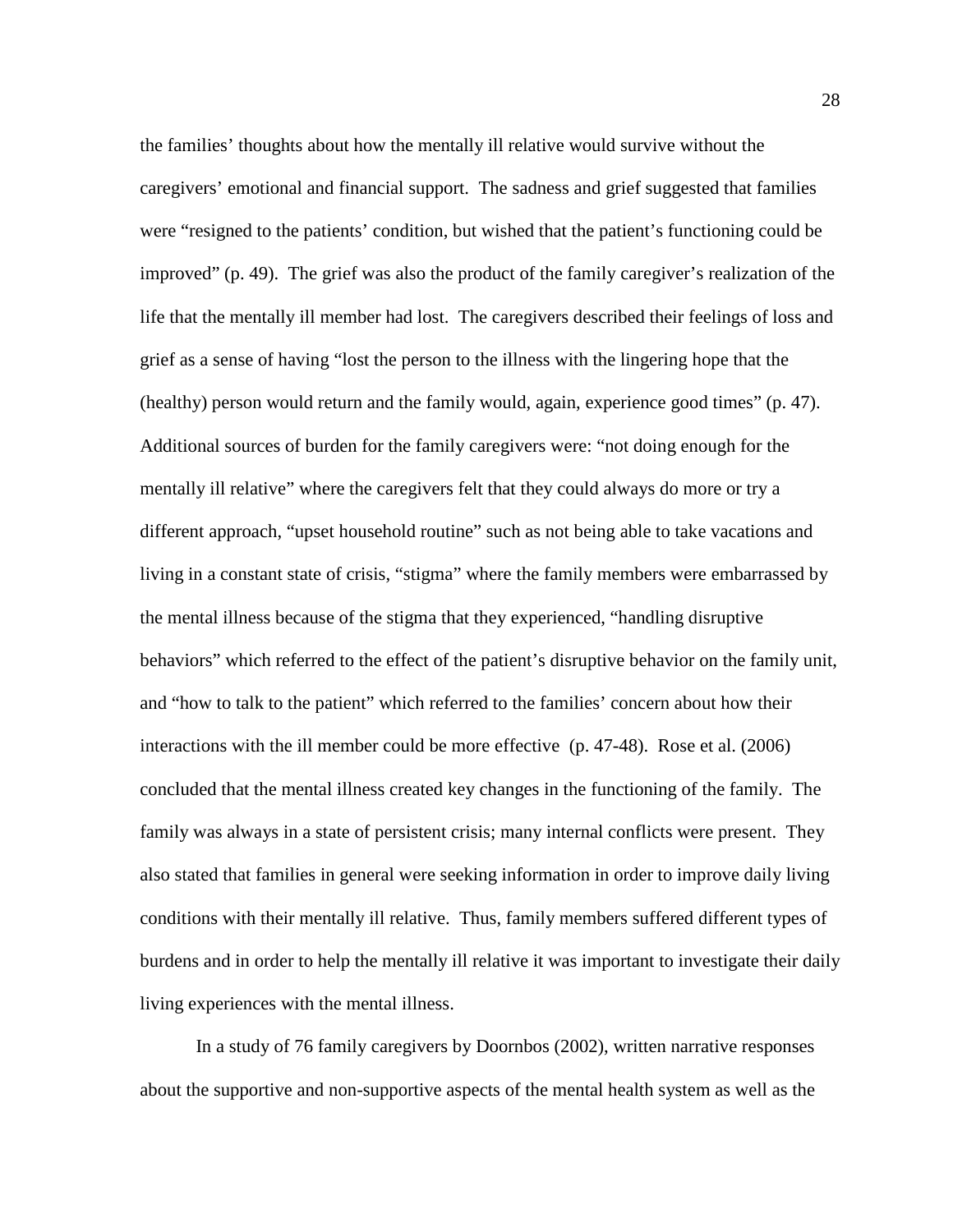desired services were analyzed using content analysis. The family caregivers were recruited from the National Alliance for the Mentally Ill (NAMI). The findings suggested that families felt a need for earlier prevention to prevent a crisis. The family caregivers felt unprepared for the tasks of the caregiving role and wanted more information about how to be more prepared. They wanted to be able to have better training, have more peer support, and be able to talk to health- care professionals. They also asked for professional recognition of their role in the treatment of their mentally ill relatives. Another area of expressed need for the family caregivers in this study was getting help with housing and vocational training for their relatives. In addition, the family caregivers felt that the larger system should change as well to accommodate the needs of the mentally ill and their caregivers. In describing the changes of the larger system, the family caregivers expressed a desire for a collaborative effort between mental health professionals and family caregivers in fighting parity for insurance coverage and allocation for additional tax dollars for mental health services and research. Similarly, the family caregivers called for combined efforts directed toward erasing the stigma and alienation associated with mental illness (Doornbos, 2002). "The task now is to find a way to translate empirical findings into the interventions that will provide support for the family caregivers" (Doornbos, 2002, p. 43).

The following was a study conducted by Huan, Sun, Yen, and Fu (2007) in Taiwan. The purpose of the study was to understand the coping experiences of family caregivers who lived with a relative who was diagnosed with schizophrenia. A qualitative descriptive phenomenological research method was used. Purposive sampling and face-to-face interviews were conducted to collect data. The sample was purposive and 10 family caregivers of mentally ill relatives were interviewed. The two coping mechanisms that were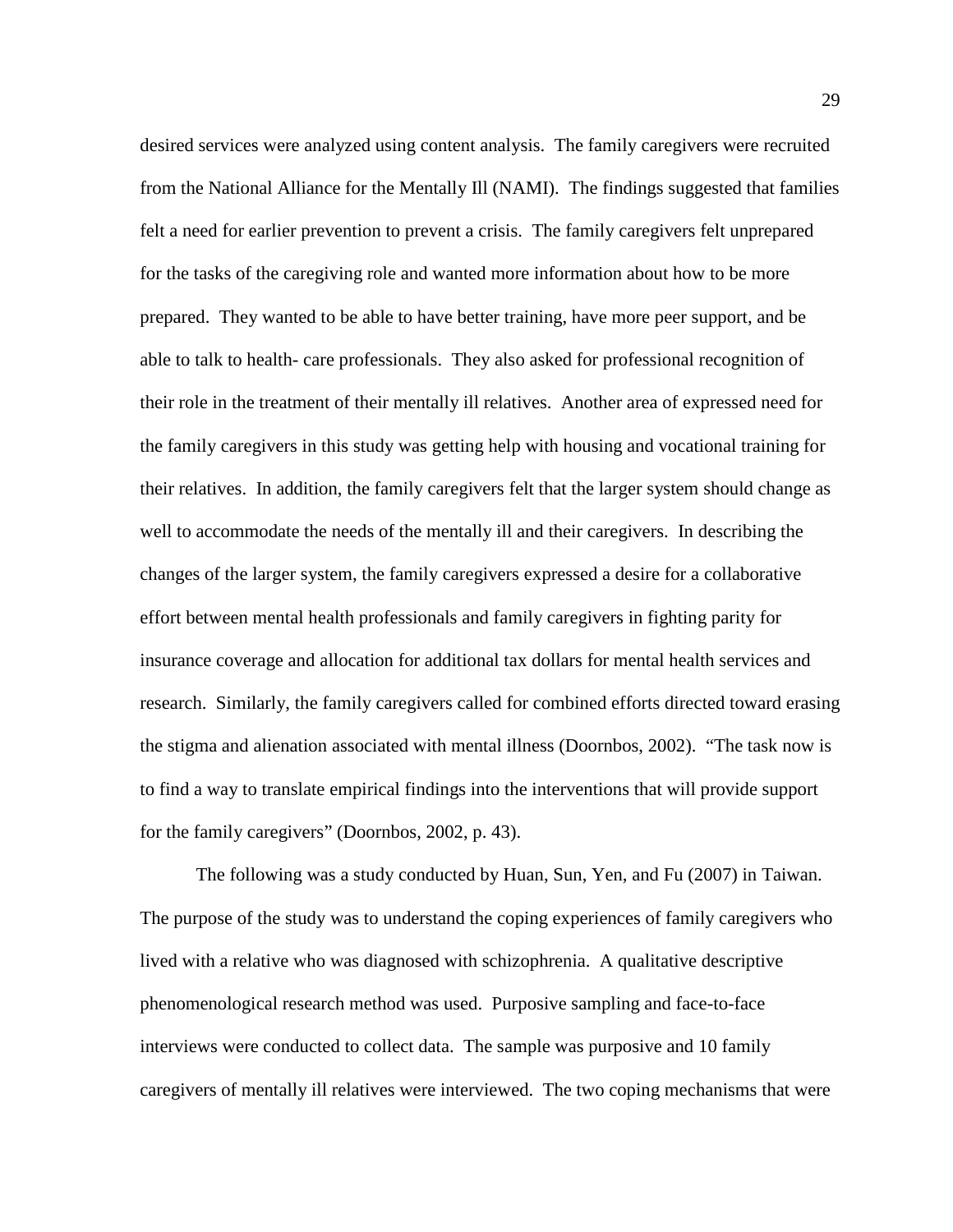prevalent in this study were psychological coping mechanisms and social coping mechanisms. Examples of psychological coping mechanisms were: (1) positive thinking and acquiring knowledge, (2) keeping busy and/or pursuing personal interests, and (3) crying and not accepting the illness which increased the stress level in the family caregivers. One parent said: "I can't accept my son's illness and he has been ill for 18 years. I am always crying. How can I accept this situation?" (p. 822). Examples of social coping mechanisms in this study were: (1) becoming more spiritual or religious, (2) gaining more support from family and friends, and (3) getting professional support from the providers. This study concluded that in order to assist family caregivers of the mentally ill it is important to understand their coping mechanisms.

Another study by Rammohan, Rao, and Subbakrishna (2002) looked at religious coping mechanisms and their relationship to the psychological well-being of family caregivers of people with schizophrenia. They assessed sixty family caregivers on their strength with religious beliefs, perceived burden, religious and other coping strategies, and psychological well-being. Two hundred and five patients and their caregivers participated in this study. In addition to questionnaires, semi-structured interviews about the caregivers' religious beliefs and practices were conducted. The results indicated that religious beliefs and religious practices enhanced the well-being of the caregivers. They concluded, in addition to psychoeducation and problem solving, religious coping mechanisms should be incorporated into family intervention programs.

In summary, studies on family caregivers' burden, stress, and coping mechanisms with mental illness include burden and stress associated with the behaviors of the mentally ill relatives, financial stress, lack of social support from friends and community, effect on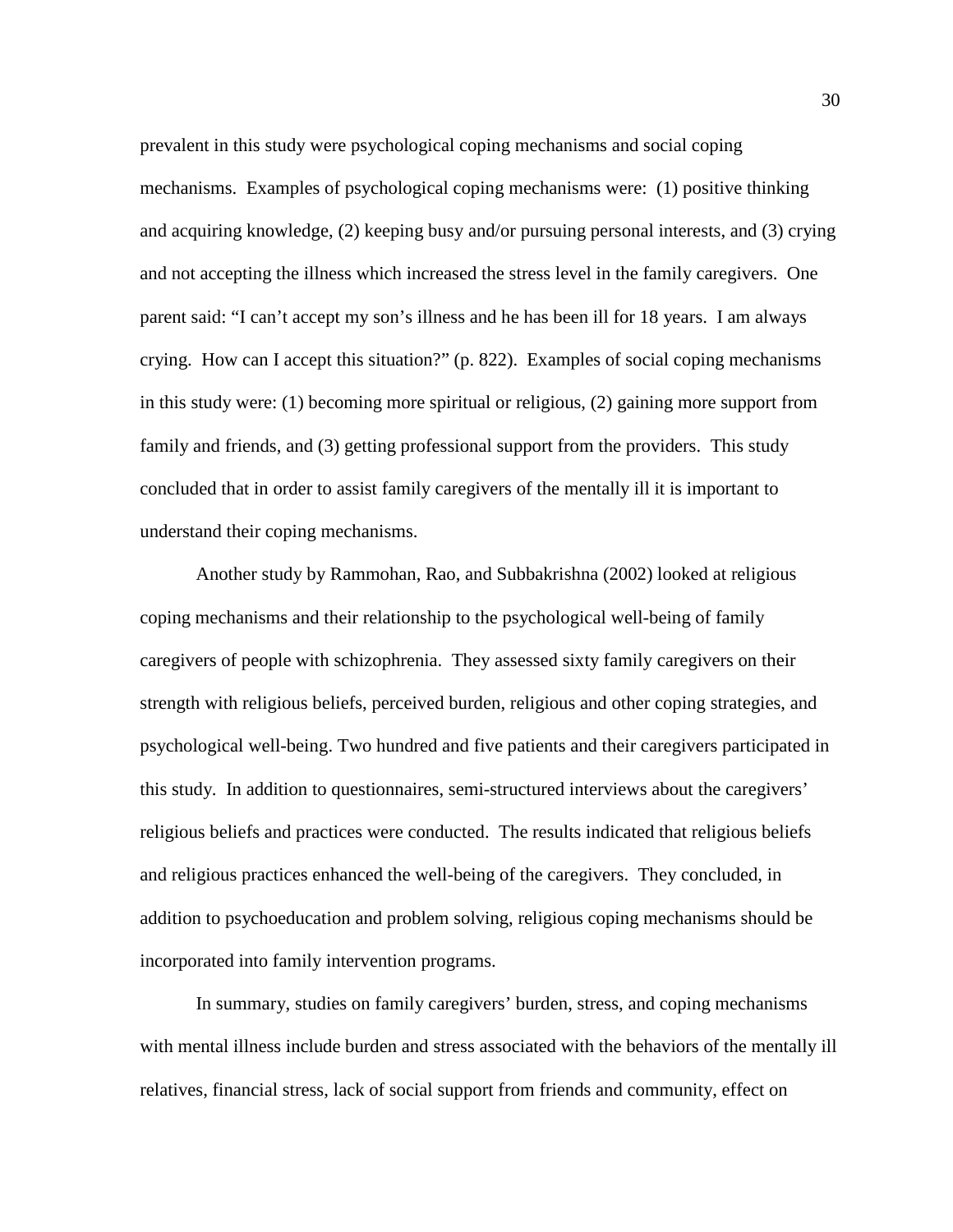emotional and physical health, lack of understanding about the mental illness, worry about the future, lack of support from mental health providers, dissatisfaction with treatment, and problems associated with the system at large such as the ones that influence insurance policies and help from federal and state government. The coping mechanisms that family caregivers used included understanding and accepting the illness, being hopeful, getting more knowledge about the illness, connecting with family and friends for social support, finding ways to tackle the mentally ill person's behavior, finding religious support, and finding support from the professionals in the mental health field.

## **Family Systems Theory Overview**

For this proposed inquiry the family systems theoretical approach was used which deemphasizes the notion that conflicts and anxieties are due primarily to the makeup of individual personalities, and suggests instead, that individual problems have more to do with relational networks, the makeup of others' personalities, where one stands within the relational systems, and how one functions within that position. Family systems theory is founded on the belief that the family is a system (Friedman, 1985). To fully understand this theory, it is helpful to first examine systems thinking

Systems thinking departs from the traditional notions of cause and effect to consider how the individual parts of a system are interdependent upon one another and connected to every other part. Additionally, with systems thinking, one looks at how each part affects the whole, and examines the position of each part within the system. (Freidman, 1985). Systems thinking require that individuals do not label or diagnose a problem without looking at the whole picture (Bregman & White, 2011).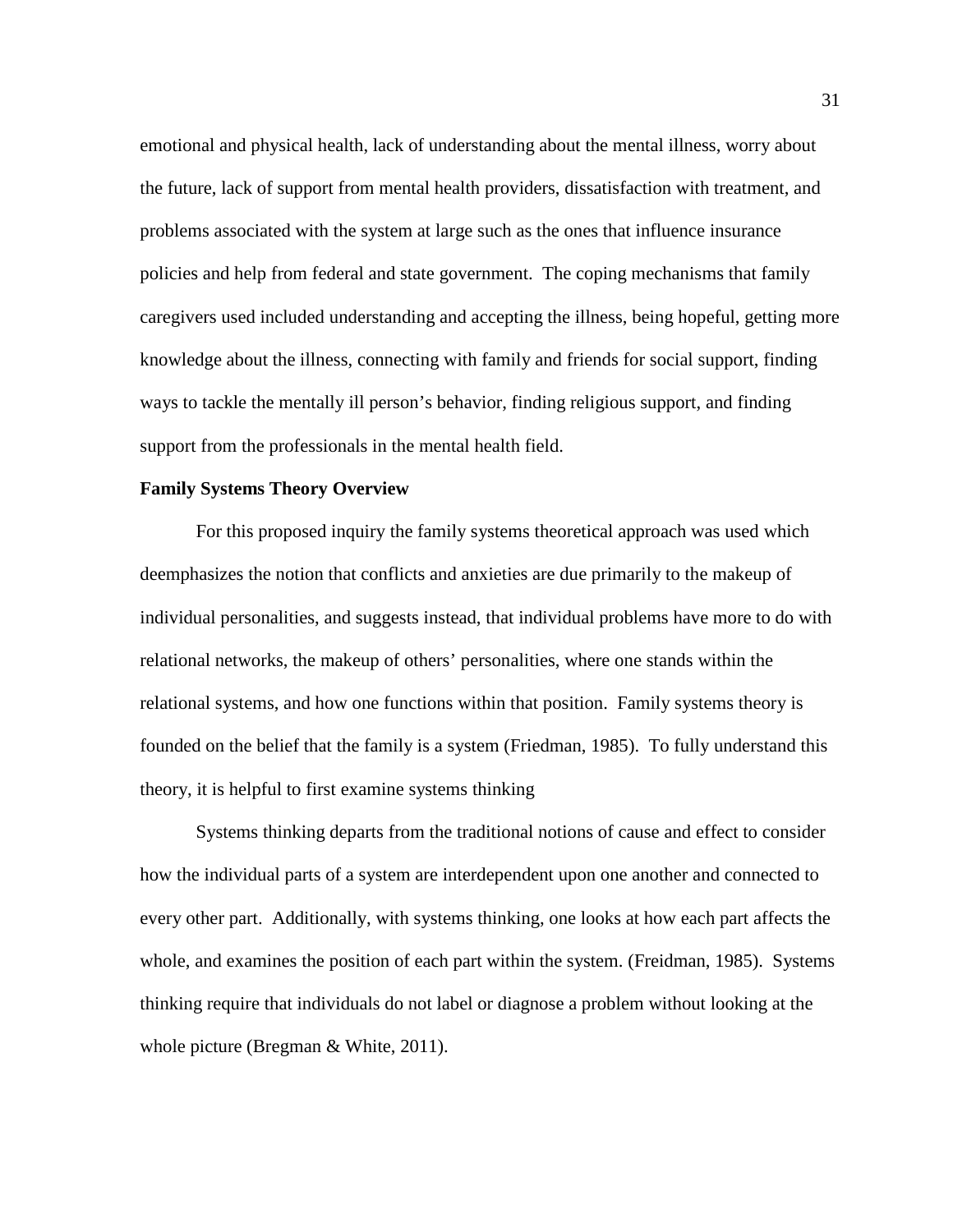When systems thinking is applied to the family process, one can then understand "symptoms" in a different way, in terms of interdependent variables. For example, when considering trauma through the lens of systems theory, one looks at the emotional system of the family and the way that system promotes or expands the effect of the trauma. One would look not only at the trauma but also at other factors within the family system that affect the trauma. Family systems theory focuses on the systemic forces of emotional process rather than on the content of some symptom. To create change and eliminate symptoms, family systems theory looks at modifying the structure, rather than trying to directly change the dysfunctional part. Thus, one mainly focuses on the way a part is likely to function by observing its position within the system. This theory does not only focus on the dysfunctional part. It looks at the whole system (Friedman, 1985).

Bowen (1994) was the founder of family systems theory. Bowen created this theory after studying the human family as a living, natural system. He looked for consistency between the theory's concept and knowledge by comparing it to the rest of the life sciences. Bowen theorized that there was an emotional link between the human and other life forms. While describing human emotions, Kerr and Bowen (1998) believed that the emotional system includes genes, mitochondria, cell membranes, intercellular connections, extracellular fluids, organs, tissues, and physiological systems. The emotional system also includes all the emotional reactions which support these mechanisms. Bowen believed that a human being's behavior was largely governed by processes that predate the development of his or her complex cerebral cortex. He distinguished between emotions and feelings and believed that feelings can be felt while emotions operate outside of awareness. This separation between emotions and feelings, allowed Bowen to apply the term emotional to all living things. Kerr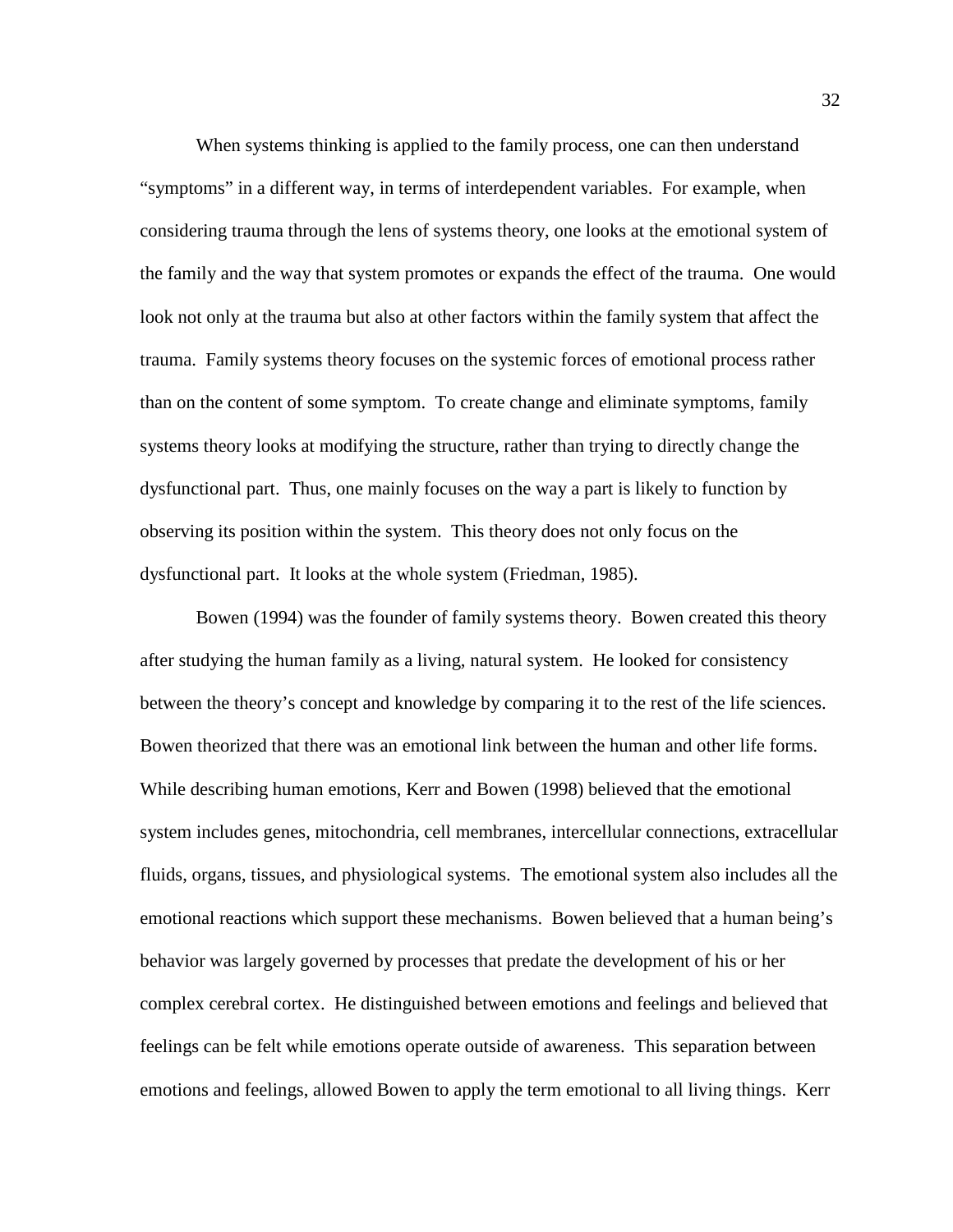and Bowen (1988) concluded that the emotional functioning of family members was dependent on each other and the family could be classified as an emotional unit. This implied that the family had a deep, multi-generational connection between family members and that it influenced the behaviors of its members beyond their conscious awareness. The family was considered as one organism. Family systems theory was founded on the premises that pathology in an individual member of the family is seen as a symptom of imbalance in the family's emotional system. Individuals develop symptoms because the emotional system gets out of balance (Vermont center for family studies, n.d. retrieved on line on 11/22/2013)

In this study, five different concepts from family systems therapy were used: (1) Homeostasis and circular causality, (2) Emotional triangles, (3) The identified patient, (4) Differentiation of self, and 5) The extended family (Friedman, 1985; Bowen, 1994). These five concepts are briefly defined in the following section.

**Homeostasis and circular causality***.* Family systems theory is concerned with focusing on the family as a unit, rather than on its individual members. One method of maintaining the system relies on the concept of homeostasis. Homeostasis in family systems theory pertains to the propensity of any set of relationships to continuously look for a way to keep the system in place and to balance itself in order to achieve overall balance. Family systems theory assumes that any system exists because it has achieved balance that ensures its continuity and preserves its identity. In looking at a symptom, a family systems theorist is interested in finding out what happened before the symptom surfaced, and what kind of balance the symptom is trying to achieve. What is most significant is that family systems theory examines the position of the person in the system instead of examining the personality of the individual with the symptom. (Bowen, 1994; Friedman, 1985).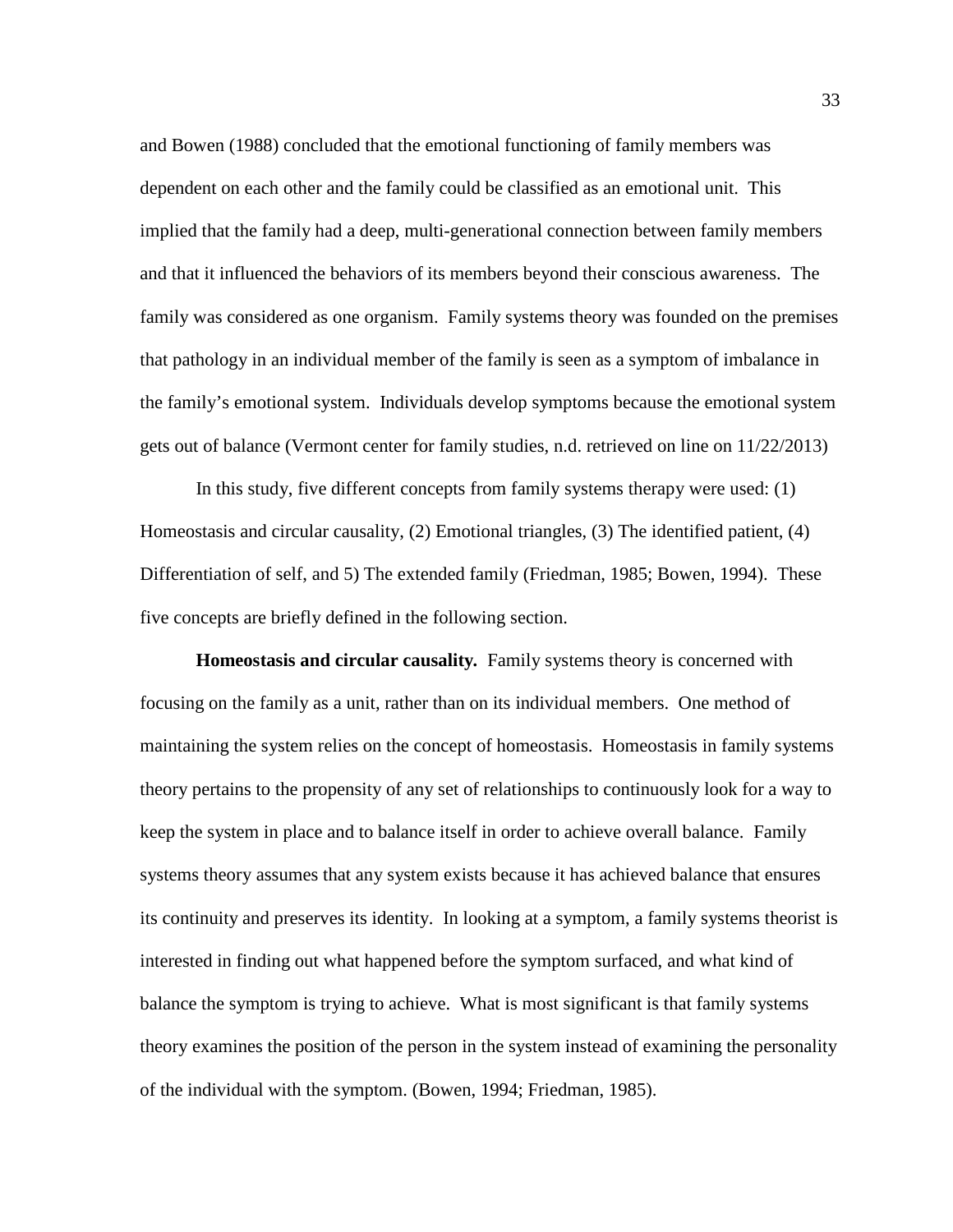In order to gain a deeper understanding of how family members try to keep balance or maintain homeostasis, Friedman (1985) recommends that a family theorist look at what kind of system was in place in the family unit before the symptom appeared. In general, the symptom appears due to the system's natural tendency to try to balance itself and to try to reestablish the prior state.

Another mechanism that is used to keep homeostasis in the family unit is the concept of circular causality. Circular causality points to the fact that in family systems, each person's behavior in the family is caused by another family member's behavior. Thus, all the behaviors impact each other in a circular manner (Friedman, 1985). Nichols (1984) describes circular causality in family systems as the concept that events are related through a series of interacting loops or repeating cycles.

**Emotional triangles.** The basic principle of emotional triangles is that when any two parts of a system become uneasy with one another, they will triangle or focus upon a third person, or issue, with the purpose of stabilizing their relationship with one another (Friedman, 1985). Looking at the function that an emotional triangle is providing can expand understanding of the illness in the family unit. This can help to clarify some of the conflicts in the family.

**The identified patient***.*According to family systems theory (Bowen, 1994), the family member with the symptom is not the "sick one" but, rather, the one in whom the family's stress or pathology has surfaced. Keeping this aspect in mind, the whole family is seen as an emotional unit. The identified patient is the one carrying the symptomatology but it is believed that any change is more likely by changing the whole unit, or family. If one were to treat only one person's symptoms without understanding the family process, those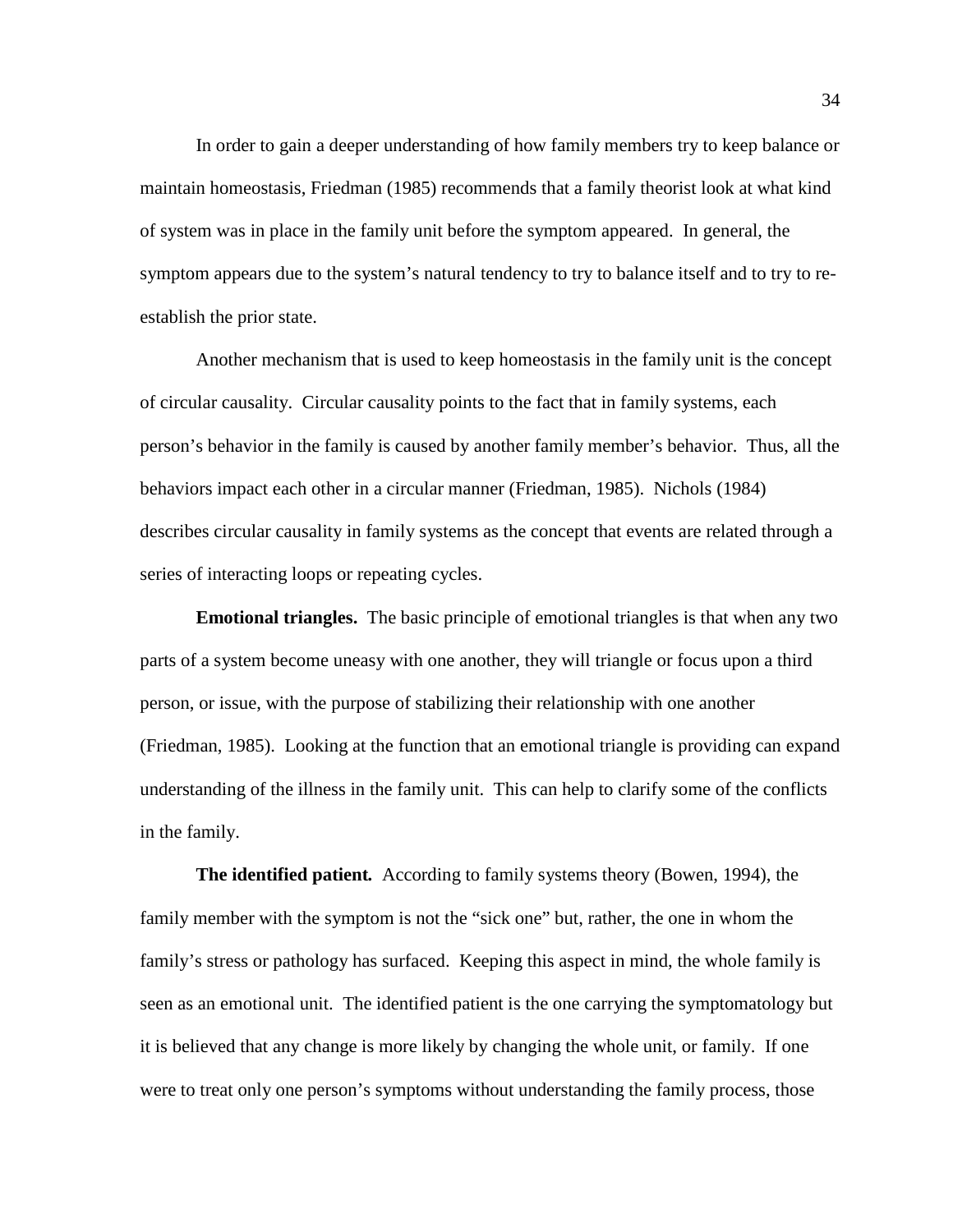symptoms would recycle in the same person in a different form, or transfer to another family member.

**Differentiation of self***.* Bowen (1994) suggested that one of the main factors for change in any family has to do with the level of differentiation found in previous generations. Differentiation is the capacity of a family member to define him or herself apart from the cohesive family unit (Bowen, 1994; Bregman & White, 2011). Families fall within a scale of differentiation that is either a little advanced or a little delayed in maturity, compared to parents and grandparents. Usually, the children from a family marry people who are in a range similar to their own and similar to their families of origin. If individuals are less mature (less differentiated) then their children will most likely be less mature (less differentiated), and they will be less likely to welcome any change in their family systems. In other words, those children will be less equipped to deal with crisis. Hence, the less mature the individuals, the more resistant to change they will be. On the other hand, if the family generational pattern is one where the individuals are more mature (more differentiated) then the individuals in that family will be more equipped to change and be less resistant to make that change. The level of maturity and self-differentiation in the family unit may make a difference in the way the family members deal with or handle the complications associated with the mental illness.

Bowen (1994) created a differentiation scale that provides mental health providers with a scale to measure the level of differentiation of an individual (n.d. Ideas to Action, retrieved on 07/3/2013). On this scale, a person is classified with a certain level of emotional maturity. Its opposite is emotional regression. This scale differentiates the level of anxiety that each individual takes in which determines that individual's level of emotional maturity.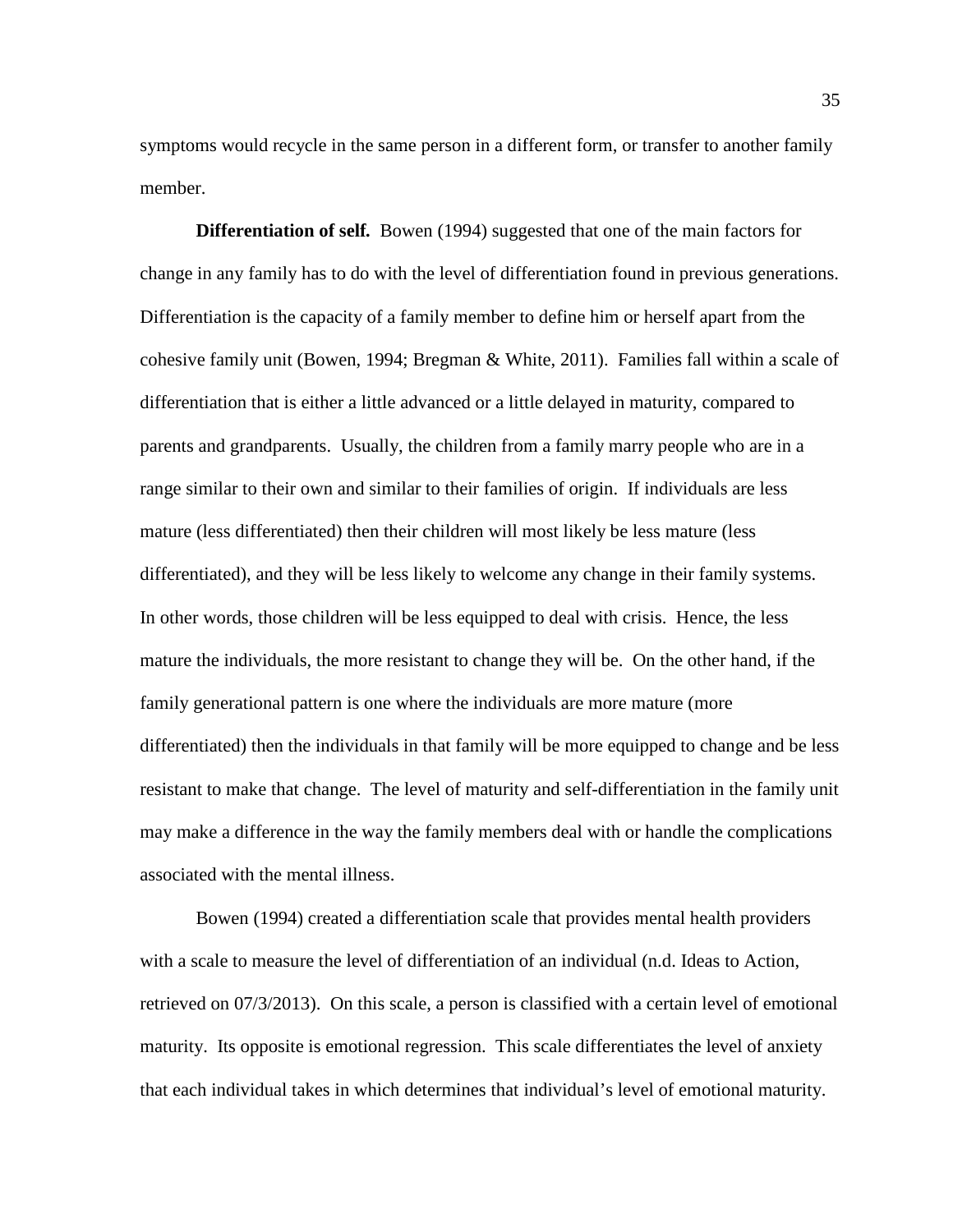The functioning of the individual is then determined by the interaction of two important ingredients, feeling and thinking. The individuals at the lower end of the scale (which is feeling) will experience higher anxiety and the ones at the higher end of the scale (which is thinking) will be able to separate their feelings from their thoughts easily and will be more emotionally mature. Thus, an individual on the lower end will have more difficulties with his or her feelings and will react more to feelings and will be "more fused" with other persons. Fusion according to Bowen (1994) is when one part of a person mixes with another person. This scale accentuates the idea that if a person is determined to look at his or her level of differentiation and strives to become more emotionally mature, he or she can do so by understanding the interplay of his or her own thoughts and feelings. This will allow the person to better handle emotional fusion and disagreements in personal relationships. An emotionally mature person is more emotionally aware of the interplay of thoughts and feelings and is more internally balanced. This person is better equipped to handle external changes in personal relationships. This implies that the persons who are more fused or more feeling oriented can become more fused and undifferentiated with the other person's problems. Bowen (1994) believed that differentiation helps one to be able to manage important relationships and by managing important relationships a person becomes more autonomous.

# *Murray Bowen's Scale of Differentiation*

#### **0 to 25**-

People in this range of intense emotions or fusion live with the greatest amount of life problems. In this range, people experience intense emotions or fusion. They can lose a separate self in relationships with others at this stage. It is hard for them to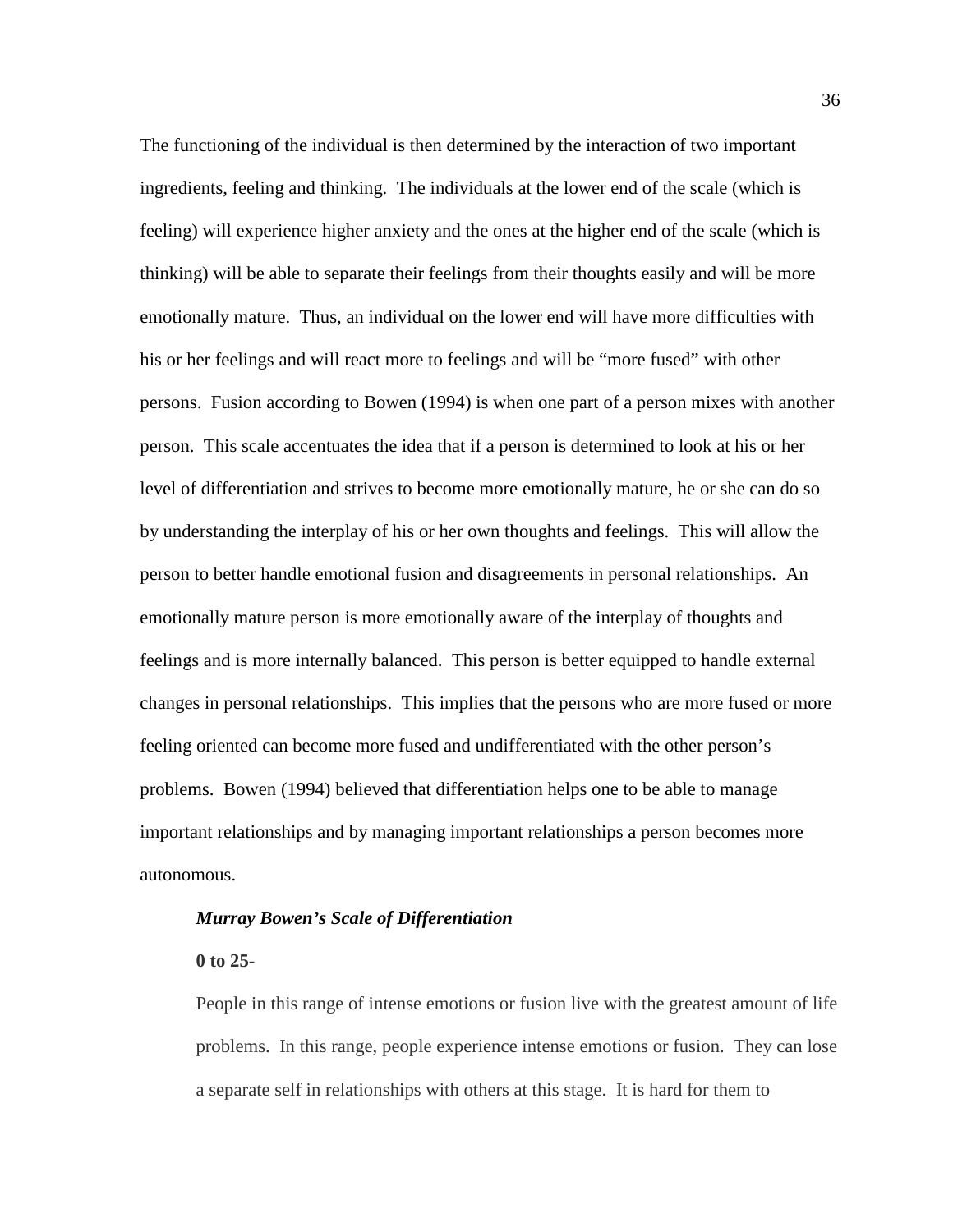accomplish their goals. People act in a certain way in a family unit and bear symptoms in order to protect others from anxiety.

#### **25 to 50**-

People at this stage are more focused on what feels right and become unbalanced when something is not harmonious. They are more functional than those at the 0-25 scale except when they are presented with something that is stressful. Nevertheless, people at this stage find it difficult to remain completely focused on their life goals. If there are no conflicts with other people then the individuals at this stage can accomplish their personal goals and excel.

## **50 to 60**-

These people can adapt to changes in relationships. They know how to enjoy both goals and relationships with others. They are more balanced and remain neutral about others because they are balanced with their own thinking and feeling processes (Ideas To Action, n.d. retrieved on 07/13/2013).

**Extended family.** Extended family refers to the nuclear family or family of origin, but also includes other relatives such as aunts, uncles, grandparents, cousins, etc. (Friedman, 1985). Unlike the individual theoretical models that focus on the immediate family, family systems theory considers the entire extended family. It also considers the significance of the network of family connections. Gaining a better understanding of the emotional processes of a family of origin, and changing the responses to them can help considerably resolve issues within the immediate family. Hence, when family members bring up families of origin and their histories, a family theorist looks for patterns established by families of origin and their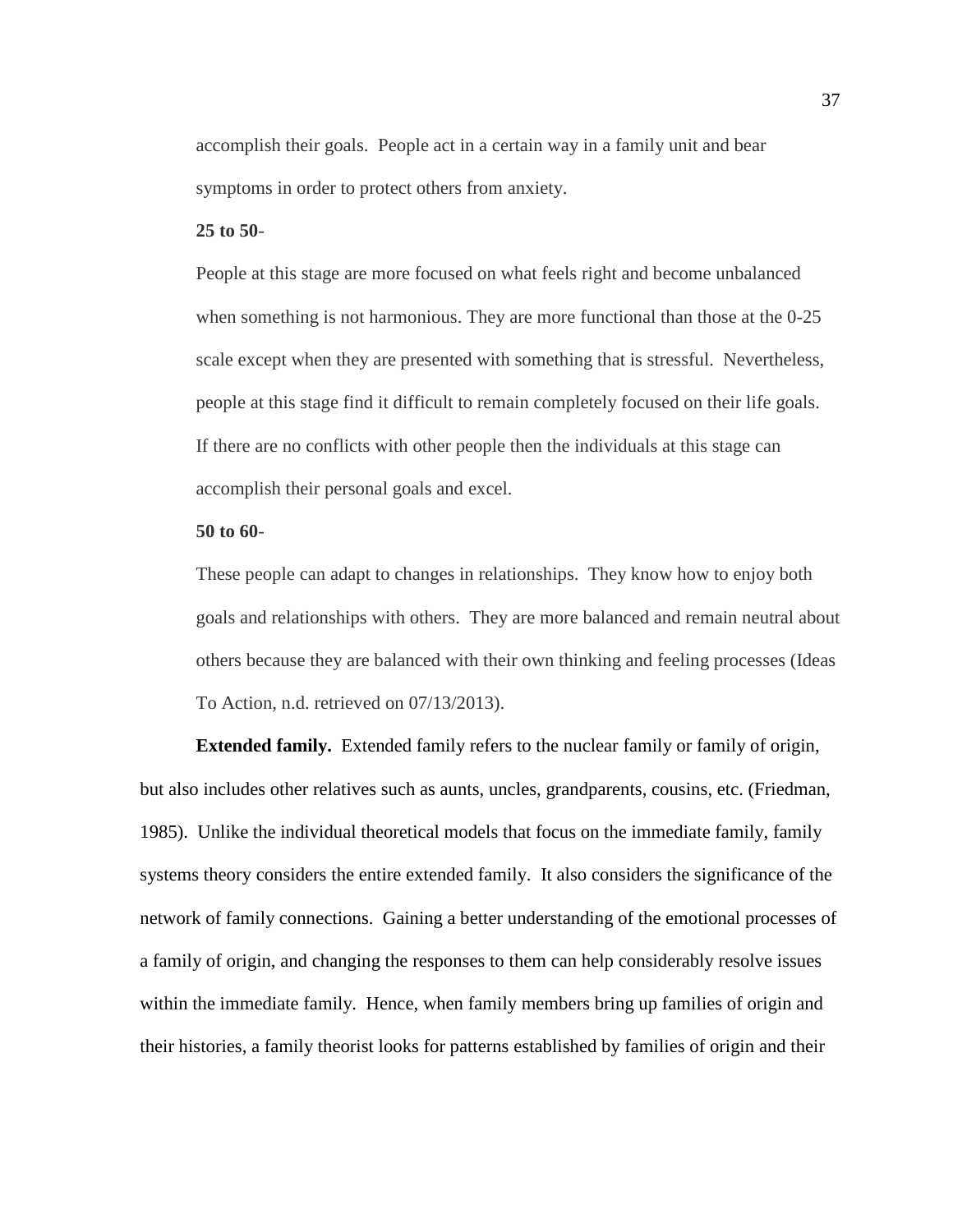effects on current problems. By knowing something about the extended families, one can gain understanding of the positions that each individual occupies within the family.

Family systems theory can help researchers understand how mental illness is integrated into the family and how it is experienced on a daily basis by the caregivers involved. By understanding the concept of systems and how it struggles to maintain balance or "homeostasis" in a family living with mental illness, one can understand why some of the symptoms surface, why some of the burdens initiate, and in doing so, one can have a better understanding of the family and find more effective interventions to help such families.

In summary, while interviewing the family caregivers, these five different concepts were used to understand the dynamics of the family when dealing with the mental illness. By being cognizant of these five concepts and by applying them in the analysis of the findings, one can gain a deeper understanding of the meaning behind the individuals' words and actions.

## **Application of Systems Theory to Family Caregivers of the Mentally Ill**

In general, most of the research on the mentally ill is focused at understanding the mentally ill person. In addition, the interventions and programs aimed at dealing with the mentally ill are mainly focused on assisting one individual at a time (Stuart & Sundeen, 1995). The intervention is either directed toward the ill patient or the ailing family member. It fails to look at the family as a whole. The family is a system and to holistically assist the mentally ill, it is imperative to understand those who are providing support and guidance on a daily basis.

When individuals with mental illness are unable to work or care for themselves, it is the family that has the added responsibility of taking care of them. Thus, to assist mentally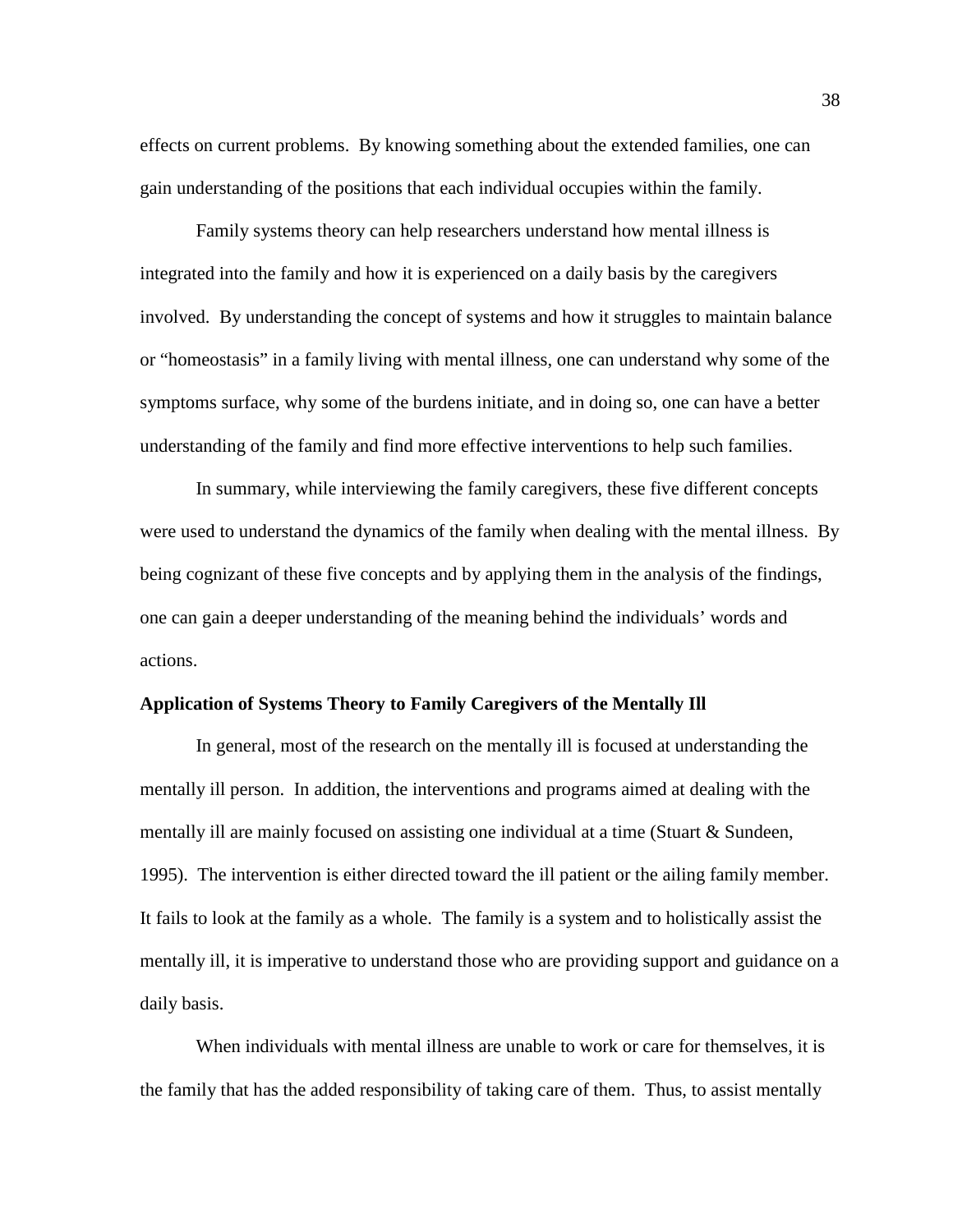ill individuals, mental health providers need to focus on the entire family unit (Suresky et al., 2008). With family systems theory, one looks at the wholeness of the family because of the belief that the issues family members experience impact the family as a whole. Applying the concept of circular causality, one can conclude that in such a family, each family member would feel burdened by the caretaking role and that each person's feeling of burden would affect every other family member in a circular repetitive manner.

According to Gilbert (2006) a system looks at the emotional process among family members because the family is seen as a single unit. By understanding this concept, one can conclude that mental illness in the family affects the relationships among all the individuals in the family. Thus, in looking for any kind of mental health care, it is important to look at the family as a whole.

Fujino and Okamura (2009) conducted a study with the purpose of identifying the factors that affect the sense of burden felt by the family caregivers for patients who had a mental illness and were living at home in Japan. The researchers used a cross-sectional method. They conducted a study with 30 patients and their 30 family caregivers. The participants were selected from a rural psychiatric hospital in Japan. All patients were receiving home nursing care. The home service nurse assisted the researchers with contacting the interested families, getting informed consent forms signed, and accompanying the principal investigator to the patients' homes. All patients and their family caregivers filled out a questionnaire and were interviewed for 30 to 40 minutes. The researchers then conducted a multiple-regression analysis. The independent variable was the sense of burden for the families involved. Family systems theory was used as theoretical framework because the researchers perceived that the burden felt by the family caregivers as well as the factors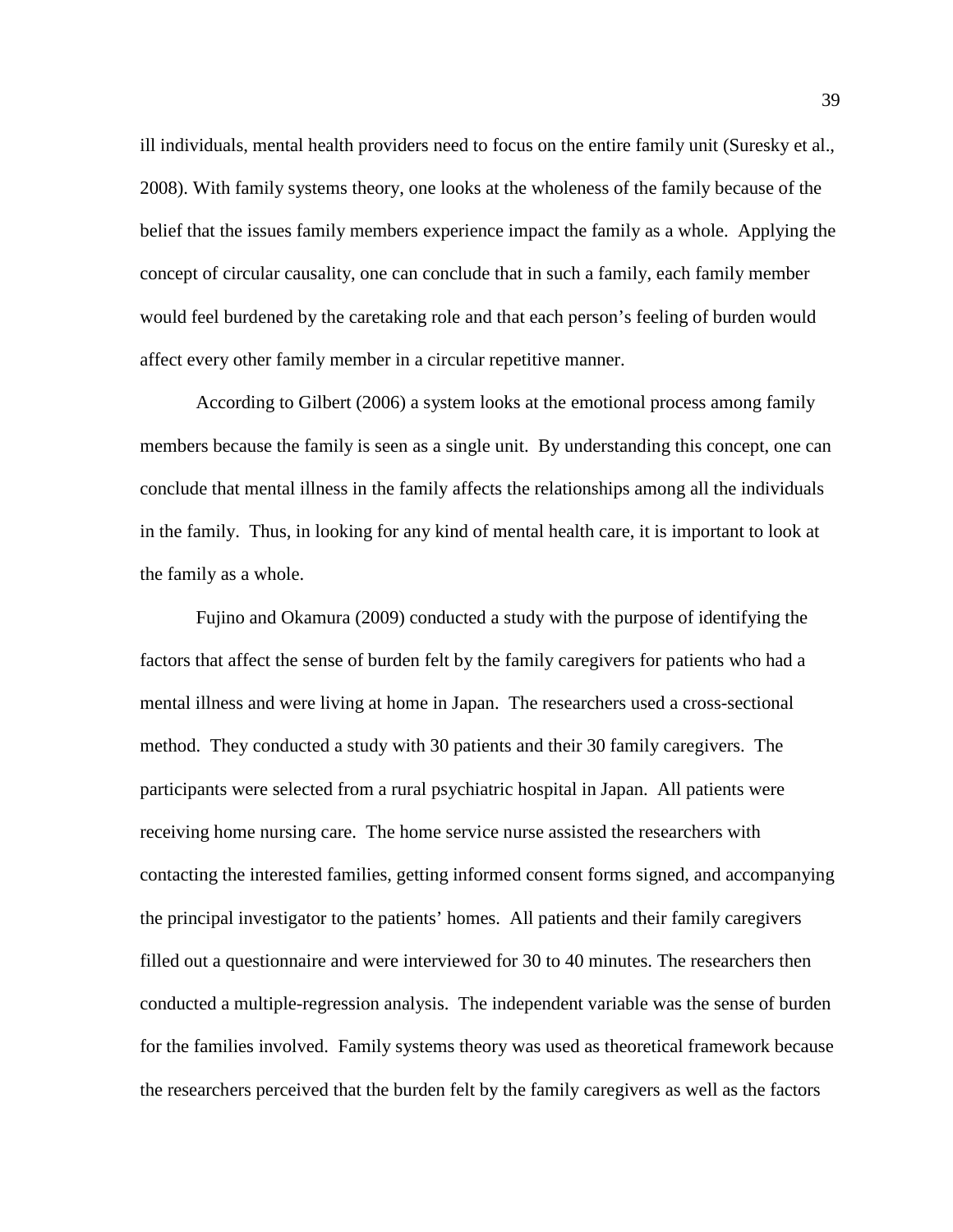associated with the burden, affected the family as a whole. They found that the patients' satisfaction with their day-to-day lives and their ability to perform tasks were related to the sense of burden that the caregivers felt. The task in this case was the ability of the patients with mental illness to carry out necessary daily tasks of survival such as utilizing a skill that they had learned. If the mentally ill patients were able to accomplish the tasks necessary for their day-to-day living (such as housework) the sense of burden experienced by the family caregivers diminished (Fujino & Okamura, 2009). Fujino and Okamura (2009) also found that there was a relationship with the sense of burden felt by the family caregivers and with their attitude about life that the researchers labeled as "life is worth living" (p.137). "Life is worth living" as used by the researchers, was a synonym for having a purpose in life. The researchers found that if family caregivers had an increased life purpose the burden that they felt diminished. Fujino and Okamura (2009) also found that "family care that concentrates on the relationships and interactions of the family members by using family systems theory with the combination of conducting assessment and care for the individual family members is critical in reducing the sense of burden felt by the caregivers" (p.137).

#### **Stages of Bipolar Disorder and Schizophrenia**

When looking at psychiatric disorders, primary prevention of mental illness has not been a possibility. For this reason, the focus has shifted to secondary intervention which is to recognize the earliest stages of the mental illness and to intervene appropriately (Berk et al., 2007).

The idea of recognizing the initial stage of the mental illness came from the management of schizophrenia by recognizing first episodes of psychosis. After the first episode of psychosis in schizophrenia, scientists discovered that there was hippocampal loss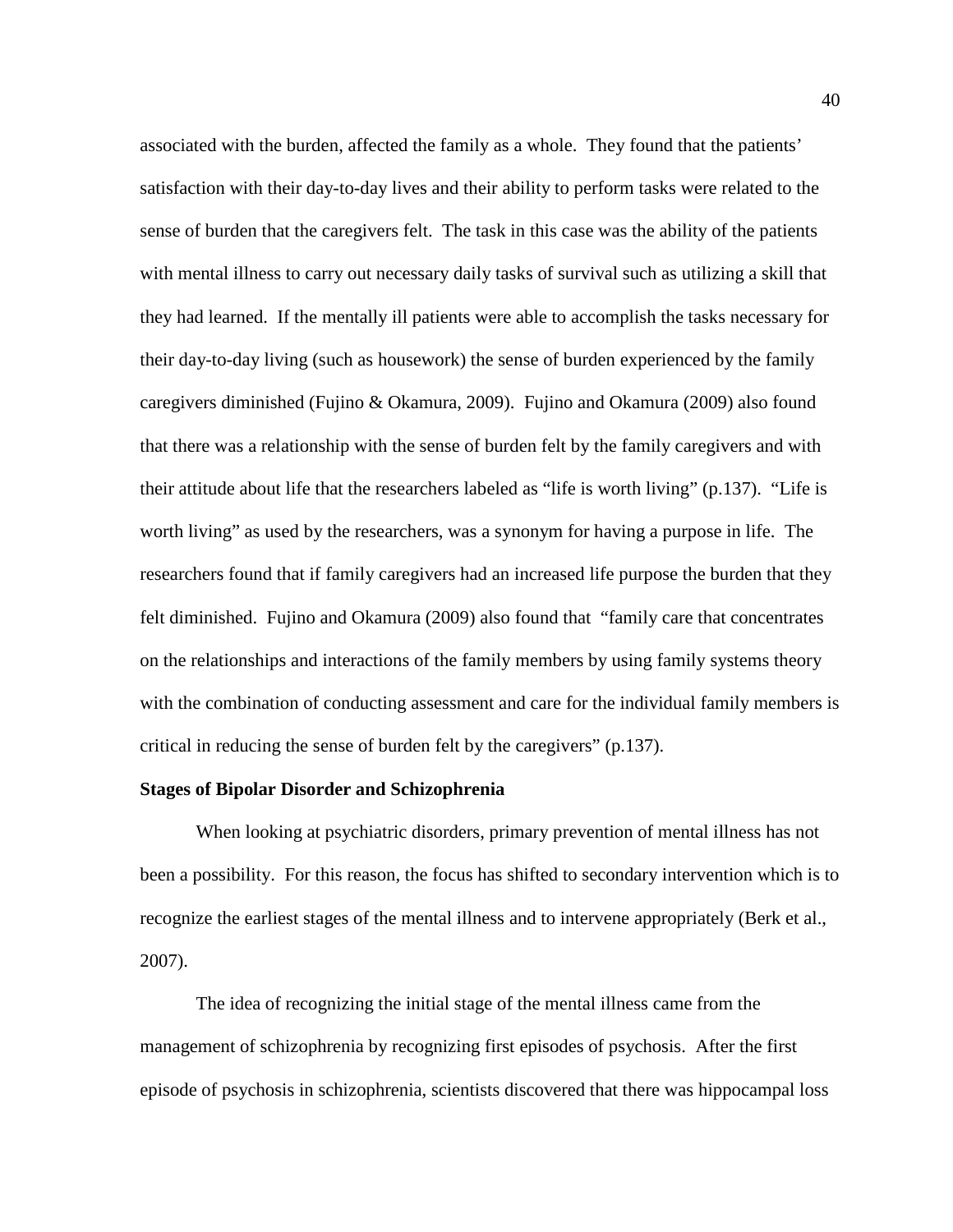and ventricular dilatation which necessitated the need to prevent another psychotic episode. Hence in the case of schizophrenia, secondary prevention was of great value (Velakoulis et al., 2006). However, with bipolar disorder, the neurostructural changes are not present and only become evident after the recurrence of the manic episodes (Strakowski et al., 1998). Due to the apparent course of many psychiatric illnesses, looking at mental illness as a disease with a stage has become a practical method of dealing with mental illness in the field of psychiatry. A disease with a stage implies that individuals typically progress through a number of steps and that each step has its own qualities and implications for treatment (Berk et al., 2007).

## **Definition of Bipolar Disorder and its Stages**

Bipolar disorder encompasses episodes of dysfunctional mood potentially including major depressive episodes, manic episodes, hypomanic episodes, and mixed episodes. They are often separated by periods of relatively normal mood (American Psychiatric Association, 2000). The depressive phase of bipolar disorder closely resembles the depression associated with a major depressive disorder but may have some differences. Bipolar disorder is more likely to include psychotic thinking and the depression associated with bipolar disorder is more severe than the one in major depressive disorder.

A manic episode is defined as one having a persistently elevated, expansive, or irritable mood lasting for at least 1 week. A manic episode is connected with bipolar 1. A manic episode is naturally severe and causes impairment in many areas connected to person's social and occupational functioning. People going through a manic episode tend to view themselves as being powerful or have ideas of being a great success. They may have racing thoughts, have an increase in activities, and become excessive in pleasure seeking activities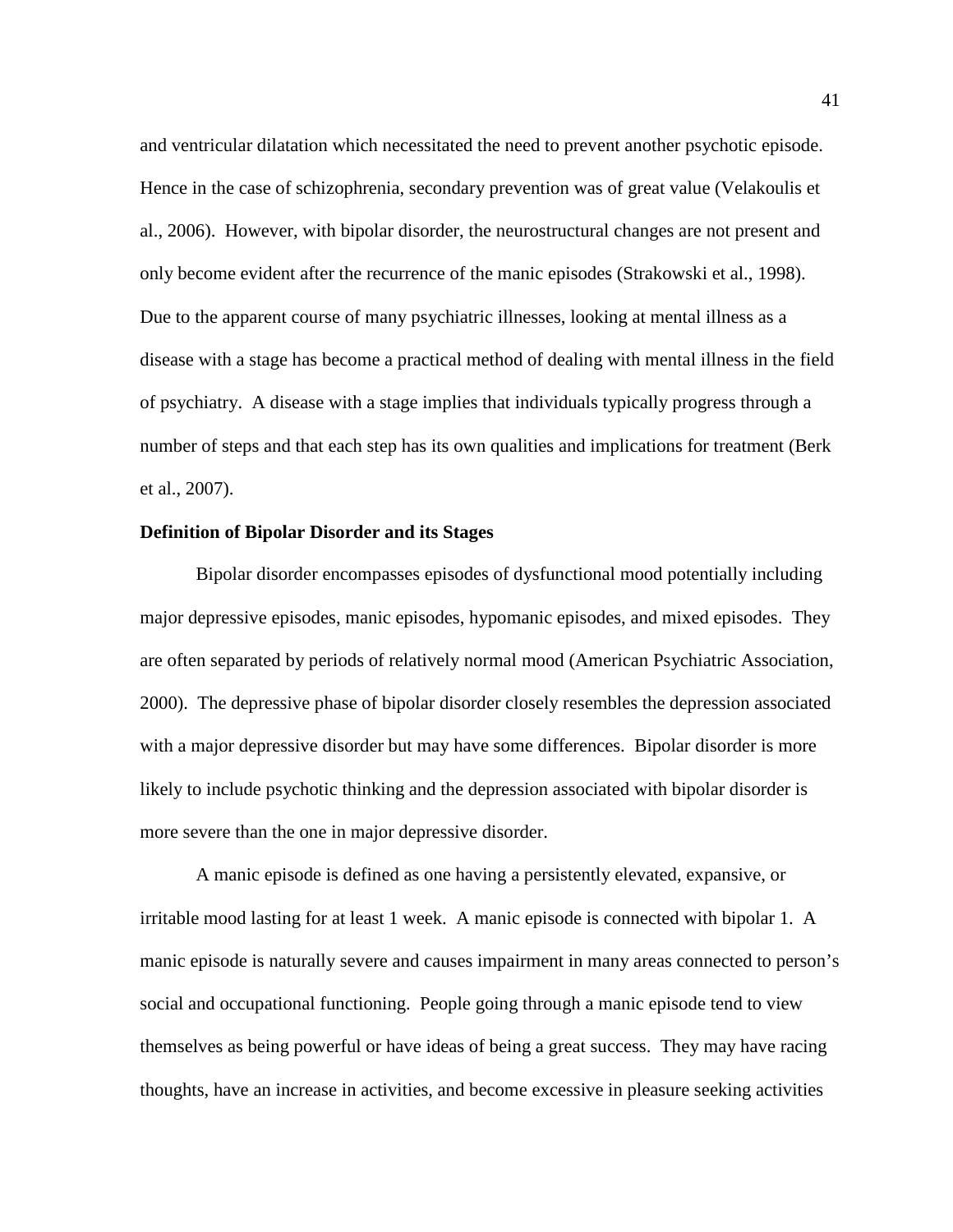such as excess spending or over exercising. They may not regard the risks associated with their behaviors and may become hostile if challenged. Their impulse control becomes poor, and they can become easily distracted. A hypomanic episode characterizes bipolar 2. A hypomanic episode resembles a manic episode in terms of symptoms and accompanying moods. The difference between mania and hypomania is that in hypomania, the duration of the symptoms is around 4 days whereas in mania it usually last about 7 days. In addition, hypomania is less severe and does not cause significant impairment in functioning.

According to Berk et al. (2007), bipolar disorder is a progressive illness. The concept of clinical staging is entrenched in medicine and forms the foundation for understanding of illnesses such as cancer and many others. Due to the apparent course of many psychiatric illnesses, staging is a reasonable concept to apply to psychiatric disorders. Berk et al. (2007) described a staging model for bipolar disorder. The following section describes the model.

**Stage 0.** At this stage, the risk factors for having bipolar disorder may be present but the individual has not manifested any of the overt symptoms. Some of the risks predisposing someone to bipolar illness are genetic. According to the American Psychiatric Association (2000), first-degree biological relatives of individuals with bipolar disorder 1 have an elevated rate of bipolar 1 disorder (about 4% -24%) and for those with bipolar 2 disorders; the rate is (1% -5%). Individuals who have a mood disorder in their first-degree biological relative are more likely to experience an early onset of the illness. Other associated risks for developing bipolar disorder are pregnancy and obstetric complications, childhood psychological and physical abuse, and substance abuse. At this stage, the interventions are limited because the illness has not manifested itself.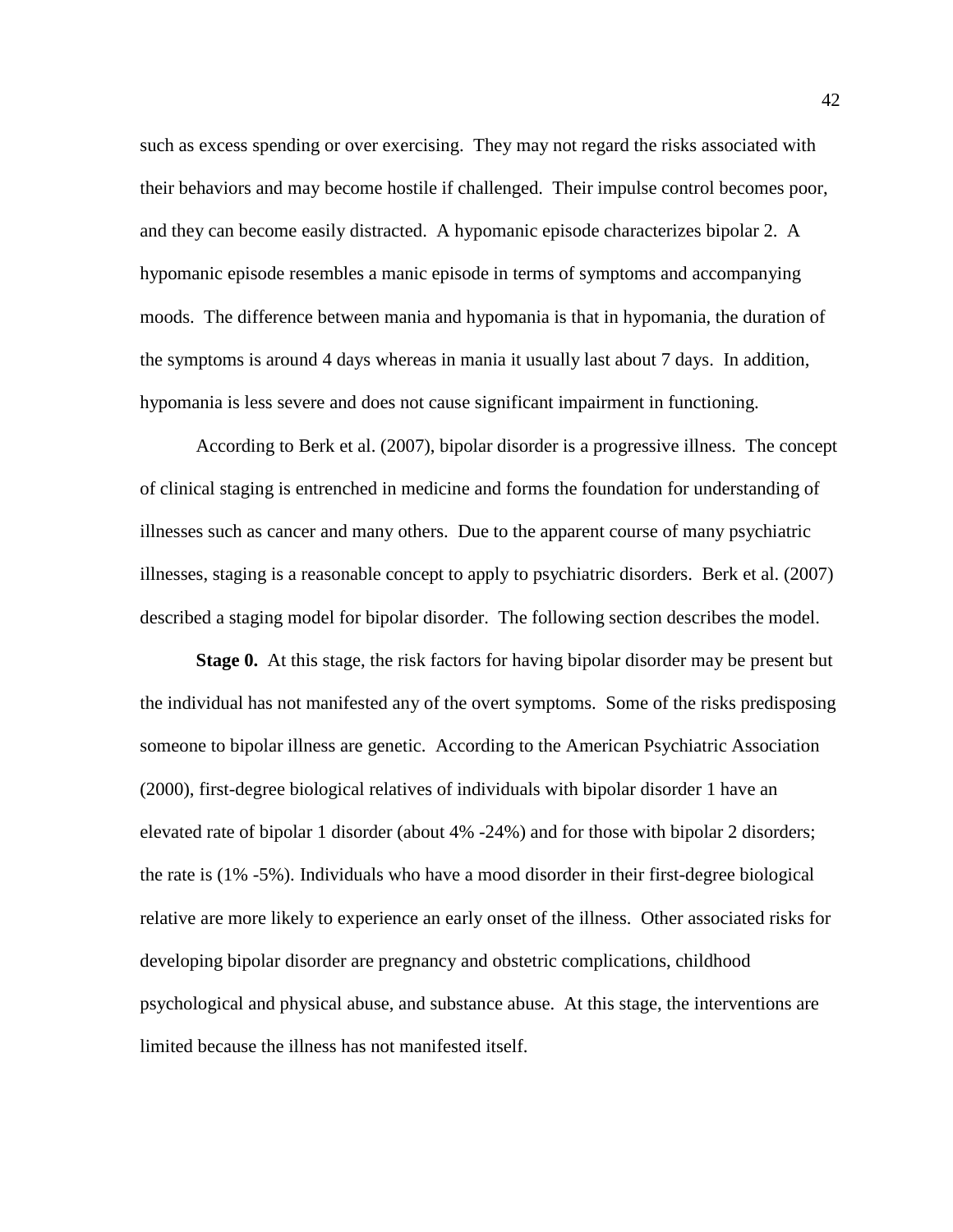**Stage 1.** This stage is called the prodromal stage. The prodromal stage refers to the year before the illness starts to become evident. In medical terms prodrome is a description of the early symptoms of an illness before the typical symptom of the illness appears (Veague, 2007). The prodromal stage is subdivided into 1a and 1 b. 1a represents a stage where the symptoms are mild and difficult to identify. 1 b is composed of some recognizable prodromal symptoms. At this stage, there are some signs of bipolar disorder such as generalized distress but in general, the symptoms lack specificity, especially in adolescents. Therefore, therapeutic interventions continue to be broad and not necessarily focused on bipolar disorder treatment. More research is needed to predict the course of mental illness at this stage and at the present, evidence is still insufficient for tailored treatment (Berk et al., 2007).

**Stage 2.** This is the stage known for its first episode of mania and this is the time of the onset of the illness. The presence of mania at this stage is mandatory for a DSM IV diagnosis (American Psychiatric Association, 2000). It is at this point that the distinction between the different types of bipolar disorder is made. For example, the diagnosis of bipolar I, at stage 2 is effectively indicated by a first episode of mania. Therefore, during this stage, once the illness is correctly diagnosed, the main purpose of treatment becomes to prevent further episodes of mania.

**Stage 3.** This stage is known as the stage of recurrence, and is the stage where most research into bipolar disorder has been conducted to date. This stage is further subdivided into stage 3a, 3 b, and 3 c. Sub-stage 3 a signals the recurrence of subthreshold symptoms. At sub-stage 3b, threshold symptoms have occurred. Sub-stage 3c is marked by repeated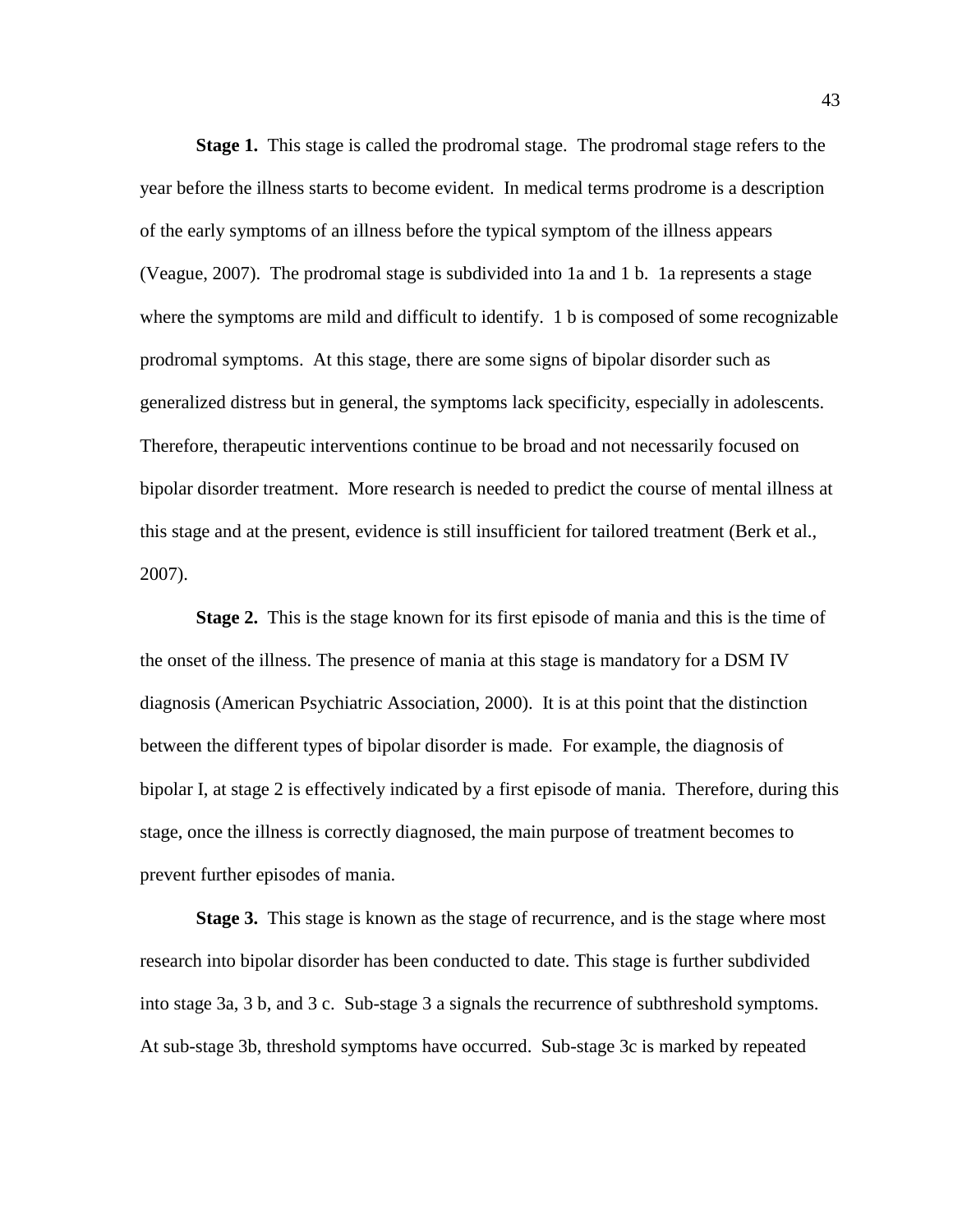persistent relapses or by the rapid-cycling of the disorder. Thus, each subdivision of this stage differentiates the degree of the symptoms experienced by the individual.

**Stage 4.** At this stage, treatments that are administered are more aggressive. It is common to administer clozapine or a combination of strategies such as ECT (electroconvulsive therapy). ECT or electroshock therapy is a short term treatment for severe manic or depressive episodes especially when they involve a serious risk or suicidal or psychotic symptoms. It is also used when medicines seem to be ineffective. ECT is effective in about 75% of patients. It is used when it is unsafe to wait for the drugs to show their effect. (n.d. retrieved on 10/26/2013)

The staging model is common in the field of medicine because it guides prognosis and therapy according to the stage of the illness (Berk et al., 2007). The staging model implies that earlier stages of an illness have better prognosis and that response to any treatment is more effective when introduced early in the course of the illness (Berk et al., 2007). Hence, a stage model of bipolar disorder can prevent further damage and improve the prognosis of the illness.

In general there has been a delay in diagnosis at a global level for bipolar disorder. In some cases the mean for the delay to diagnosis was 12.5 years. The delay in diagnosis was even longer for those with an onset before the age of 15 with a mean of 16.3 years to get the diagnosis. For those over 35, the waiting period to get the proper diagnosis was much shorter with a mean of 2.7 years (Berk et al., 2007). However, many times the person who is bipolar is misdiagnosed as either having unipolar depression or sometimes borderline personality and substance abuse (M. Berk et al., .2007). Misdiagnosis presents clear risks especially because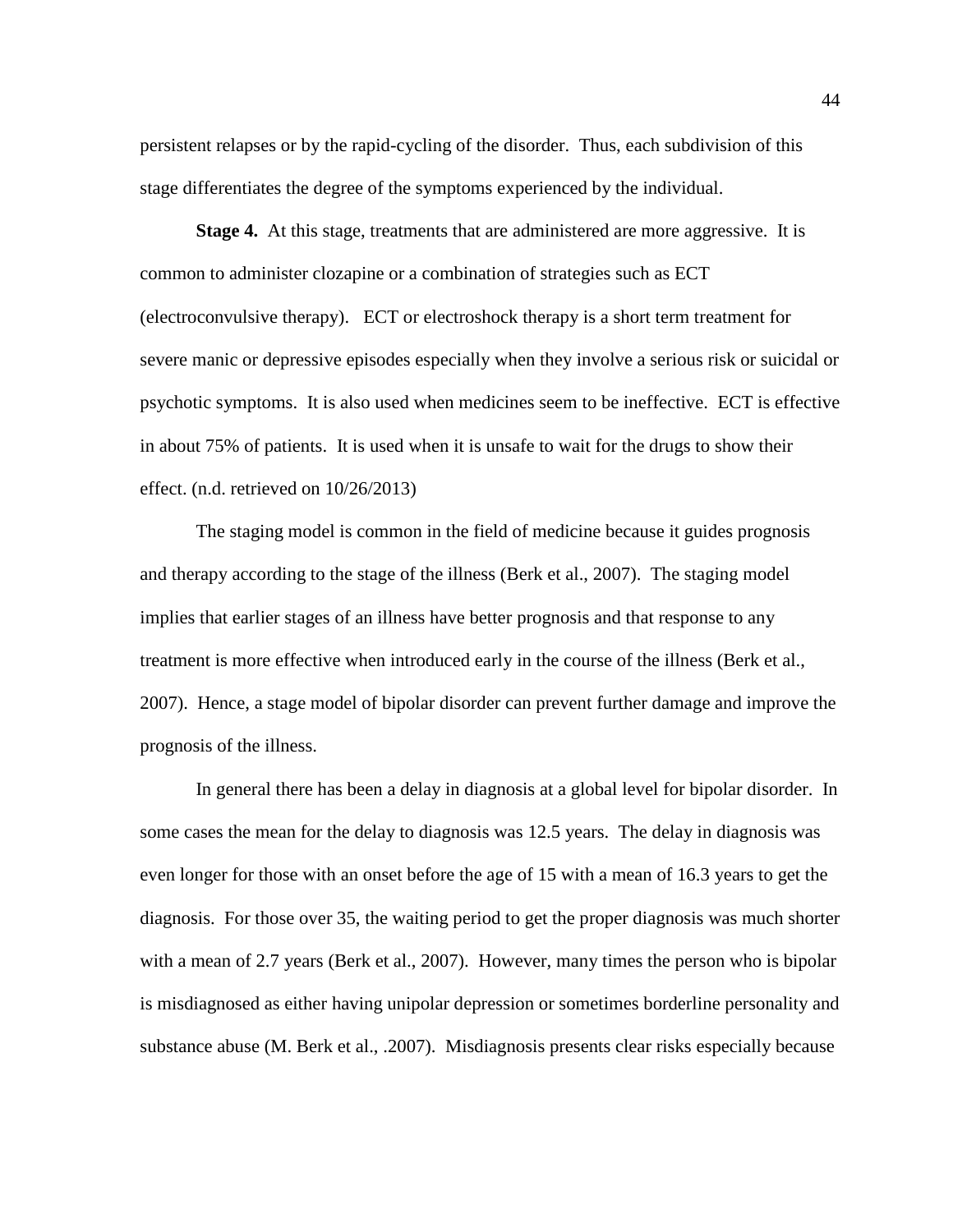of using antidepressants for manic switching and cycle acceleration which is common in bipolar disorder (Post et al., 2001).

According to Reinares et al. (2010), underdiagnosis or misdiagnosis happens in bipolar disorder which creates a delay in patients receiving proper treatment. When treatment is delayed, patients may face more cognitive impairment, family struggles, and deterioration of social and occupational functioning. In some cases, it can increase the risk of substance abuse and suicide.

Reinares et al. (2010) conducted a study on the impact of looking at bipolar disorder as a disorder with stages when planning family psychoeducation. The purpose of the study was to assess whether a staging model in bipolar disorder had an impact on patient's response to psychoeducation delivered to the family caregivers. The subjects were 113 bipolar 1 and bipolar 2 patients. These patients participated in a randomized controlled trial on the prophylactic efficacy of administering psychoeducational training to the family caregivers. There were two different groups called stage 1 and stage 2. Stage 1 included the caregivers for the patients with bipolar disorder who had no functional or clinical impairment and were at the beginning stage of bipolar disorder. Stage 2 included the caregivers for patients who were at more advanced stages of the mental illness and had functional or clinical impairments. A post-hoc analysis was conducted. The results indicated that the patients at stage 1 benefited from their caregivers' psychoeducational training by having a longer time before recurrence. In other words, in the patients at stage 1 the time between another relapse and another psychotic episode was longer. For the patients at stage 2 there was no change in the patient's relapse time. This study highlighted the importance of early intervention in bipolar disorder. It also stressed the need to tailor the intervention to the stage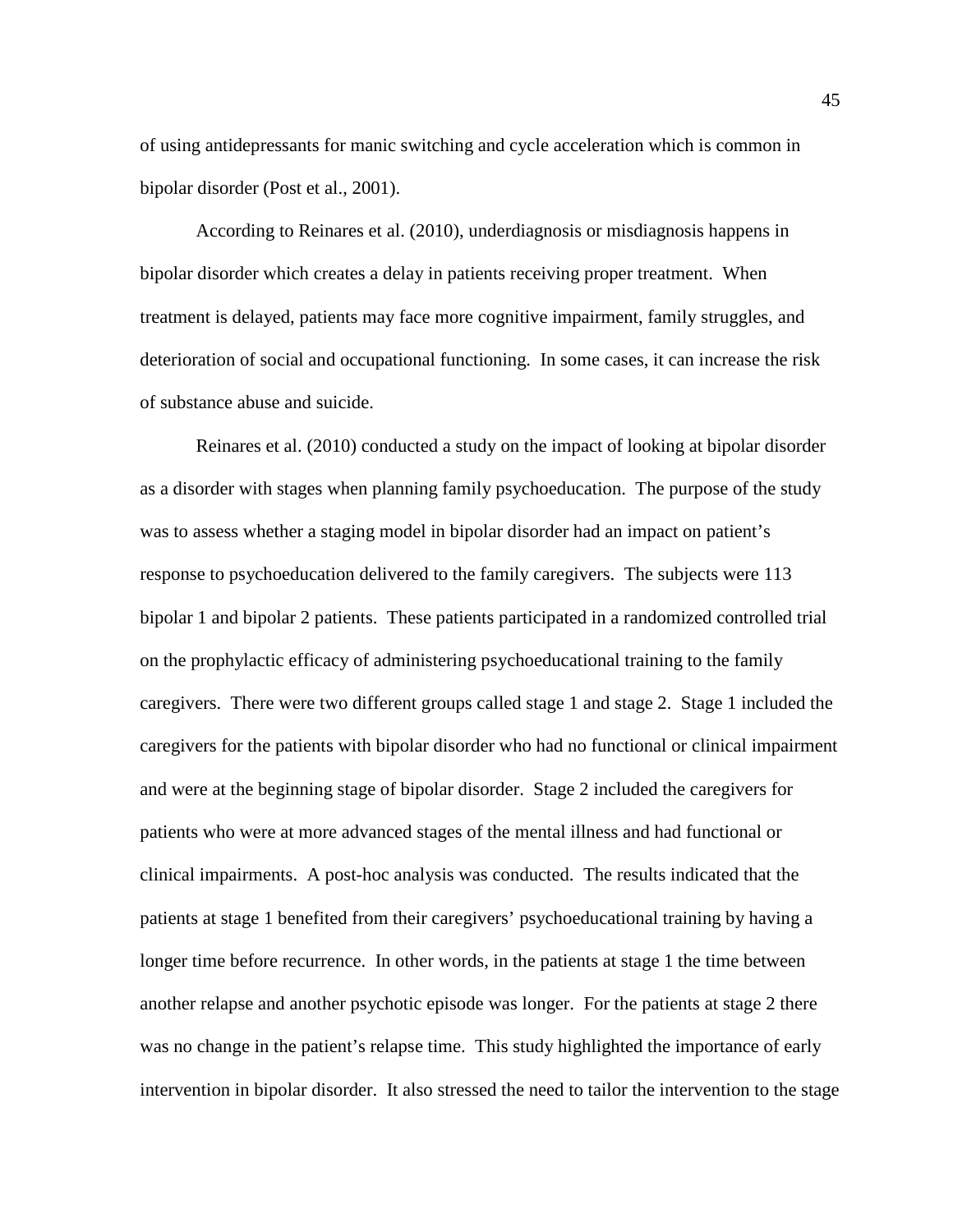of the illness. The researchers in this study concluded that psychological interventions together with pharmacological treatment can improve the outcome of bipolar disorder (Reinares et al., 2010).

## **Definition of Schizophrenia and its Stages**

Schizophrenia is a serious mental illness impacting the patients, the caregivers, and society. Schizophrenia is a neurodevelopmental disorder and has different phases (Lee, McGlashan, & Woods, 2005). Veague (2007) identified three stages of schizophrenia. They are the Prodromal stage, the Acute stage, and the Residual stage.

**Prodromal stage.** The individuals at this stage isolate themselves, start losing motivation in their daily routines, and at times their speech patterns start to change. This stage can start in early childhood and often the family caregivers are the ones who start to notice the odd behaviors of their mentally ill relative. The family members start noticing the odd behaviors even before the diagnosis of mental illness. However, many of the behaviors at the prodromal stage are also within the normal range of experience.

**Acute stage.** The Acute stage also called the Psychotic phase (Lee et al., 2005), is the time when the individual starts experiencing psychotic symptoms such as hallucinations, delusions, or grossly uncontrolled behavior. This phase is also labeled as the active phase. Doctors cannot diagnose schizophrenia until the active phase. This is the time when the individual is placed on anti-psychotic medications which are designed to control the psychotic symptoms. At this stage one can see the full impact of the illness. 75% of persons with the onset of schizophrenia are between 16 and 25. Usually an onset after 40 is rare.

**Residual stage.** This stage is also known as the Recovery stage. At this stage, the patient starts to become more stable after being treated. This stage is similar to the first stage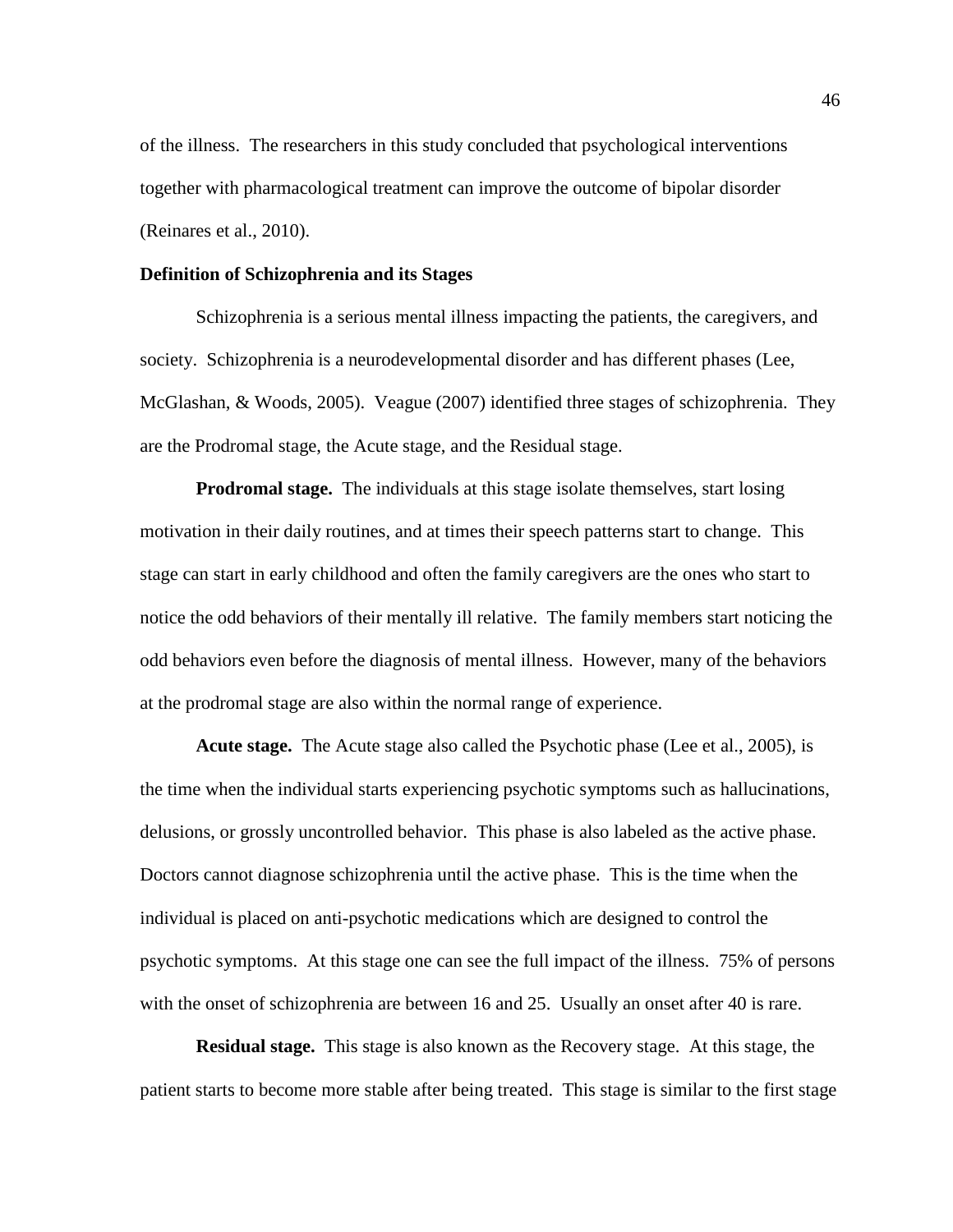because people may not be psychotic because of being medicated but they may continue to have odd beliefs and may also have negative symptoms such as a lack of emotional expression, having low energy, and cognitive dysfunction.

The range of impact of schizophrenia and residual symptoms is varied with some patients experiencing remission and being asymptomatic to others who experience anxiety or depression and others with low level interference from residual positive symptoms. It is estimated that following the first psychotic episode, 90% of patients experience remission after one year of treatment, although only 30% of those patients will be functioning well. Patients who relapse or attempt suicide may require hospitalization.

The period lasting five years following the first psychotic episode is called the early course of schizophrenia. According to the APA, during this time up to 80% of patients will have a relapse of a psychotic episode headed by a prodromal period of nonspecific symptoms and emotional disturbance and then followed by the onset of the psychotic episode. This progression typically occurs over a four week period. Approximately 5-10 years after onset, most patients experience a plateau in the illness as well at their level of functioning. The extent of family and social support plays an important role in influencing the course of the illness and prevention of relapse (N.D. retrieved on 10/19/2013)

In summary, when dealing with mental illness, there are many obstacles that providers face before appropriate treatment is administered. For instance, before treatment can be administered, providers feel that it is important to accept the mental illness and adhere to treatment. For this reason, appropriate psychosocial interventions become a necessary ingredient for treatment and the need for creating interventions targeting the different stages of the mental illness can provide the mentally ill with a better outcome. By providing the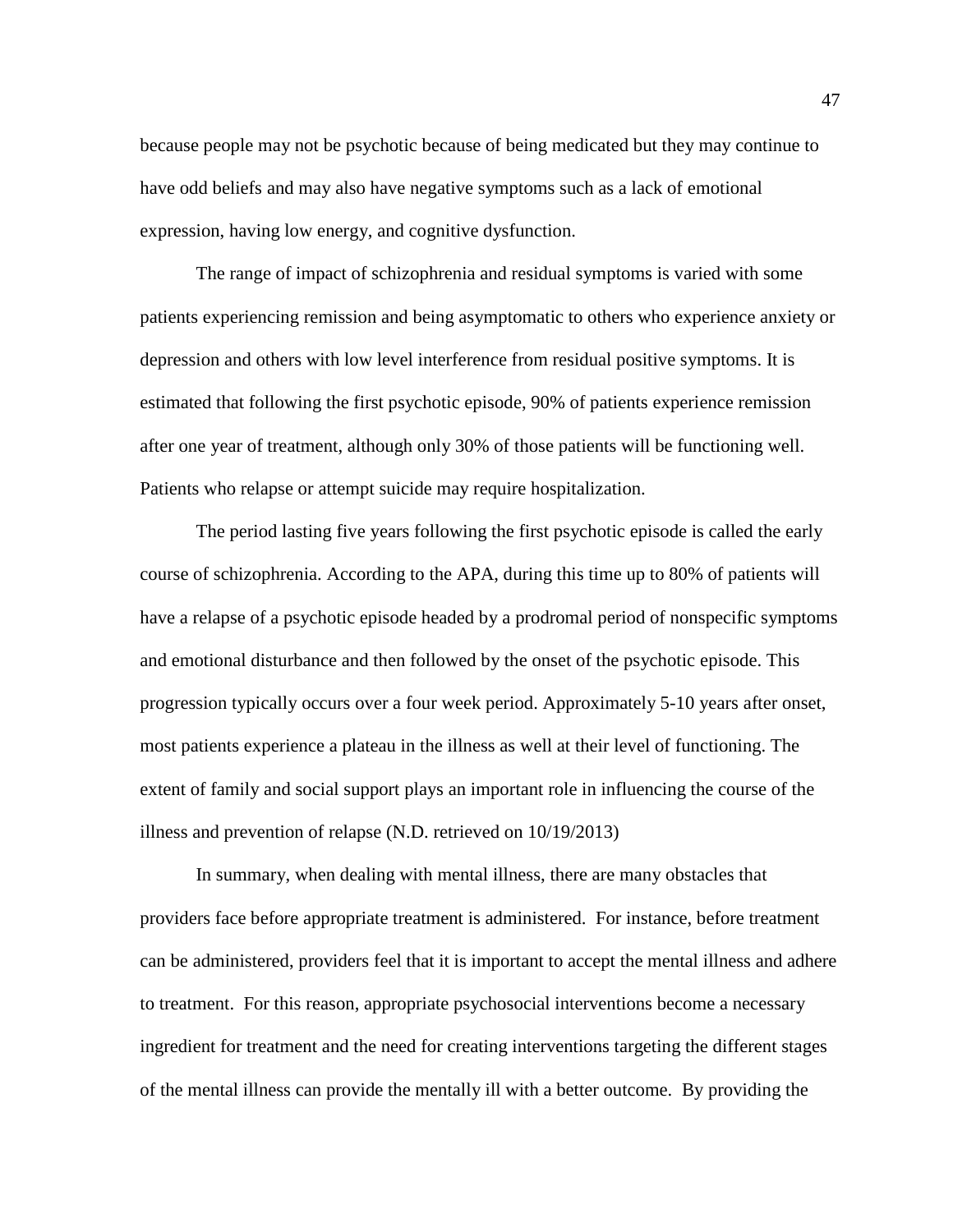needed intervention early in the progression of the disease, the prognosis of serious mental illness can be dramatically improved. (Berk et al., 2007).

Consequently, the first episode of a mental illness is a crucial time where providers can start early interventions in order to protect the individuals from further damage that results from the progression of the mental illness. Each stage is different and treatment and interventions can be tailored for each specific stage (Berk, Hallam, & McGorry, 2007). Accordingly, since information about preventing a mental illness is limited, psychiatry is more focused on preventing further damage after the first psychotic episode which is the time of the onset of the mental illness. During the first psychotic episode in schizophrenia, damage to the brain has already occurred. In bipolar disorder, damage is not evident until recurrent psychotic episodes. For this reason, preventing psychotic episodes is crucial in both disorders in order to prevent further damage. Medication helps stabilize patients. In addition to medication, psychosocial interventions prevent patients from quick relapse. Research on patients with bipolar disorder and their family caregivers shows that a combination of pharmacological and psychoeducational intervention for the family caregivers is effective in delaying recurrence of the mental illness if the patients were at the beginning stages of bipolar disorder (Reinares et al., 2010).

#### **Summary**

The literature reviewed herein along with the researcher's personal interest inspired this study. The literature review began with a historical analysis of deinstitutionalization which was responsible for the movement of the mentally ill population being discharged into community settings once they became stable on anti-psychotic medications. Because of this movement, more that 4 million American families are entrusted with the caregiving of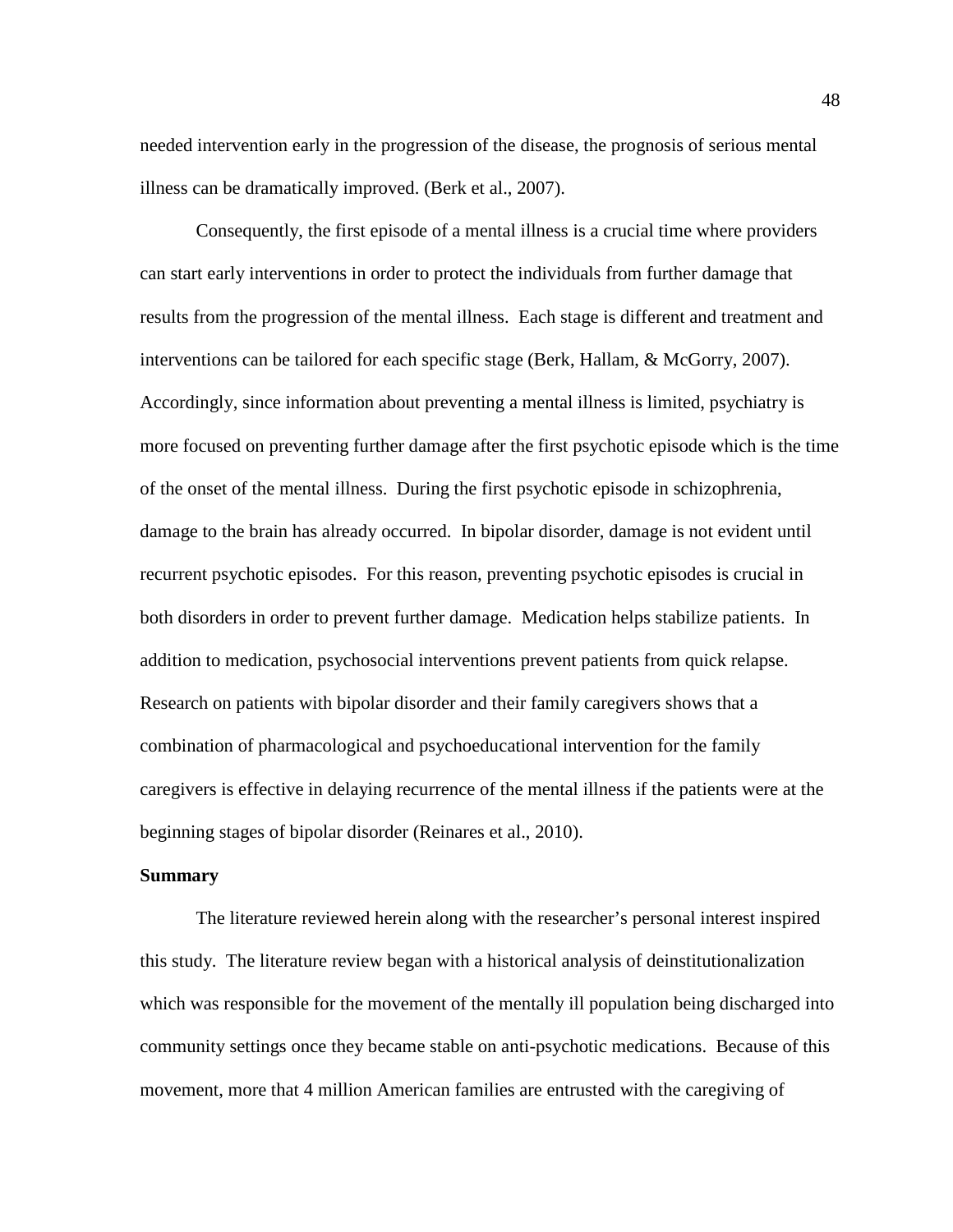mentally ill relatives who are living at home. In order to understand the lived experiences of family caregivers of the mentally ill, an examination of family systems theory and its application in several studies dealing with the lived experiences of family caregivers of the mentally ill was presented. In addition, other relevant studies about family caregivers and their lived experiences with their relatives' mental illness were included. Included in this chapter was a definition of bipolar disorder and schizophrenia including the descriptions of the corresponding stages.

In order to be effective, treatment as well as the intervention created for the mentally ill and their family caregivers should target the different stages of the mental illness. In addition, intervention for bipolar disorder and schizophrenia should be administered early in the course of the disorder. After the first signs of psychosis, the main focus for treatment for both disorders is to prevent another recurrence. Research by Reinares et al. (2010) confirmed that a combination of pharmacological and psychoeducational interventions for the family caregivers is shown to be effective in delaying recurrence of the mental illness.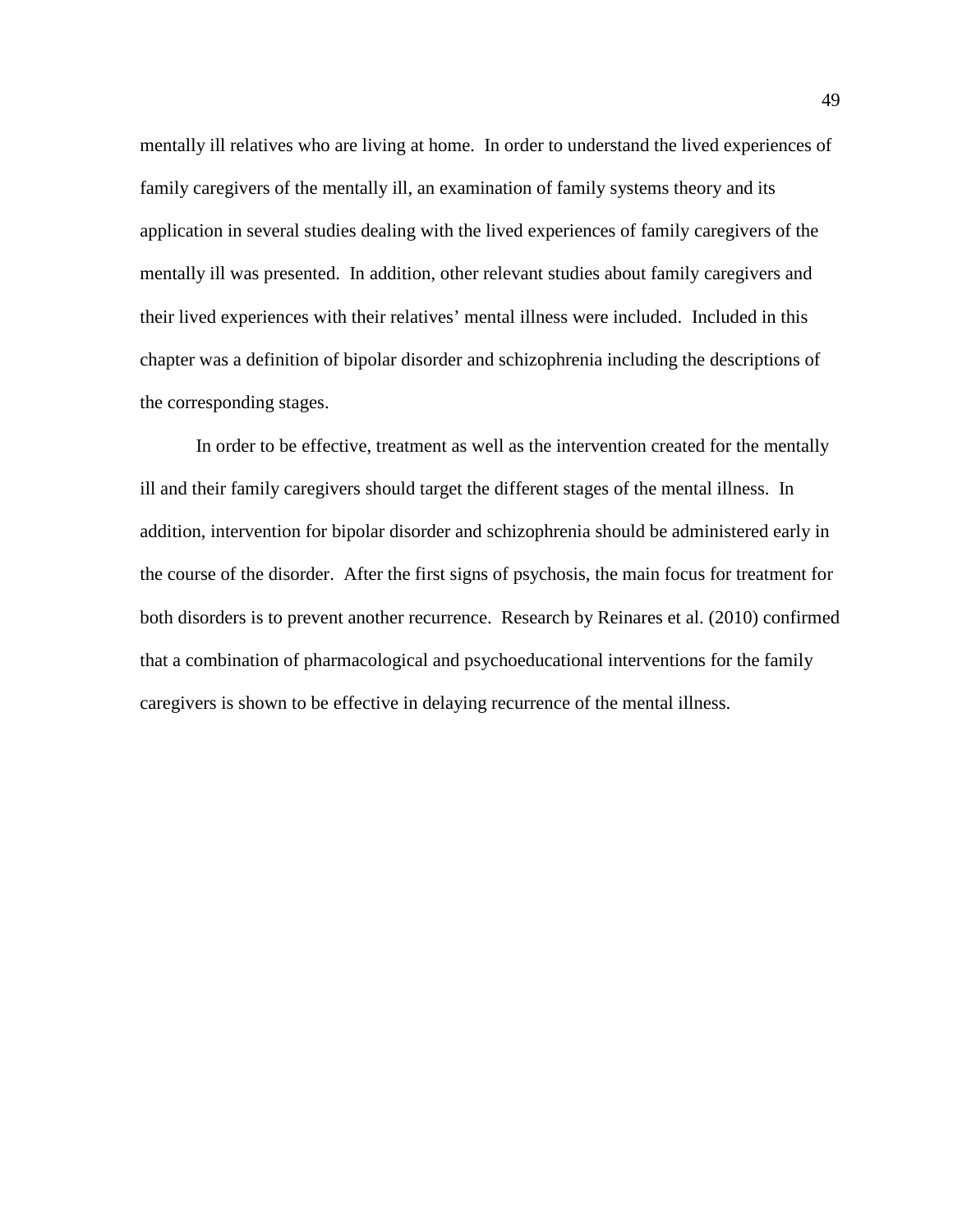#### **Chapter 3: Methodology**

The following chapter covers the design of this study, including the methodological framework and specific research methods that were used to collect and analyze data. Included in this methodological plan is a discussion of ethical considerations which may limit this type of study. This methodology was guided by the research question. To review, the research question was: What are the lived experiences of the family caregivers of a relative with the diagnosis of schizophrenia or bi-polar disorder through the different stages of the mental illness?

#### **Methodological Framework/Narrative Research**

Narrative inquiry was used as the primary research methodology. According to Camic, Rhodes, and Yardley (2003), narratives shape our reality and the way we see ourselves. The central reason that draws researchers to narrative inquiry is the idea that stories and storytelling create meaning in our lives (Mayan, 2009). Mayan (2009) also believes that narratives can be used as a tool for understanding the larger social experiences of any individual. According to Camic, Rodhes, and Yardley (2003), narratives are connected with the way we create our personal identities through the stories we tell to each other. These researchers hold that narratives are about our social interactions and that they shape the world and the way we see ourselves. In this study, the narratives from the family members provided a vehicle to look at the relationships the individuals had with each other.

In general, narrative analysis enables us to interpret the stories of the individuals (Brunner, 1990). Thus in interpreting the way that individuals describe their experiences, we describe what they are describing. Riessman (1993) believes that narrativization not only describes past experiences but also describes the way that individuals understand those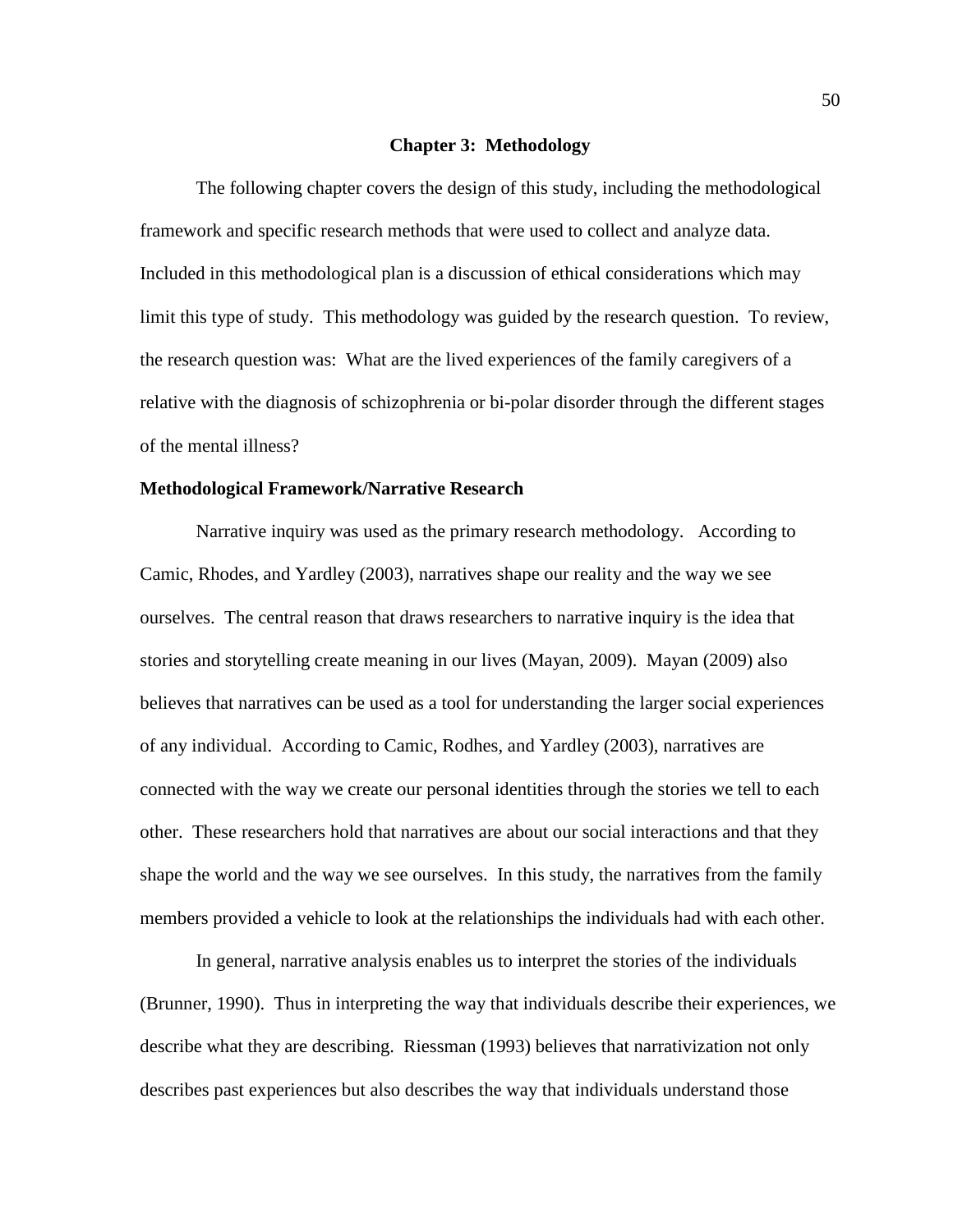experiences and what meaning they give to those experiences. In describing narrative analysis Riessman adds: "because the approach gives prominence to human agency and imagination, it is well suited for studies of subjectivity and identity" (Riessman, 1993, p. 5). Narratives can help one decipher the meaning that individuals give to their experiences. By studying the meaning of the individuals' experiences one can understand their subjective experiences, as well as understand their identity.

In understanding a person's story, a researcher has to first understand the process of narrating a story. Riessman (1993) illustrates the process of story -telling by breaking the process into five steps. They are: (1) attending, (2) telling, (3) transcribing, (4) analyzing, and (5) reading (Riessman, 1993). This process helps the researcher understand how one represents an experience, which is useful to understand how the storyteller recounts an experience and also how the researcher listening to a story describes the experience. Attending refers to the act of attending to an experience such as reflecting on something or becoming aware of the phenomenon to be studied which then makes it meaningful. Thus a researcher will first have to become aware of what is to be studied. The second step is called telling. Telling refers to the "performance of a personal narrative" (Reissman, 1993, p. 9) which would be when a person is talking and stating his or her story. In telling, the individual tells and recounts the experience into narrative form. At that point the individual tells a story as an insider and someone who is part of that story. Reissman believes that the individual telling the story is also creating an image of the self. At the same time the individual is thinking about how he or she wants to be known by the listener. The process of telling happens each time the subject being studied tells a story and each time the researcher creates a narrative about the story. In telling, individuals have a certain way of looking at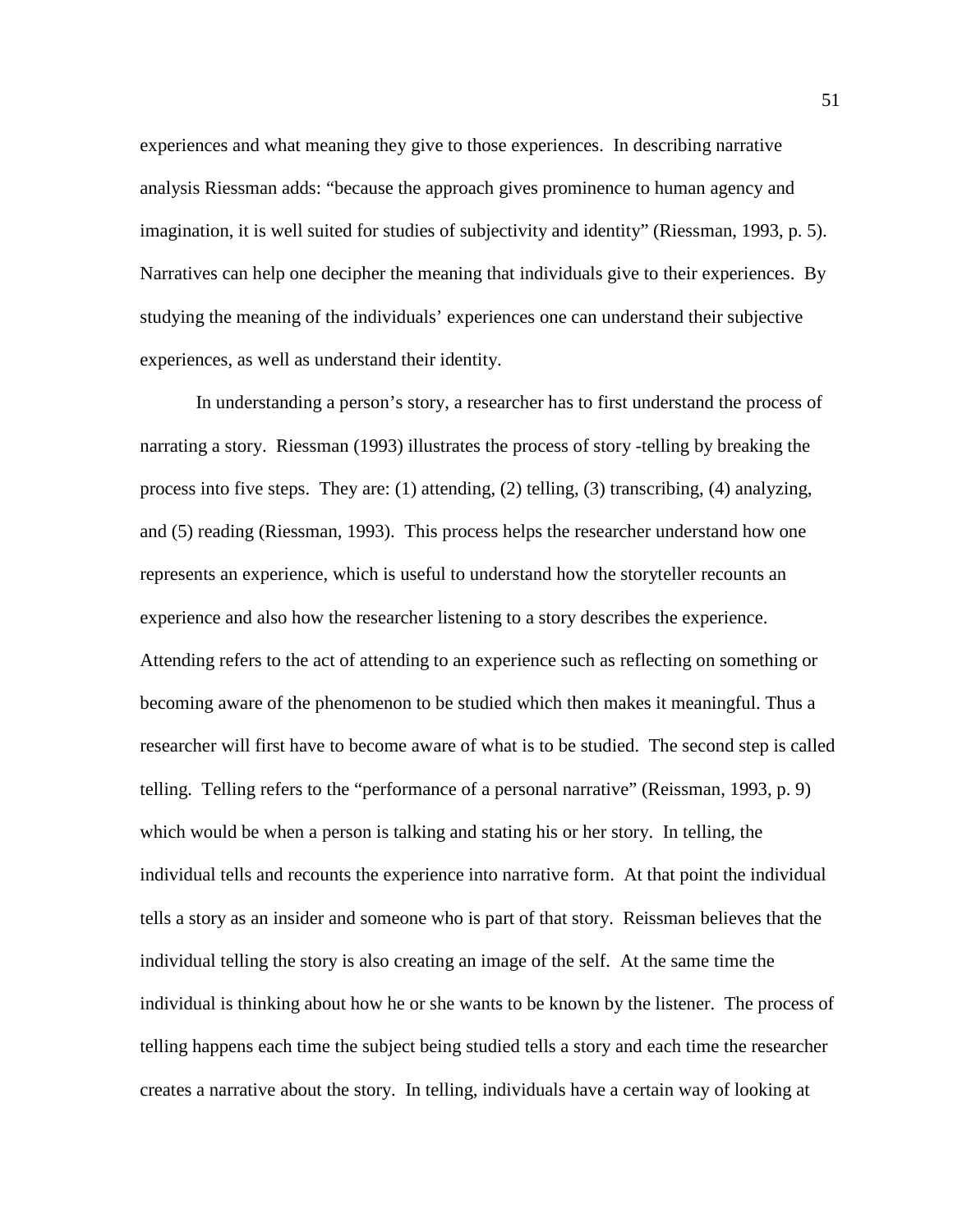themselves and at the same time are aware of the image they are creating of themselves. By the same token, the researcher also has a self-image of himself or herself when telling the story. The third step in representing experience is called transcribing the experience. Reissman sees this process as being "incomplete, partial, and selective" (Reissman, 1993, p. 11). Transcribing the experience is a process that requires interpretation and the transcriber interprets the experience according to his or her own frame or lens. Thus as researchers, our transcriptions are incomplete and subjective. However, Reissman defends the subjectivity of the transcription by stating that "different transcription conventions lead to and support different interpretations and ideological positions, and they ultimately create different worlds" (Reissman, 1993, p. 13). Hence different interpretations and different ideological positions according to Reissman, is part of what research intends to do, to make "different worlds" and accordingly, help us understand the subjectivity of the human experience. The fourth step, which is analyzing the experience, is when a researcher finally analyzes the transcript. The analysis comes from analyzing the experiences and looking for a way to understand them. The fifth and final stage of this process is called reading experience. At this stage one reads the final report. Reissman (1993) adds that in reading, the work can provide different meanings to different people. Therefore, even in reading a report of something described by the researcher, the reader's own frame of reference affects the meaning for that person.

Riesman's five steps in describing the lived experiences of individuals gives the researcher an inclusive understanding of the ways an experience is processed, narrated, and recorded (Reissman, 1993). Each person listening to any story goes through different stages of sifting the information according to one's own frame of reference. Hence, one has to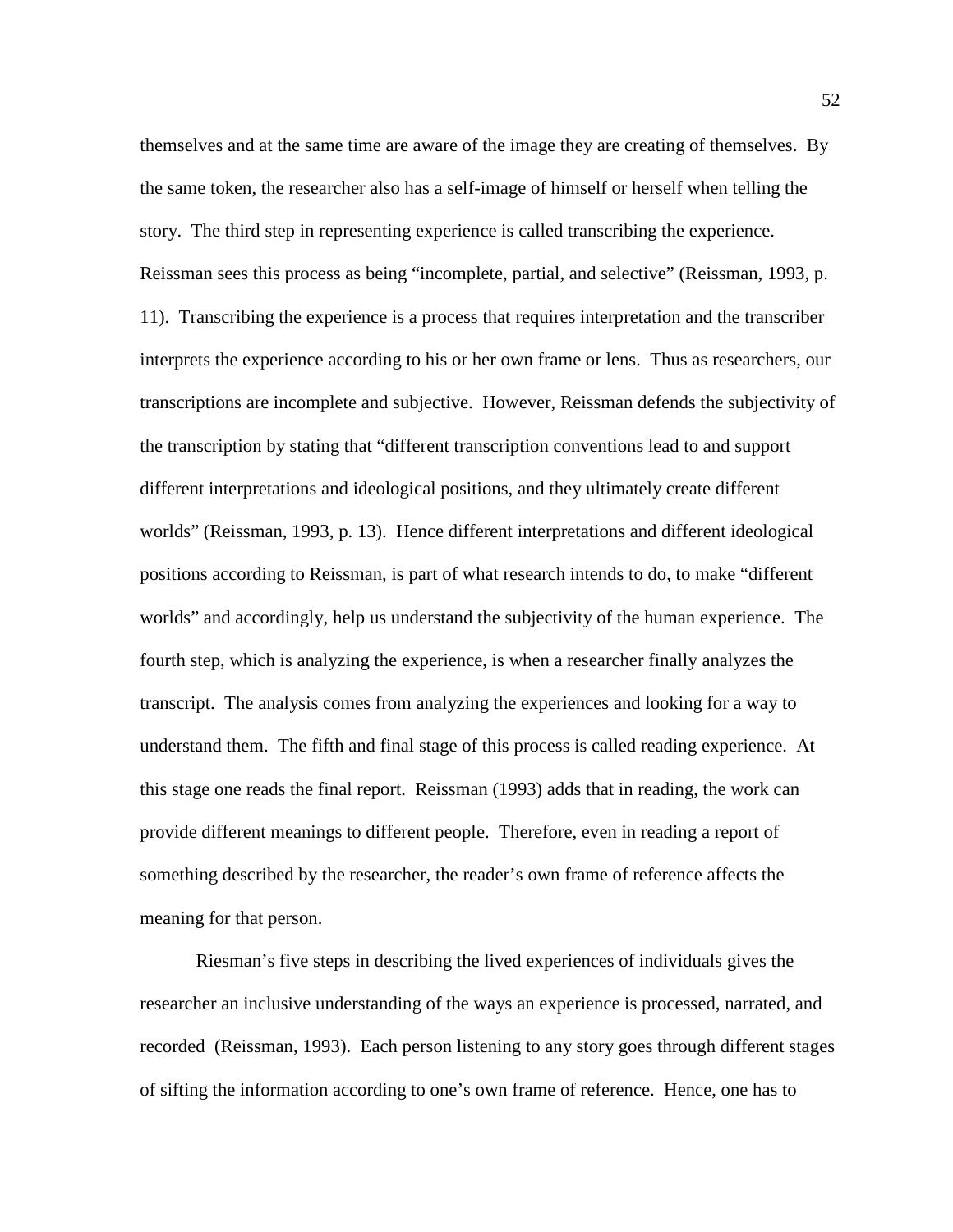provide the context of the experiences as well as the researcher's own background for the readers. In looking at this aspect Reissman writes, "Written texts are created within, and against, particular traditions and audiences, and these contexts can be brought to bear by the reader" (Reissman, 1993, p. 15).

This study described the lived experiences, state of mind, and perceptions of the families caring for a mentally ill relative. Narrative analyses of the caregivers' life histories provided the vehicle to understand the caregivers' lived experiences. The narratives also served as a vehicle to look at the relationships of the individuals with each other. Thus, the life histories provided insight into the caregivers' own constructions of the social and mental realities that they faced.

In particular, another aim of this study was to find out if there was a difference in the way families constructed their stories before, during, and after the onset or diagnosis of the mental illness. This type of chronological sequence in telling life histories was formulated to be able to understand the family caregivers' lived experiences throughout the different stages of the mental illness. Separating the questions into three different stages facilitated the understanding of the different areas that impacted the families' lives as a result of their relative's mental illness. In each stage, they talked about the issues pertaining to the mental illness, its diagnosis, and its impact at each different time in their lives.

Moreover, by sharing their stories, the participants gained a central role, which was a powerful tool because it gave them a chance to tell their stories from their own perspectives. Telling their life stories also provided them with a feeling of being in control because they were the storytellers and the main characters at the time they were telling their stories.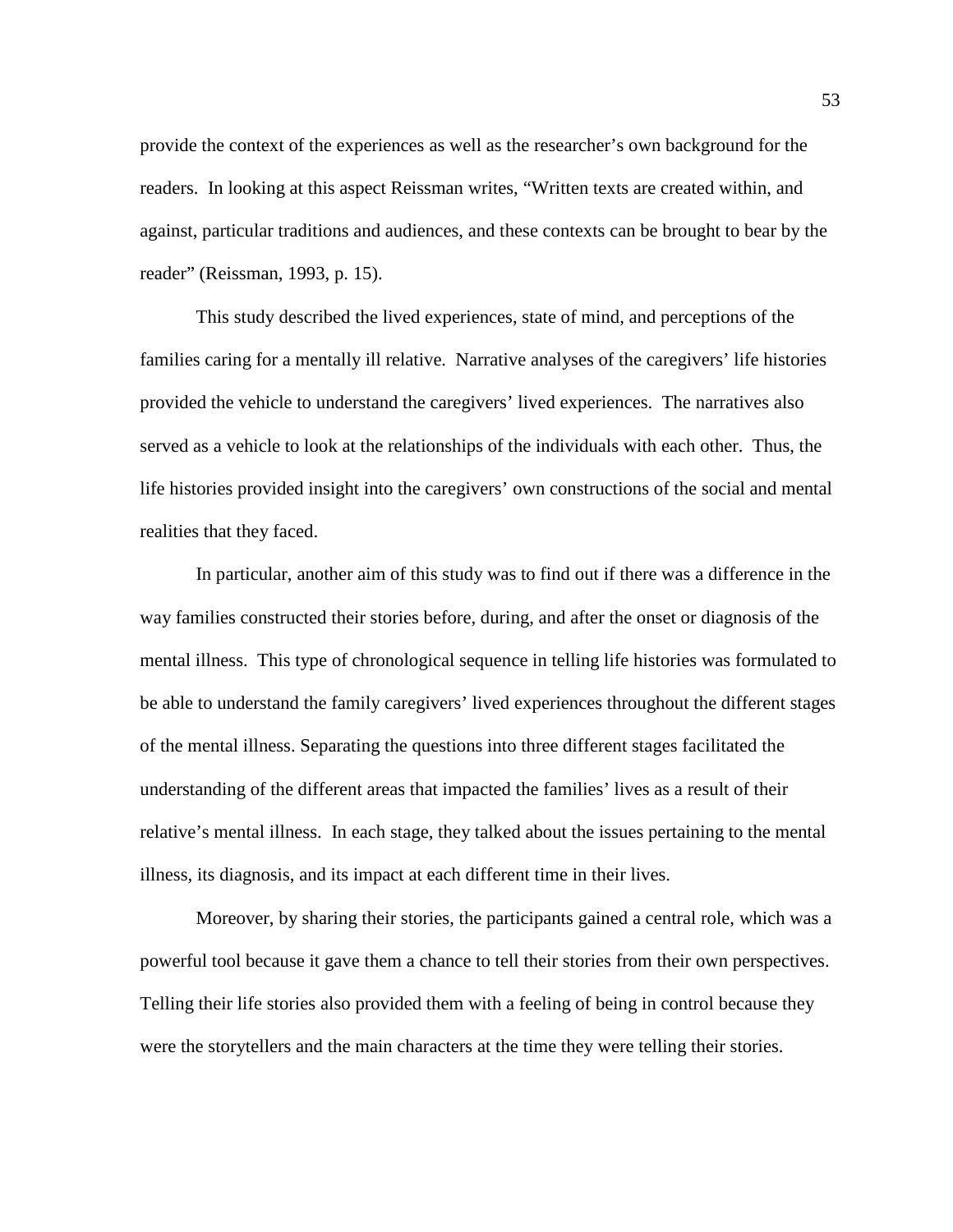# **Methods of Data Collection**

**Life Histories.** The primary method of data collection was life history interviews. The life history interviews were used to create a narrative of the caregivers' lived experiences with the mental illness of a relative. Life history interviews are taken from individuals who recount their life and their own experiences (Glesne, 2010). The interviews were intended to look at the lived experiences of the caregivers in many different areas of their lives, such as the impact on their relationships with each other and society, their finances, their relationships with the medical community, their feelings about being stigmatized because of their relative's mental illness, their own emotional health, and their methods of coping with the illness as well as their methods of taking care of themselves. The interviews that were conducted for this study provided information about each family caregiver's life and his or her experiences with their mentally ill relative. Each person's story was unique and took the reader to the participant's inner world and their struggles with the mentally ill relative's mental illness. The stories were related with honesty and rich details which provided an indepth look at the family caregivers' lives.

In describing methods of gathering data for narratives, Clandilin & Connely (2000), recommended collecting data from a large variety of sources. To this end, the aim was to better understand the participants' inner realities and the meaning of their words by asking the participants for artifacts and/or photographs that held special meaning for them as caregivers of their mentally ill relative. These objects provided the researcher an emic view of the caregivers' lived experiences. The emic view "relates to or involves analysis of cultural phenomenon from the perspective of one who participates in the culture being studied" (n.d., Merriam-Webster's online dictionary,  $11<sup>th</sup> Ed$ ). The artifacts and photographs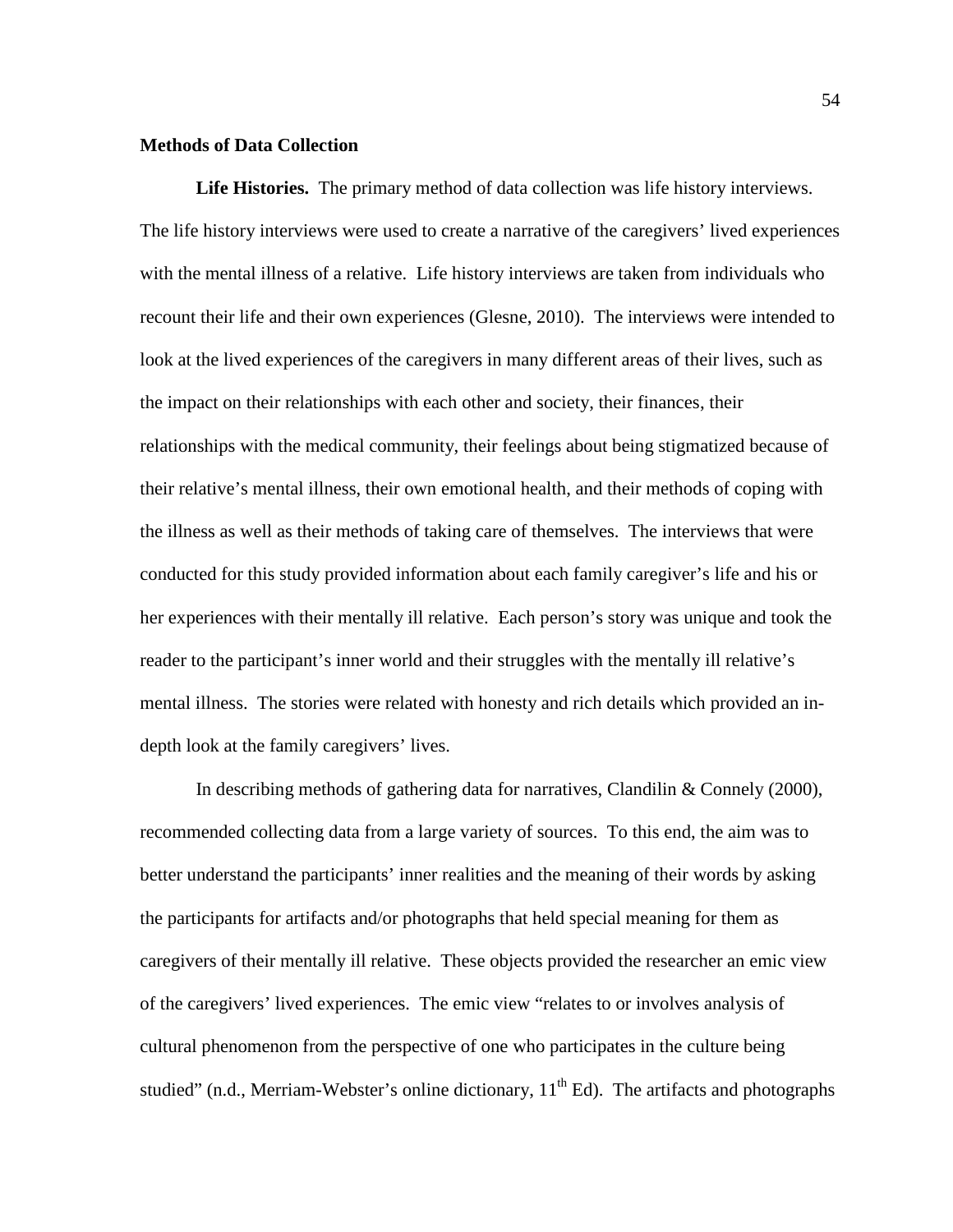from the caregivers helped to bring up other experiences related to the mental illness that had not come up during the interviews. Family caregivers brought photographs from the time when the mentally ill relative was "normal" and did not show any of the symptomatic behaviors that came about at the onset of the illness. All the caregivers brought a photograph that gave the researcher a glimpse of the families' past. One of the caregivers also brought in an artifact (a silk screen painting that the family caregiver had made while in college) in addition to the photograph. The artifacts and the photographs painted a more complete picture of the caregivers' life histories.

**Sample.** The participants for this study were a purposive sample (Mayan, 2010). The criteria for selecting them were the following:

- 1) The families had at least one family member who was diagnosed with the mental illness of either schizophrenia or bipolar disorder.
- 2) The caregiver or caregivers were adults and were over 18 years old.

The participants were recruited from mental health agencies that provide out-patient mental health services for the mentally ill and their families. Two agencies participated. The directors of the agencies were contacted and posters describing the study were posted at the agencies. In addition, a letter describing the study as well as a copy of the poster describing the study was placed on the agencies' list-serv via the Internet and E-mail. The mental health providers then recruited the potential participants. The principal investigator was contacted by the interested volunteers who called her at the telephone number provided on the posters. A total of six families contacted the principal investigator. After the initial interview, only 4 families were selected for this study. The other two families were not selected because they did not fit all the criteria for the study. One caregiver per family was interviewed in three of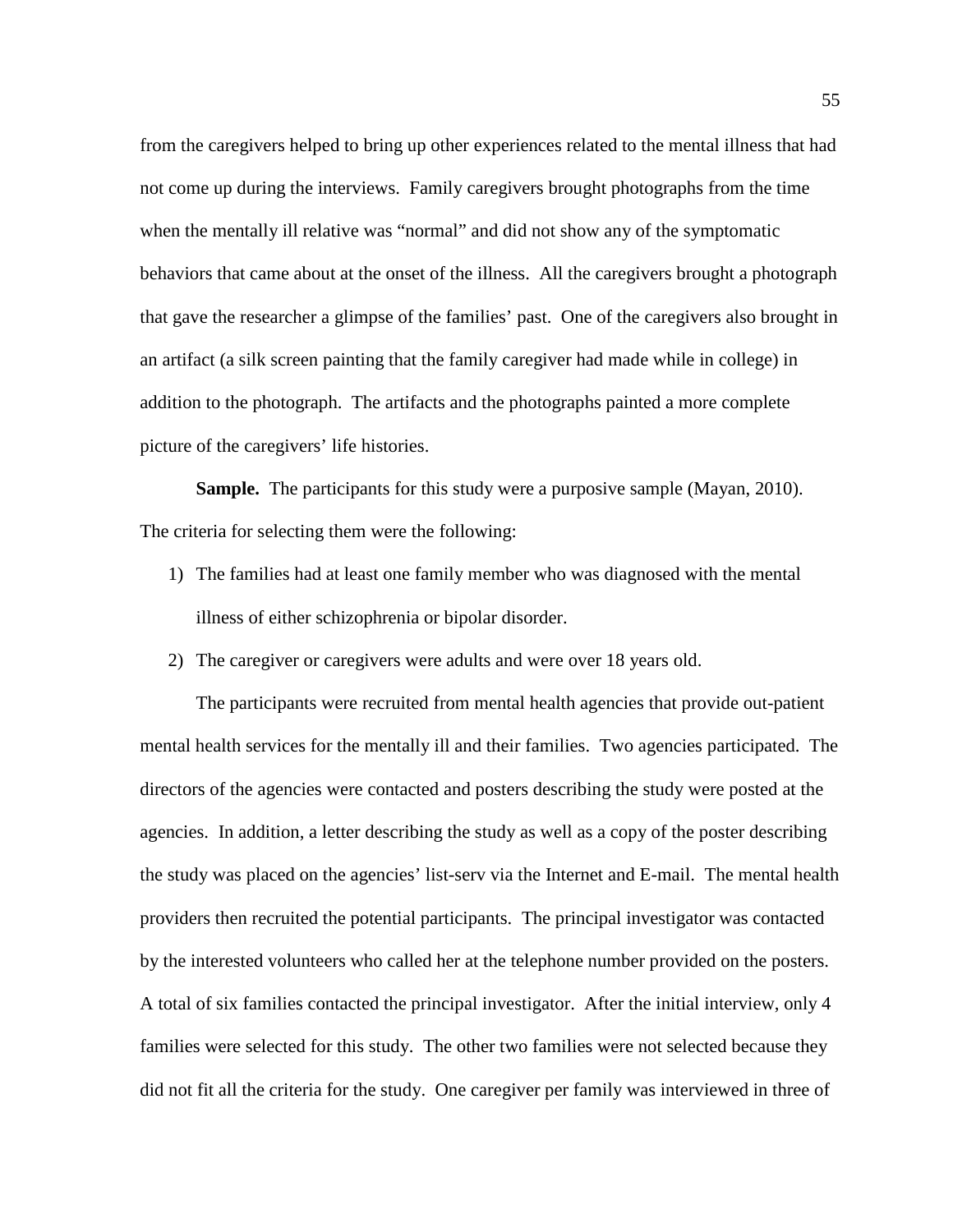the four families. In one of the families two caregivers were interviewed. A total of 5 caregivers were interviewed. The caregivers in each family signed a consent form. As stated previously, the primary method of data collection was life history interviews.

**Life history interviews**. To gather data on the life histories of the families, semistructured interviews with each family caregiver were conducted. Creswell (2007) advises the researcher to use open-ended research questions during the interviewing process. Creswell also adds that researchers should shape the questions after further investigation because the questions will change during the process of the study with added understanding of the issue. Therefore, the original questions to the participants paved the way for further questions.

According to Camic, Rhodes, & Yardley (2003), the researcher's role as an interviewer in a narrative study is to encourage the participants to tell their stories. The authors also add that the researcher has to be empathic and supportive to the participants who need to feel that their stories are valued. The interviews were conducted at the family caregivers' homes which were safe and secure environments for them. The interviewer for this study was empathic and sensitive to any issues and concerns that came up as a result of talking about their relative's mental illness. Being empathic and supportive is especially important when dealing with people who live with mental illness because family caregivers may have suffered as a result of the stress and burden, as well as the stigma associated with the mental illness and a supportive style can enhance their feelings of being heard and of being accepted.

Semi-structured interviews regarding family caregivers' lived experiences with the mental illness were conducted. The interviewer asked each family caregiver to talk about his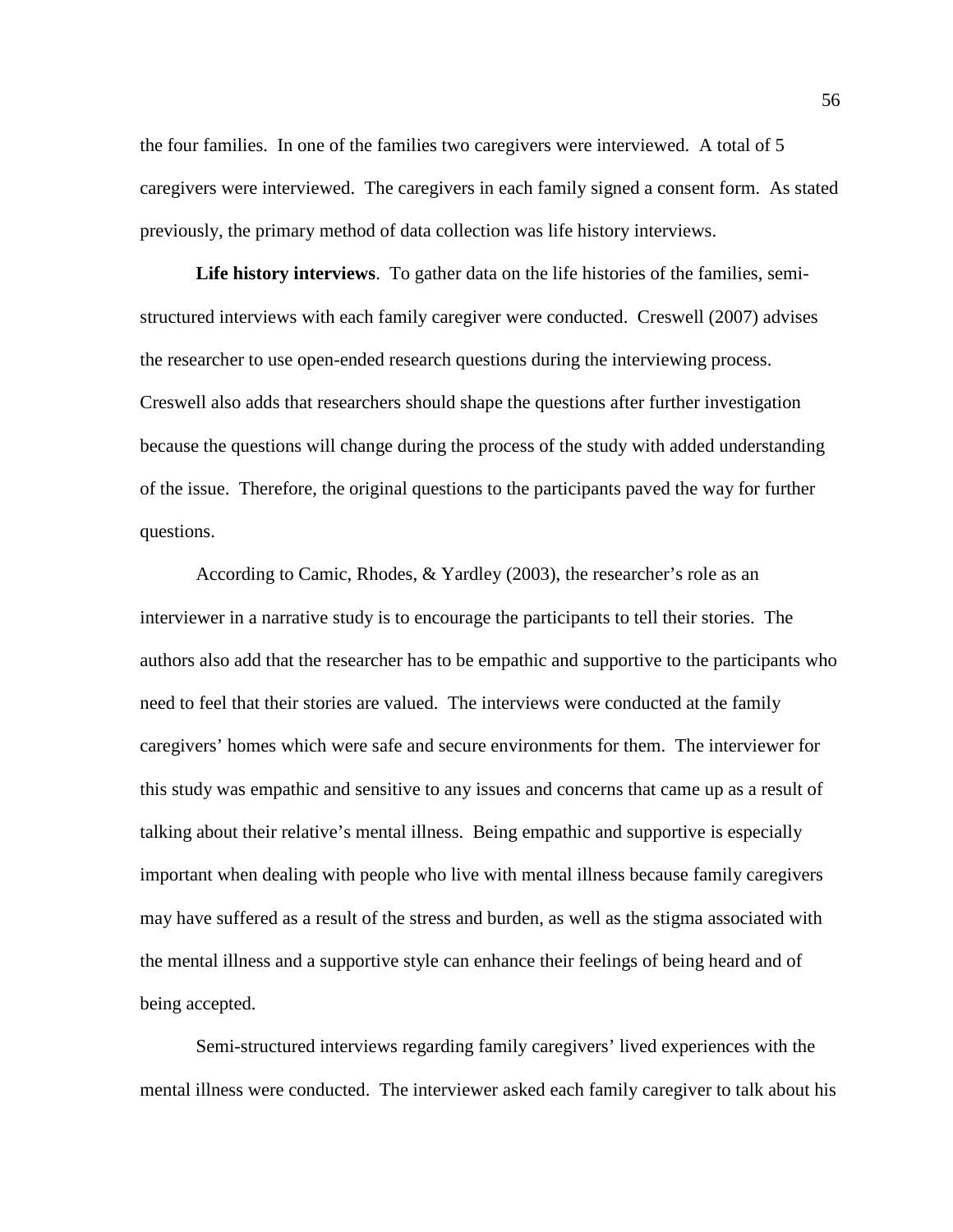or her life and his or her day-to-day experience of living with the mentally ill relative. In addition, open-ended questions were incorporated during the interviews in order to clarify the emic experiences of the caregivers or to elaborate on the different areas pertaining to the caregiver's life throughout the progression of the mental illness. The questions were also designed to collect information about their experiences from three different times in their lives, the time before the diagnosis of the mental illness, the time during the diagnosis of the mental illness, and the time after the diagnosis of the mental illness.

The preliminary interview questions were developed by using a chronological sequence of qualitative analysis as prescribed by Creswell (2007). The main objective of a chronological sketch is to look for life-course stages or experiences such as childhood, marriage, employment, place of residence, siblings, etc. (Creswell, 2007). Life-course stages mark important times in a person's life, and for the caregivers, the mental illness of a relative is an important life-course.

The interview questions were divided into three main categories. They were as follows: 1) Life before the onset and diagnosis of the illness, 2) Life during the onset and diagnosis of the illness, and 3) Life after the onset and diagnosis of the illness. Under each of these categories, were 6 sub questions, concerning: (a) the relationships of the family members with each other (b) the family's relationship with society including stigma because of the mental illness, (c), the family's finances, (d) the family's emotional health; (e) help from mental health providers, (f) the family's coping skills and its methods of self-care (see Appendix B for a list of these questions).

Three separate informal interviews were conducted. The objective of the first interview was to gather information about the participants' life histories. During the first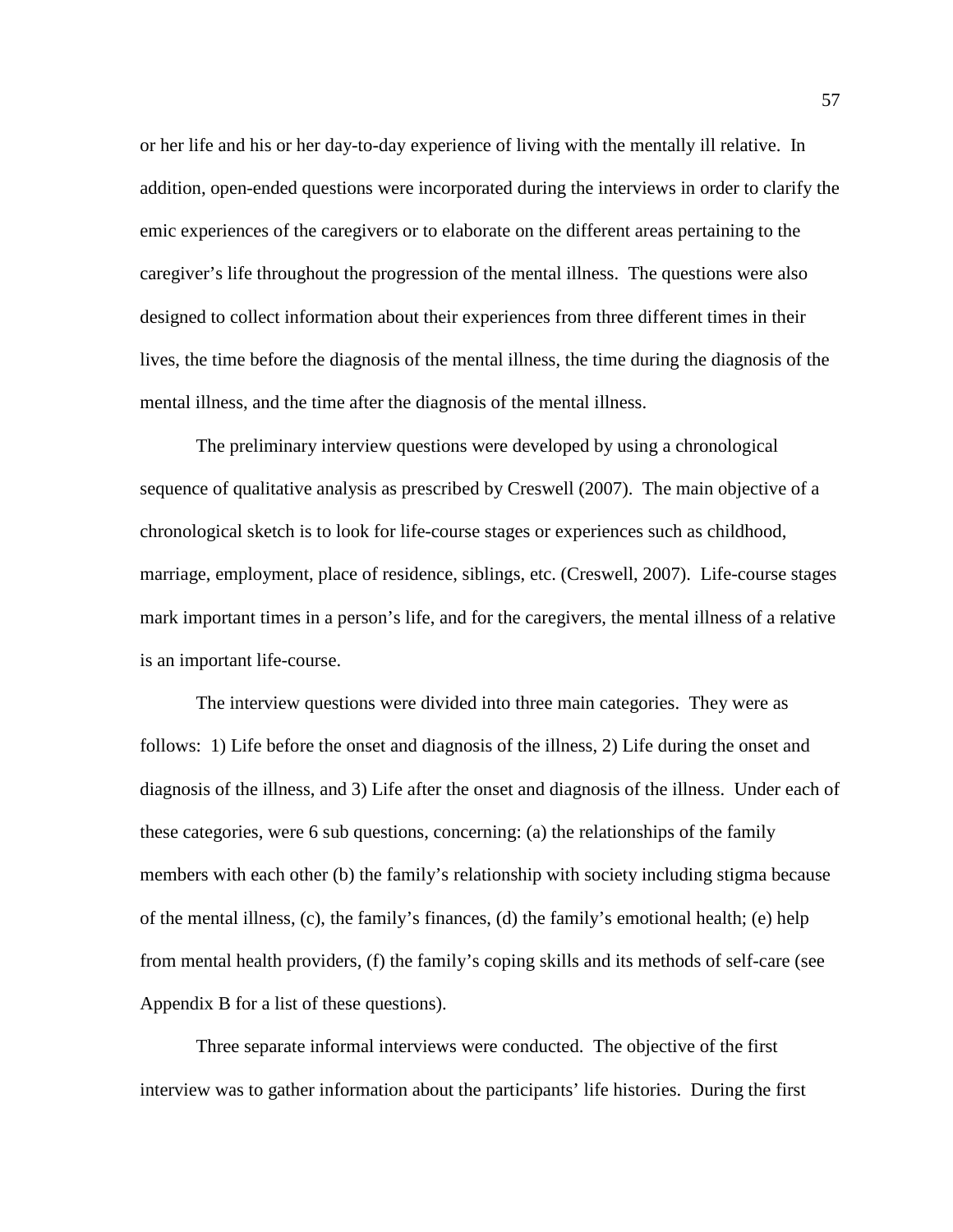interview, the interviewer started to collect information about the family caregivers' lives and their day-to-day experiences as caregivers for their mentally ill relative. A protocol sheet is attached with a list of the questions (See Appendix B for the sample interview protocol). Each interview lasted between one to two hours. Data from the narratives of the participants' preliminary interviews were transcribed and analyzed. The objective of the second interview was to continue gathering information about the participants' life histories. For this purpose, the participants were asked to bring a photograph and/or artifact that held a special meaning for them. The photographs and/or artifact reflected their experiences as caregivers for their mentally ill relative. During the second interview, the interviewer asked the participants to relay the meaning that the photographs and/or artifact held from them. Their responses to the questions were included as data in the life history narratives. During the second interview, another objective was to share preliminary analyses of the first interviews with the participants to ensure that the data collected up to that date reflected the experiences of family caregivers. The participants' responses to the preliminary analyses were also integrated as data for subsequent analyses. The objective of the third interview was to share the draft of the analysis of data with the participants for member checking purposes (Mayan, 2009). During the third interview, the participants were asked to look at the draft and state if preliminary analyses of the narratives reflected their life histories. Their responses were included as data for subsequent analyses of the participants' life histories.

All the interviews were conducted face-to-face. All the interviews were taperecorded using an interview protocol sheet (Creswell, 2007). This protocol sheet contained a header with the following information: (1) time of interview, (2) date, (3) place of the interview, (4) name of the researcher, (5) the interviewee's pseudonym, and (6) a brief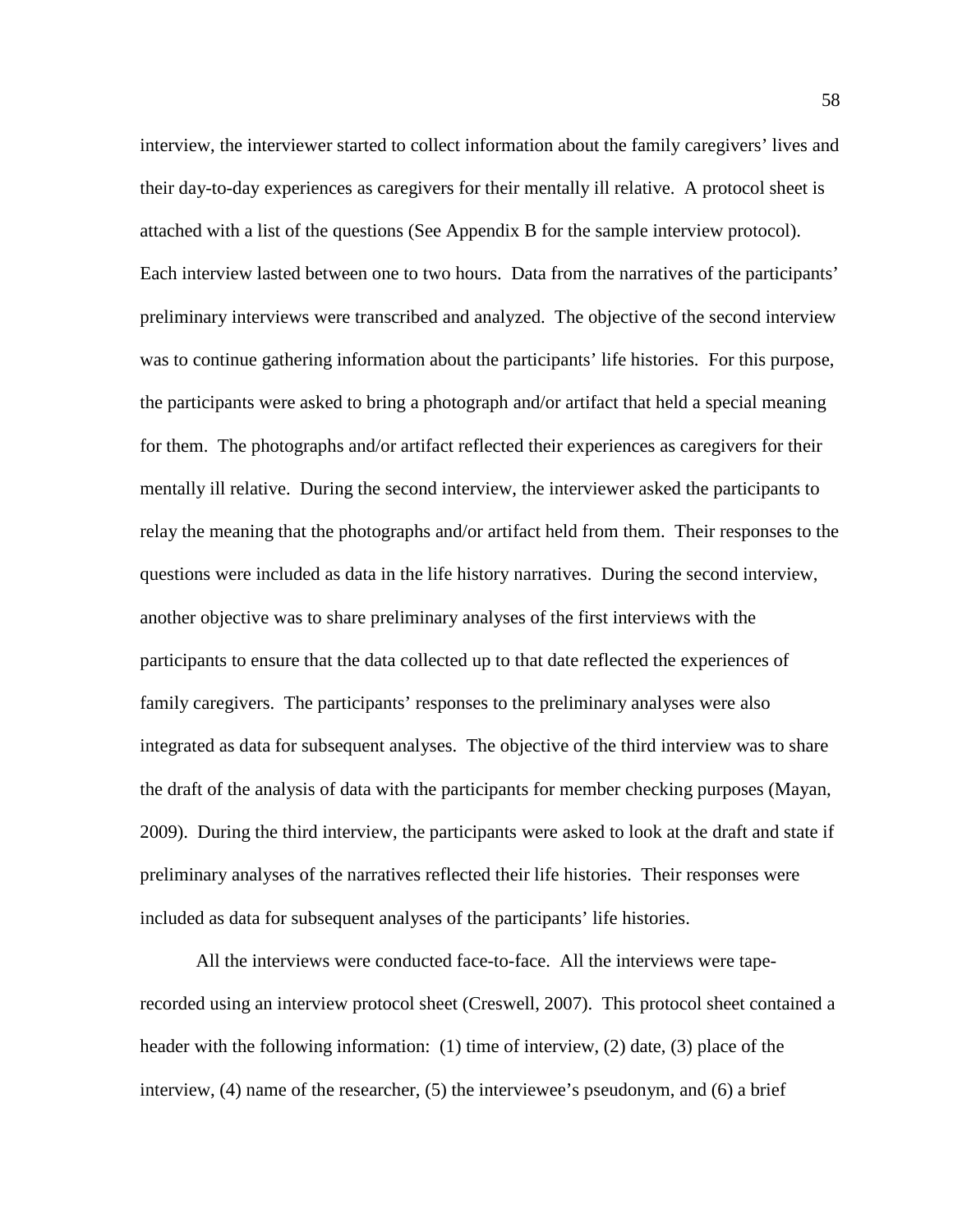description of the interview outcome. The main body of the protocol included the questions asked (See Appendix A for the sample interview protocol). All the interviews were transcribed and stored on a USB drive in a private location. The data collection and transcription phase lasted about three months.

**Other data**. The participants had the choice to either submit a photograph and/or artifact that held special meaning for them. Each caregiver brought in a photograph of his or her life with the mentally ill relative. In addition to the photograph, one caregiver chose to bring in an artifact which was a silk screen painting. To analyze these data, the participants were asked what the photographs and the objects meant for them. Data taken from the interviews about the objects and artifacts were included in the participants' life histories and analyzed as narrative texts.

#### **Method of Data Analysis**

In order to conduct narrative inquiry, a deductive and an inductive method of data analysis was used. A deductive process is one where the researcher has a pre-existing framework or theory and a hypothesis is tested within that framework. An inductive process on the other hand, is one where the researcher starts with individual ideas and, an overall theory, or story, or description is created (Mayan, 2009). The researcher used family systems theory as the framework for deductive reasoning. Inductive reasoning was incorporated to enable the researcher to discover emic themes within the data that came from the participants' own words.

Data that is collected in a narrative study has to be understood and analyzed for the stories that the individuals have to relate with a chronology of unfolding events, and important turning points as well as epiphanies (Creswell, 2007). The sequence of steps that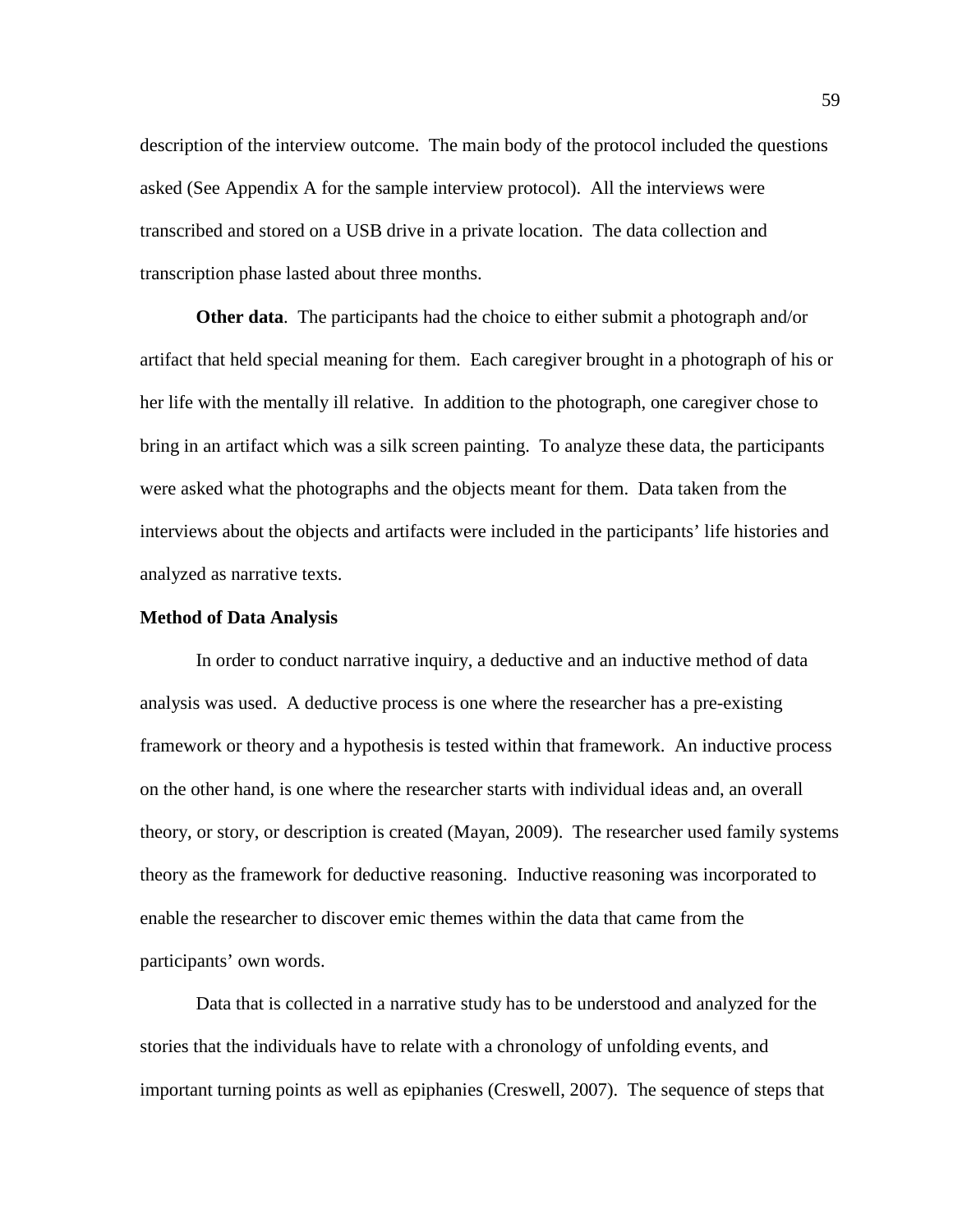were taken in conducting the analysis were: "1) creating and organizing files for data; 2) reading through text, making notes in the margins, and starting to form initial codes; 3) describing the story set of experiences and placing it in chronological format; 4) identifying stories, locating epiphanies, and identifying contextual materials; 5) interpreting the larger meaning of the story; and, 6) representing the narration by focusing on the processes, theories, and main features of the life " (Creswell, 2007, p. 156).

In this system of coding, in vivo coding was used, which involved labeling sections of text with the exact words used by the participants (Creswell, 2007) as well as open coding, which involved relating concepts with each other to "break the data apart and define concepts for blocks of raw data" (Corbin & Strauss, 2008, p. 198). Five different concepts from family systems theory were used: (1) Homeostasis and circular causality, (2) Emotional triangles, (3) The identified patient, (4) The differentiation of self, and (5) The extended family. These concepts defined common recurring themes which were used for data analysis.

Each person had his or her own way of looking at their lived experiences and when telling their stories, individuals shared a story that they constructed based on their own reality. In looking at the way the individuals described themselves and their lived experiences with the mental illness, the researcher was cognizant of the role that all participants had in life histories. The person being interviewed was selected because that person was the main caregiver for the mentally ill relative. The researcher looked at life histories from their perspectives and then, in analysis, the story was told by combining the person's story and by telling the story from yet another perspective. In retelling the story one has to be cognizant of the image that the person is portraying (Reissman, 1993).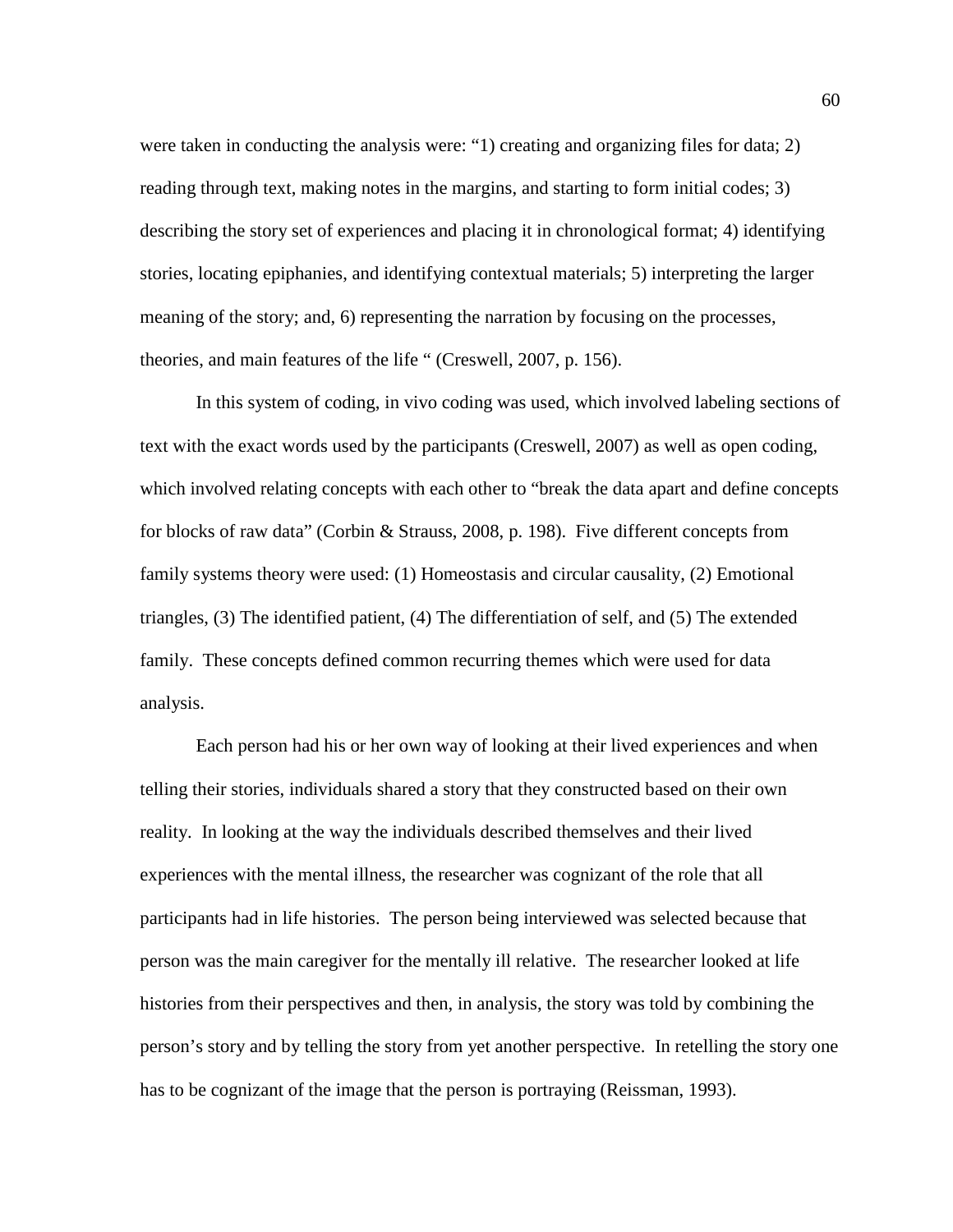The participants were asked to talk about what the objects (photographs and/or artifact) meant for them in order to understand the meaning that each item held for them. After gathering the meaning that the artifacts and the photographs held for the participants, data collected was analyzed as narrative texts. The narratives about the photographs and or/artifacts were analyzed using the same six steps of data analysis, as described by Creswell (2007).

# **Limitations**

One of the limitations of this study was that it did not reflect all mental illnesses and was limited to only the ones that were part of this study. In addition, this study was conducted in a city in the southwest and may be limited to the cultural and social frameworks that exist within that geographical location. On the other hand, since most of the family caregivers had migrated to the southwest as young adults and had lived in different areas of the United States prior to coming to the southwest, this study cannot represent only residents of the particular city where they were residing. Only one family caregiver in this study was originally born and raised in the southwest. Three of the family caregivers were originally from the east coast and one family caregiver was an immigrant from Russia. More research targeting the implications of the geographical area where the family resides would enhance the understanding of how culture and the environment influence the family caregivers' lived experiences. Another limitation of this study was that this was a small sample and a qualitative inquiry, which cannot be generalized to the experiences of all families who have a mentally ill family member diagnosed with schizophrenia and bipolar disorder. This was an in-depth narrative inquiry. The lived experience of each family caregiver represents a person's subjective world.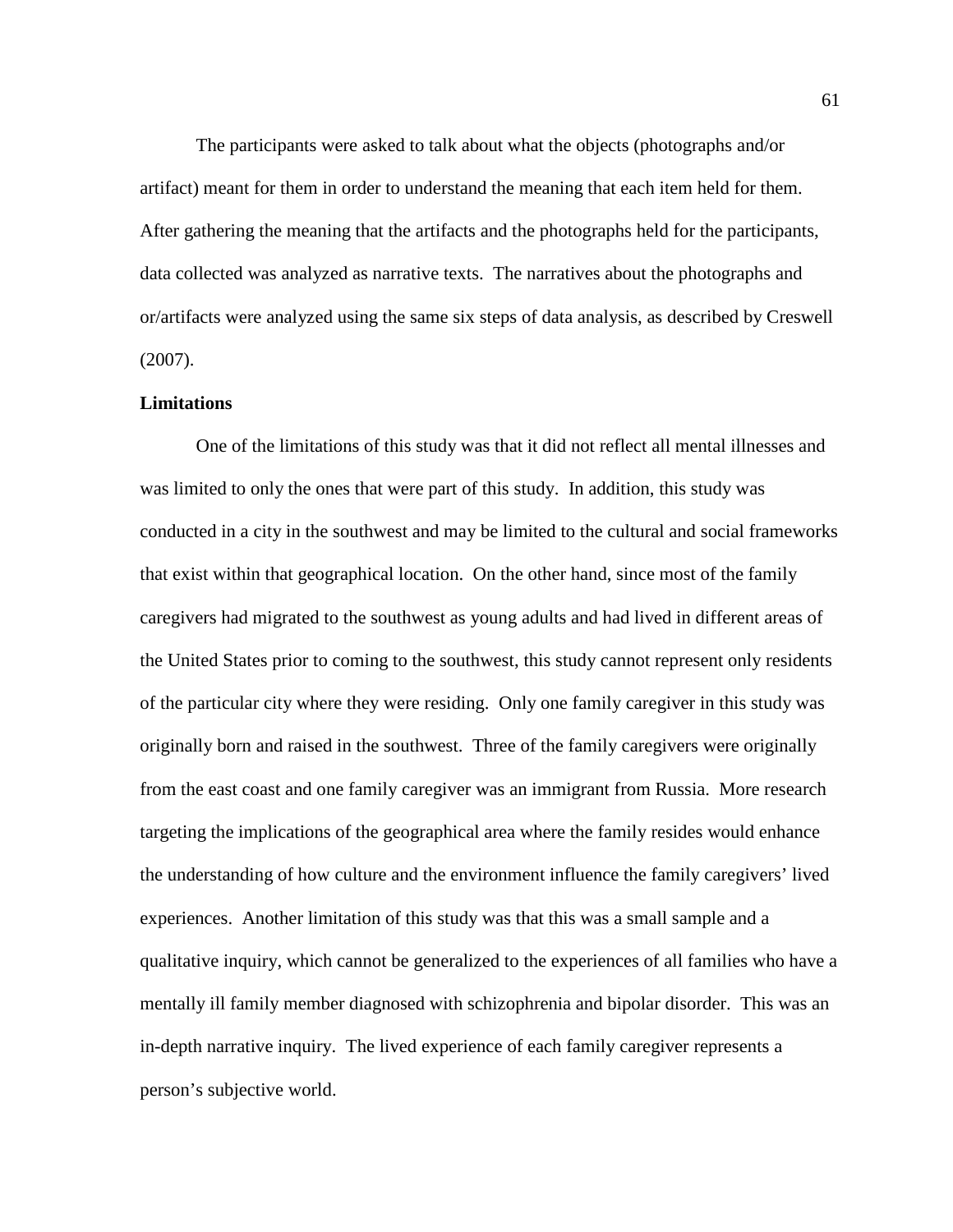In addition, this research was focused on discovering the experiences of family caregivers who were directly involved with the caregiving of their mentally ill relative. The lived experiences of the other family members who were not fully involved in the caregiving process were not explored. Perceptions of the other family members including the perceptions of the mentally ill individuals may add another dimension to the study of the burdens experienced by such families. This may assist in giving a wider perspective of the family's experience while living with their mentally ill relatives.

## **Trustworthiness**

The trademarks of a trustworthy study are credibility, transferability, dependability, and confirmability (Lincoln & Guba, 1985). Credibility is about accuracy. It is about looking at how well the findings portray the phenomenon being studied. Transferability is about how well the findings can be generalized to other settings. Dependability asks the following question: how well are the findings able to be reproduced by another researcher? Confirmability is about how free the research is from researcher's bias.

The credibility criterion according to Lincoln and Guba (1985) can be met by implementing member checking which they believed to be the most imperative technique for establishing credibility. To establish credibility, the findings were shared with the participants at the second meeting. This was important to ensure that the data gathered portrayed an accurate description of the participants' lived experiences. During the third and last meeting with the participants, the final analyses were also shared with the participants for purposes of member checking, to ensure representation of data and credibility. In addition, credibility was established by comparing the families' lives before the diagnosis or onset of the mental illness with their lives after the diagnosis or onset of the illness. This helped the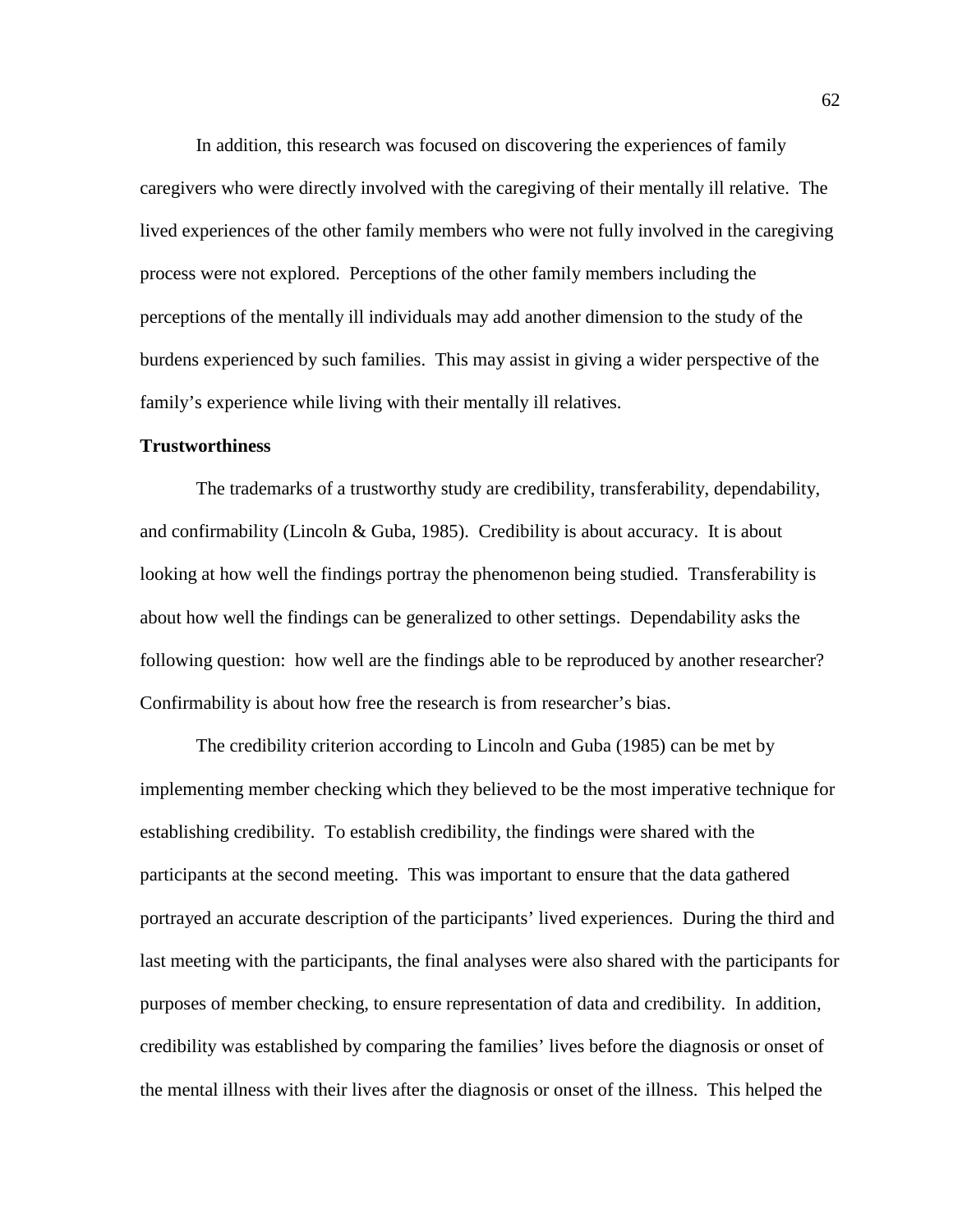researcher to see how the family caregivers experienced events in a similar manner. Thus, by having a way of comparing the before and after experiences of the families, the researcher was able to see similar trends and was able to come up with some valuable conclusions. People reading the narrative stories may gain a deeper understanding of the participants' lives and may be able to identify with their experiences. In qualitative inquiry, credibility is also sought by checking that the story comes from the data (Mayan, 2010).

To ensure transferability of the data, a rich and thick description of the setting and the participants was provided. A rich and thick description can ensure transferability to other sites and situations (Mayan, 2010). "Thick" description is when a writer describes the experiences of the subjects with rich details (Creswell, 2007). With each participating family, details and descriptions about each family's background, and the context of their lived experiences were provided.

Confirmability was established by using triangulation and reflexivity. Triangulation is when a researcher uses multiple data, sources, methods, and/or theoretical schemes in order to validate data (Creswell, 2007). In this study, triangulation was established by using two different methods of collecting data. First, the researcher collected data through the semi-structured interviews. Second, data was collected from the narratives of the photographs and/or artifact (Creswell, 2007). In addition, the researcher used reflexivity in order to be aware of bias. For this purpose, the researcher was aware that her own experience as a therapist could color her perceptions. As a therapist, she was inclined to be the emotional healer and to assist individuals with solving a problem they may be having. In addition, if the interviewees knew that that she was a therapist, they may have been inclined to talk to her about their problems and expect her to conduct therapy sessions with them. The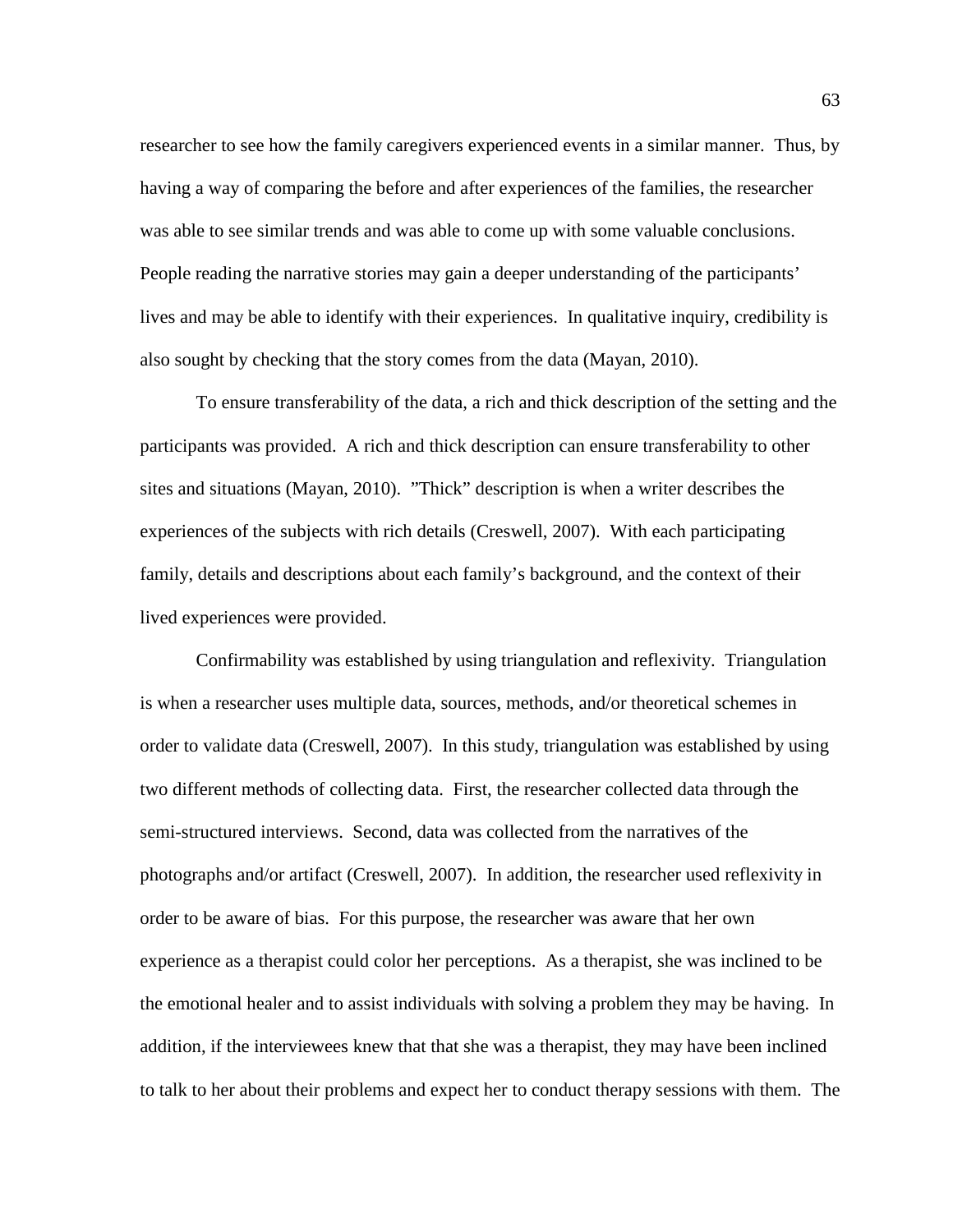researcher understood that the tendency to be a therapist on her part did exist, for it is something that was part of her experience as a professional mental health counselor. To avoid this situation, she structured the interview questions in a particular manner and did not conduct the interviews like a therapy session. The researcher used open-ended questions such as "tell me about the time you found out that your daughter was diagnosed with schizophrenia." A therapist on the other hand may have asked: "how did you feel when you found out that your daughter had schizophrenia? " The researcher knew that she could easily fall back into the role as a therapist if the situation called for looking at someone's emotional issues. For this reason, she remained constantly aware of the difference between the mindset of a researcher and the mind-set of a therapist. However, being a therapist was also an asset because it helped the researcher to understand the subjects better and empathize with their situations. Being a therapist was an advantage when trying to get an *emic* view of someone else's reality, which refers to seeing the world through the participant's own point of view (Mayan, 2009). It also helped the researcher to better understand the typical life experiences of someone caring for a mentally ill relative.

In general, the researcher was cognizant of her own reactions to data in order to ensure that one's pre-conceived notion or feelings were not clouding the findings. On the other hand, a researcher's biases are always present in any type of study. Sometimes, it is the same bias and interest in the subject that drives one to strive for more and look for more; the key is not to undermine what is being learned in the process and at the same to sift out what is different, and valuable for the purpose of the study.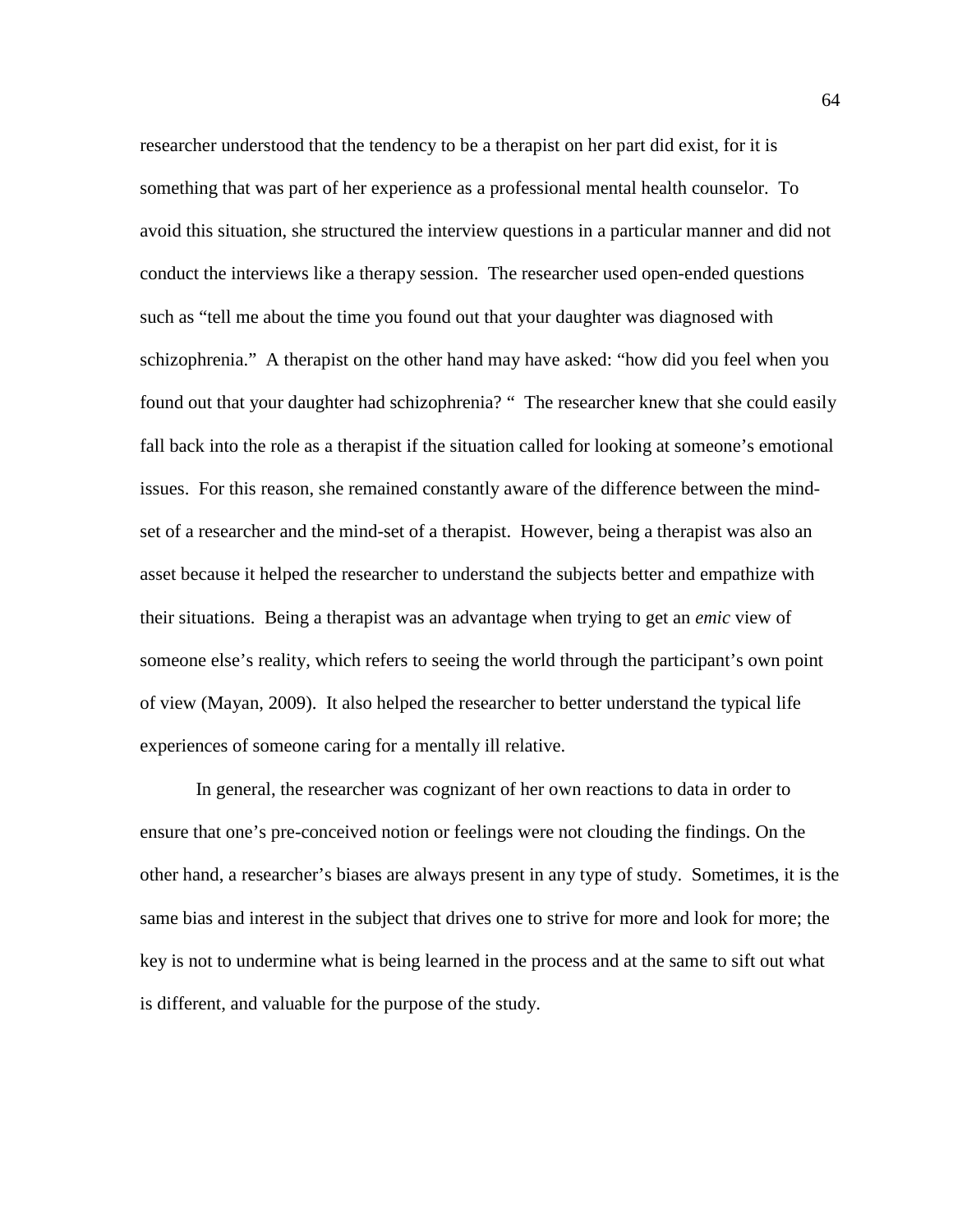# **Summary**

This section began with a discussion of the methodological framework. Narrative inquiry was used. Face to face Life history interviews of the five family caregivers were conducted. Furthermore, the analysis incorporated data collected from the participants' interviews where they talked about the meaning that their photographs and/ or artifacts held for them.

This study used a purposive sample. Four families participated and five family caregivers were interviewed. The analysis of this study was conducted by using the six step method of analysis as described by Creswell (2007). In vivo and open coding was used to analyze data. Family systems theory was used as framework of analysis.

Finally, this chapter described trustworthiness. The researcher described the trademarks of a trustworthy study (Lincoln & Guba, 1985) and how they were used in this study.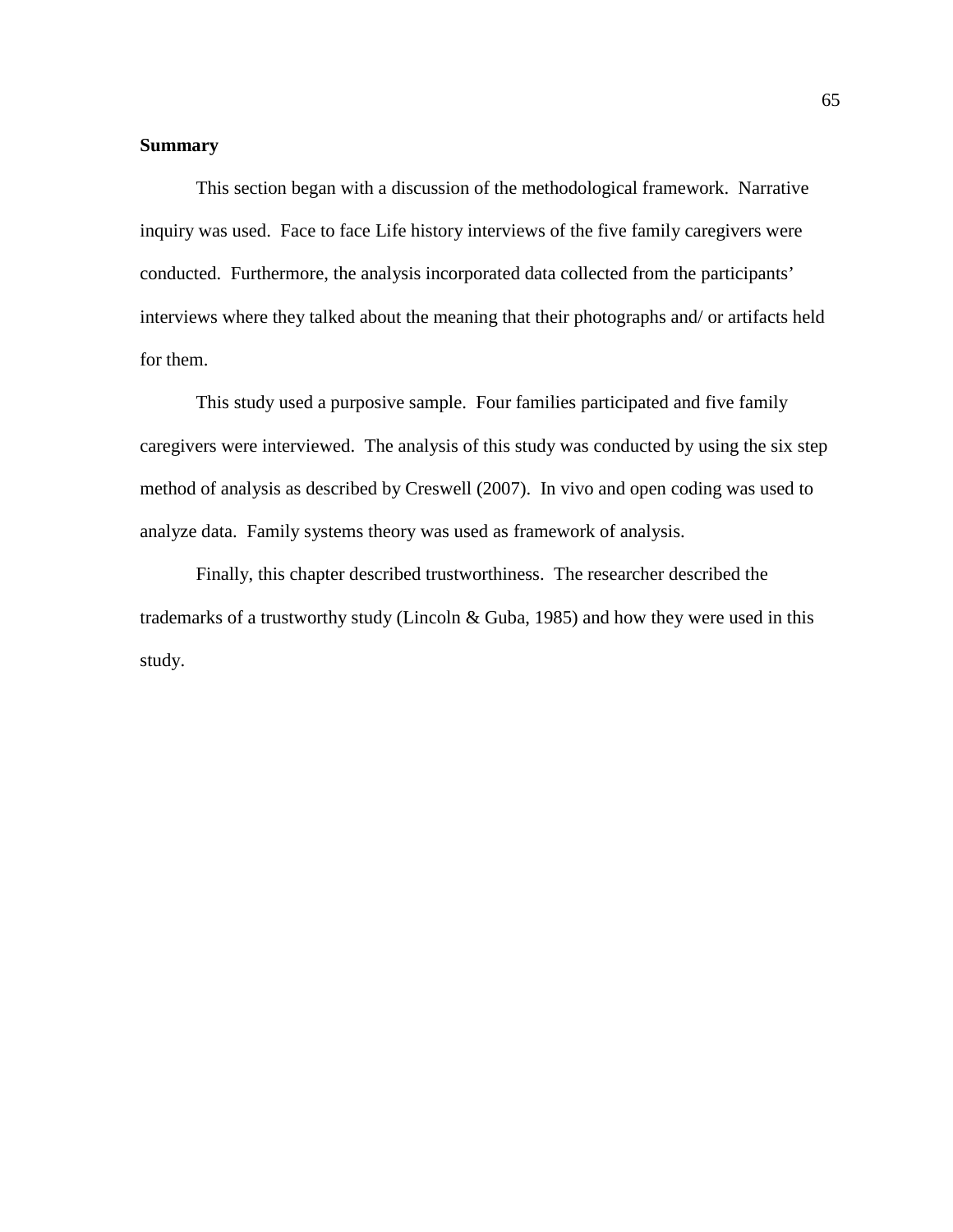#### **Chapter 4: Findings**

In analyzing the life history interviews and the photographs or artifacts that the caregivers selected to bring to their second interviews several themes emerged. These themes helped to understand the lived experiences of the family caregivers as their relatives progressed through the different stages of the mental illness. The analysis of the interviews was conducted using family systems as a theoretical framework in order to understand the lived experiences of the family caregivers.

The analysis was conducted using five different concepts from family systems theory which were: (1) Homeostasis and circular causality, (2) Emotional triangles, (3) The identified patient, (4) The differentiation of self, and (5) The extended family. These concepts defined common recurring themes which were used for data analysis.

In analyzing the life histories, the photographs, and the artifact, the researcher divided the interview questions into three general areas which were chronological and were designed to gather data from three different times in the families' lives. They were the following: (1) Life before the onset and diagnosis of the mental illness, (2) Life during the onset and diagnosis of the mental illness, (3) Life after the onset and diagnosis of the mental illness.

Under each different chronological area of the findings, a synopsis of the concepts from systems theory is provided to facilitate the understanding of the deductive as well as the inductive method of analysis used in this study.

## **Emerging Themes**

In analyzing the responses from the life history interviews which included the analysis of data collected from the participants when they described artifacts, the following themes emerged: Under area one (Life before the onset and diagnosis of the Illness), the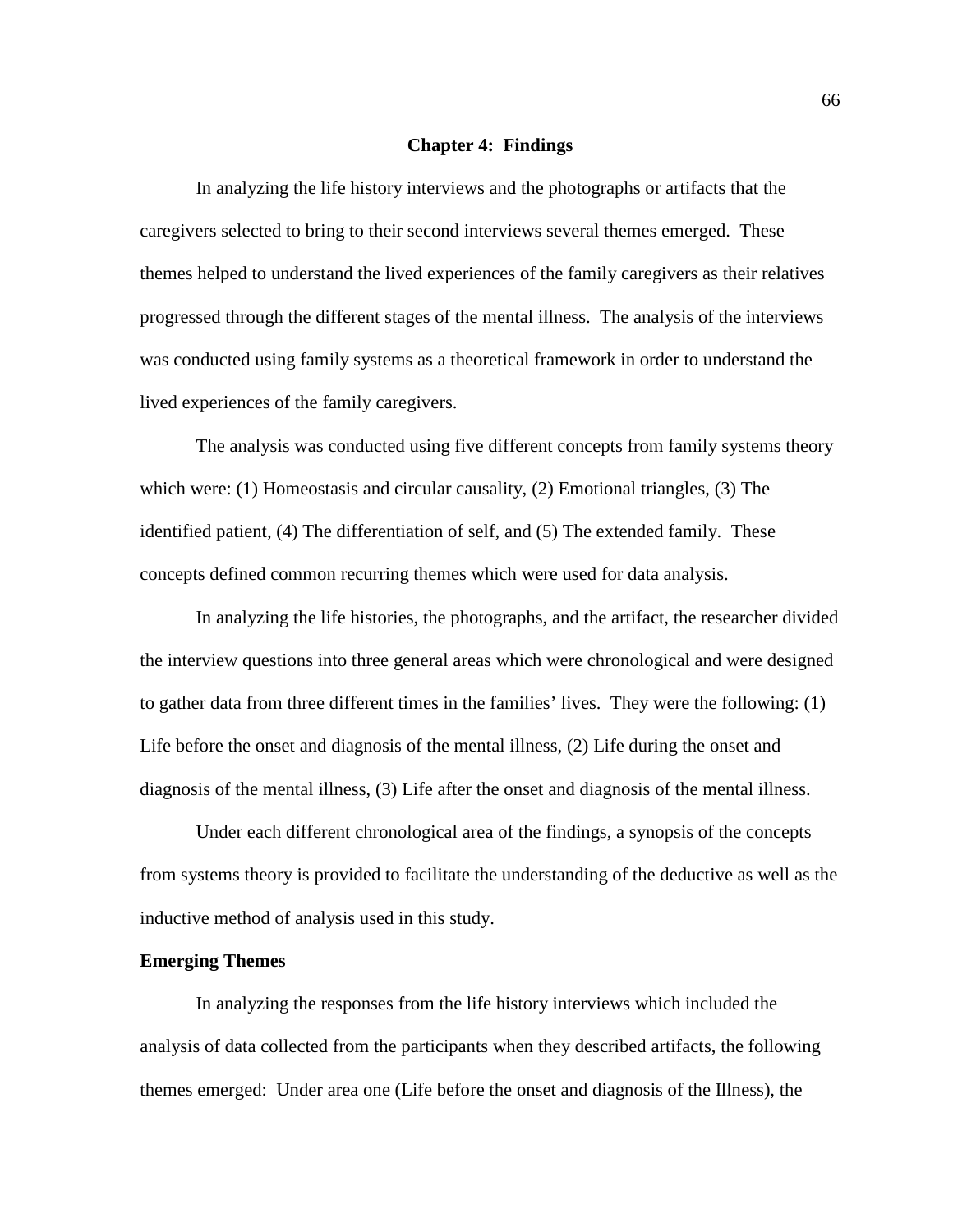themes were: (1) life in the good old days/sadness, and (2) the mentally ill relatives' good qualities and the loss of potential. Under section two (Life during the onset and diagnosis of the mental illness), the themes were: (1) denial and disbelief about the mental illness, (2) diagnosis and the medical community, and (3) finding the right combination of the medications for the mentally ill relative, (4) family's relationship with each other. This subtheme had two different sub-categories they were: (a) emotional health/ psychological distress, and (b) mentally ill relative's destructive or odd behaviors. Under area three (Life after the onset and diagnosis of the mental illness) the themes were: (1) the families' relationships with society and the community which included their embarrassment and stigma, (2) burden associated with lack of financial support, (3) the families' coping mechanisms which included their strategies for dealing with mental illness including their methods of self-care/gaining strength, and (4) their worries about their mentally ill relative's future.

#### **Description of the Cases**

Four families were selected to participate in this study. For purposes of anonymity, the families' last names and family members' first names were changed.Families were named: The Chemova Family, the Taylor Family, the Duran Family, and the Lopez Family. One caregiver per family was interviewed, with the exception of the Taylor family where both the mother and the sister were interviewed. A total of five caregivers were interviewed for this study.

**Chemova family.** The Chemova family originally came from Russia. Initially, they lived in a major city on the east coast and moved to the southwest about 10 years ago. The main caregiver in this family is Natasha, the mother. She is the caregiver for her daughter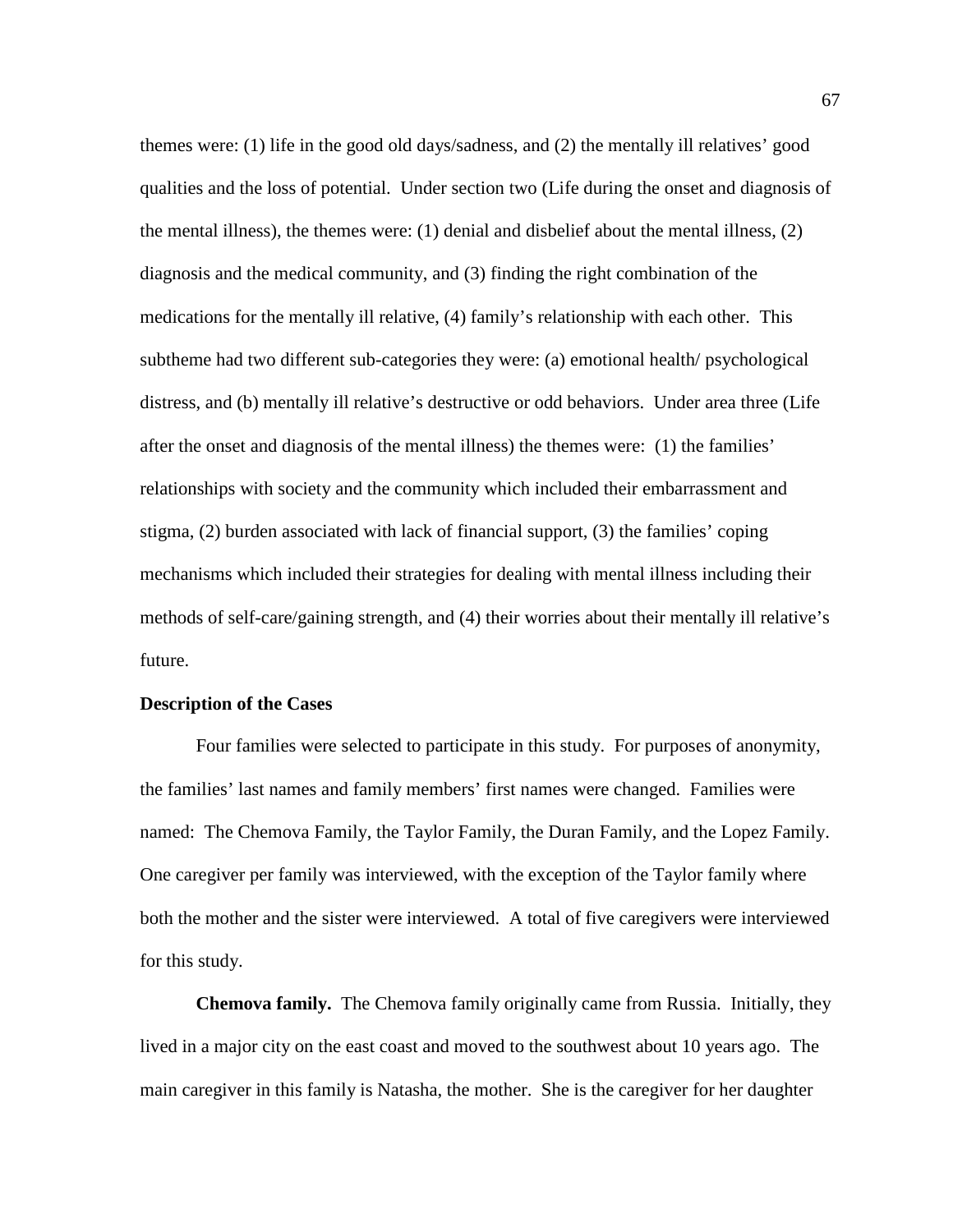Violetta. Violetta's grandmother Vanya was also a caregiver for her until she moved to the United States when she was sixteen years old. Violetta is now 30 years old and was diagnosed with schizophrenia about 6 years ago. She does not have a job and is on disability. Natasha is in her early fifties and works as a civil engineer. Natasha has another son who lives in Russia with Violetta's father. He has been separated from his mother and his sister since the parents divorced which was over twenty years ago. Only Natasha and her daughter Violetta moved to the United States. They visit their family in Russia on a regular basis. Violetta's grandmother, her brother, and her father were not interviewed for this study because they have not been involved with Violetta's caretaking for several years and reside in Russia. However, Vanya's influence on both Natasha's and Violetta's lives was clear throughout the interviewing process for Vanya comes to visit Natasha and Violetta on a yearly basis and stays with them for a few weeks.

**Taylor family.** The Taylor family originally lived on the east coast but the family members relocated to different parts of the United States when the parents divorced about fifteen years ago. This family has two sons who have been diagnosed with a mental illness. The eldest son Mike is now 36 years old and is on disability. He was diagnosed with schizophrenia at the age of 22. However, the family caregivers who were interviewed believe that he also has a concurrent mood disorder. He can change from being calm to being enraged very quickly. The other son David is 27 years old and was diagnosed with bipolar disorder about 3 years ago. David does not have a job and is not getting any disability. The two caregivers who were interviewed from this family were the two men's mother Mimi and their sister Sally. Sally is married with 2 children and lives in the southwest. She is an art therapist. Sally has been a caregiver for her two brothers. Both of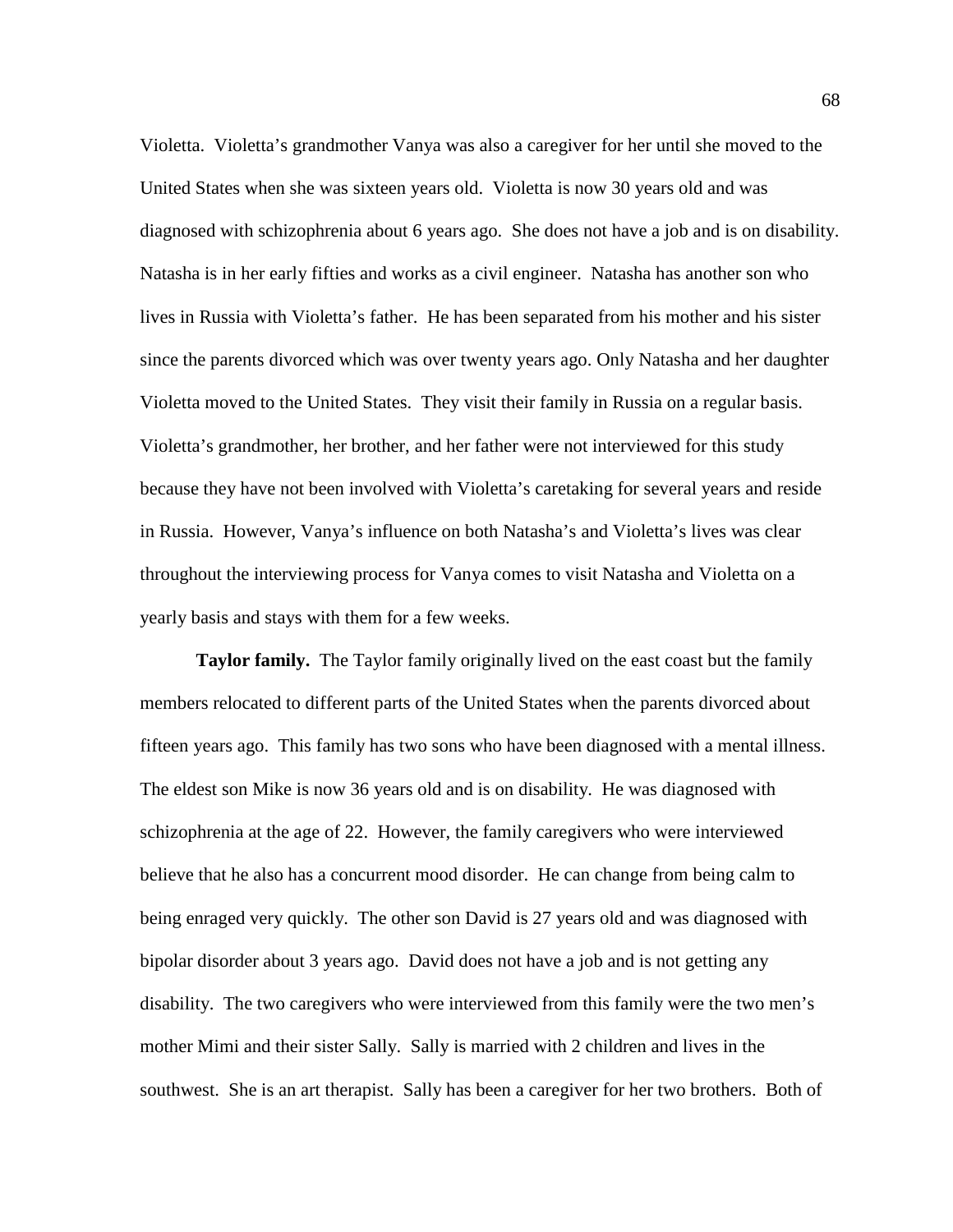her brothers have lived with her at one point in their lives. Her mother Mimi lives on the east coast, she is 64 years old, and works full-time as a medical assistant. Mimi's son David moved in with her when he was diagnosed with bipolar disorder. Mimi visits her daughter Sally during the holidays. Sally and Mimi were both interviewed in Sally's home in the southwest when Mimi was visiting Sally. When the parents were still together the whole family lived together. However, since the parents divorced which was over 15 years ago, Sally and Mimi have been the main caregivers for David and Mike. The father was not interviewed because he has not been with the family or involved in his two sons' caretaking for the past fifteen years. The father has started another family since his divorce from Mimi.

**Duran family.** The Duran family is a family with a father who was diagnosed with schizophrenia late in his life. His name is James. Before that, for many years the family was aware that James had a mental disorder but he was not properly diagnosed until the age of 70. The family lived on the east coast. James was a school teacher and graduated from Harvard. The mother was a housewife and did odd jobs to support the family. The caregiver who was interviewed for this study was their daughter Caroline who is now in her early fifties. Caroline is a psychotherapist and she moved to the southwest around 25 years ago. Caroline continued to be her father's caregiver even when she lived in another state. Each time there was a problem with her father they would contact Caroline. James was diagnosed with schizophrenia when he was hospitalized with Parkinson's disease. Once diagnosed, James was treated for mental illness as well as Parkinson's disease and moved to a nursing home. At that point, Caroline decided to have her father move to a nursing home in the southwest to be closer to her. For the last ten years of his life, from age 70 to age 80, Caroline took care of her father until his death. She lives with her children and her sister lives in another state. .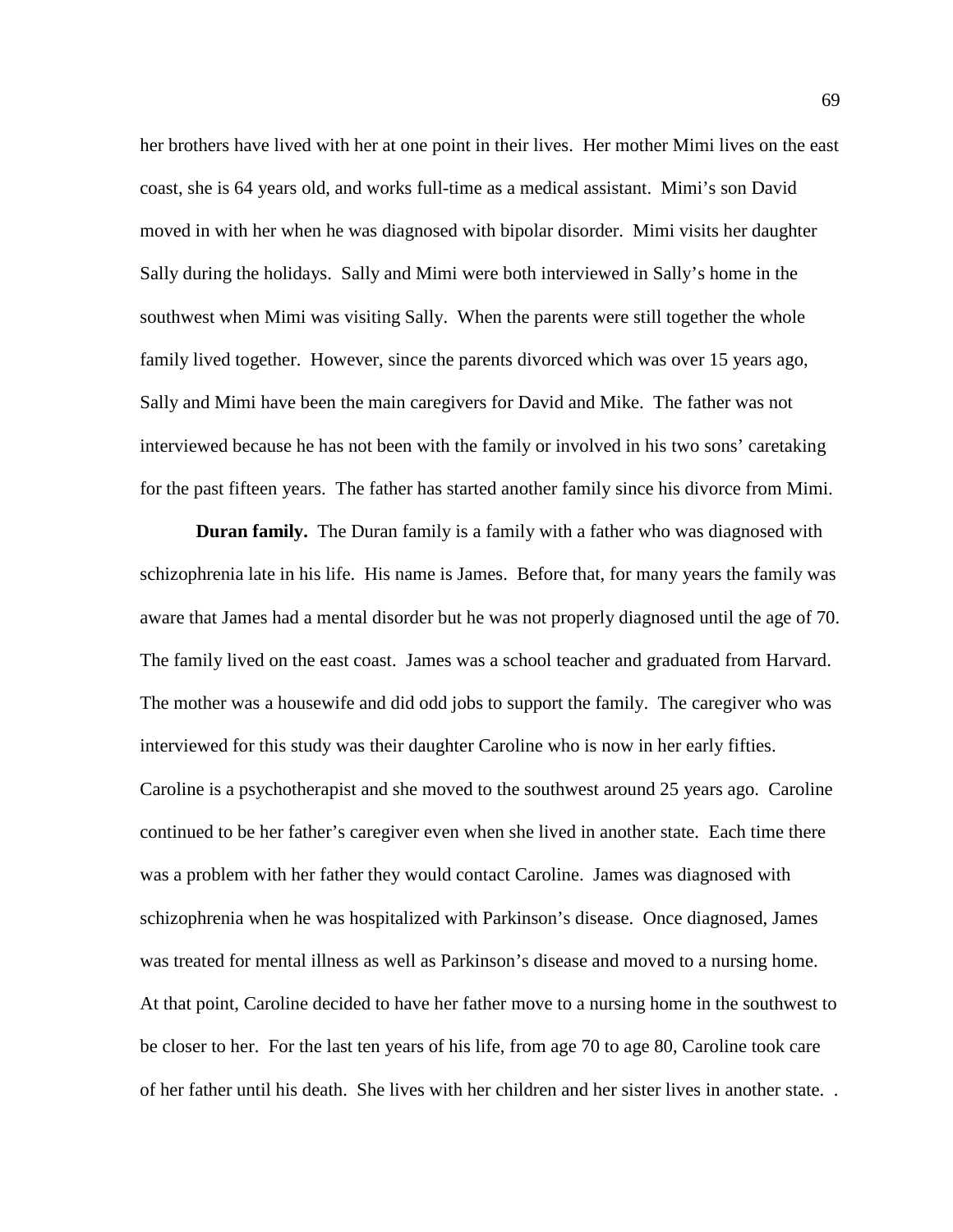**Lopez family.** The Lopez family is headed by a father who was diagnosed with bipolar disorder about two years ago. All the members in this family were born and raised in the southwest. The father's name is Mico. Mico is on disability because of his mental illness and cannot keep a job for any length of time. He is 42 years old and his wife Emily is 35 years old. Mico and Emily got married around fifteen years ago but knew each other for twenty years because they lived in the same neighborhood and grew up in the same area. Emily's cousins were Mico's friends and she met him through them. She has been in his life since she was 15 years old and feels that she saw him become worse over the years until he was diagnosed with his mental illness. They have three children age 5, 7, and 12. Mico and Emily have been raising their three children with much struggle. Mico does not have a stable job and Emily has been ill with a tumor for the past two years. The family has had many difficulties living with Mico because of his mental illness. Mico has problems controlling his anger and when he gets angry, he becomes violent. Emily has tried to divorce Mico several times but gets back with him each time he promises to change his behaviors. Mico was recently diagnosed with bipolar disorder and began taking his medications. The medications have a made a difference in Mico's mood according to Emily. Nevertheless, Emily is constantly ensuring that Mico gets proper treatment in order to control his anger and his aggressive behavior.

#### **Life before the Onset and Diagnosis of the Mental Illness**

In general, life before the onset and diagnosis of the mental illness was better for the four families. In every family, the caregiver talked about the time when the mentally ill relative was not displaying symptoms of the illness. They all talked about how they missed that time. Before the diagnosis of the illness, the mentally ill relatives seemed to be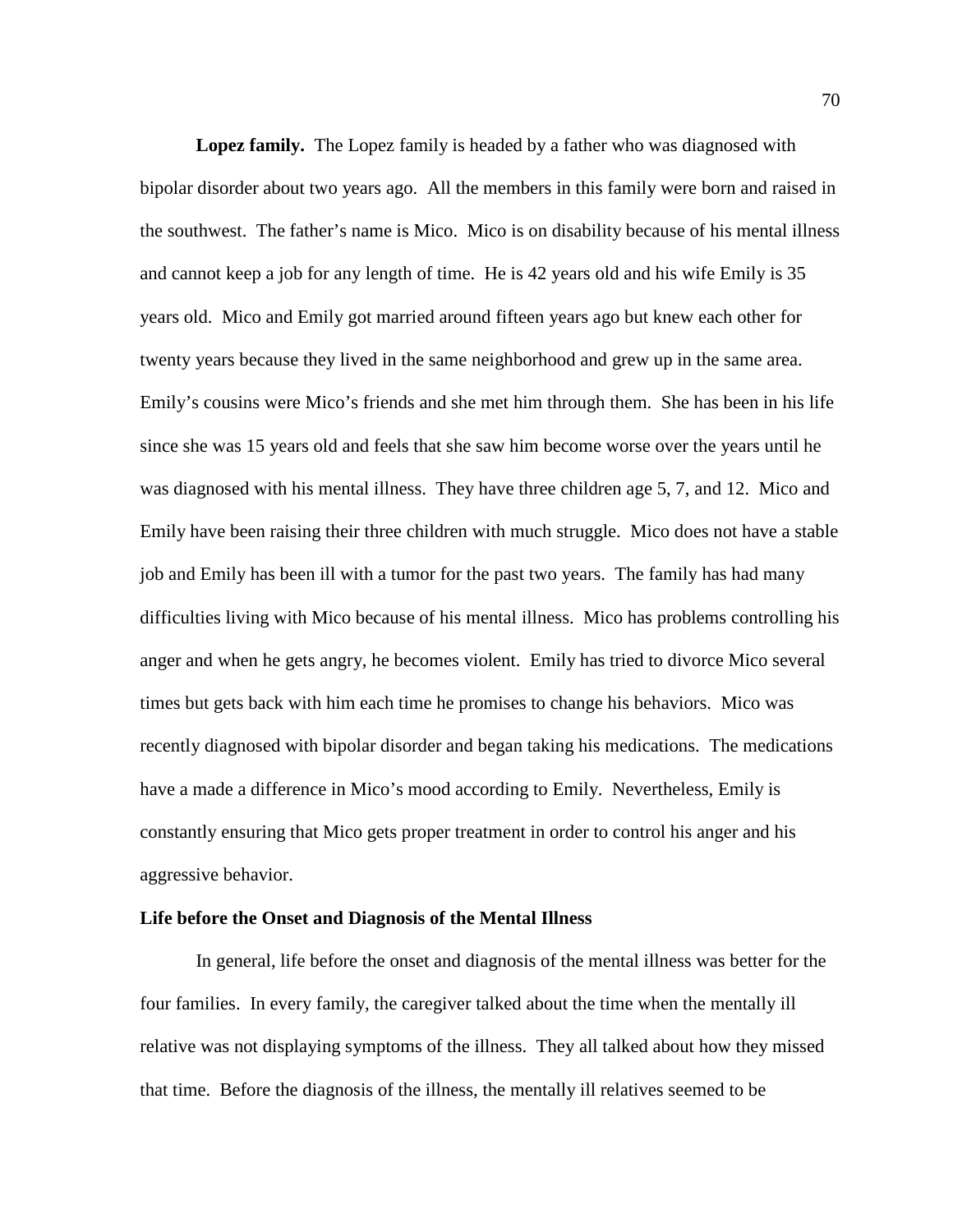functioning well and were leading normal lives. The main topics that the caregivers recalled while describing the onset of the mental illness was connected to the following sub-themes: (1) the good old days/sadness, and (2) the mentally ill relative's good qualities /loss of potential.

**The good old days/sadness.** In the Chemova family Natasha mentioned that she had great hopes for her daughter because she brought her to the United States for "a better life." Before the onset of the illness, Violetta was a college student, had a part-time job, and lived in her own home which was given to her by Natasha. While remembering "the good old days", and the time before the onset of the illness, Natasha brought in a picture of her daughter and herself taken over 15 years ago at a restaurant. The picture was taken whenVioletta was only 16 years old and when she first arrived to the United States from Russia. The family had gone out to celebrate Natasha's birthday at a fancy restaurant. The picture was taken by a family friend. Both mother and daughter look very happy for they are embracing each other and smiling. When talking about what the picture meant for her Natasha said:

At that time I was very happy because my daughter was here with me in the United States, after being apart for 5 years. I thought that I will give her all the commodities so that she can have a good life in America.

This brought tears to her eyes. She seemed sad as she recalled that time. At the time that the picture was taken, Natasha had made many plans for her daughter's future. When Natasha arrived to the United States around 16 years ago, she used to dream about the day when her daughter who was then in Russia would join her. She said: "I was hoping that Violetta would go to college, get married, and start a new life". When Violetta finally came,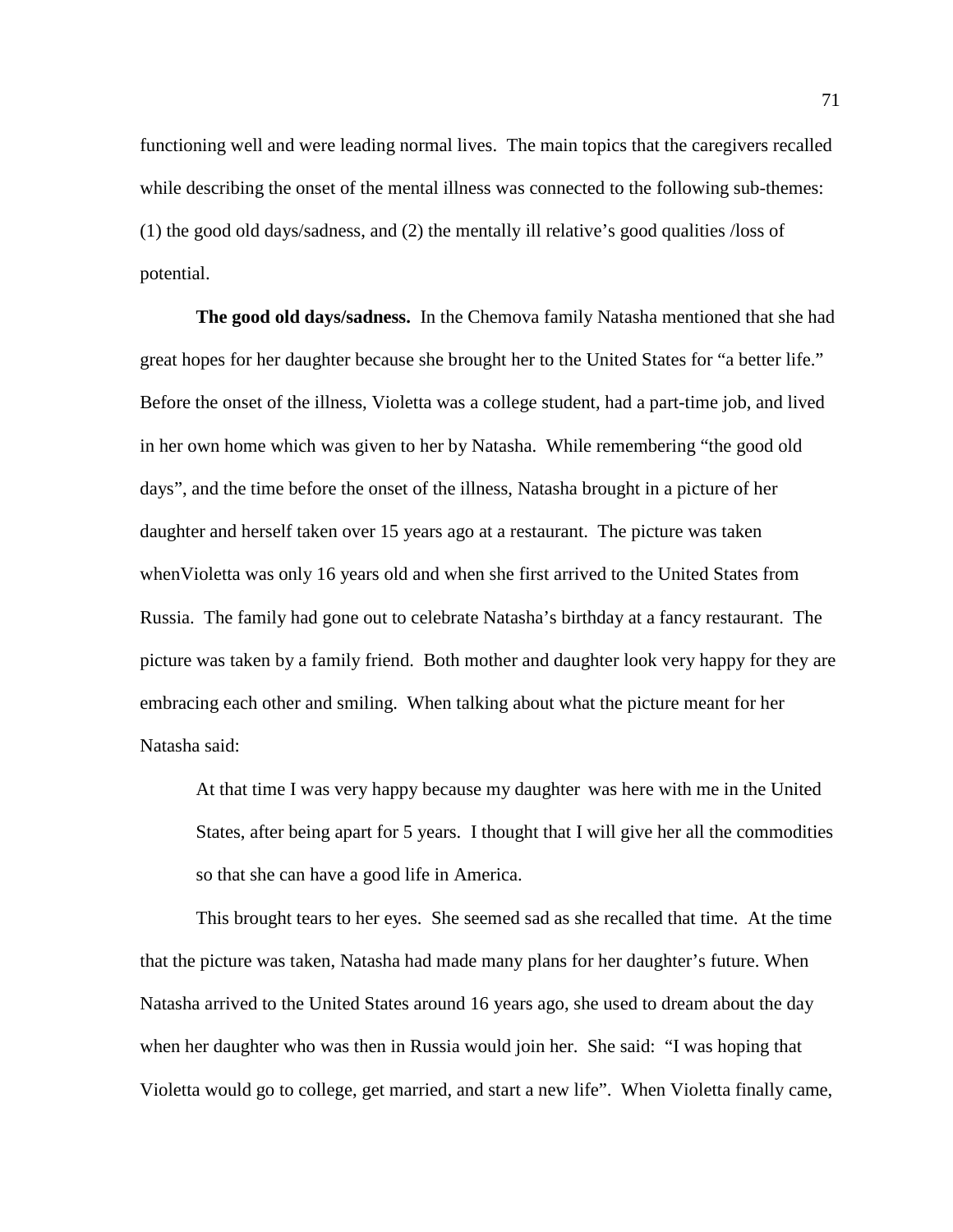Natasha was proud of her own accomplishments and was feeling proud of her daughter. She had worked hard to bring her daughter to the United States and was happy. Then, when Violetta had a psychotic breakdown, Natasha felt that "all changed." In remembering her family's past and remembering Violetta before the onset of the illness Natasha said: "I remember how cute she was as a child, she was so beautiful and so bright." Natasha talked about her daughter's qualities in the past as if she no longer had them. In the past Natasha recalled that her family was united when they all lived in Russia. She was married, had two children and her life as she recalled was "better." She is now living in the United States and even if her dream to come to America came true, her victory of "making it" in the United States was a bittersweet one for she discovered that her daughter was mentally ill. According to Natasha, the time before the onset of the illness was a time when there was family unity, and "things were not complicated."

In the Taylor family, Sally also talked about "the good old days." Before the onset of the illness, Sally thought that both of her brothers had a bright future ahead of them. She said that they were "bright and intelligent…my brother David was on a higher level than the rest of us." The family lived on the east coast and was united. This was the time before the parents' divorced and before Sally's brothers were exhibiting any symptoms of mental illness. She remembers that before the onset of her brothers' disorder, the family "had no problems" and that her brothers "had a normal development."

Sally brought in a photograph of her family from the time when they lived on the east coast and when the family, was "happy." She talked about that time with sadness. Sally chose a photograph of herself with her two brothers and her sister where all four siblings were under the age of 10. The picture was taken outdoors while they were vacationing with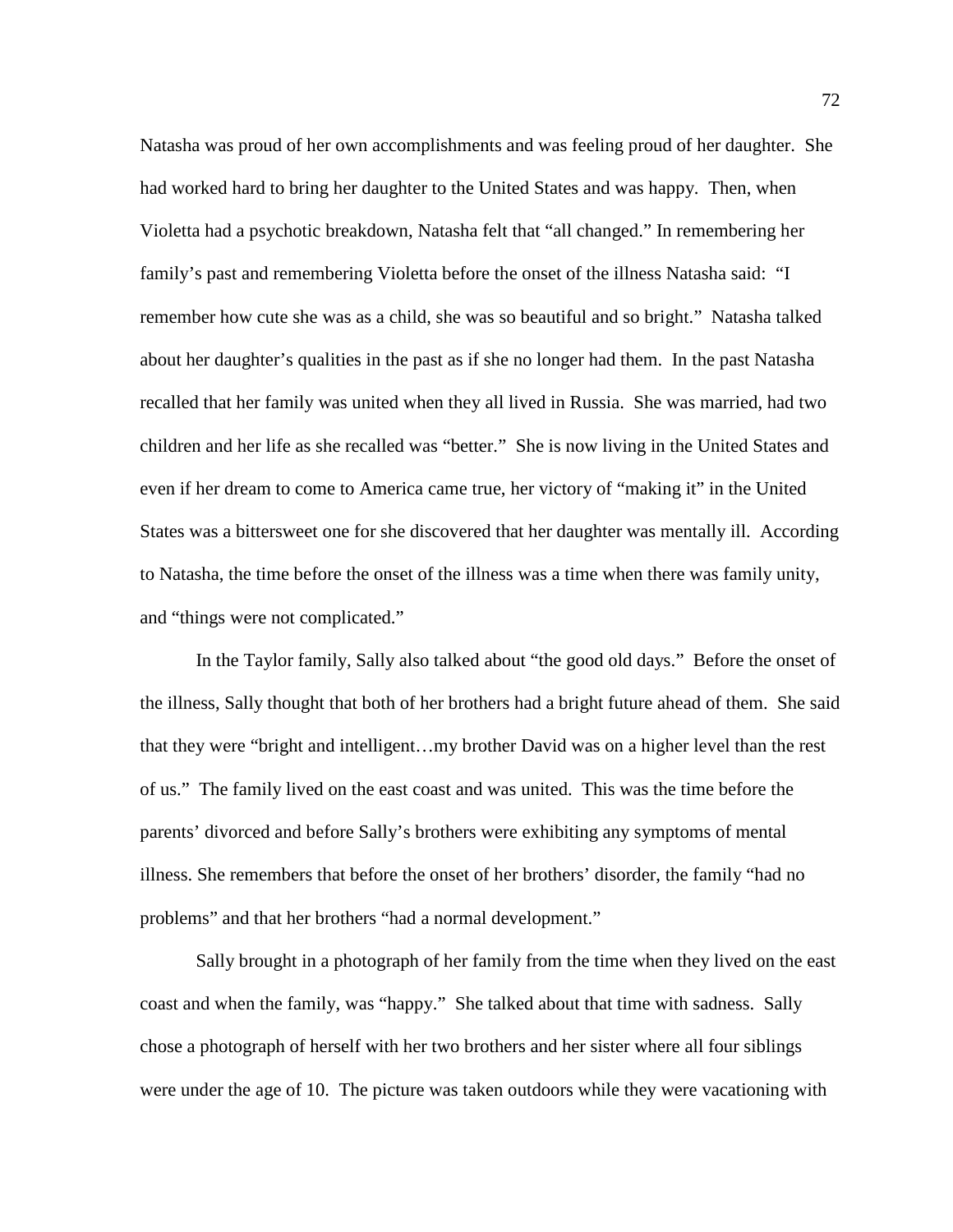their parents. The photograph depicts Sally, her sister Angie, and her two brothers Mike and David. Mike is holding David in his lap for David is a baby. The three older siblings were all smiling and all the children were very well dressed. She liked this picture for it depicted a time in her life when the family was united and when neither one of the brothers was displaying any signs of mental illness. Sally also equated that time in her life with family happiness for the family was still together and her parents were not yet divorced. Sally said that her father was part of a family business and stated: "We were rich and all together…we went to private schools and my parents belonged to country clubs. I do not see my father anymore and my family is dispersed throughout the United States." Thus, Sally equated the time before the mental illness with happiness, being rich, and family unity.

In the Duran family, when describing the "good old days", Caroline chose to bring a photograph of her wedding. She was standing in her backyard with her sister and her father on her wedding day. They were all well-dressed and smiling. She described that moment as the moment when she was very happy because her father was able to attend her wedding and was behaving "normally." She said: "This was a risk that I took. I invited him to a small wedding in my backyard. He was delightful. This was one of my happiest memories of him." The "risk that she took" most likely represented that she was not sure if her father would act "normally" on that day and she was happy that he did. Caroline also added that her wedding day was a "bittersweet" experience. When she described the photograph of her wedding day, she said that she felt happy that her father was there but at the same time she felt sad. She said:

This is happy; underneath of happy it was sad, sad that it was a hard road that my mother was not there, sad that we were always taking care of him. It is kind of bitter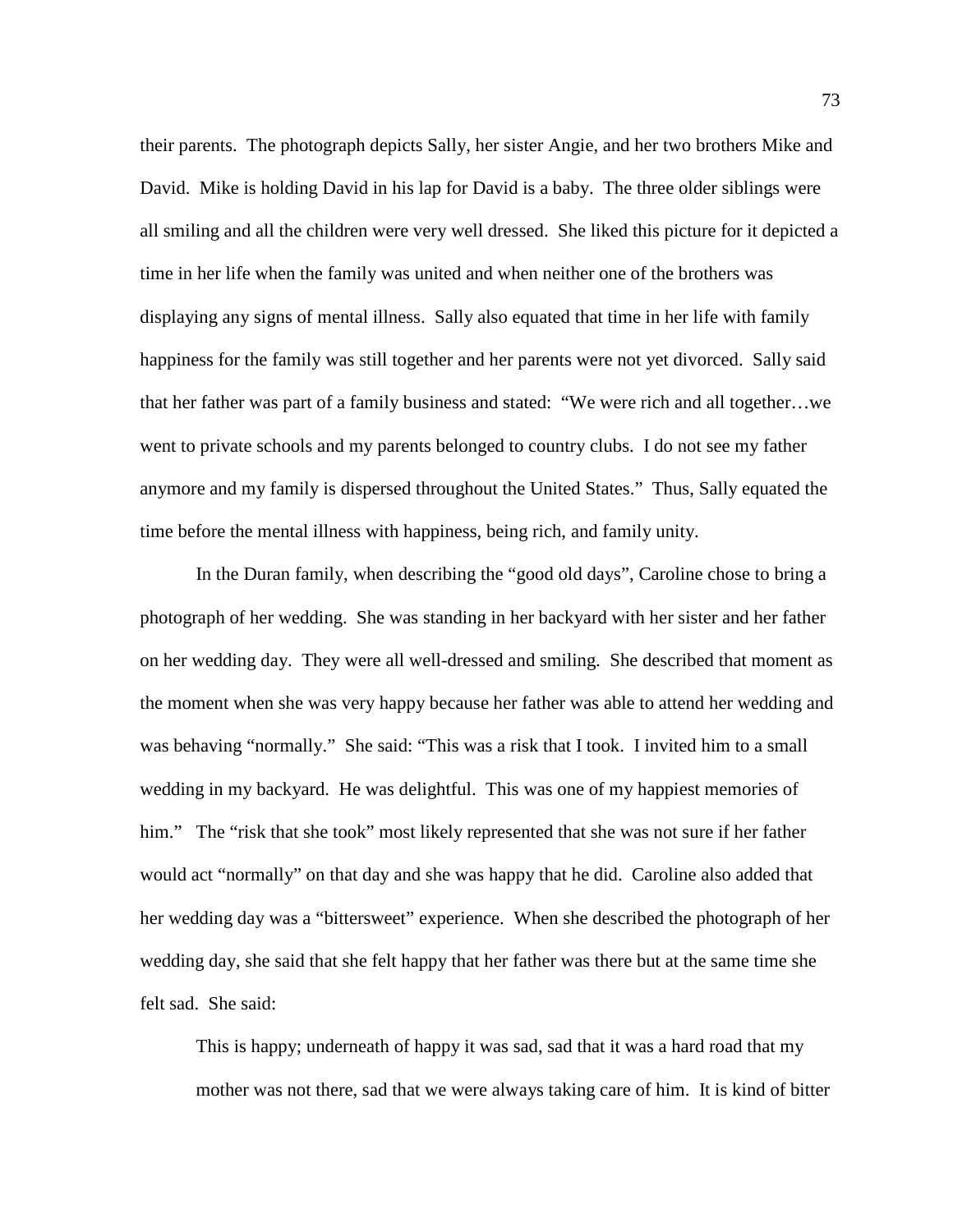sweet. In my heart, I felt the work of taking care of him. At the same time the love of seeing him there… there was always love.

Thus, when Caroline was talking about one of the happiest moments of her life with her father, she recalled some sadness. She was sad because her mother was not alive to see her get married and also because she felt that she always had to take care of her father. Perhaps she felt that by coming to her wedding, he was showing that he was "taking care of her" when in reality she was the one who always had to take care of her father.

In the Lopez family, in describing her feelings about the time when her husband was "better", Emily brought in a picture of herself and her husband of her wedding day. The photograph depicted Emily and Mico standing at the church when they were getting married. Mico is dressed in a tuxedo and he looks happy, and hopeful. Emily looks radiant in her white wedding dress. Emily said that she felt sad looking at the photograph because she remembered that when she married Mico she was hoping that she would start a new life and start a family. She said: "during that time I was thinking that I was going to start a new life with Mico, and be happy….raise a family… before the marriage I used to be able to have fun with him." The sadness came from the realization that things are not the way Emily would have liked them to be. In reality, Emily has had many difficulties in her marriage as a result of her husband's mental illness and she has contemplated divorce many times. Emily does not rely on Mico's emotional or financial support to raise her children and does not consider her life with Mico as a happy one. Emily reminisced about the way her husband used to be when they were both younger and when her husband was not exhibiting the symptoms of the illness.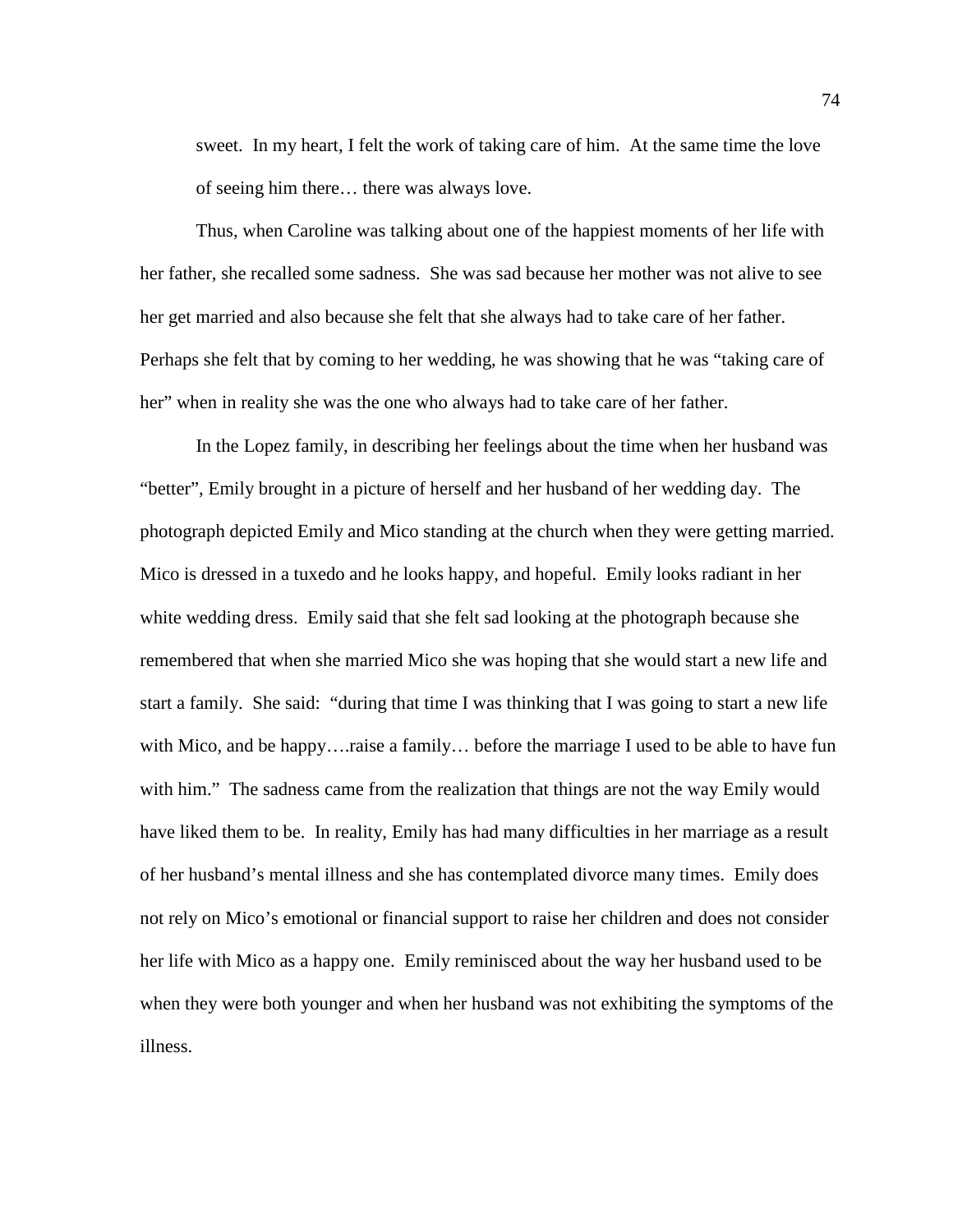**Mentally ill relatives' good qualities and loss of potential.** In the Chemova family, Natasha talked about how her daughter was accomplishing her goals just before the onset of the illness. In describing the time before the onset of the mental illness, Natasha said:

Violetta had finished high school and was attending college full time. She used to drive and I had bought her a car…she was getting a degree in Hotel Management… she also had a part-time job at a prominent hotel downtown where she was employed as a Management Intern…at that time, I had purchased a home for Violetta.

Before the psychotic breakdown, Violetta was becoming financially independent and was able to drive back and forth to school and to work. She is now unable to work and to drive and has become dependent on her mother. Natasha reminisces about the time when her daughter was able to take care of herself and was doing well with her career. In remembering that time Natasha stated: "I had so many hopes for her and now I feel like a failure."

In the Taylor family, Sally described her older brother Mike as a "talented singer and an amazing guitarist." When Mike was about 9 years old, he was selected to be in a famous boys' choir group. This was a very selective group and Mike attended a boarding school where he was able to participate in the choir and travel with them all around the world. Sally talked about this with pride for this was a very selective process and only the best could enroll. This was before the diagnosis of his mental illness and before he started to display the symptoms related to his disorder. Sally described her younger brother David as having been "very bright" before the onset of the mental illness. She mentioned that David was completing graduate school in the field of marketing before he has his psychotic breakdown. Likewise**,** when Sally's mother Mimi described her feelings about her two sons' lost potential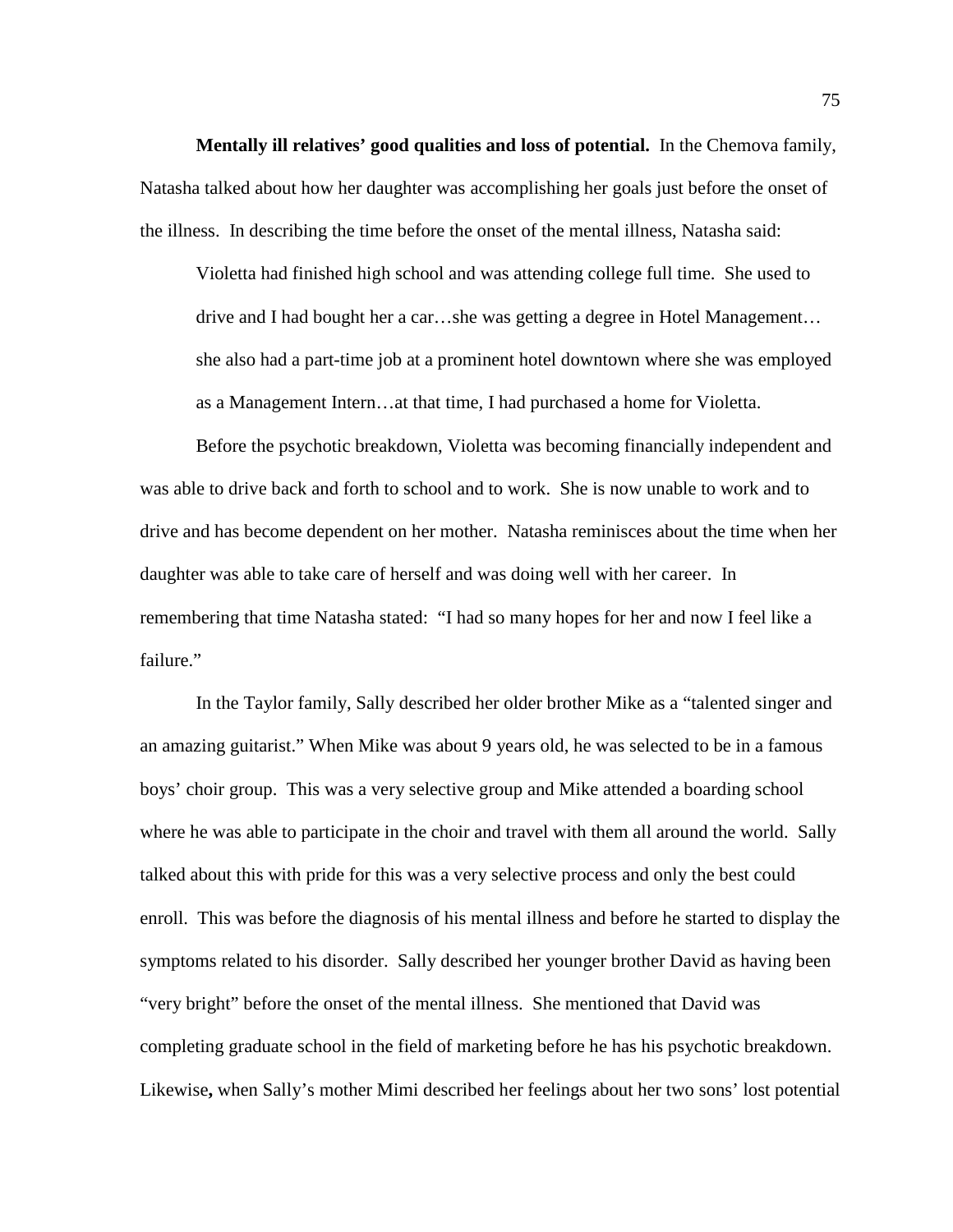she said: "It was so sad." She felt sad about the fact that David dropped out of graduate school when he was only a month away from completion. David was unable to finish his degree because of the onset of his mental illness which occurred right when he was completing his graduate degree. This was "a different David" according to Mimi, for the old David was "very intelligent" and "was completing his Masters' degree at a very competitive college." Mimi also felt sad about Mike because he could not pursue his musical career. Both Sally and her mother Mimi stated that they felt sad about Mike and David because they felt that the two men had talent and potential.

In the Duran family, Caroline was proud of the fact that her father had studied at Harvard and that he was a school teacher. Caroline's father stopped working as a school teacher after he had his children and started to become delusional. Caroline talked about being impressed with her father's background. While describing her father's background and his personality she said that her father wanted to help the poor and that "he would give the shirt off his back". She also said that she respected her father for being very religious and for believing strongly in God. She talked about the time when her father would be nice to her and her sister and would take them to the zoo on weekends. She said: "Sometimes he was so sweet and would take us to the bird sanctuary…he loved nature."

In the Lopez family, Emily stated that her husband was an "amazing mechanic". When Emily married Mico, she had hoped that he would be a good husband to her and a good father to her children. Before Mico started to display his anger and his violent behavior more frequently, there were times when he seemed calm and happy. That, according to Emily, was when he did not have three children and all the responsibilities of working and

76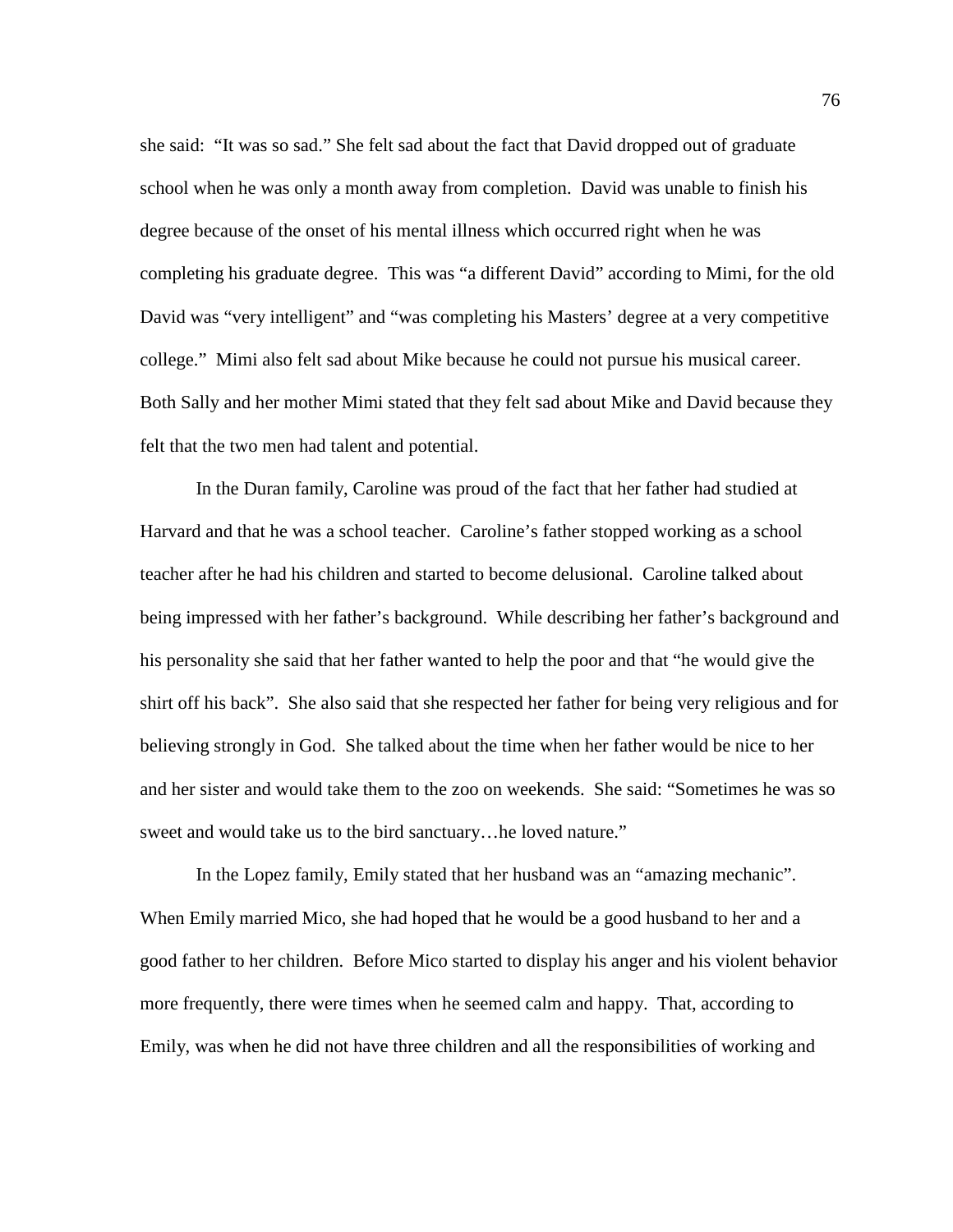taking care of them. Emily remembers being able to appreciate his personality and his love for her.

In summary, the caregivers talked about their feelings of sadness over losing their mentally ill relative to the illness. In general, the family members of the mentally ill usually experience grief and loss because of their relatives' mental illness (Rose & al, 2006). The feeling of loss that caregivers experience is one of losing their relative to mental illness. The caregivers remembered their life before the onset and the diagnosis of the mental illness as the "good old days." Most of the caregivers chose to bring photographs of their loved ones from a happier time before the onset of the illness or a time when the mentally ill relative was happy and not displaying the symptoms of the illness. They all chose a photograph of a time when the family was either celebrating something or happy about something and when they were together. Two of the caregivers selected a picture of their weddings. In telling their stories about the "good old days" all the caregivers showed feelings of sadness about the way the mentally ill relative used to be. The photographs in each case portrayed a glimpse of what was or what could have been. The family caregivers' sadness came from the fact that their loved one was no longer the same since the onset of the mental illness.

All the caregivers recalled the mentally ill person's "good qualities" and "loss of potential" with sadness. Some examples of the "good qualities" were: having been a good person who would give "his shirt off his back" to help someone (Duran family), or having been "fun to be with" (Lopez family). In addition, a common feeling among all the caregivers was the feeling of sadness due to the loss of potential. The loss of potential was due to the caregivers' feelings that the mentally ill person had not been able to use his or her potential due to the mental illness. Some examples of loss of potential were either having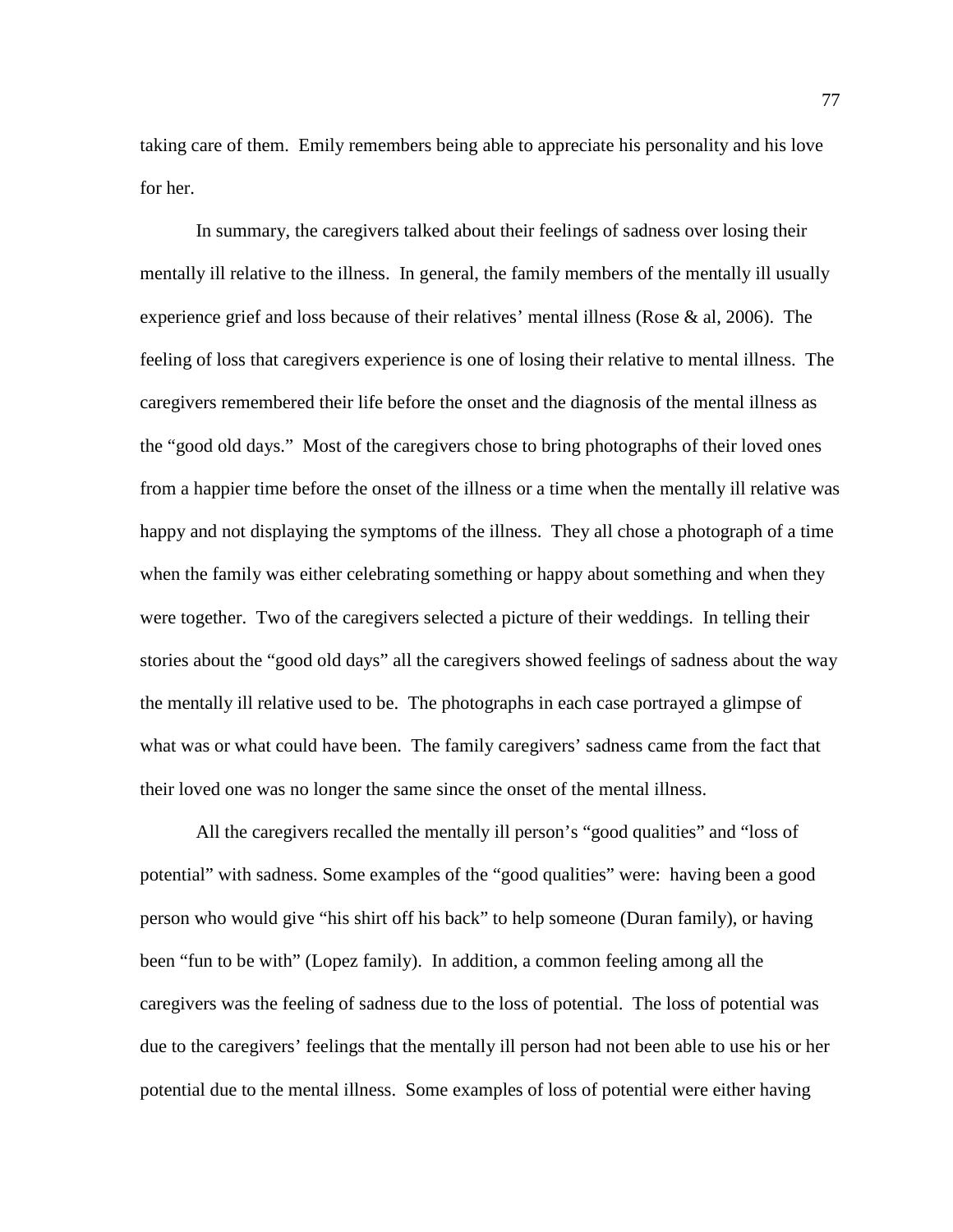been a good teacher who wanted to help the poor but had been unable to do so (The Duran family), or having been in a selective graduate program and not having been able to complete the program (The Taylor family), or having had a talent such as singing that had not been used and developed as a possible career (The Taylor family), and having been a good mechanic but having been unable to hold a job for a long time (The Lopez family). In each case, the mentally ill person did not pursue the area where he or she could have excelled or could have had as a career because of the symptoms associated with the mental illness.

Most of the family caregivers were feeling sad over the loss of potential and over the mentally ill person's inability to either keep a job or to develop a talent that they had. Family caregivers were sad because they could not help their mentally relative manage the illness and were unable to help them keep jobs or help them with developing their talents into a career. For example, Natasha and Mimi reminisced about the time when their children were successful and were getting prepared for a career in their field of study. Rose et al. (2006) found that when the level of mastery over the illness is low, caregivers' burden and stress was higher. The level of mastery was the level of mastery over the illness that family caregivers had with managing the mental illness. In the case of the two mothers in this study (Natasha and Mimi), the feelings of sadness over the loss of potential for their children may be connected to their feelings of not being able to do anything else to help their children from the loss of potential. Natasha blamed herself and felt like "a failure" and Mimi blamed her divorce for her son's inability to be successful in his field. In both cases, the mothers blamed themselves for not having been able to help their children.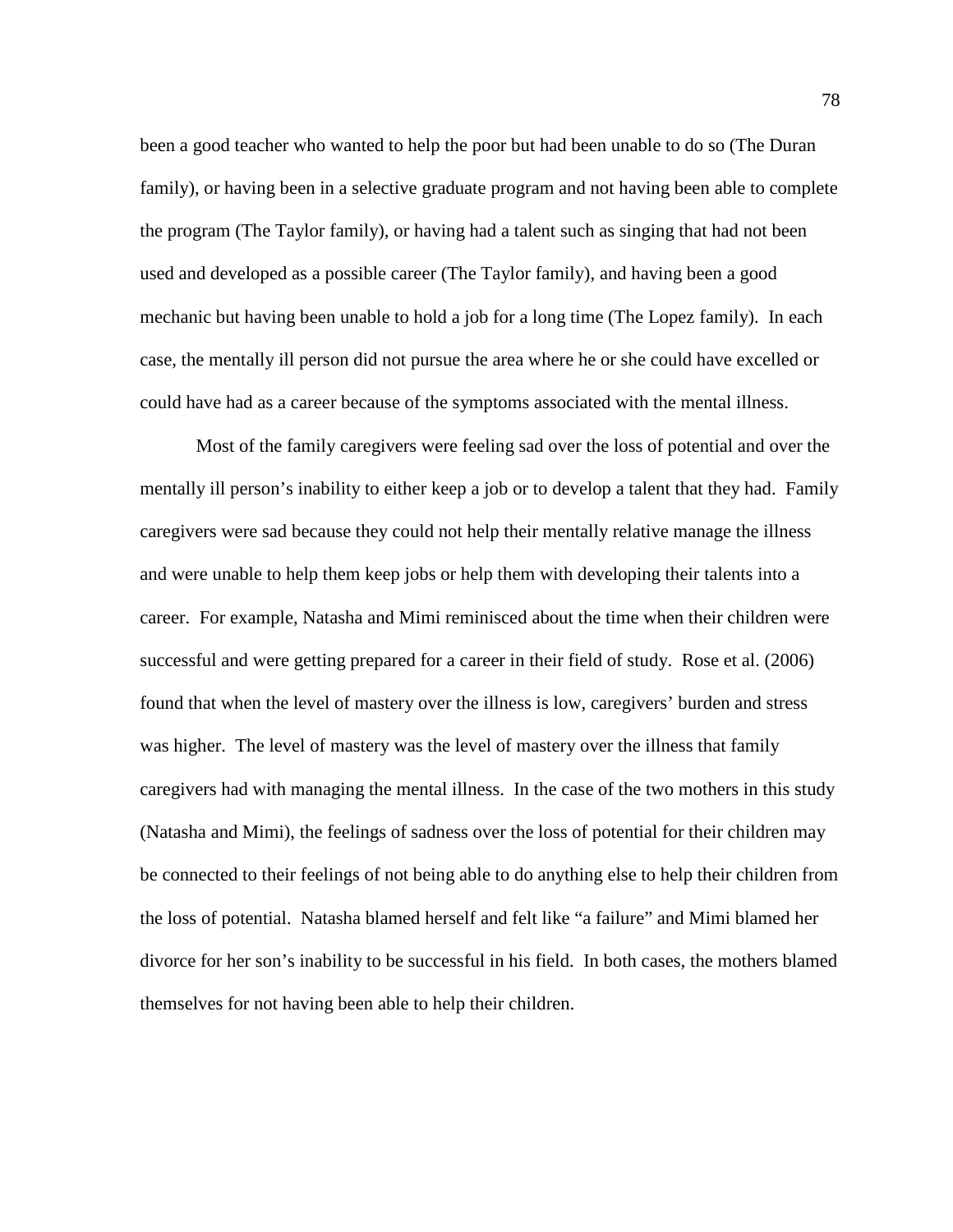# **Synopsis of Family Systems Theory in "life before the onset and diagnosis of the mental illness"**

In looking at family systems theory, the time before the onset of the mental illness for family caregivers was a time where the families did not seem to experience a lack of homeostasis or balance in the family unit. Family caregivers did not recall any major conflicts where one person, usually the family caregiver, took on the pressures of the family and became the identified patient (Bowen, 1994). Family caregivers did not experience many of the stressors, psychological distresses, or burdens associated with caregiving duties. Since the mentally ill family member had not started to display the symptomatic behaviors usually associated with the onset of the mental illness, there was an absence of emotional triangles or circular causality that usually come from a lack of balance in the family unit. The mentally ill relative was functioning within normal range. The family also did not seem to be experiencing any major financial difficulties or emotional conflicts. In addition, family caregivers did not need the help of the extended family to deal with their issues. However, the effect of the differentiation of self and the extended family affected all the stages of the illness. Bowens' concept of the differentiation of self and the extended family will be discussed in a separate section later on in this chapter.

#### **Life during the Onset and Diagnosis of the Mental Illness**

The onset of the illness was a difficult time for the caregivers of the four families. During the onset of the illness, the family talked about the many changes that occurred in the family unit as a result of the behaviors of their mentally ill relative. One of the main reasons for psychological distress in caregivers is related to the mentally ill person's behaviors.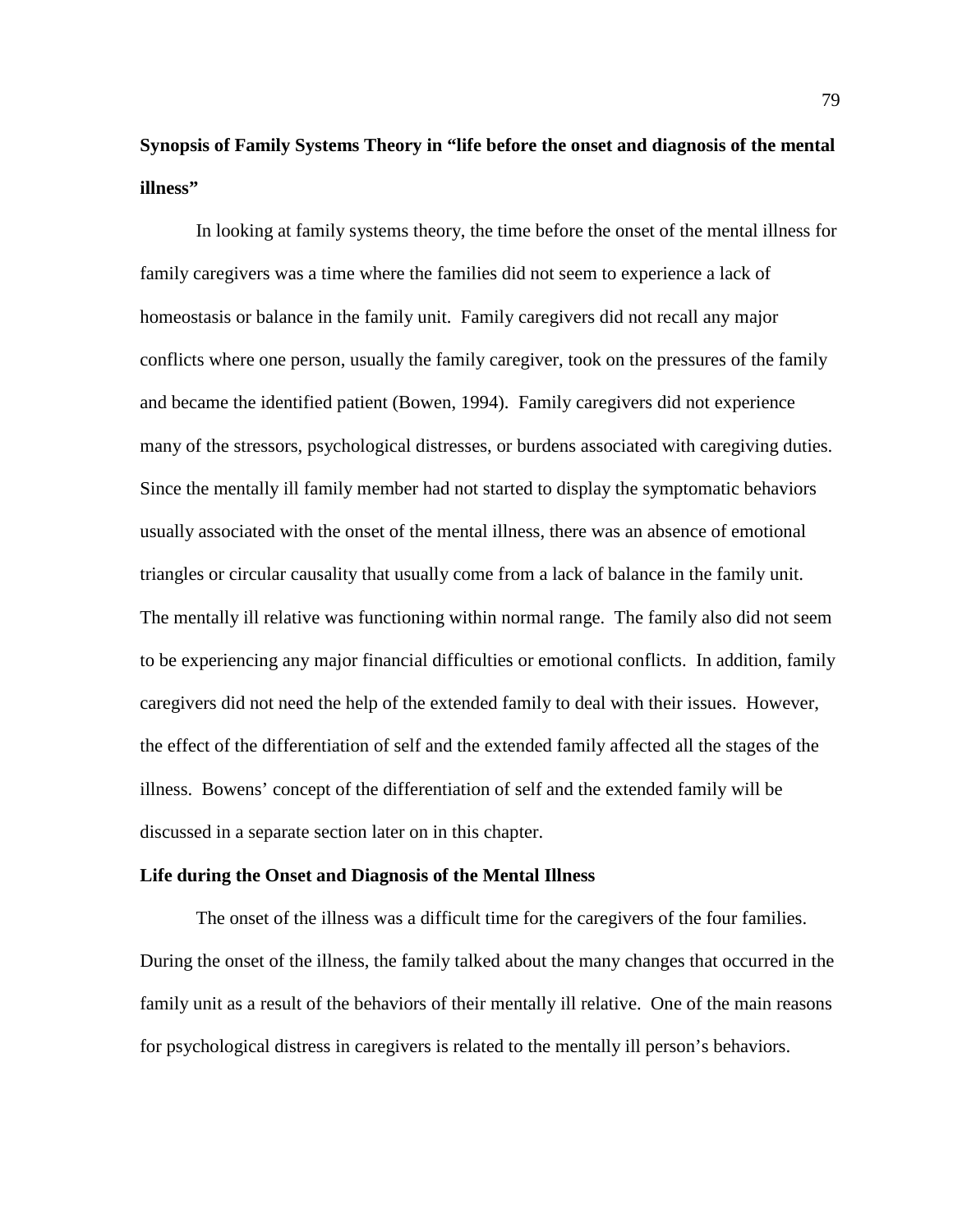These disruptive behaviors add to the emotional and psychological distress experienced by family caregivers.

The main concerns during the onset and diagnosis of the mental illness were connected to the following sub- themes: (1) denial and disbelief about the mental illness; (2) diagnosis and the medical community/triggering event/hospitalization, (3) finding the right combination of medications for the mentally ill relative, (4) loss of balance, and (5) family's relationship. The sub-theme family's relationship included two sub-categories they were: (a) the family's emotional health/psychological distress, and, (b) mentally ill relative's destructive or odd behaviors.

**Denial and disbelief about the illness.** At the onset of the illness, the family members in three of the four families related a time when they were in denial or in disbelief about the possibility that their relative's behavior was an indication of a mental illness. In the Taylor family, the family was not aware that the father James had a mental illness until he was correctly diagnosed when he was seventy years old. However, throughout his life, his wife and his children suspected that he had some type of mental illness. However, according to Caroline "there were no doctors" and "people just did not talk about it then."

In the Chemova family, Natasha first believed that her daughter Violetta's behavior was caused by the fact that her father left the family and that she was depressed. Natasha also thought that her daughter would eventually outgrow those behaviors once she got older and more culturally assimilated to the American culture. In describing her daughter's behavior at the onset of the illness Natasha said:

At first, when she was acting this way, I thought that it was maybe a difference in culture because of moving to the United States from Russia…I was also thinking that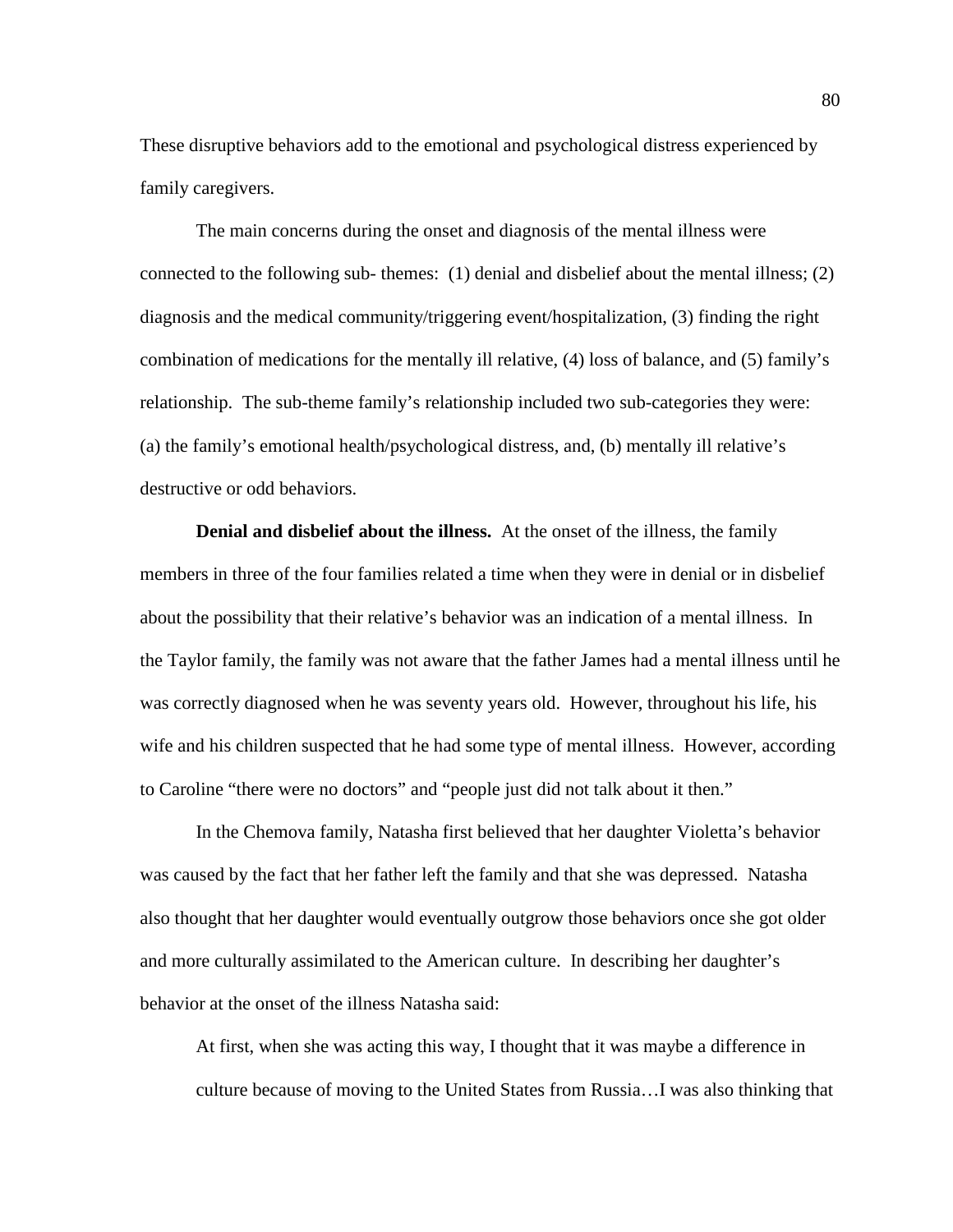she was young and that she will get better, she will learn. I kept trying to help her with everything. She seemed to agree and understand but do the same things again... then, I would think what went wrong?

Thus, Natasha was looking for other reasons behind her daughter's "strange behaviors" attributing them to the difference in culture and to the fact that she was still young. Later on when her daughter's behavior did not change for the better, Natasha started to ask herself what had gone wrong in the upbringing of her daughter. She did not want to believe that it was mental illness at first because she was hoping that her daughter's behavior would eventually change. Natasha also talked about her own mother's denial regarding her daughter Violetta's illness. She said: "when they found out that she was mentally ill then my mother is still hoping that she stops taking the pills and that she will be better which I think is part of denial...because if she stops the pills, she will be what she was before and worse." Thus, Violetta's grandmother was hoping that Violetta would get better and that someday she would stop taking her medications. Natasha knows that if her daughter stops taking her medications, she will be delusional and have hallucinations. In addition, at one point Natasha believed that Violetta's friends "were bad people" and that Violetta was acting out because of them. She did not want to meet any of Violetta's friends and said that they "were not normal and were delinquents." However, Violetta continued to make friends with "the wrong people" over and over again. Natasha had triangulated the problems to Violetta's friends. Today, she realizes that it is Violetta who "makes the wrong choices" because "normal people do not want to be her friends."

Likewise, Mimi in the Taylor family also attributed her son David's psychotic behaviors as being the result of using too much Adderall because of having too much stress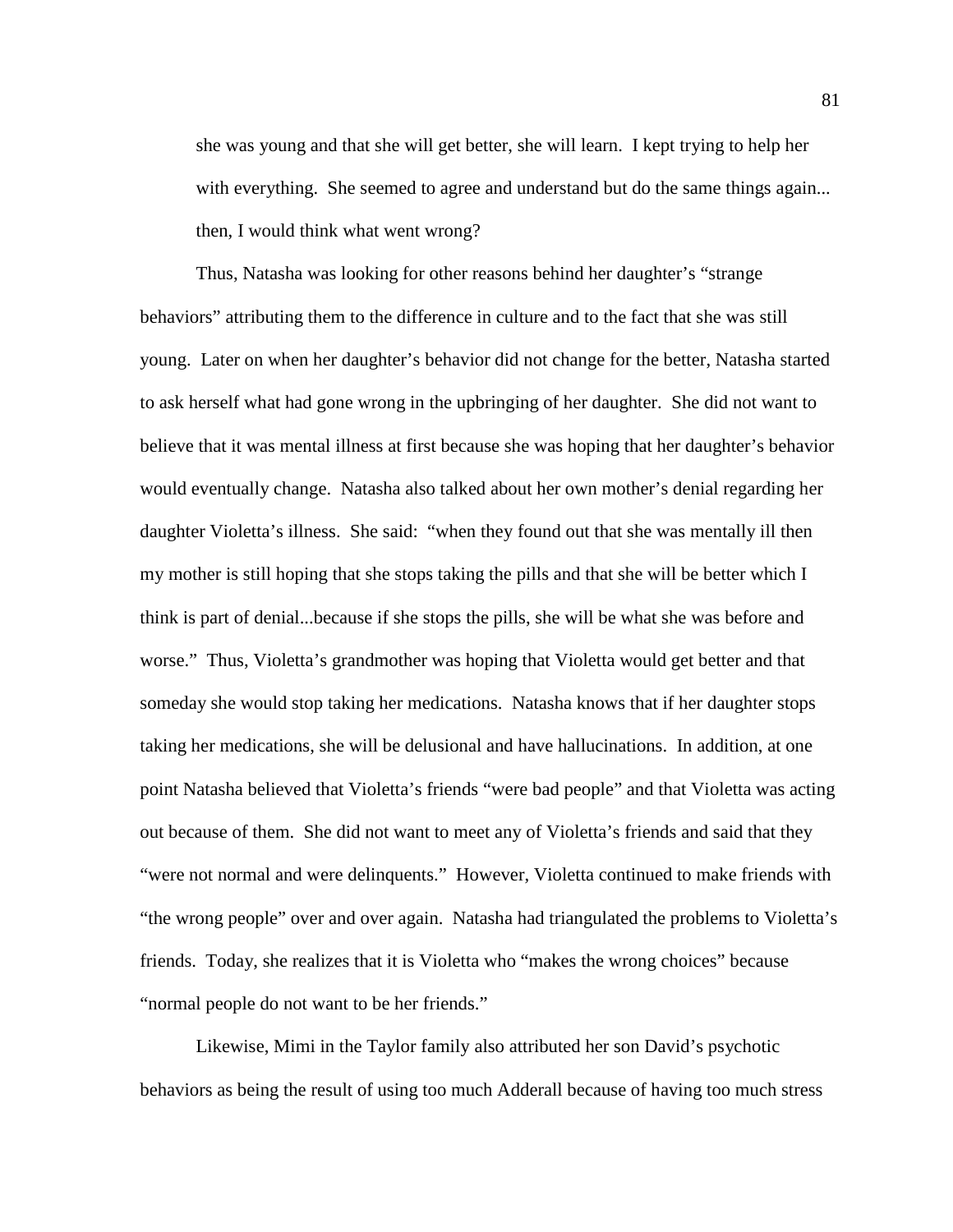in college. Mimi, in describing her son's use of Adderall and his psychotic breakdown mentioned: "it was too much pressure on him. He took Adderall. It is hard to say whether he took Adderall because he was that way, or he became that way because he used Adderall." Therefore, Mimi doubted whether her son's illness was really an illness or rather a reaction to his use of Adderall. At the same time, she was questioning herself about the possibility that her son was using Adderall because he had a mental illness. According to Mimi, her son David started using Adderall in college because he initially thought that he had ADHD. In addition, Mimi and her ex-husband both did not believe that their sons needed therapy even after they were diagnosed with the mental illnesses. When both of their sons were diagnosed with the mental illnesses, they agreed to provide them with medications but did not believe in providing them any therapy. Sally mentioned that both of her brothers also "did not want therapy and just took the meds." Sally, in describing her parent's lack of understanding about mental illness or perhaps denial about the illness in general stated: "my parents did not believe in therapy."

When Sally in the Taylor family first found out that her younger brother David was diagnosed with bipolar disorder she did not want to believe it. She said: "I was surprised; I did not believe it at first. I did not want to believe it because he was doing so well during that time he was in a master's program…he was on a higher level than my other siblings." Sally was surprised and in disbelief. She also questioned the diagnosis initially and felt that maybe her brother had a psychotic breakdown because of using Adderall. However, her brother continued to have problems even after he stopped using Adderall. He is now using medications for bipolar disorder. Thus, at the onset of the illness, the family may have experienced moments of disbelief about the diagnosis. They tried to deny the diagnosis by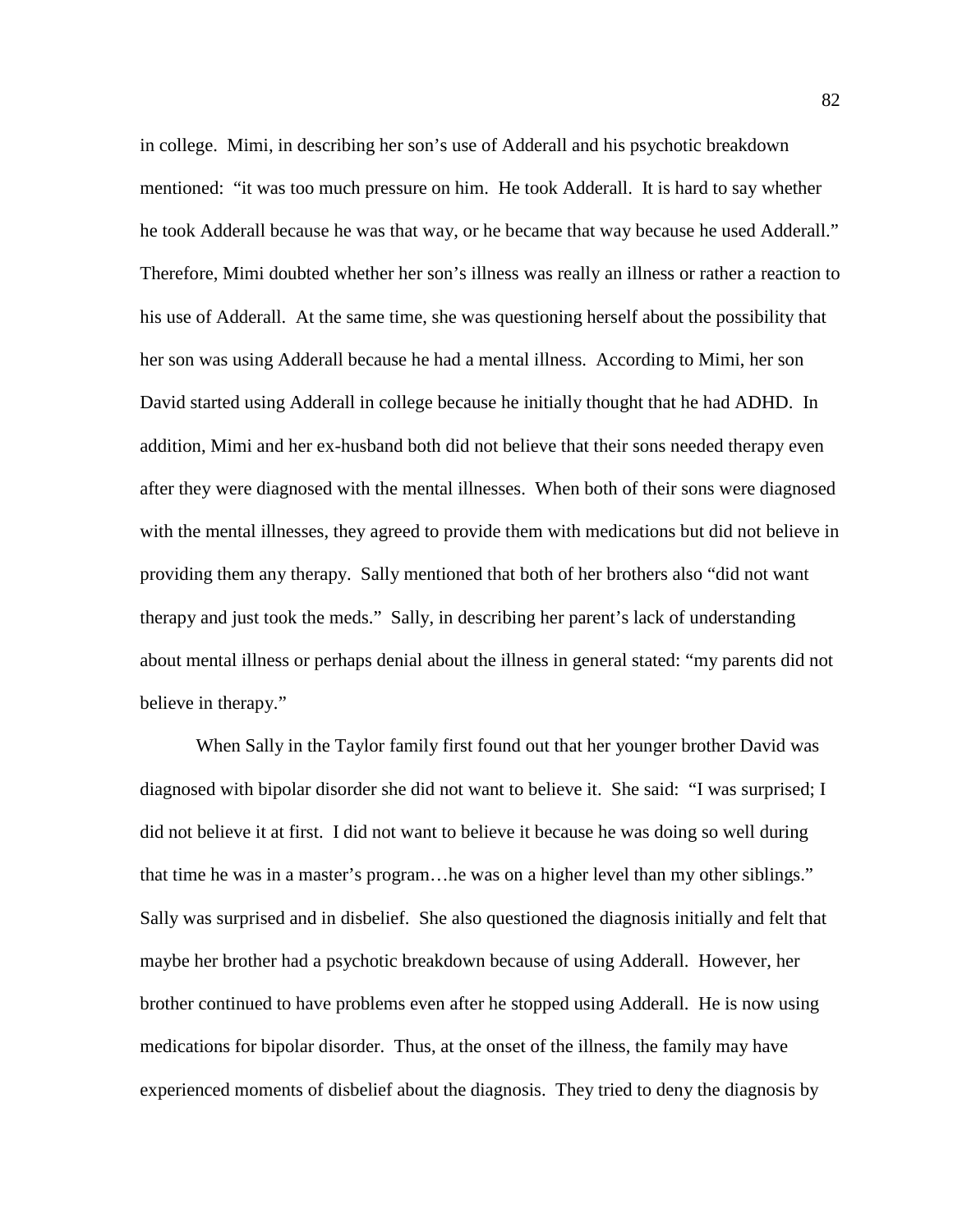looking for other reasons for their relative's behavior. For example, one of the reasons that Sally attributed David's odd and destructive behaviors was the fact that her parents had divorced when David was only 12 years old. She felt that "he had problems because he did not have a male role model." Her mother Mimi also stated that her son David had problems with anger because of his parent's divorce. In describing her son David's relationship with his father Mime said:

He started to show anger in the eight- grade. At that point he really was suffering he never really had a relationship with his father. His problem …was all because of his father. Even when we separated my ex-husband never came to see him.

If one looks at the statements from Sally and Mimi in the Taylor family when describing the reasons for David's problems, one can see that they were attributing the problem of David's mental illness to the divorce of the parents and in particular to the absence of the father after the divorce. By saying that David's problems are due to the lack of his father's involvement in David's life, the family was shifting the problem to a third party, in this case, the father in order to relieve the pressure of the illness on the family unit. Similarly, by saying that maybe the problem was due to David's use of Adderall, they were shifting the reason for David's behavior to the usage of Adderall thus relieving the emotional pressure of accepting that David had been diagnosed with a mental illness.

In the Lopez family, the caregiver was not in denial of the illness and said that she knew that her husband's behavior implied a mental illness. Emily talked about the many instances where her husband Mico was in denial and thought that nothing was wrong with him. However, after his diagnosis he accepted his diagnosis and according to Emily "his behavior and anger have improved after he started taking his medications."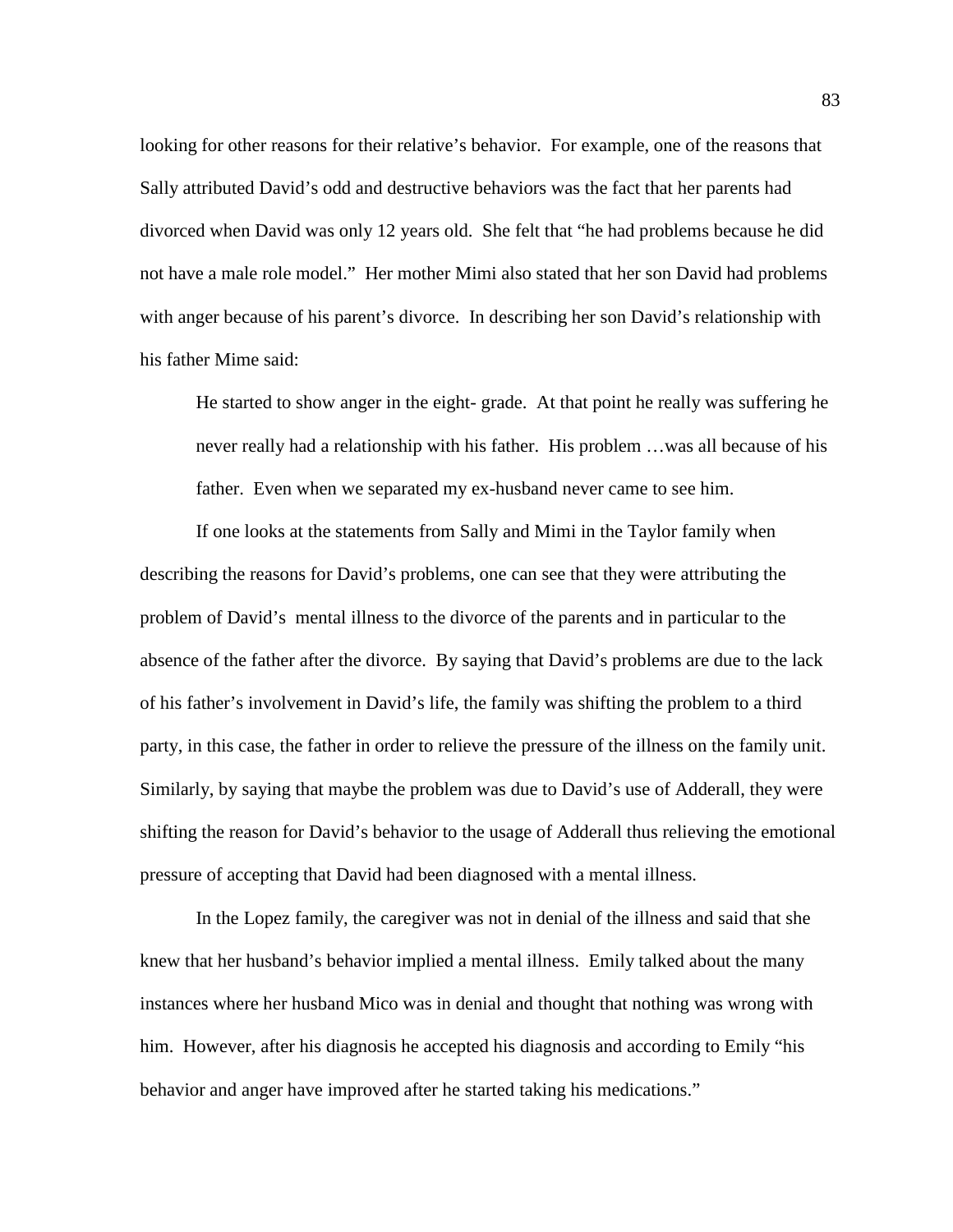# **Diagnosis and medical community/triggering event and hospitalization.**

According to Seeman (2009), the family is still not being fully integrated into treatment models for the mentally ill even if families are now seen as "burdened caregivers." Research on the family caregivers' relationship with medical providers shows that many times, family members of the mentally ill feel devalued and dismissed from treatment (Jubb & Shanley, 2002).

In this study, most of the caregivers talked about their difficulties regarding the diagnosis of the mental illness and their experiences with the medical community. Their difficulties were the product of several factors including misdiagnosis or delayed diagnosis of the mental illness, a lack of knowledge and/information about the mental illness, and finally, not understanding the long-term effect of the mental illness. In general, the caregivers talked about the difficulties that they had in first trying to understand the mental illness and then finally their experiences after finding out about the diagnosis of mental illness. The road for understanding the mental illness was not an easy one for any of the caregivers. Initially, the caregivers talked about the strange and odd behaviors of their mentally ill relatives. Then most of the caregivers talked about their efforts in trying to understand the illness. The experience of understanding the illness was intermingled with their struggles at times with the medical community. In each case, the correct diagnosis was evident only after an event occurred where the mentally ill relative's symptoms became worse which clearly pointed out that something was terribly wrong. The apex of the mentally ill relative's symptoms as a result of untreated mental illness led to the relative's hospitalization. In each case, that was the point where the medical community finally diagnosed the person as having a mental illness.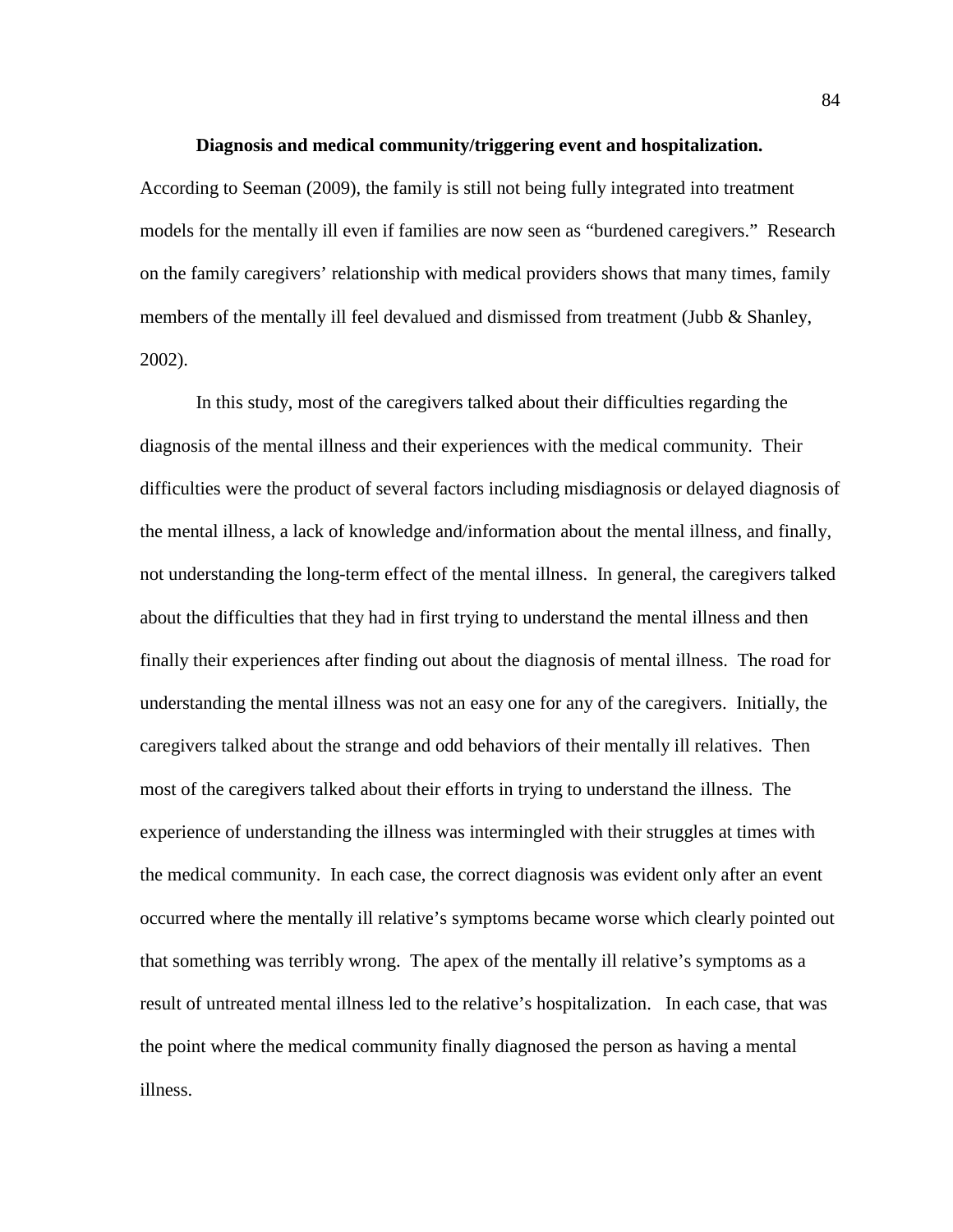The Chemova family experienced much struggle and pain before Violetta was correctly diagnosed. Initially, according to Natasha, the doctors would diagnose her with major depression. In addition, since Violetta's onset started after she had turned 18, the doctors would not talk to her mother without Violetta's permission because at 18 she was legally an adult. According to Natasha, her daughter was "making up many lies and stories that people believed." Thus, the doctors would not believe Natasha when Natasha would tell them that something was wrong with her daughter's thinking. Violetta would talk against her own family to the doctors and consequently, would be diagnosed only with depression. Natasha said: "first they diagnosed her with depression…we took her to the psychiatrist and again they kept saying that it was just depression." Natasha grew more and more concerned about her daughter when she saw that Violetta could not keep a job, acted oddly, and was suffering from delusions and hallucinations. Finally, the triggering event in this family was when Violetta ended up in a catatonic state and was hospitalized. At that point, Violetta was diagnosed with schizophrenia. The police had called Natasha from the hospital because Violetta was unable to talk or move and looked comatose. Natasha described her experience of the time her daughter was hospitalized with schizophrenia as follows:

One day she looked like she was in a coma. I was afraid of losing my daughter. She was asleep and not waking up, not responding to any kind of stimuli. She was alive but not talking, not moving, unconscious. I was scared…finally they diagnosed her with schizophrenia. This was about 6 years ago. That was when I realized that my daughter had a mental illness.

Natasha finally understood that her daughter had a mental illness after she was hospitalized in a catatonic state. Before that, Natasha did not understand what her daughter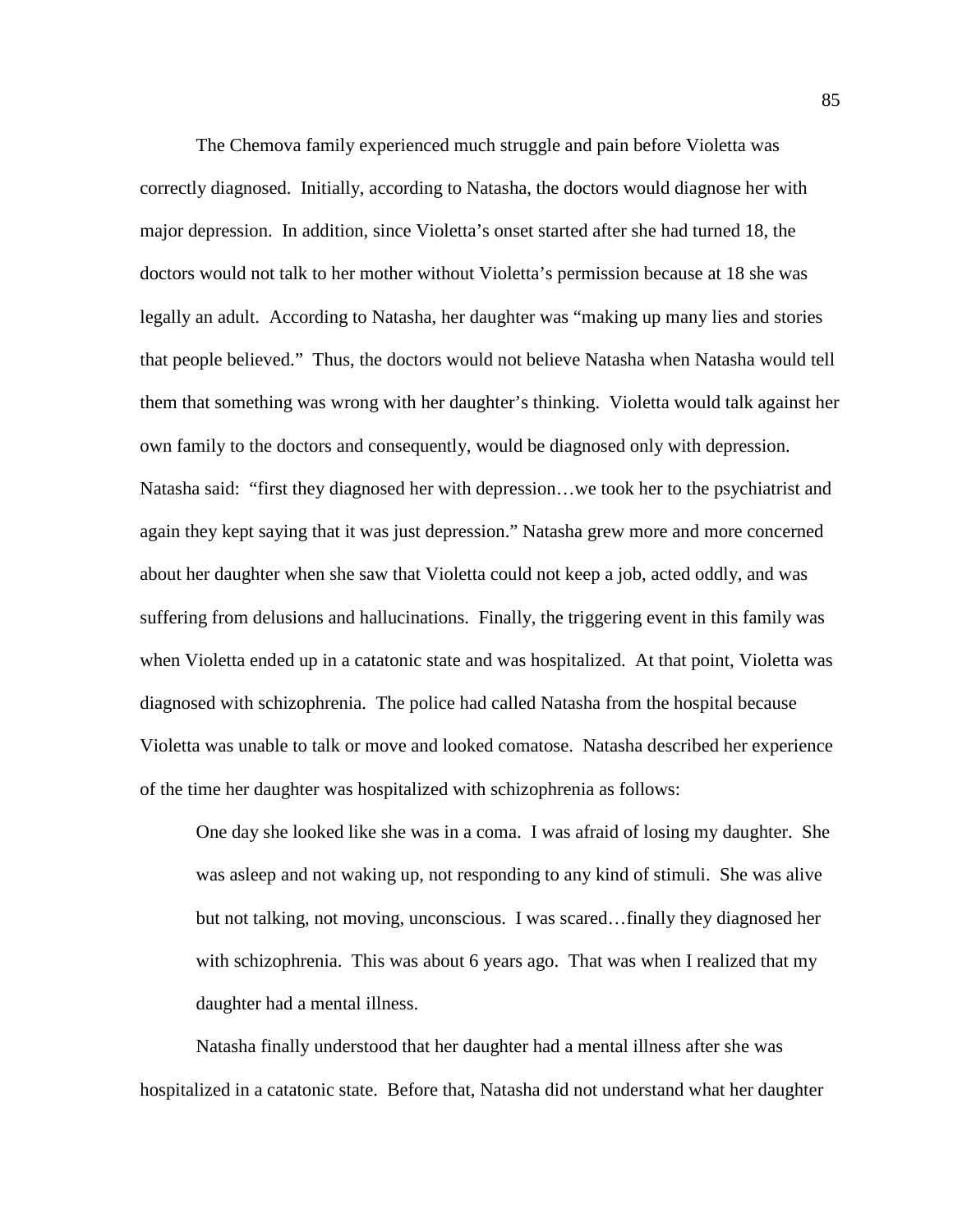was experiencing and believed the misdiagnosis of the professionals who thought that she was suffering from depression. She was correctly diagnosed and was given the proper medications only after this incident.

Natasha recalls that Violetta ended up in jail during the onset of her illness. She was having a psychotic breakdown and was upset and screaming. Her roommate called the police. When Violetta saw the police, she attacked them with a knife. "Instead of taking her to a hospital, they took her to jail." Natasha hired a lawyer who was able to get her out of jail because when she attacked the police she was delusional. Getting Violetta out of jail took at least a year. According to Natasha, that time was one of the "most difficult times" in her life. While in jail, Violetta saw a psychiatrist who was able to give her the proper medications.

Sally, in the Taylor family, talked about the time when her older brother Mike was diagnosed with schizophrenia. He was in the hospital for over a week and was medicated as soon as a diagnosis was made by the doctors. Before that event, Mike was misdiagnosed as having ADHD. The triggering event in this case was when Mike was hospitalized because he overdosed on drugs and was unconscious for several days. Sally described that experience as follows: "He ate some mushrooms…he was hospitalized and was out for days. They finally diagnosed him with schizophrenia." Sally also said that in addition, about ten years ago, her brother Mike was caught selling drugs and ended up in jail where he finally received the right treatment (medications and therapy) for his mental illness.

Sally's younger brother David had the onset of the illness while he was finishing his Master's degree. David had suffered a few psychotic episodes while he was living on campus in another state. The police called the family because David had a psychotic breakdown. While describing the triggering event, Sally said: "He was found running around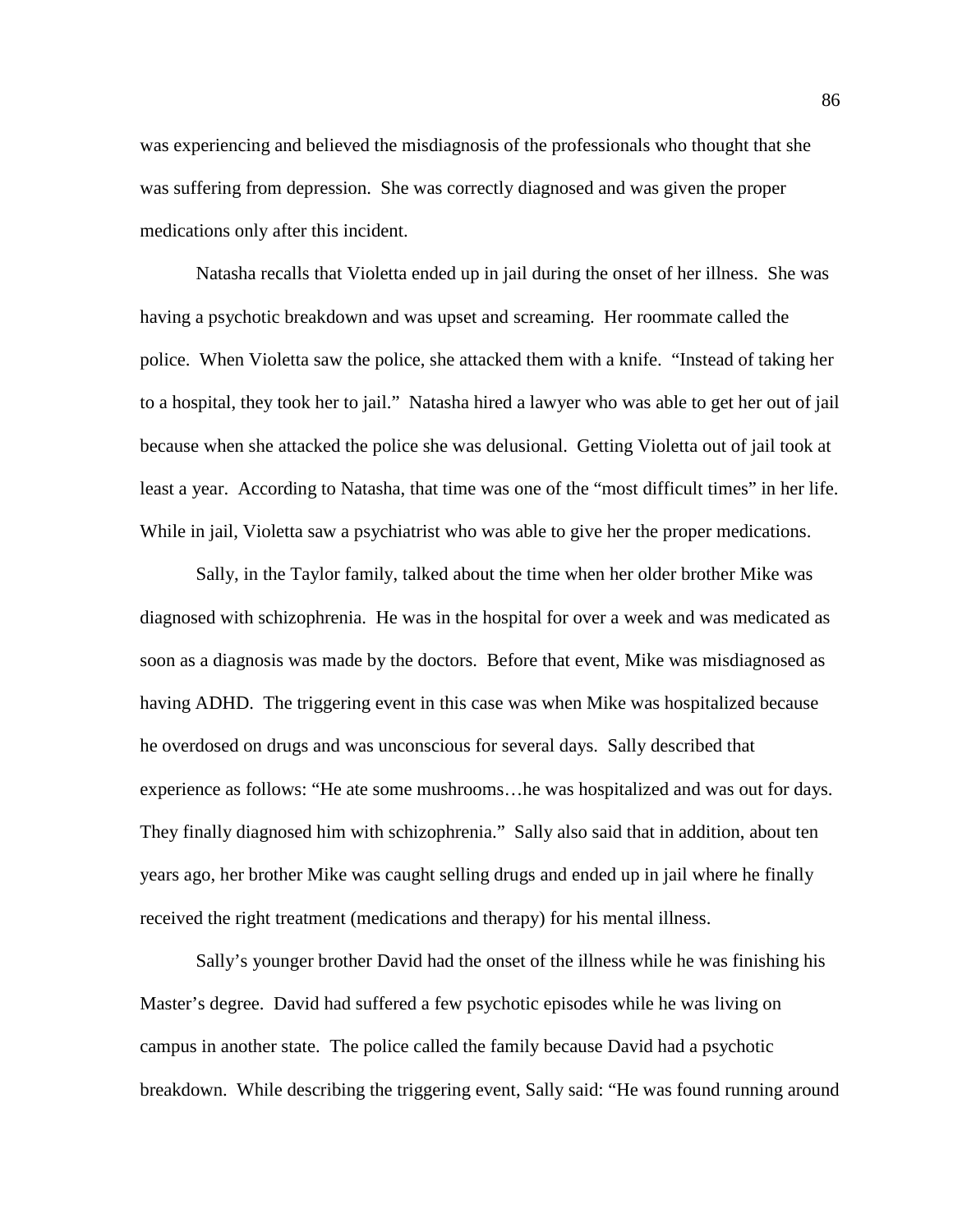naked on a one way street…the police arrested him and took him to a hospital. That was when he was diagnosed with bipolar disorder". Sally also talked about other psychotic episodes that her brother David experienced during that time period. In another incident, David destroyed someone's windshield with a hammer. Then, the most recent one that Sally recalled was when David threw furniture out of his bedroom window and the neighbor called the police. After experiencing the psychotic episodes, David was no longer able to focus on his studies and was unable to complete his last month in his Master's program. He moved back with his family and discontinued his education.

In the Duran family, Caroline's father James was diagnosed with a mental illness when he was hospitalized at the age of 70. Before that, there had not been a clear diagnosis. One of the reasons may have been Caroline's parents getting a divorce right after he started to show symptoms of his mental illness. Caroline said that her father started living on his own after the divorce. Caroline stated that when her father was 70, his health started to deteriorate. She said:

He was having seizures and was unable to move. He ended up being hospitalized…his brother placed him in a nursing home. When they placed my father in a nursing home on the east coast, I thought that if he was going to be in a nursing home then he should be close to me so that I can take care of him.

Caroline's uncle helped to move her father to a nursing home close to her. The doctors concluded that James had Parkinson's disease. While the doctors ran some tests on James they discovered that James had frontal lobe damage. Caroline said:

The doctors did an MRI on my father and found that he had frontal lobe damage and they said that it must have been there since he was twenty. When the doctors talked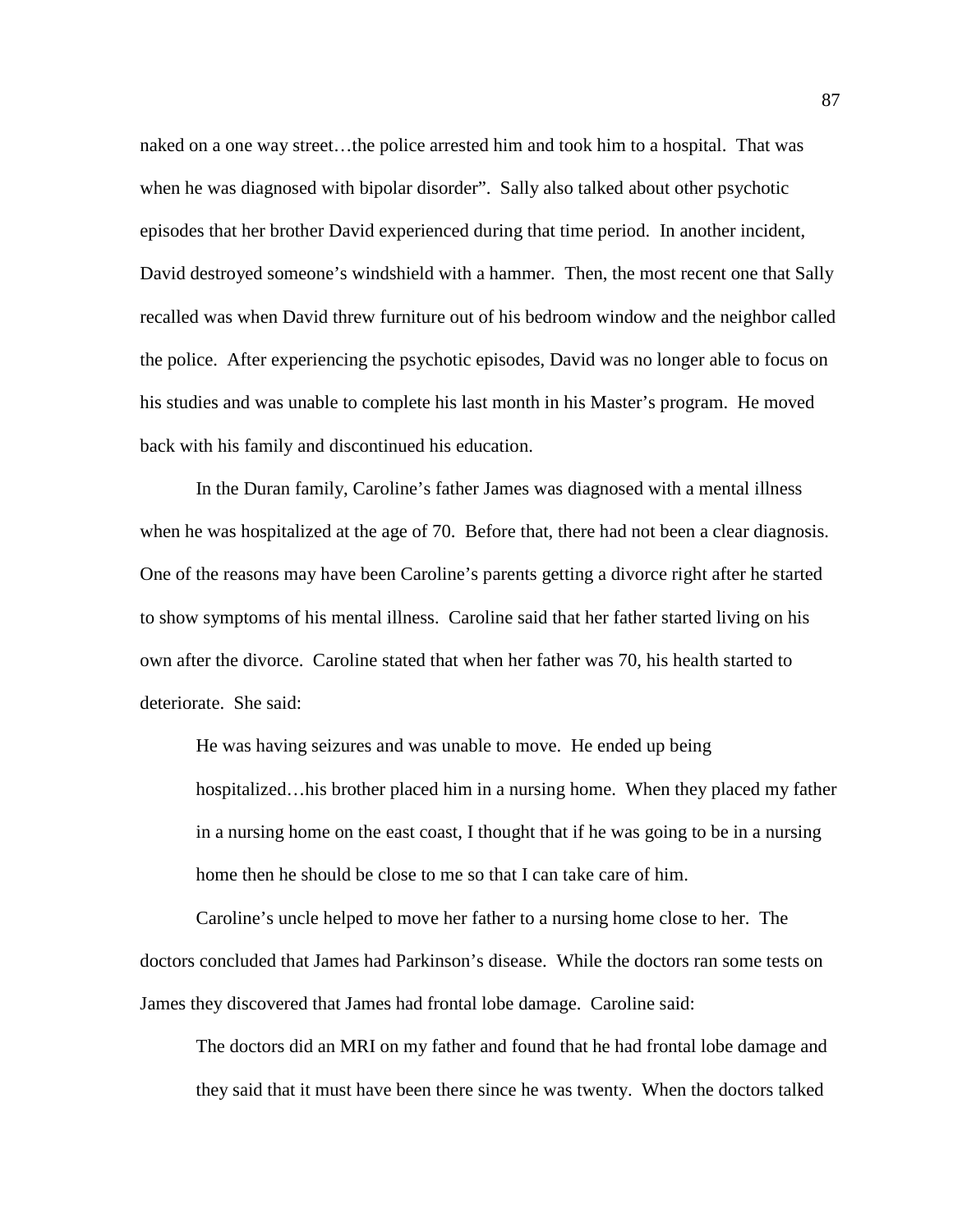to my aunts and uncles about the frontal lobe damage, they were told that my father had been diagnosed with schizophrenia or bipolar disorder in his teens when his acting out behaviors had escalated…in his teens, doctors had diagnosed him with either schizophrenia or bipolar disorder or both. He was never medicated.

Finding this out from her father's family members was not a surprise for Caroline who always suspected that her father had a mental illness. Finally, the doctors at the nursing home diagnosed James with schizophrenia. In addition to being treated for Parkinson's, James was treated with anti-psychotic medicine to control the symptoms of schizophrenia. According to Caroline, his behavior changed when he was medicated. While describing the effect of the anti-psychotic medications on her father Caroline stated:

When he had all the anti-psychotic medicine, he became mellow. Then, one doctor took him off the drugs and he became violent and aggressive. He went back on the medication and he was gentle again. For the last ten years of his life my father was mellow.

In this case the triggering event leading to the diagnosis did not occur until Caroline's father was hospitalized with Parkinson's disease. This allowed the doctors to evaluate him for a mental illness and medicate him for schizophrenia. According to Caroline during the last 10 years of his life, James did not have delusions and she was able to have a "normal relationship with him."

For the Lopez family, the diagnosis of mental illness came after many years of misdiagnosis. Emily talked about how her husband Mico had always been violent and lost control of his emotions when he got angry. She talked about her frustration with the medical community. She said: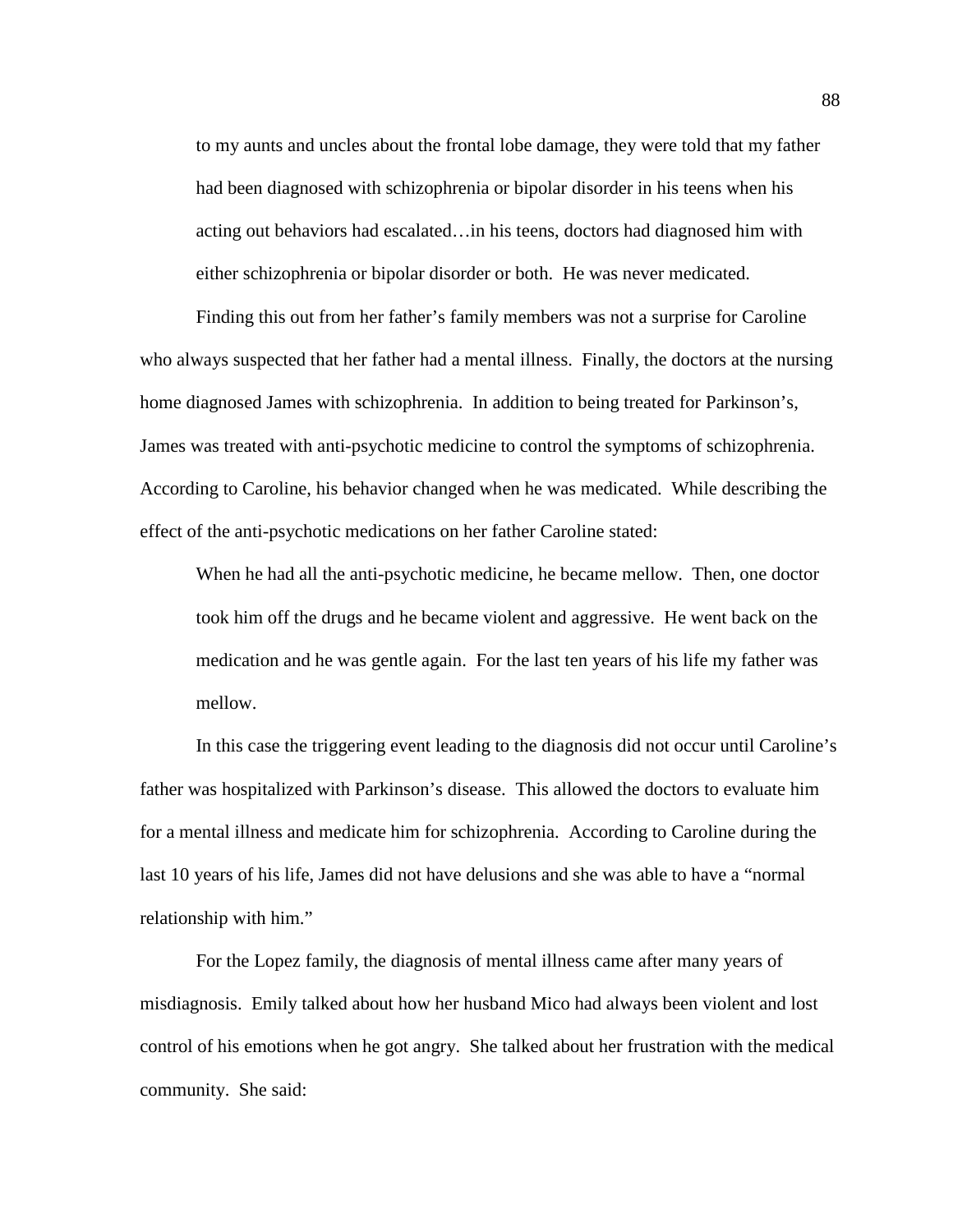At first they did not understand that Mico had a mental illness and would not medicate him. He was diagnosed by a clinic once but they did not give him anything…the doctors did not understand the suffering at the beginning…once I am there they say now we can see the whole picture…they did not medicate him until he was hospitalized and they were going to let him out and I said no… how couldn't they see it. Yes, the doctors did not understand.

Thus, Emily talked about the frustration that she experienced when she was trying to explain to the doctors that her husband had a mental illness. She said that they did not get a full picture until they met her. She was also frustrated when they would just send Mico home and would not medicate him for his illness after each angry episode where he would lose control and become verbally abusive to his family. This family experienced a triggering event which caused Mico to end up in a hospital where he was finally diagnosed with a mental illness. Emily said that her husband in a moment of rage and anger had threatened to "kill the whole family and bury them in the backyard." She told him that he had to go to the hospital to be treated. If he did not go, she was going to call the police. Her husband Mico agreed to drive himself to the mental ward in the hospital and told them what he had said to his family. CYFD got involved and he was diagnosed with bipolar disorder. According to his wife Emily, she felt "relieved by the diagnosis" perhaps because this meant that there was a reason for Mico's behavior and that something could finally be done about his mental illness.

Emily also recalled that when Mico was a teenager, he had been arrested for theft. At that time, Emily was his girlfriend and did not know that Mico was involved in robberies. When she found out she broke off the relationship. While Mico was in jail, he kept writing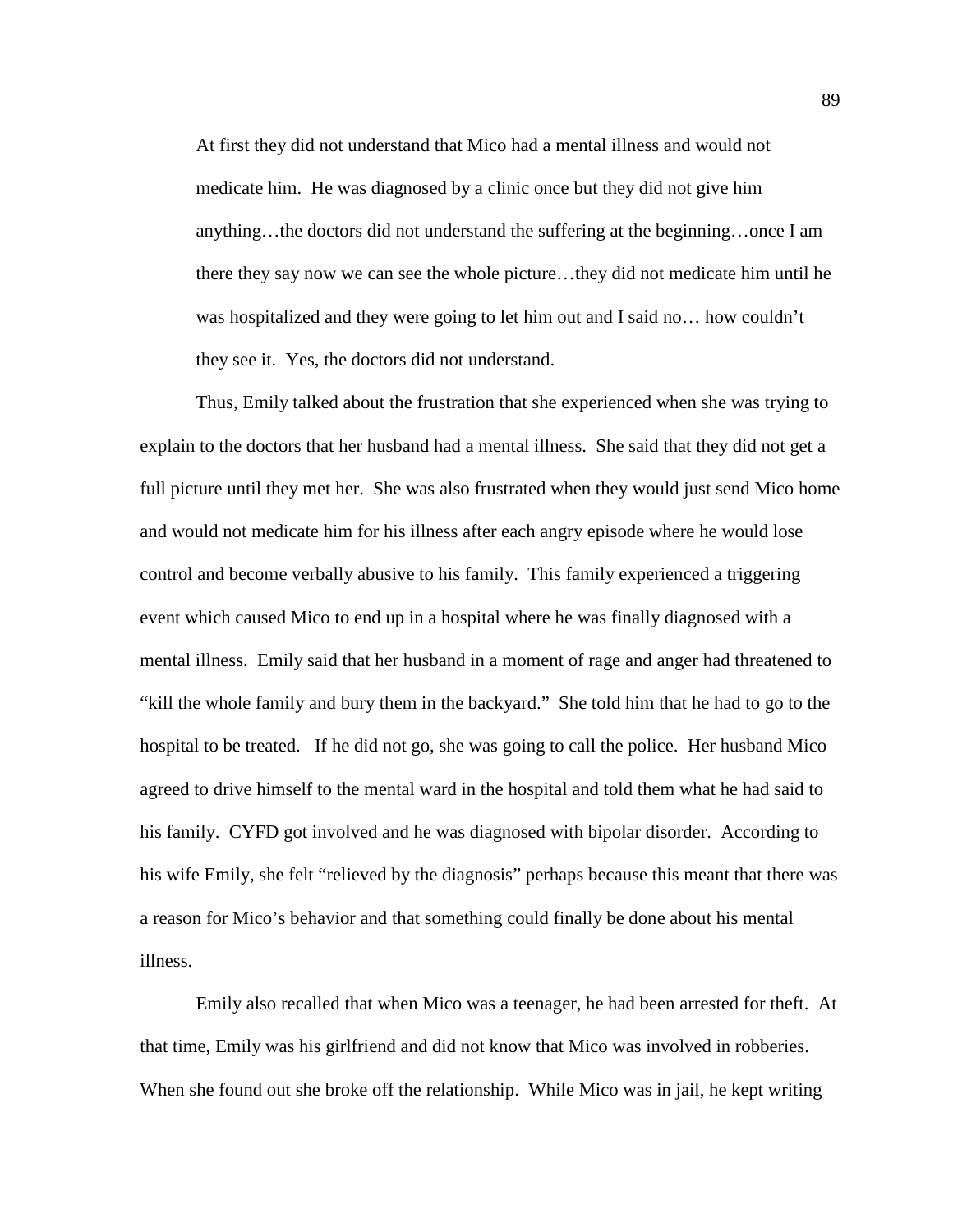to Emily and told her that he wanted to change. Emily and Mico got together again and got married when Mico was in his early twenties.

In summary, the family members experienced great psychological stress and burden during the time of the onset of the illness. The relatives were correctly diagnosed only when the mentally ill relatives were either hospitalized or sometimes ended up incarcerated because of the behaviors triggered by the mental illness. Thus, the suffering that the family members experienced at this time was heightened because of the uncertainty of not knowing why the mentally ill relative was acting in a certain manner.

**Finding the right medications.** During the onset of the illness and then when the families learned that their relative had a mental illness, the most important aspect both for the families involved and for the mentally ill relative became finding the right medications. When a person starts taking anti-psychotic medications, effect is not immediate. It may take several weeks before the effect is noticeable. Antipsychotic medications are required to treat people who have been diagnosed with schizophrenia. These medications control the brain by controlling the neurotransmitters dopamine and serotonin. In general, these drugs have the potential of creating side effects that are neurological in nature. One such side effect is tardive dyskinesia which is a movement disorder. Usually the psychiatrists prescribe the lowest amount necessary to control the symptoms. They try out different medications in different dosage to accomplish the desired results (Mayo clinic, n.d.).

Consequently, in dealing with the process of getting the right medications for the mentally ill relative, the family caregivers saw their loved one go through many physical as well as mental changes with the hope that the right combination of drugs would help control the symptoms. Each caregiver talked about how the medications affected the mentally ill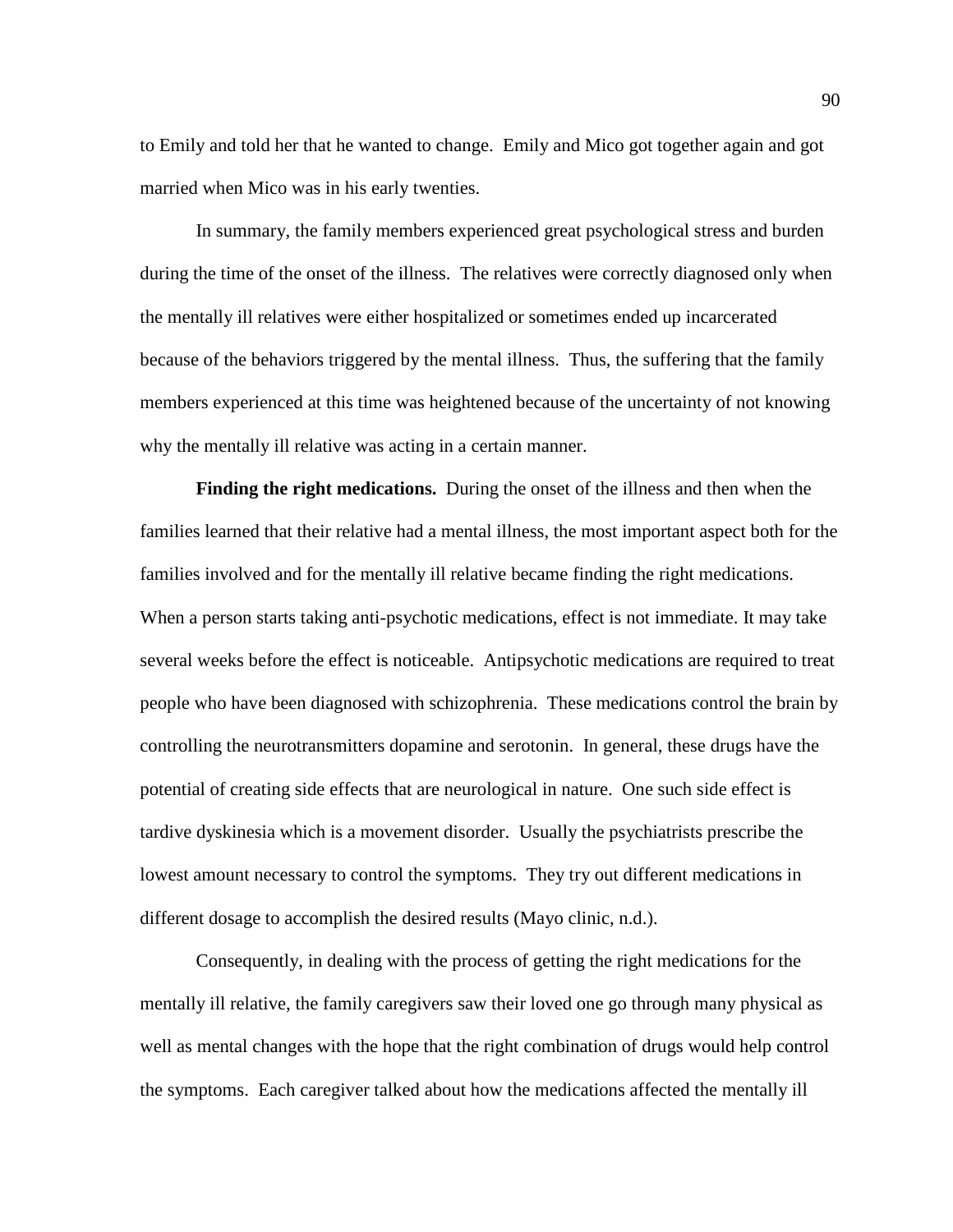relative and how difficult that process was. This was especially evident with the Chemova family and the Duran family. For example Natasha in the Chemova family talked about how difficult it was to see her daughter becoming stiff after she first started to take her antipsychotic medications. In describing her daughter's difficulties with the Tardive Dyskinesia after she started her medications Natasha said:

She lived with me. I took care of her. Because of the side effects of the medicine she was unable to do a lot of things for herself because she was very stiff. The doctors told me that it will take time for her to adjust to the medicine. I fed her; I bathed her, and did everything else.

Natasha took care of her daughter when she was first medicated because she was not able to take care of herself as a result of the side effects of the medications. It took a long time for the doctors to find the right dose and the right combination of the drugs. There were times when Violetta was "out of it" according to Natasha and looked like a "zombie." Nowadays, Natasha states that her daughter is taking the right combination of drugs and is able to take care of herself.

In the Taylor family, Sally talked about her brother Mike's experience when he started taking the antipsychotic medications. She described her sadness over how her brother changed when he started to take his medications. She said:

After the diagnosis, he was like a baby, it was sad, his body was there but his mind was gone…the worse years was when he was on medications…he could not play the guitar anymore. I felt frustration, sadness that he was gone.

Sally felt sad and frustrated and felt like her brother was "gone." When describing the effect of the medicine on her younger brother David, Sally said: "that was not the brother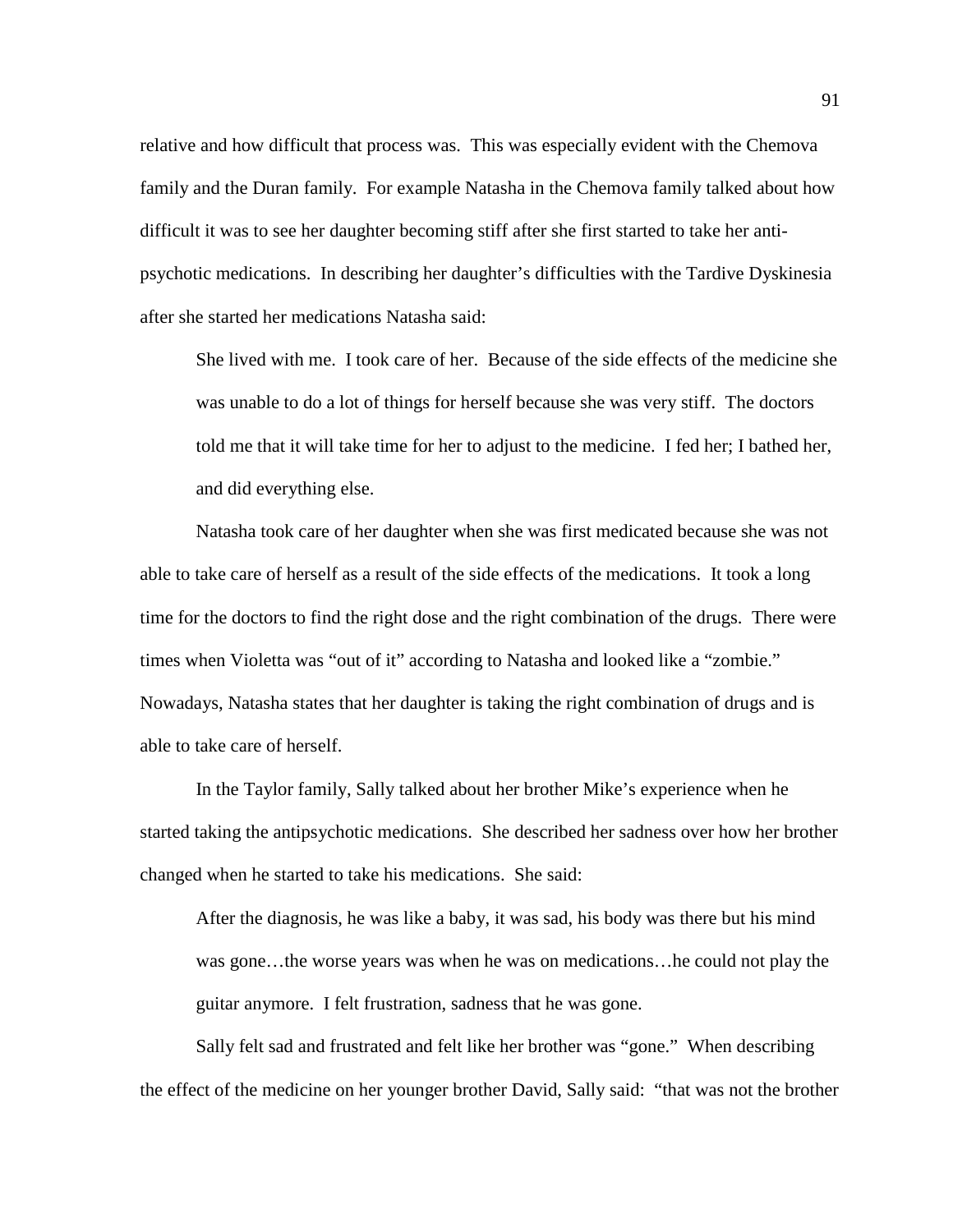that I knew. He was not the same." When describing her younger brother David on the antipsychotic medications she said: "He was like a zombie. He did not do anything else, just go to the bathroom." Sally also stated while living with her David decided to cut his pills in half without consulting the doctor. Sally became concerned and felt that she was not able to control him. David finally moved in with their mother Mimi.

In the Lopez family, Emily also talked about the time when the doctors were trying to find the right medications for her husband. In Emily's case, her husband's main problem which is anger, needed to be controlled, for he got violent and verbally and emotionally abusive to his family. Emily kept asking the doctors to medicate her husband for his anger. Finally, when Emily's husband Mico was diagnosed with bipolar disorder, he was placed on medications to stabilize his moods. While describing her experience during the time that Mico was starting to take the drugs prescribed by his psychiatrist she said:

The doctors told me that it will take time for him to adjust to the medicine. The medication made him like a zombie and in order to keep family balance he could not be all drugged up. He went through a lot of medications. Seroquel would make him a zombie.

In the Duran family, Caroline mentioned that her father changed when he was finally medicated at the age of 70. In Caroline's father's case, the medication changed him from an angry person to one who was kind and mellow. Caroline described her father as being so gentle and kind after he was medicated. She said: "finally, he was on medications the last few years of his life; he was stable and kind and peaceful." In this case, the medications enabled Caroline to see a different side of her father, a side that she saw only after he was medicated.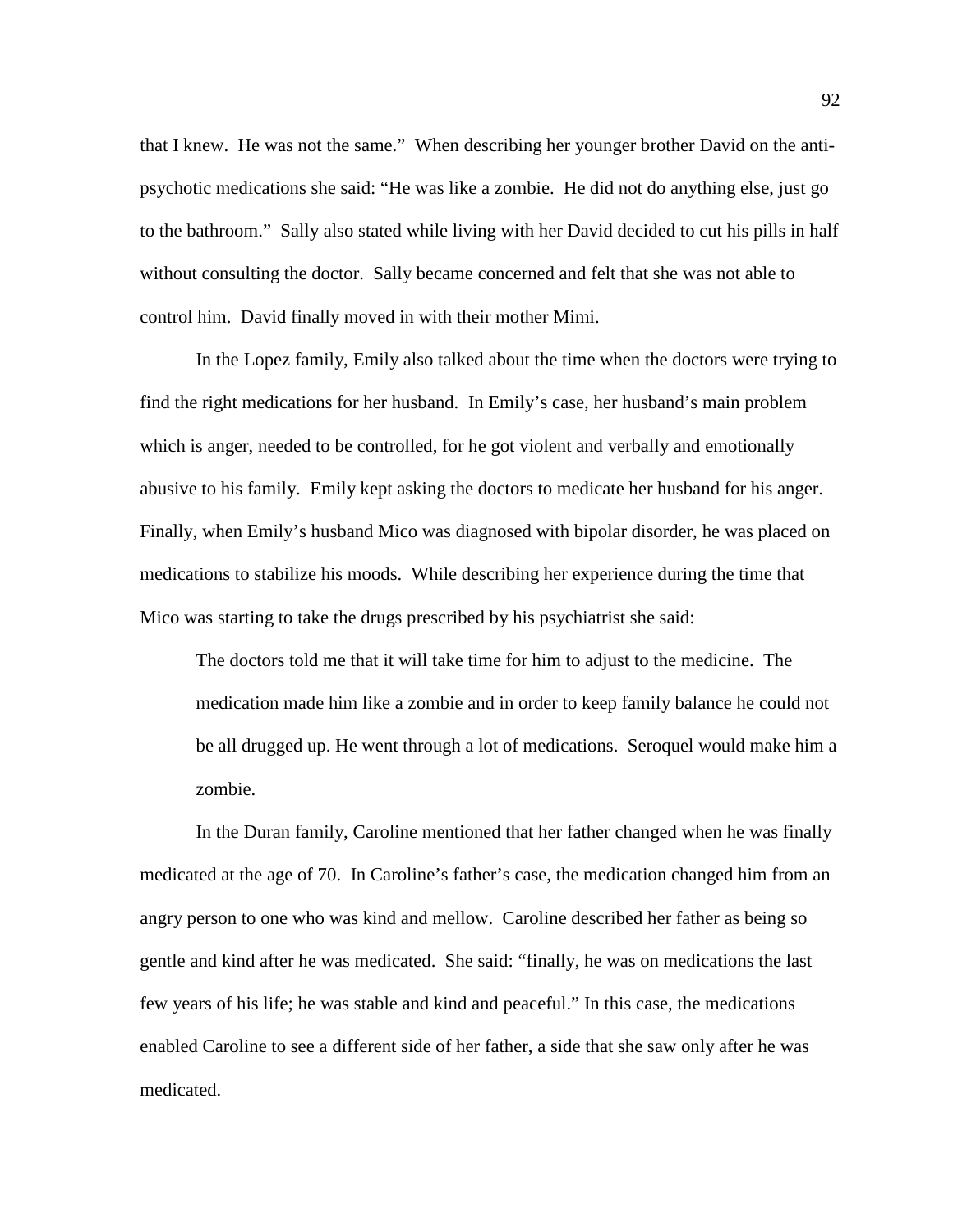In summary, the caregivers, the mentally ill relatives, and the psychiatrists had to work closely together to get the right combination and dosage of the medications. Once medicated, the mentally ill relatives showed reduction of the psychotic symptoms but at the same time the medications had some strong side effects. Life during the onset of the illness was a time in the families' lives when the families struggled through much stress and anxiety until they came to the realization that their relative indeed had a mental illness and that their lives were going to change forever.

**Loss of balance.** The onset of the mental illness in the families' lives was also the time when the families lost their homeostasis or balance of the family. Each family member had to change his or her behavior in order to maintain the balance. The caregivers were the ones to ensure that balance was maintained in the family and much of the pressure of taking care of the mentally ill relative fell upon them. Each time Violetta got upset or was admitted to the hospital because of her mental illness, her mother ensured that the family was not disturbed. She did all of her daughter's chores, paid all her bills, and took care of all unfinished business. She was also the one who took care of her daughter whenever she was in the hospital. Natasha had taken on many of the pressures in order to maintain balance in the family's life. As a result, she felt stressed most of the time. She said: "I am ready to snap, and I get angry easily…I am always taking care of my daughter."

In the Taylor family, Sally usually helped her brothers out whenever there was a problem. When her older brother Mike was hospitalized because of a drug overdose and because he had a psychotic episode, Sally left her studies "to take care of her family." She also became the one who had difficulties with her own life and initially was not doing well in college. Sally attributed her issues at that time to "the pressures at home." She also started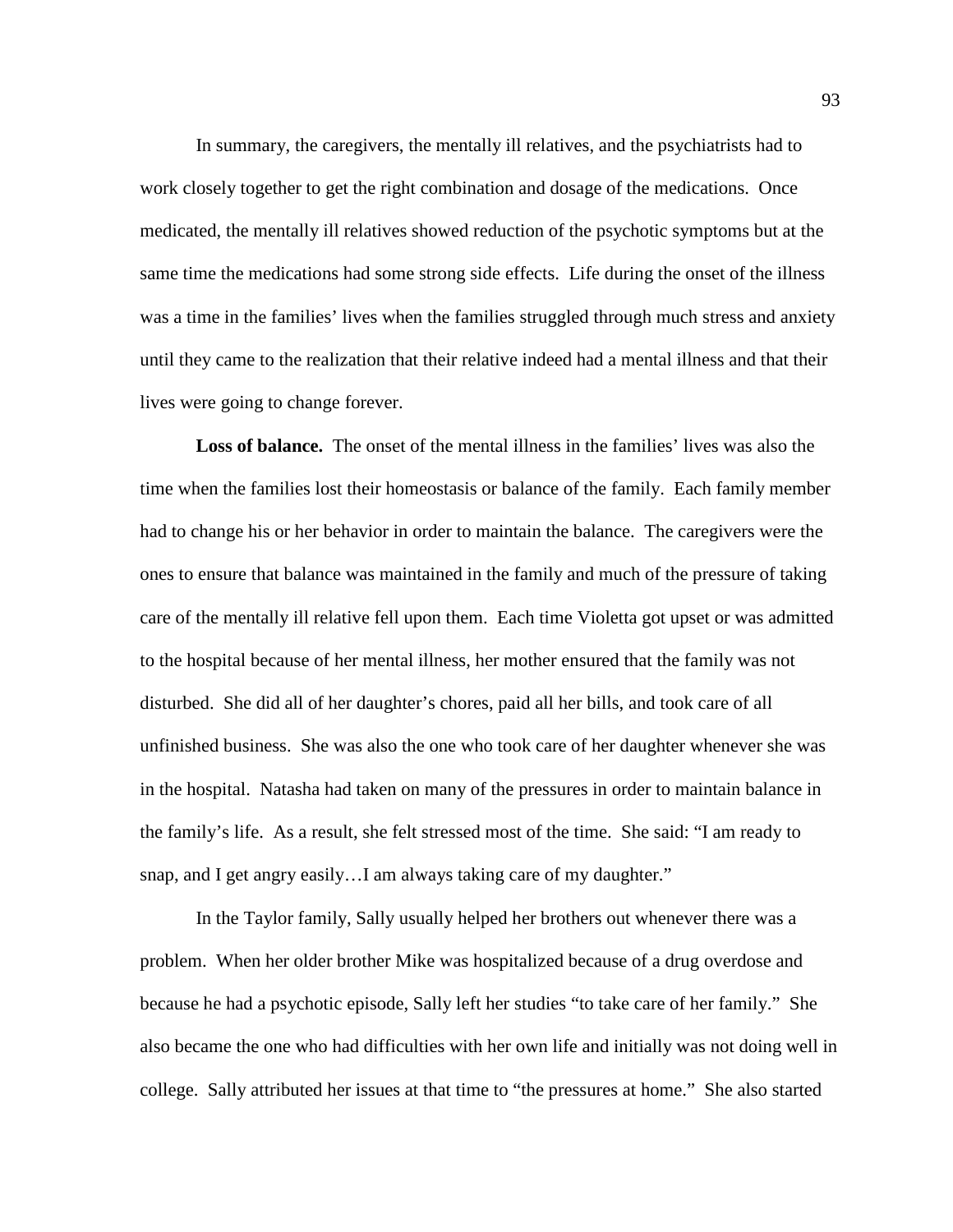to drink and use a substance during her first year in college. When her younger brother was hospitalized and was diagnosed with bipolar disorder, his mother Mimi became his caregiver. She mentioned being "stressed and worried". Mimi talked about being constantly worried about her son David's future. Currently, David lives at home with Mimi and does not have a job. According to Mimi, she is trying to help him to get back on his feet. She is trying to get health insurance for him so that he can get proper psychiatric treatment. Her son is depressed and is not taking any medications. Mimi feels that she will "convince" her son to start taking his medications and to see a psychiatrist. She "takes care" of him on a daily basis. However, according to her daughter Sally, Mimi has "not been taking care of herself". Sally feels that her mother should take care of her own health. Sally is worried about her mother's health and feels upset about the fact that her mother will not be able to retire next year when she turns 65 because she has to help David. In this case, Mimi takes on all the stress from her son and tries to balance the family unit by providing for her son's needs. She takes him to the doctor, pays his bills, and ensures that he is functioning. Mimi feels that her goal is to help him to get help and to "be happy." In this family, Sally and Mimi both try to balance the family system by taking on many of the responsibilities for the two mentally ill relatives.

In the Duran family initially Caroline's mother was the caregiver for her father. When Caroline grew up she became the main caregiver for her father. Caroline's mother used to be stressed and worried about her children when her father got angry and violent with the family. Caroline stated that her mother used to "protect her children" when her father was having a psychotic episode. She would send Caroline to a friend's home and would tell her two children not to "talk to daddy today." She was always concerned about her children's safety. Then, when Caroline became older and her mother passed away, she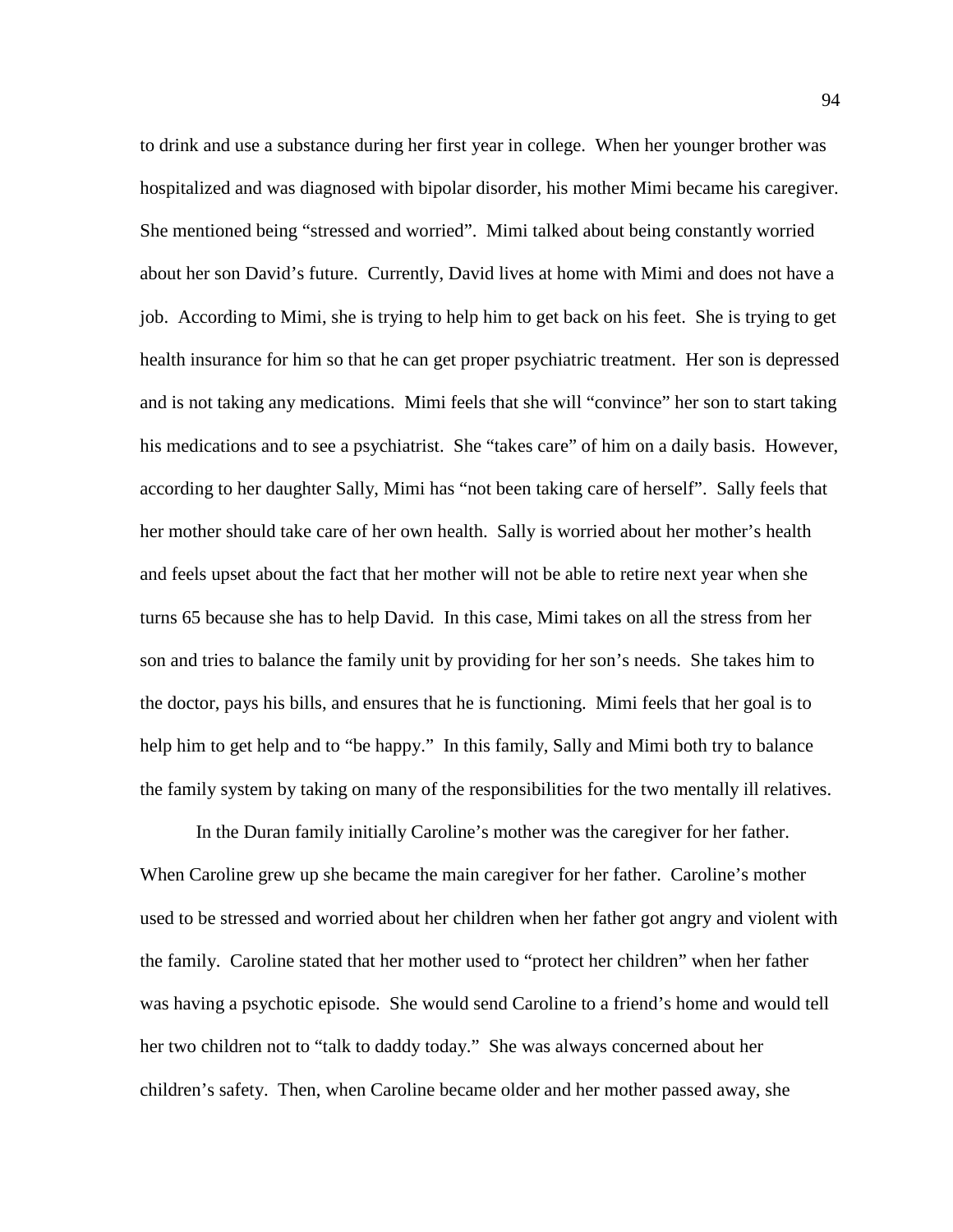became the one who was always worried about her father. She started experiencing anxiety and depression. She mentioned that she and her sister both "had tons of therapy for years". Her sister also suffered from depression and was an alcoholic for many years before getting treated and eventually healing from her addiction in her late thirties. Caroline stated that her family suffered much distress when they were living with their father. When their life with their father became "unbearable" her mother divorced her father. Caroline said: "living with my father became unbearable…it was a nightmare." However even after the divorce, her father continued to come to the house and continued to pursue her mother. Caroline recalls her father "forcing himself on mother and trying to kiss her". This created a stressful environment for the family. Caroline recalls that when her mother remarried, her step-father had to hit her father with a vase in order to get him away from the mother. The police got involved and according to Caroline, her step-father "went to jail and needed stiches on his head." Looking back at her experiences, Caroline feels that her depression and her sister's depression were an outcome of their past.

In the Lopez family, Emily is burdened and stressed each time her husband Mico becomes violent and emotionally abusive to his family. She stated that she was becoming more and more stressed especially when she found out that she was ill and had a tumor. She has had 10 surgeries to remove the tumor and suffers great pain on a daily basis. Emily stated "I get more stressed because of Mico especially now that I am ill." She is the one who has to ensure that her children are safe each time her husband becomes abusive. She has left Mico several times because of his anger. When Mico becomes angry and abusive at home, Emily takes her children and goes to her mother's home. She is also the one who calls the police or the ambulance when things get out of hand. She ensures balance by keeping her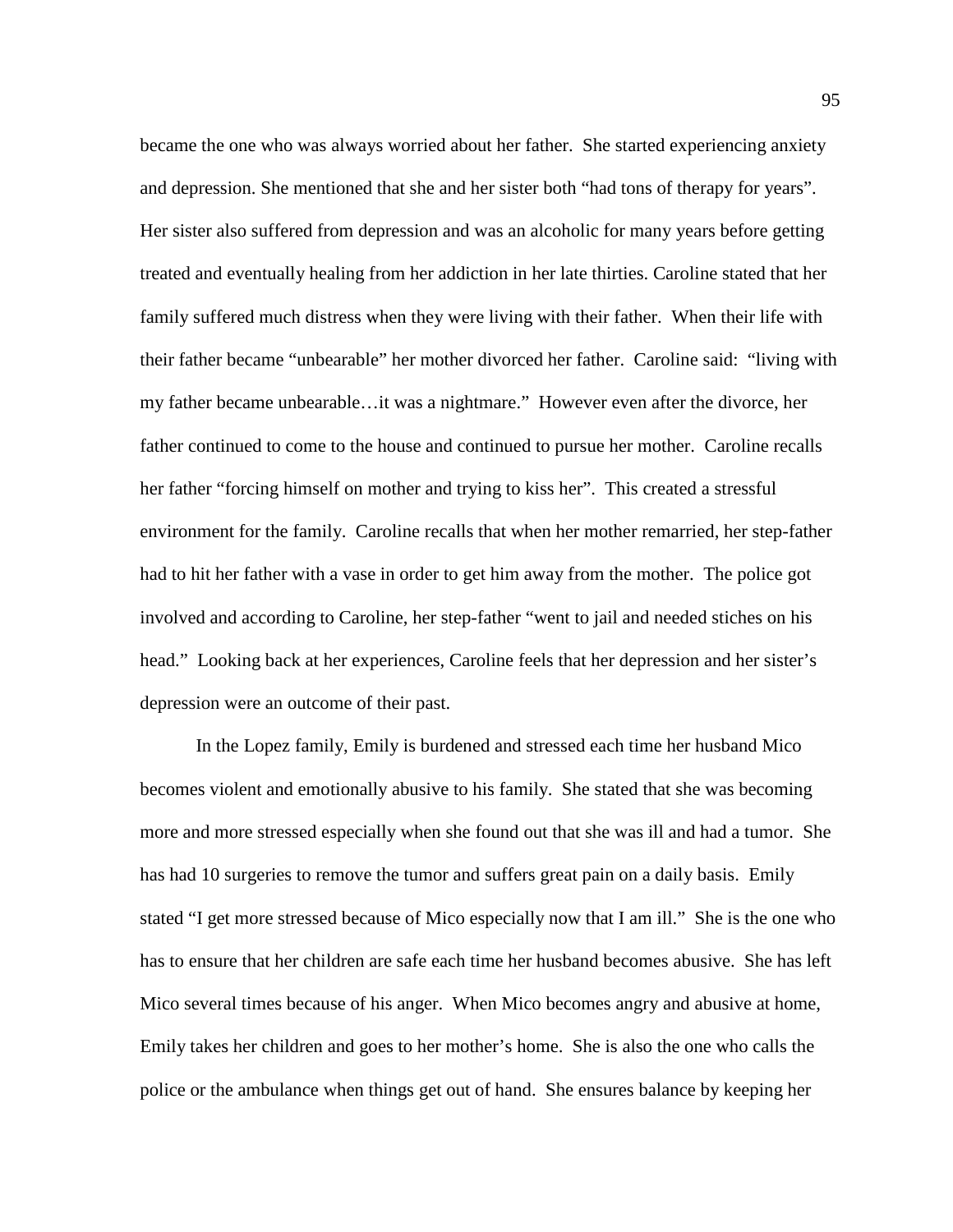husband away from her children each time he is abusive and she is "always protecting them." Emily also ensures her family's financial stability by working and by asking for help from her own extended family. Thus, in order to ensure family stability, Emily gets help from her extended family such as her own mother, her brothers and sisters, and her cousins. Emily talked about how her cousins "always included Mico in everything." Even if Mico does not have any friends anymore, Emily's extended family includes him in all the activities. Emily makes sure that her husband Mico gets therapy and that he participates in family therapy. Hence the extended family such as the children's maternal grandmother, Emily's cousins and aunts and uncle help to keep balance in the family unit. According to Emily, her mother was always "against her marriage" and felt that Mico "was a lot of trouble." Each time Emily is hospitalized because of her health problems, her mother takes care of her children. Each time Mico becomes abusive to the family and leaves home, her mother helps out with taking care of the children and paying the bills.

**Family's relationship: (1) emotional health/psychological distress, and (2) odd or destructive behaviors.** Mental illness of a family member affects the relationships all the family members have had with each other. Once mental illness is introduced the family unit changes. In telling their stories, the caregivers talked much about how the family members reacted to each other as a result of the mentally ill family member's behavior. The majority of the issues that all the caregivers in the four families talked about were related to the family's relationships with each other. Most of the time the mentally ill family member's behavior caused family members to react in many different ways. Family members experienced much distress because of the mentally ill relative's behaviors. This was especially relevant at the onset of the illness when the family did not understand why the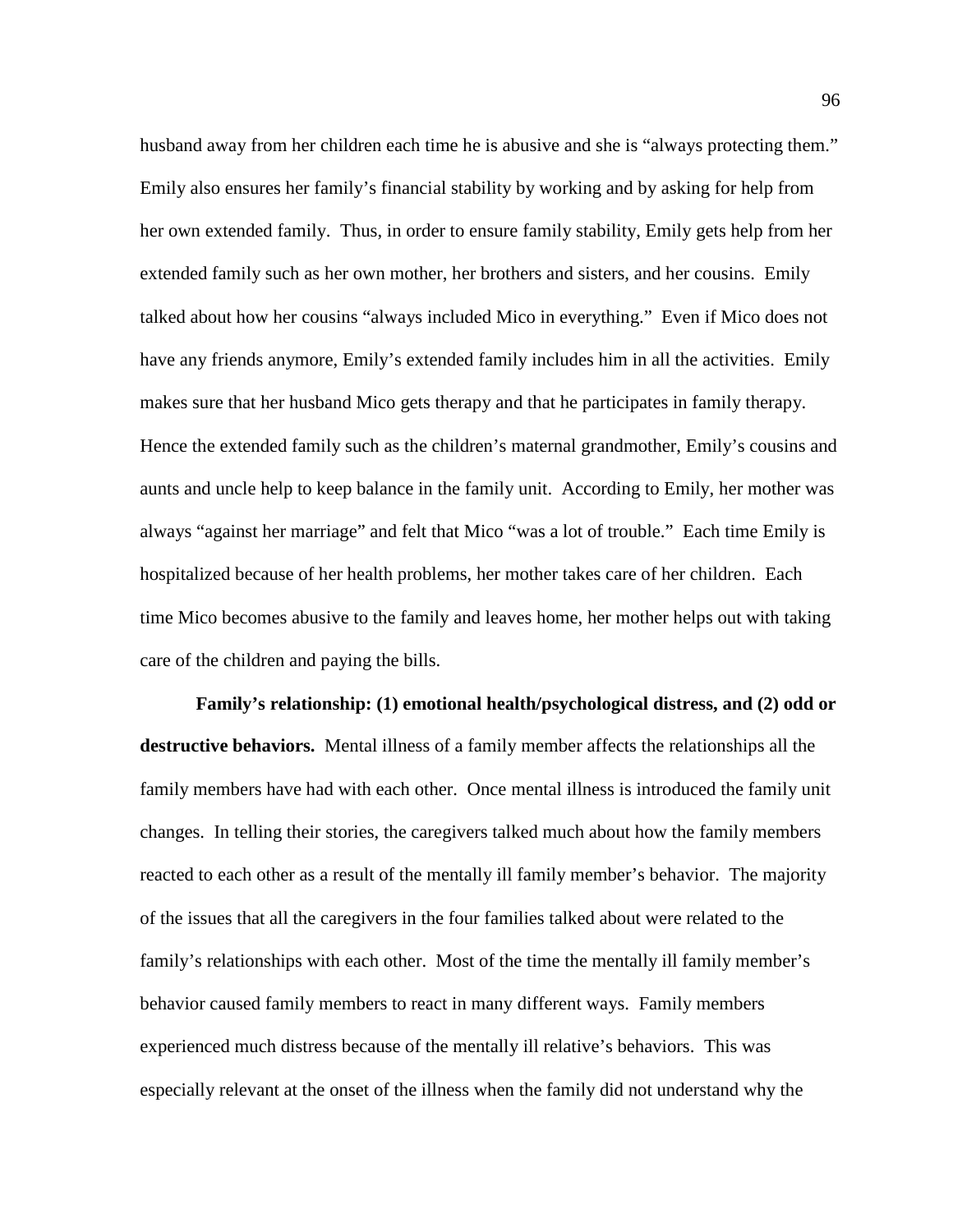mentally ill relative was reacting in a certain way and this caused the caregivers much confusion, pain, and many times shame because of the stigma attached to mental illness.

*Emotional health/psychological distress.* Natasha in the Chemova family was frustrated at the fact that her daughter keeps making the same mistakes over and over again. Yet, Natasha ensures that her daughter keeps living her life and keeps getting what she needs. When asked what her daughter does that is frustrating she stated:

She makes friends with the wrong people, gets into trouble and gets used by them. She says that she will change but she does not change…she makes the same mistakes over and over again. This has been going on for 6 years.

Sally in the Taylor family recounts her experience of helping her brother over and over again and seeing no results. When her brother David was diagnosed with bipolar disorder, she tried to help him get the right treatment. She took him to several psychiatrists, and tried to get him to apply for disability. She remembers taking him to several places and finally found that her brother did not want to get therapy. In addition much to her distress, she saw that her brother had started to take only half of his medication. This was "frustrating" she stated. "I have a family of my own, and there is only so much that you can do." She went through a similar experience with her older brother Mike. She tried to help him and wanted him to get therapy. Her older brother was not working. She stated that he was "just lying on the couch all day." Finally, after trying to live with him to take care of him, Sally had to move out. One day he became violent with her boyfriend because Sally and her boyfriend did not want to give him alcohol because he was taking medications. Sally was very upset and felt that she could no longer live with her brother Mike.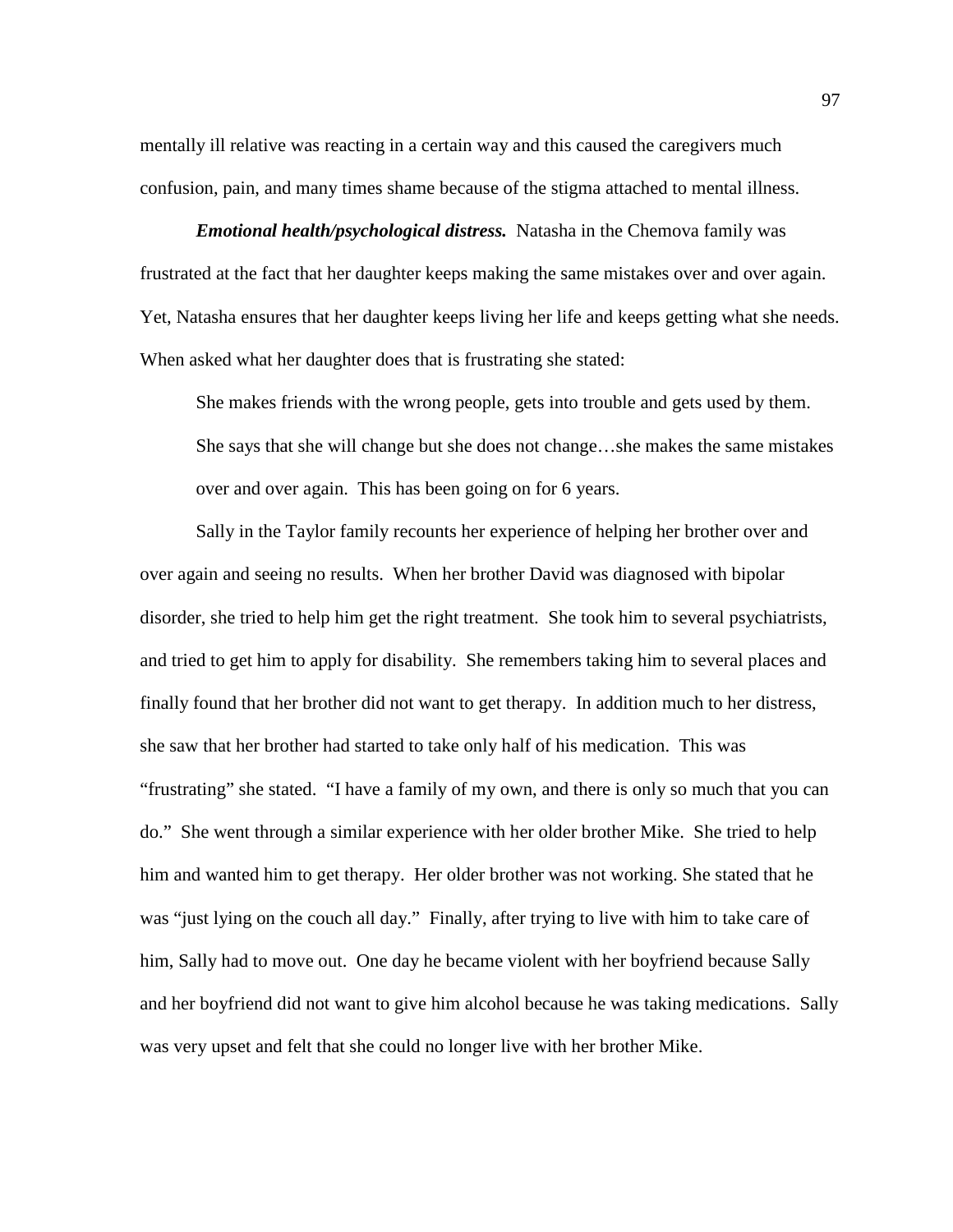In the Chemova family, Natasha recalls her experience at the onset of her daughter's illness as a difficult time. At the onset of her illness, Natasha's daughter was delusional and believed that her family was hurting her. Natasha recalls that her daughter started to act oddly when she was around 17 which was the onset of her illness. When describing the onset of the illness and the behaviors that her daughter displayed, Natasha said: "my daughter started to say that she saw visions in her room at night. She would even talk about seeing monsters and things like that…and then it started to get worse." Natasha stated that about 7 years ago she was traveling with Violetta on a plane. The family was flying back on a plane on a 10 hour overnight trip. In the middle of the night when most of the passengers were sleeping, Violetta stood up in front of the plane and started to read her poems to the passengers. In describing Natasha's odd and destructive behavior Natasha also added that Violetta made friends "with the wrong people." Natasha was concerned about her daughter's friends because she felt that her friends were taking advantage of Violetta and her disability money. While describing her concerns about her daughter's choice of friends, Natasha stated:

Violetta cannot discriminate. If your life is in danger because of the people and maybe these people might rob you or harm you, you don't want them in your home. We cannot trust these people." She calls people "friends", people that she just meets…she is desperate for friendships but many people do not understand her and do not want to hang out with her. She gets hurt over and over again. The only people that remain her friends are the people who are abusers and advantage takers or people who are not all there."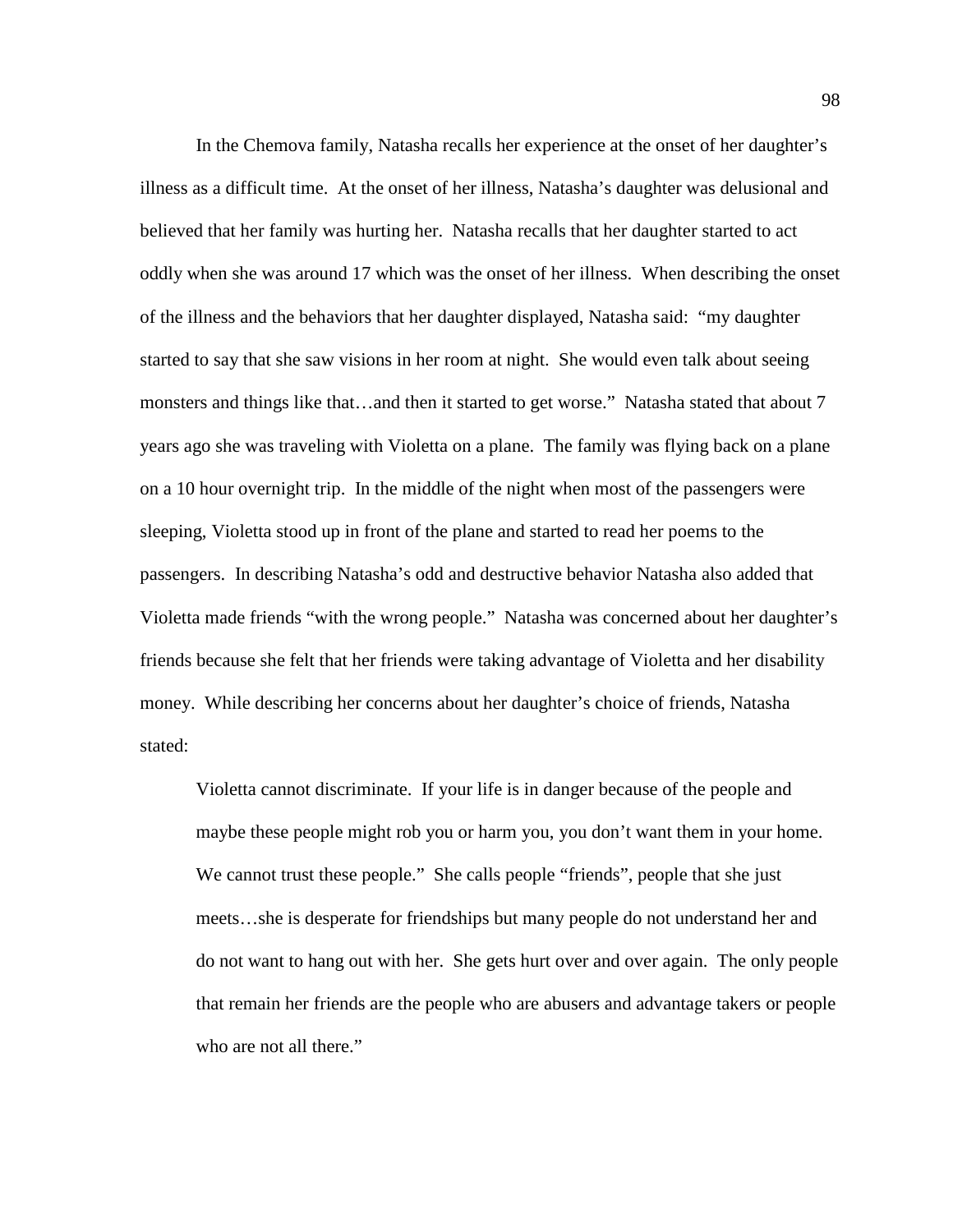Natasha feels that at the onset of her illness, her daughter Violetta hurt the family because of her illness. According to Natasha one of the most difficult times in her family was when Violetta accused her own family in court by stating that her family tied her up and beat her. This was the product of Violetta's delusions. Natasha stated:

She accused us her family falsely in court and said that we beat her. She was all bruised up from a fight she had with someone and went to the cops and told them that we had locked her up and beat her up. We were very hurt and did not understand why she did that. Finally, the case was dropped…but the emotional harm that we went through because of this experience was never healed. Even if Violetta apologized and eventually came back to us, we feel like we cannot trust her. She can turn on anyone even her own family. We know that she is ill and yet it still hurts a lot.

Hence, even when the family understood that Violetta's actions were governed by her mental illness, the family members were still very hurt. Natasha also talked about the psychological distress that her daughter's behavior caused in her and the family in general. On one occasion while describing her own emotional health which she believes was caused by her daughter's illness and behaviors she stated: "I am on the brink of a nervous breakdown. "I am exhausted. I snap at people." Around 6 months after her daughter Violetta was diagnosed with schizophrenia, Natasha had a major car accident and was hospitalized for several months. She feels that she had the car accident because she was thinking about her daughter and was worried about her. It has been three years since she had the accident, and she still needs physical rehabilitation for her neck and head area because she was severely hurt when her car was totaled on a major highway. After being hospitalized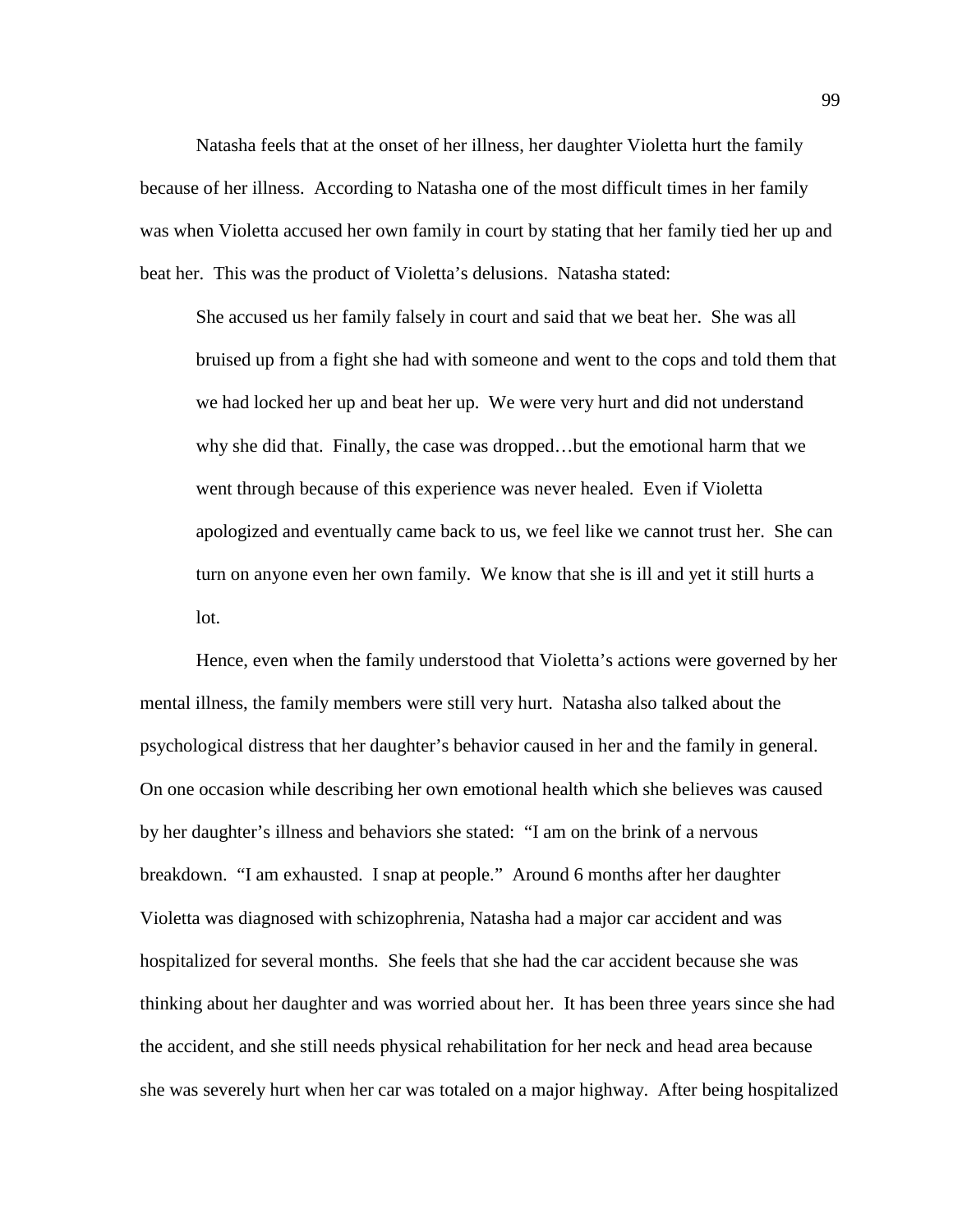for two months, she was not able to return to her job for almost two years. She remembers that the day of the accident she had been feeling very depressed and sad because she was thinking about her daughter's future. The night before the accident the family had gone out to celebrate Natasha's birthday. Natasha said that her daughter was "not doing well because of the medication that she was taking". While everyone was celebrating, Natasha was feeling that her daughter would never be the same again and she remembers feeling like she did not care about herself anymore and that she was exhausted from all the problems she had faced trying to care for her daughter. She recalls that the day of the accident she was on her way to work and was driving on the highway to another city. She clearly remembers being very worried about Violetta. Looking back, she realized that maybe she was driving fast or not paying attention when her car hit the side of the road and went off the road. The car turned on its side and Natasha hurt her head against the windshield. She became unconscious and regained consciousness when the paramedics and the police arrived. The accident was a pivotal point in Natasha's life for that was the time she decided that if she was going to have to take care of her daughter forever, then she also needed to take care of herself.

At another point, while describing the effect that her daughter's illness had on her emotions she said: "even one day with her drains me. My job gets impacted because of my daughter." Thus, Natasha clearly felt that the impact of her daughter's illness infiltrated many areas of her life from her emotional health to her job.

Sally in the Taylor family, also felt Mike's mental illness caused much psychological distress within her family. That was the time when her brother was a teenager and had started to behave in an aggressive manner at home. He became rebellious with the family and started to use and sell drugs when he was in high school. Her parents first took him to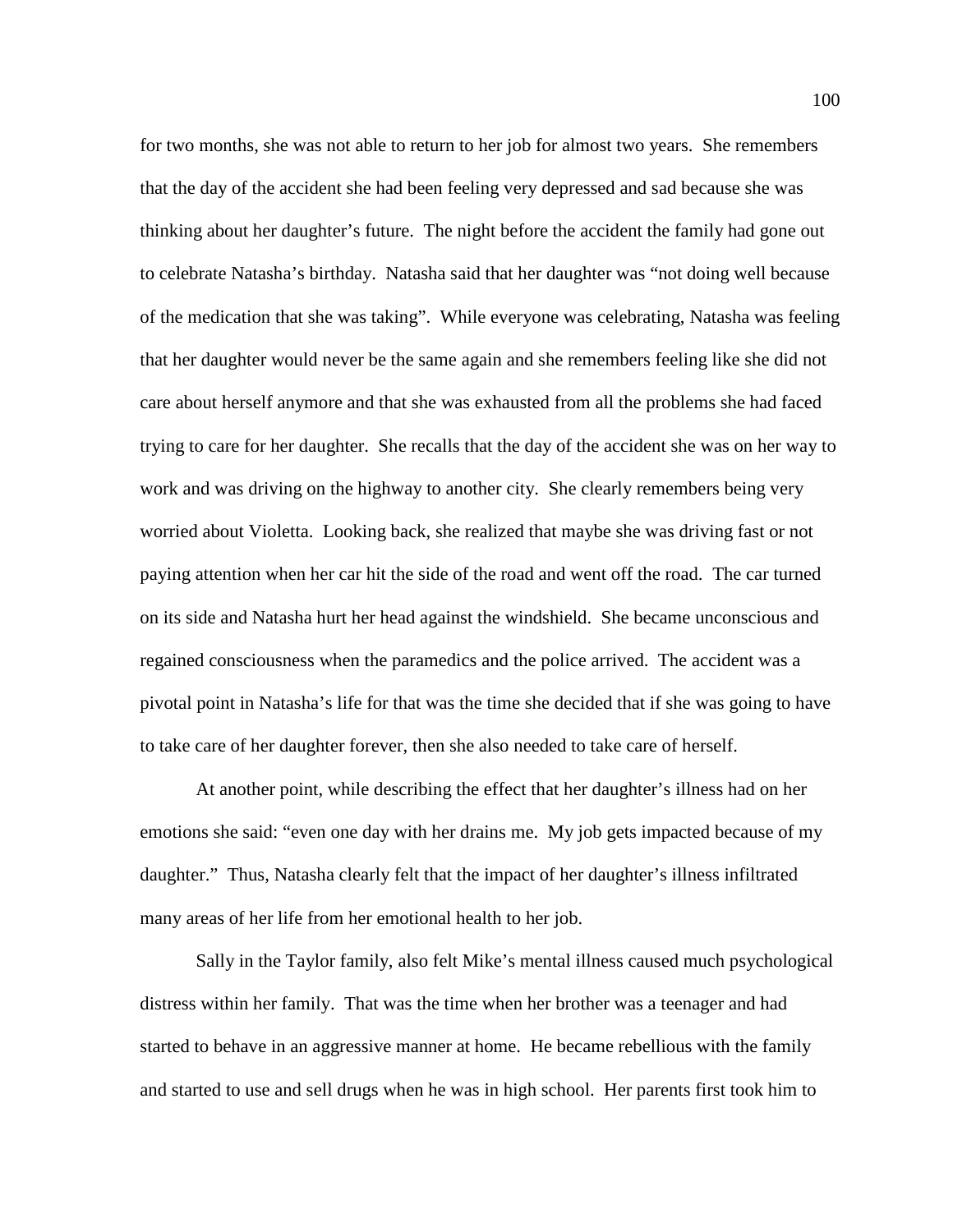get help and tried to stop him from using and selling the drugs. In describing her "lived experiences" with her family, Sally recalled many instances of feeling scared of her brother's anger and tantrums and being distressed about her brother's growing arguments with her father. While describing her brother's behavior at the onset of his illness she said: "he would get angry and he would destroy stuff and yell and scream." When describing her feelings about the arguments between her father and her brother she stated: "it was scary." She talked about the change in the family's relationships that occurred at the onset of the illness. She said: "A lot of issues started coming up. My parents could not handle him and his acting out caused issues in the marriage. There was a lot of yelling and fighting between mom and dad." Thus, according to Sally, the conflict between her parents and her brother Mike started to cause issues in her parent's marriage. In addition, Sally also felt that her brother's behavior was affecting her negatively. He forcefully made her participate in illegal activities when she was around twelve or thirteen years old. She said:

My brother made me sell drugs from our home …there was violence and there was physical fighting. My father broke my brother's arm in a fight…I don't do well with violence now. My brother was a time bomb waiting to go off.

Sally added that according to her mother, her brother caused the divorce of her parents. Sally stated that her mother said: "your brother Mike was the root of all our problems." In addition, according to Sally, her father became dysfunctional as a result of his financial problems coupled with the problems that the family was facing as a result of her brother's mental illness. Sally stated that when the fights at home between her parents as well as the arguments between her father and her brother got worse, her father tried to commit suicide. When talking about her father's suicide attempts she stated: "he felt that he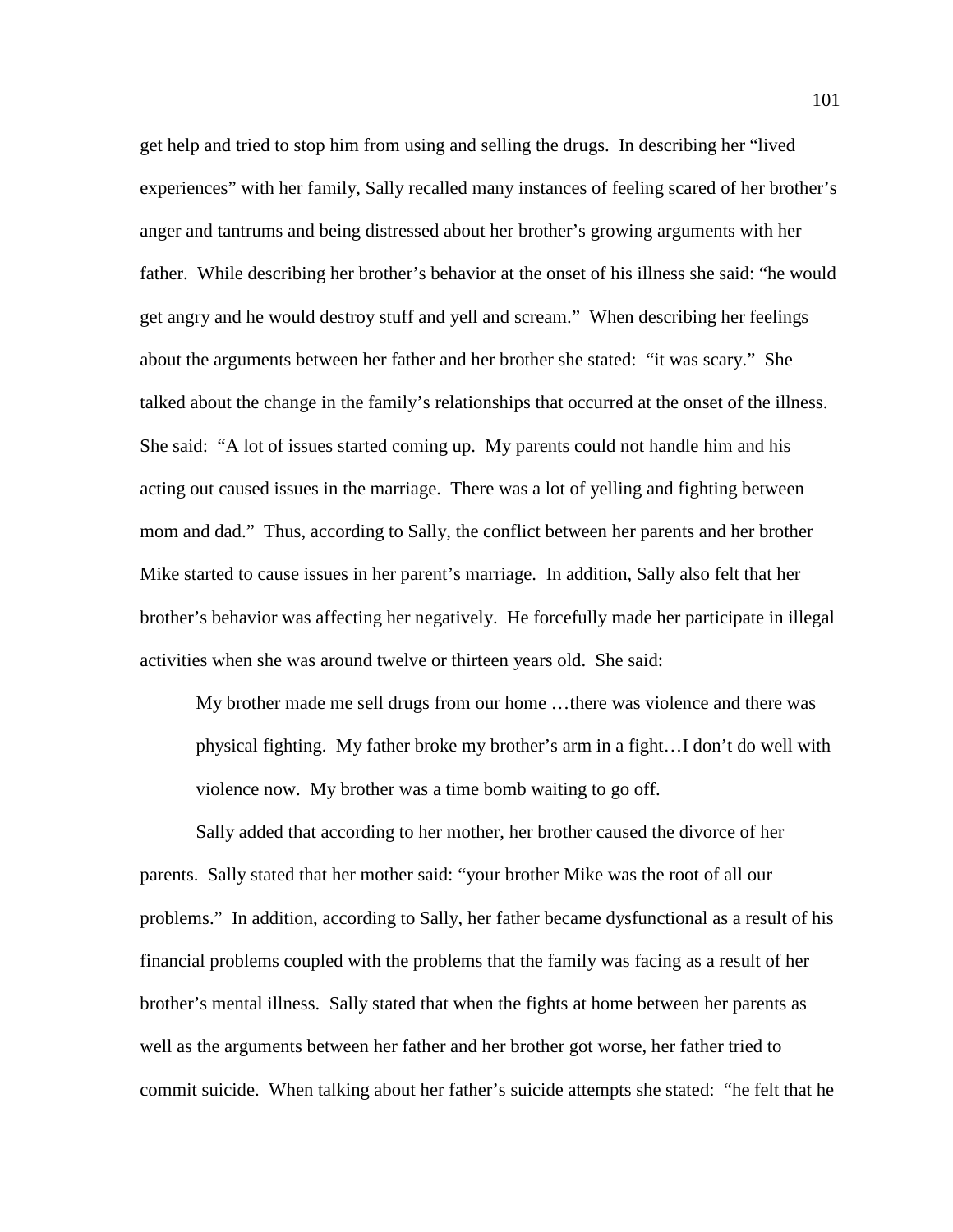could not provide for the family anymore." This was also the time when her father's company "started to go under." Sally felt that these were the reasons for her father's decision to leave the family and get a divorce.

*Odd or destructive behaviors.* In the Duran family, Caroline talked about how her father's odd and destructive behavior had affected her family life. Her father had many difficulties living with his wife and his two daughters. Caroline talked about her life with her father as a nightmare. She stated: "It was a nightmare, it was horrible growing up." Caroline stated that when the father was living in the home, he was violent and was always starting a fight. In describing her father's odd and destructive behavior Caroline stated:

My father was very erratic. There were times when he was sweet, but he could swing so fast and became highly angry and enraged and started dishing out punishment. Like over something very small he had said that you cannot be at the Christmas pageant at school. What I have been told is when I was a baby to get back at my mother, he picked me up from my crib and then he dropped me and then he threw me down the stairs.

This event told to her by her mother seems to be a major event in the family's life. Her mother then brought a priest to the home and made the father promise never to touch Caroline again. Caroline's parents eventually got a divorce. While describing her father's behaviors and his life after the divorce Caroline said:

He went to various places like boarding places and then a YMCA and pretty much homeless shelters. He could not keep a job, he couldn't manage structured living such as doing laundry getting somewhere on time. He had no bank account, no driver's license, and no credit cards.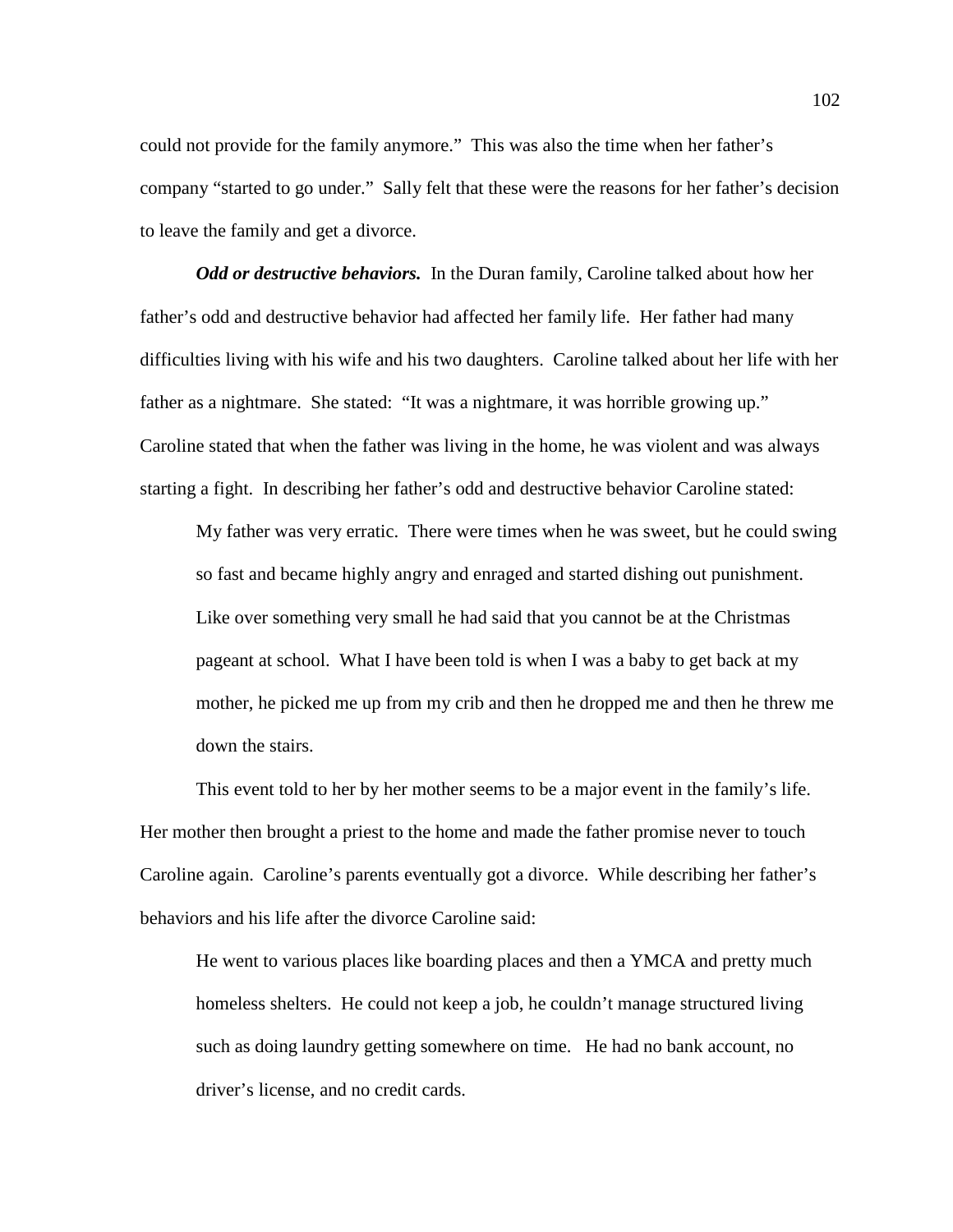Caroline also talked about how her father harassed her mother after she gave him a divorce. She said: "he would come to the house and hug her and kiss her and she would try to push him off. I would call the police." After Caroline became an adult and started her own family, she kept track of her father's whereabouts. Once a social worker called her and told her that her father who was living in an apartment for people with low income was acting oddly and that she needed to check in on him. Caroline went to see her father. When describing her father's apartment she stated:

I went to his apartment. There were empty cans of food… this is when he was sixty five and he was qualified for low income housing, he was taking people from the street. The kitchen was filthy. There was no furniture, a couple of towels or such rags. He was peeing in the corner of his living room to avoid the person across the wall.

According to Caroline, her father had a delusion that there was a man looking at him from the other room while he was urinating in the bathroom. For that reason, her father used to urinate in the living room when he was living in low-income housing.

Mimi in the Taylor family also recalled the time when her son David started to act oddly which was at the time of the onset of his illness. She mentioned that when he was finishing his Master's degree and only had a month left to graduate, he had a psychotic breakdown. The hospital where he was admitted called the family to tell them that he had been hospitalized and was diagnosed with bipolar disorder. They also told her that it was bipolar disorder with psychotic features. While describing a psychotic incident that her son had experienced she said: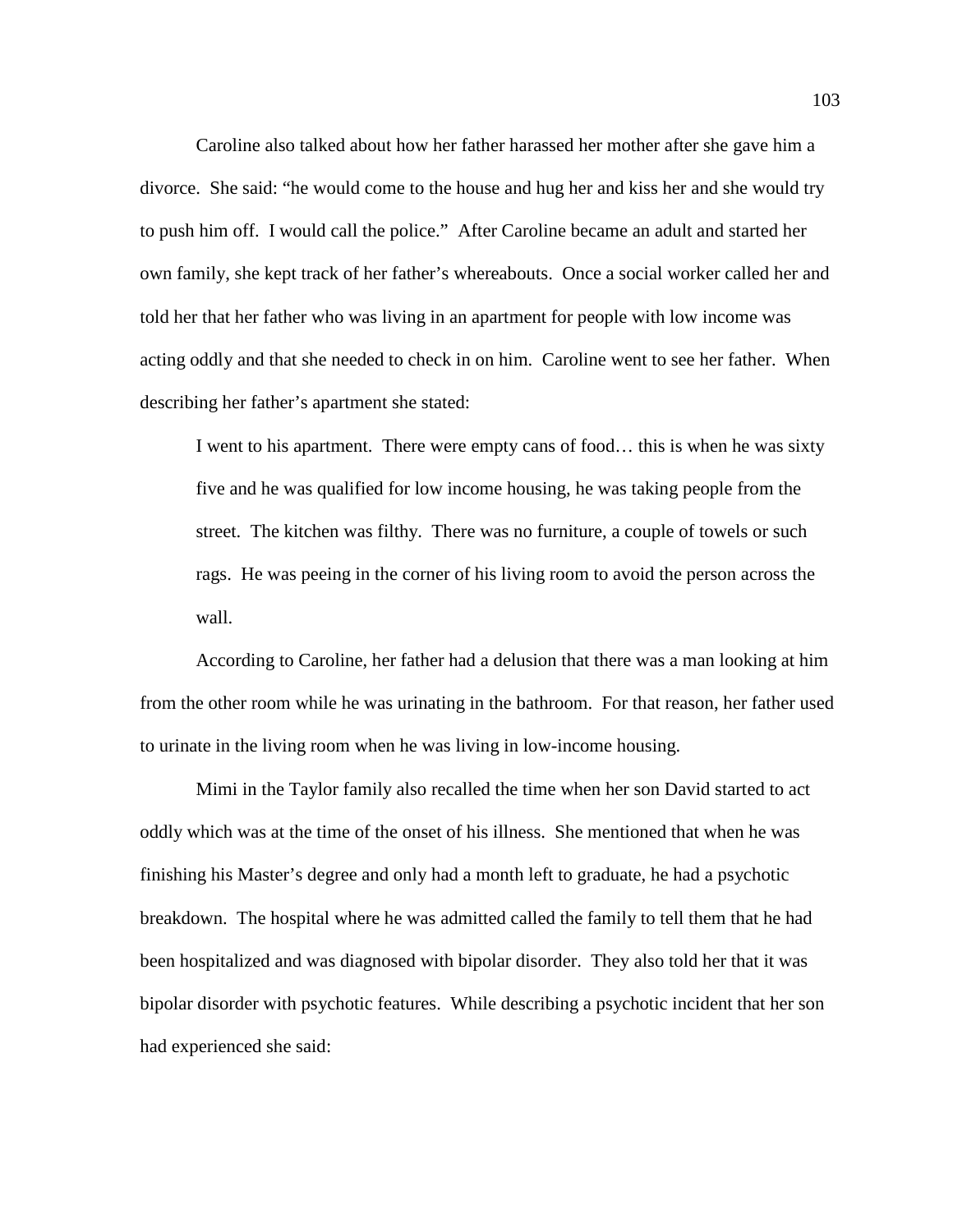He ruined someone's bike. He took the hammer and got the windshield. He threw furniture out of his apartment. The girl that lived upstairs was worried and upset. The girl finally called the police…it was too much pressure on him.

In the Lopez family, Mico has caused much anguish and emotional pain to his family. His wife Emily talked about how her husband's odd and destructive behavior has affected her daily life. Her husband was diagnosed with bipolar disorder only about three years ago. While talking about her husband's destructive behavior Emily stated: "Mico always had a very bad temper and he becomes angry and violent when he is not medicated." Emily also talked about Mico's disruptive behavior at work. She said: "he lost all his jobs because of his temper. He has problems with authority." In describing Mico's behavior when he gets angry at Emily stated:

Those eyes get dark and evil and his mood gets up there. It is a struggle for him I can see the struggle in his eyes when he is that way. The bad person is pretty evil. I want nothing to do with him. I make him get out and we leave….he breaks things throws things. If it is a simple thing like putting the kids on time out, he will try to drag him and take him out.

When Mico gets angry his children are afraid of him and he has to leave the home in order to calm down. When Mico becomes violent, Emily tries to protect her children from him and tells him to leave the house. By removing Mico from the family during the time that Mico is having an angry episode Emily ensures that the children are safe and that they do not get hurt. When Mico is displaying his anger and is getting angry with his family, he becomes verbally abusive with his wife. When Mico is blaming his wife and his children for his anger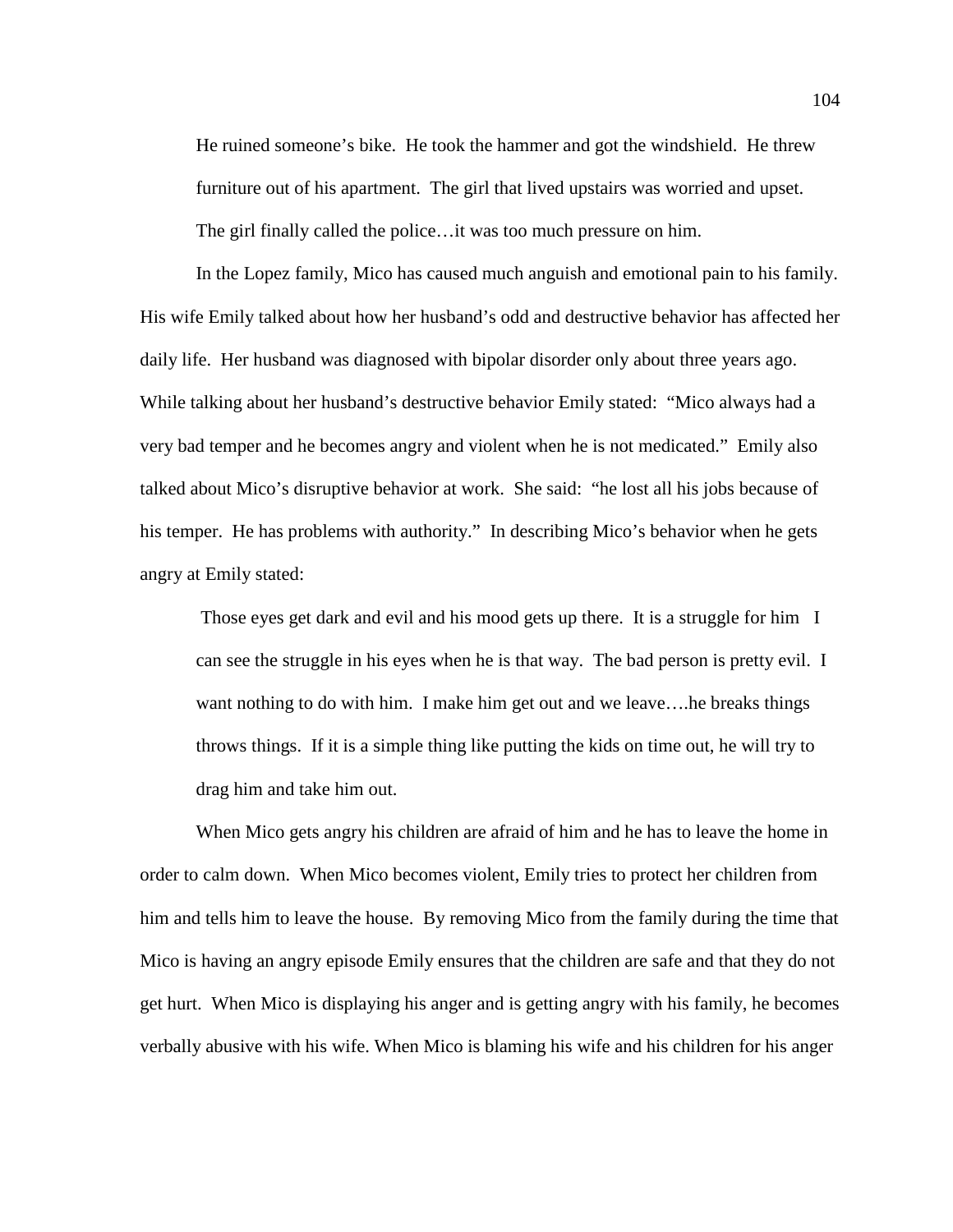and frustration, he is releasing his inner stress from his illness. Emily confirmed that when he is medicated, he is more in control of his emotions.

An odd behavior that the family caregiver in three of the four families talked about when referring to the odd behaviors of their mentally ill relative was that the mentally ill relative seemed to be two persons at the same time. Sometimes the mentally ill relative seemed happy and showed positive qualities. At other times the relative was angry, or enraged, or behaved in an irrational or destructive manner. Hence many times the behavior of the mentally ill relative was unpredictable.

For example, in the Taylor family, Sally described Mike's behavior as: "when he was not delusional, he was friendly and was extremely outgoing and loved his family and friends." When her brother Mike was upset or angry Sally described his behavior as "scary." When Mike was angry, he was violent and Sally was afraid of him while growing up. Thus, the same person could be very outgoing and friendly but could become "scary" when he became angry.

Caroline in the Duran family talked about her father's two sides and said: Father was two people. When he was good he was like St Francis, loved animals and cared about the poor, or he was a crazy agitated person. There were times when he was sweet but he could swing so fast and became highly angry and enraged.

Caroline described living with her father's behavior as having been "very hard" for her and her family.

Emily in the Lopez family also described her husband as being two different people at times. When describing her husband's behavior she said: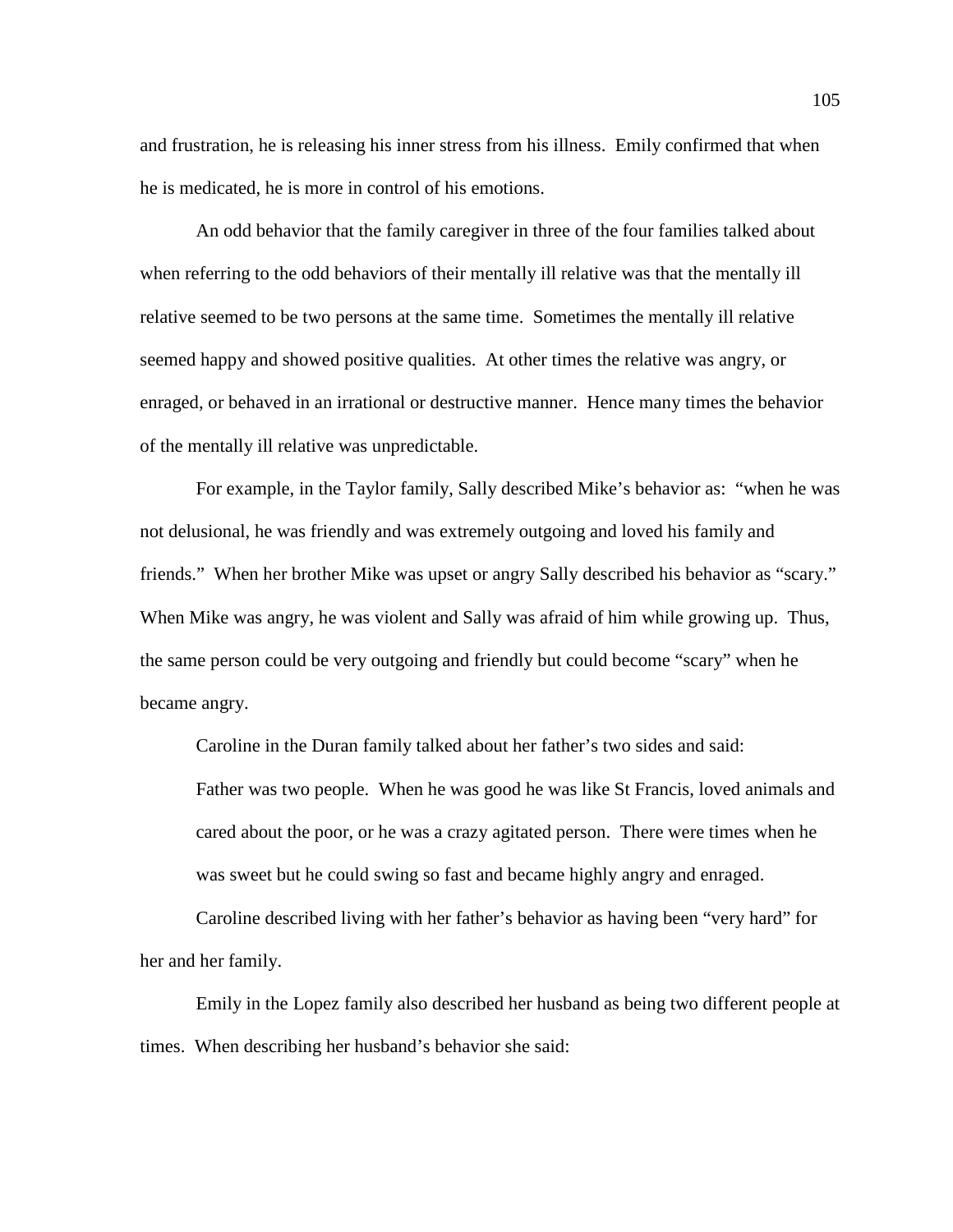He is either super-good or he is super bad…when he is in a normal state of mind he is awesome. When he is good he is part of the family. When he is in a normal state of mind he is awesome. He takes care of the kids. He will give me massages. He will play with the kids. When he is good he is part of the family, we can enjoy each other as a family and as mama and daddy.

Thus, when the mentally ill relative is not displaying symptoms of the illness, or is medicated, his or her behaviors are pleasing to the family members. When the mentally ill relative is displaying disturbing or destructive behaviors the behaviors are unpleasant and cause distress and disturbance in the family members.

In summary, when describing their experiences about the time when the mentally ill relative was diagnosed with the mental illness, the family caregivers talked about several factors that led to the diagnosis of the mental illness. In the beginning stages of the mental illness, the family noticed the symptomatic behaviors of their mentally ill relative. This was usually when the relatives were between 15 and 20. The families stared seeing that "something was wrong" but did not understand what it was. Most of the family caregivers went through a period of confusion because they were not knowledgeable about the symptoms of mental illness. The family caregivers talked about the psychological distress that they experienced as a result of the struggles that they faced with the medical community. They felt that the mental health and the medical providers did not understand their concerns and that initially the mentally ill relative was misdiagnosed. In each case, the correct diagnosis was evident only after an event occurred where the mentally ill's symptoms became worse. The apex of the mentally ill relative's symptoms as a result of untreated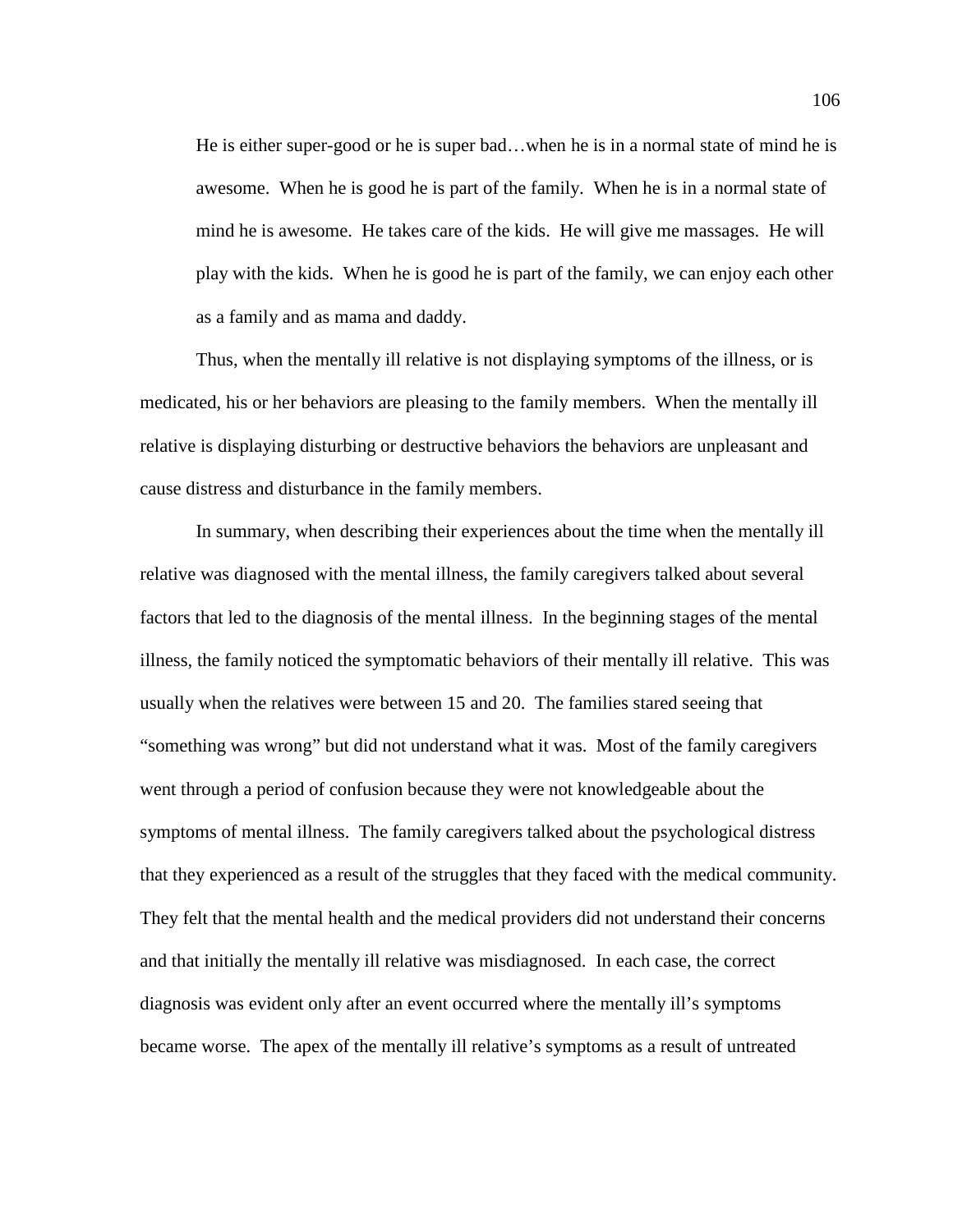mental illness led to the relative's hospitalization. In each case, the hospitalization was the point where the medical community recognized that the person had a mental illness.

When describing the steps that led to the diagnosis of the mental illness, most of the caregivers talked about their efforts in trying to understand the illness. Many times, after finding out the diagnosis, there was a time of disbelief. Some caregivers did not believe that their relative had a mental illness and in some cases, were in denial. Once they accepted the mental illness, family caregivers needed to understand treatment and the effect of the antipsychotic medications. Family caregivers talked about the difficulties of "finding the right medications."

Finally, this is the stage where family caregivers started to experience a change in their own emotional health as a result of tasks associated with the caregiving of their mentally ill relative.

## **Synopsis of Family Systems Theory during "life during the onset and diagnosis of the mental Illness"**

In looking at the application of family systems in the analysis at this stage of the mental illness, one can understand that family caregivers experience change in many areas of their lives. The emotional unit of the family was unbalanced as a result of the mentally ill relatives' symptomatic behaviors. The family started to experience confusion and pain due to their experience of seeing their mentally ill relative change or "act in a strange manner." Family caregivers tried to maintain homeostasis within the family by taking on many of the stress and burdens associated with the mental illness. Thus, in trying to maintain balance and unity, family caregivers at times looked for different mechanisms. Sometimes they changed their behaviors to accommodate the mentally ill relative's odd behaviors. During the onset of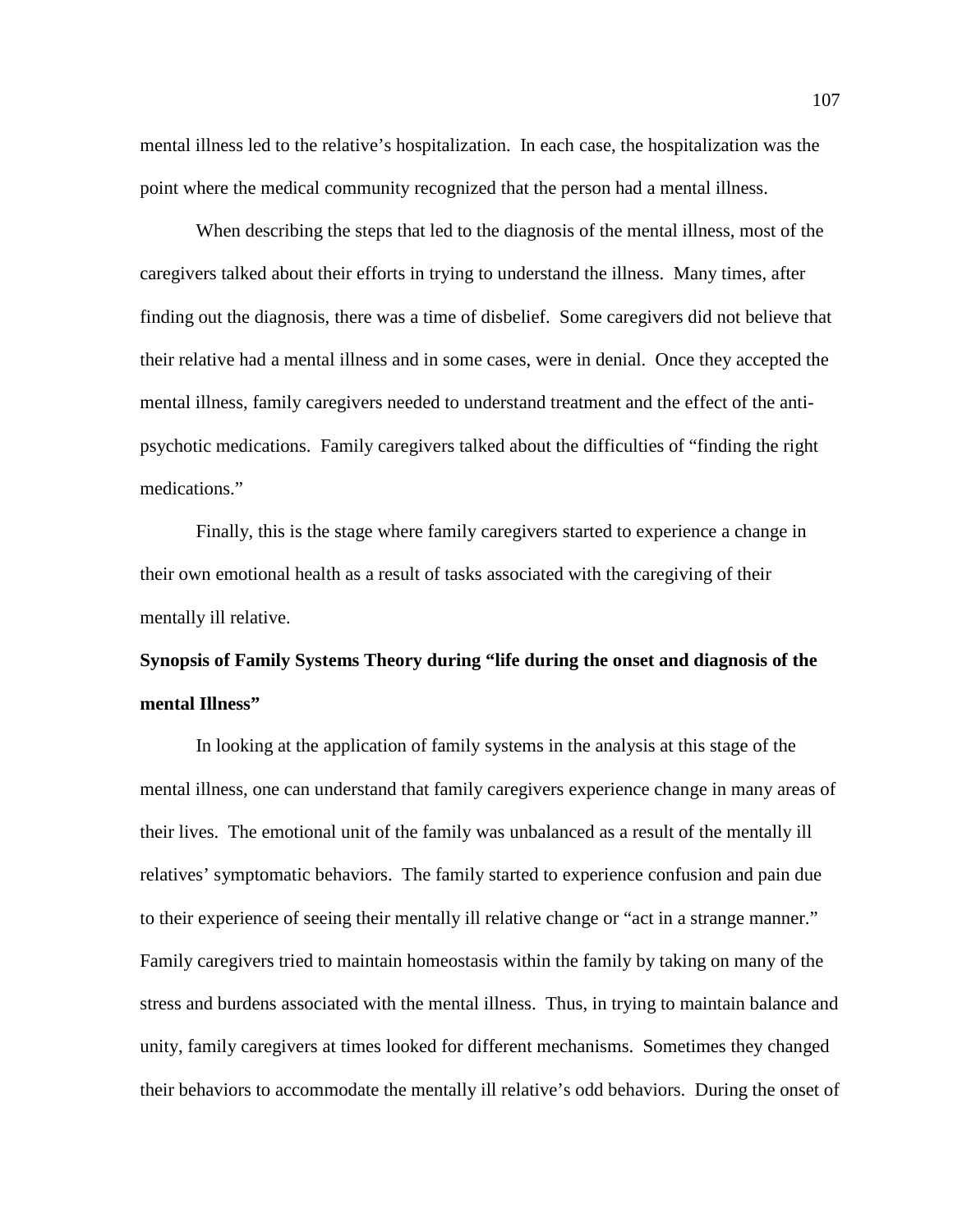the illness, the families started to deal with the medical community, understand the mental illness, and the side effects of the medications. This caused further emotional stress and burden for the families. Some family members talked about their emotional health being impacted which caused imbalance in their own emotional health. In each family, the family caregiver experienced psychological distress and burden because of taking on many of the responsibilities of the mentally ill relative. The caregiver bearing all the stress was the identified patient. This implies that as the identified patient, the family caregiver was emotionally affected by the mentally ill relative's behavior and developed emotional problems. For example, in the Taylor family, Sally took care of her brothers each time they needed her help. She gave up her semester in college to help Mike and took care of David in trying to get him the right treatment. She was also the one who was affected by the stress created in the household as a result of the problems with Mike. She started experiencing symptoms of the stress and pressure and started using a substance while in college. In the Chemova family, Natasha was the identified patient for she took on all the pressures of her daughter's behaviors. As a result, she suffered from heightened stress and anxiety. In addition, she "did everything" to help her daughter including taking on the financial responsibilities, and making sure that she was not making friends with people who took "advantage of her." In the Duran family Caroline and her sister both were the "identified patients" for they took on many of the stress and burdens from the problems at home. They were both depressed in their early twenties and needed much therapy to heal their emotional pain. Caroline was also always worried about her father which caused her emotional distress.

Another prominent change that came about from the mental illness was the effect of the illness on the relationships of the family members with each other. The behavior of each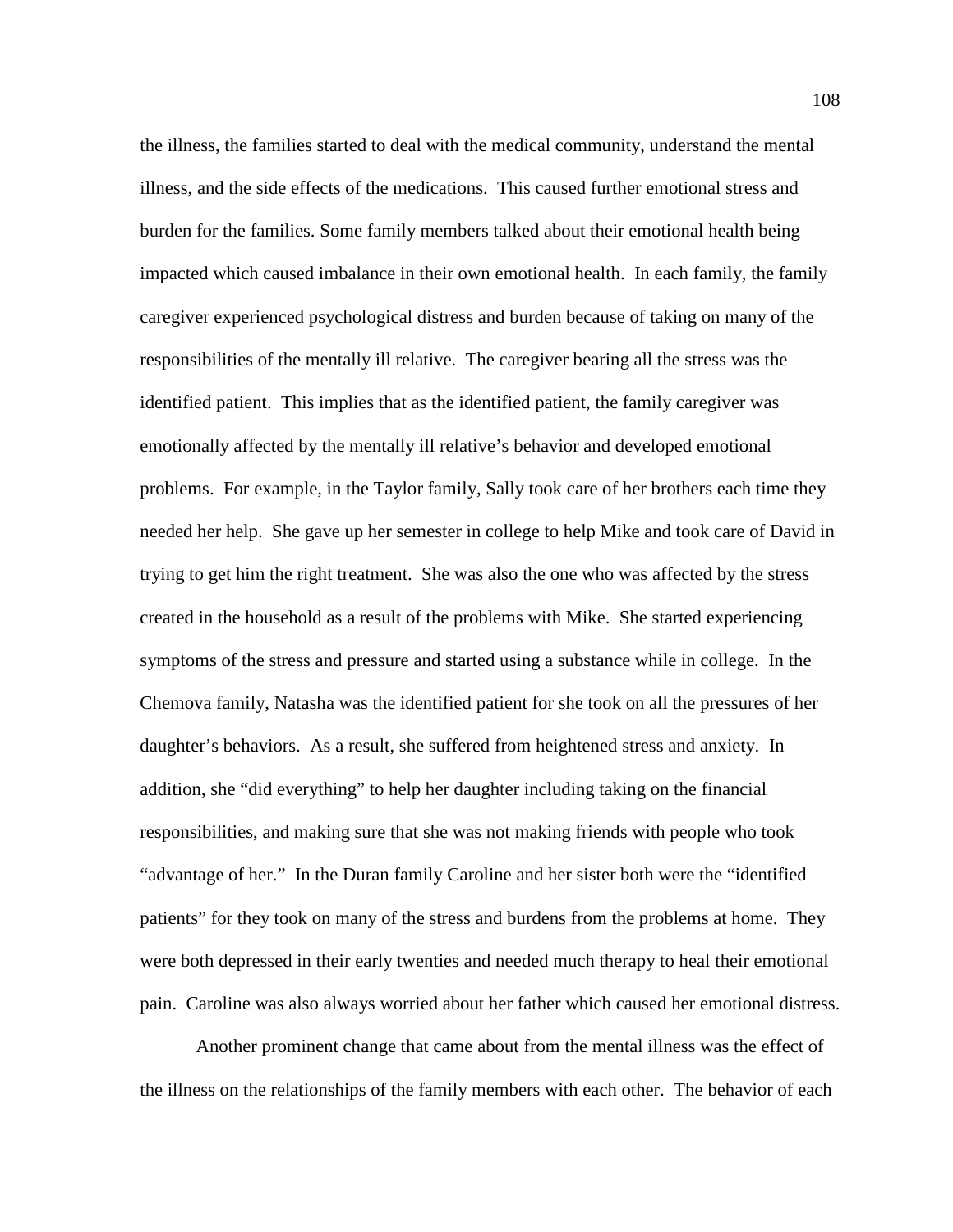family member affected the other family member's behavior. According to Bowen's theory (1994) this is circular causality where the behaviors of the family members affect each other in a circular manner. During this time, the conflicts in the family created emotional triangles where one person displaced their pressures on to a third party or reason in order to relieve the pressure of the lack of balance in the family unit. For example, Mimi and Sally in the Taylor family triangulated David's symptomatic behaviors to the absence of David's father in his life. Mimi also triangulated David's mental illness to the use of Adderall. In addition, during the time of the onset of the mental illness, the help of the medical community became crucial for family caregivers. The family unit was no longer secure and whole with the mental illness and family caregivers started feeling a need for more support from the medical and mental health providers in order to be able to adjust to the changes that had been created by the mental illness in the family unit.

## **Life after the Onset and Diagnosis of the Mental Illness**

During this stage, some of the issues that caregivers started to experience at the onset of the illness continued to be present after the onset of the illness. For example, the families' relationships with each other which included the effect of the mental illness on their emotional health, continued to be affected.

For the time after the onset and diagnosis of the mental illness the following subthemes emerged: (1) Relationship with society and community/embarrassment and stigma; (2) Burden associated with lack of financial support; (3) Coping mechanisms/strategies/gaining strength; and (4) Worry about the mentally ill relative's future.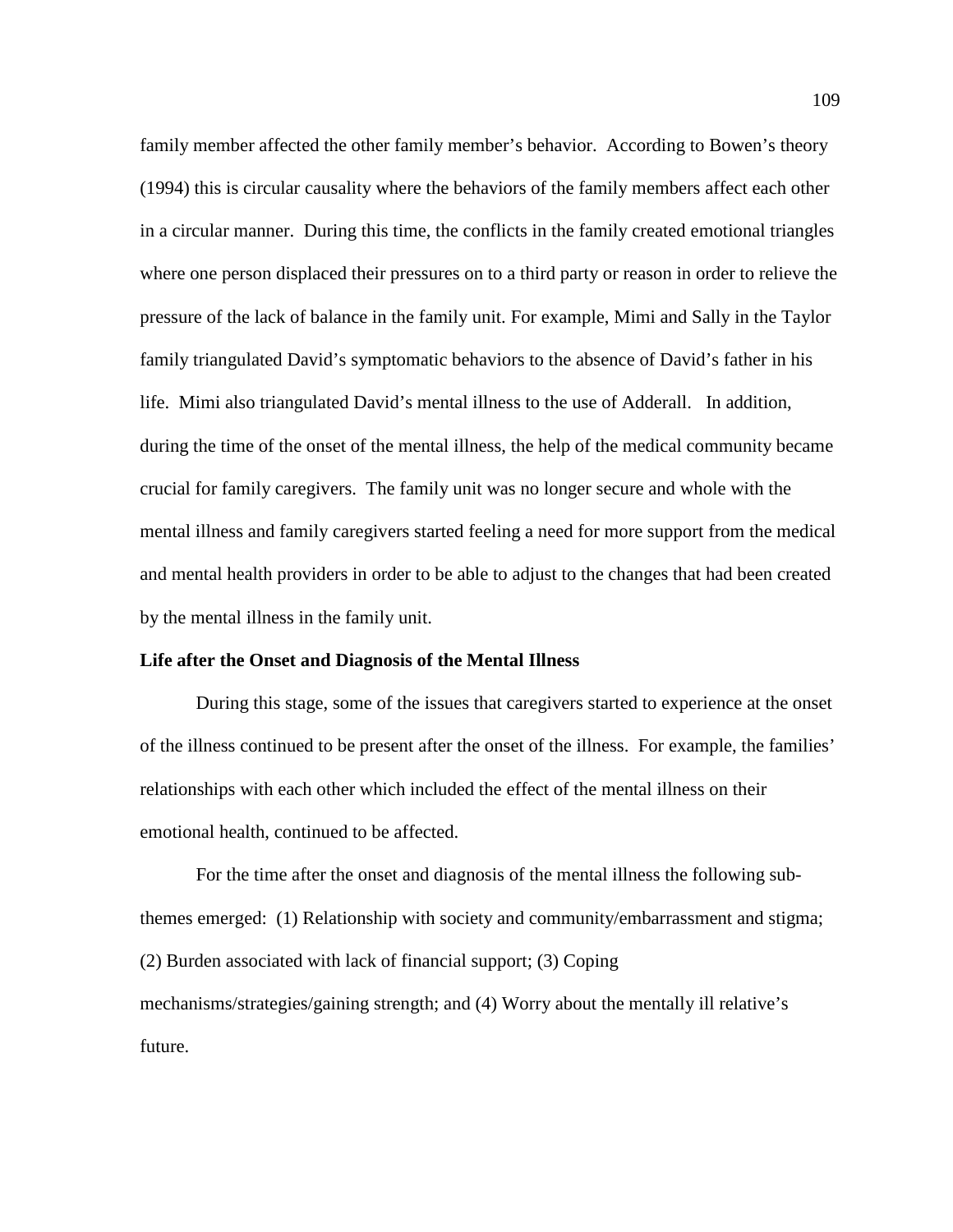After the onset of the mental illness, family caregivers realized that their family life had changed significantly. The caregivers talked about the many challenges that came about as a result of the mental illness. They talked about their worries and concerns such as their relationship with society and the community including the embarrassment they felt as a result of their mentally relative's behavior and the stigma that they experienced. Family caregivers also felt burdened by the lack of financial support. One of the major burdens that family caregivers of the mentally ill face is financial stress (Dyck, Short, & Vitaliano, 1999). Financial stress can result because some patients are not self-supporting and lack financial resources (Potasznik & Nelson, 1984). The time after the diagnosis of the mental illness was marked by this burden because in most cases, the mentally ill relatives were no longer able to hold on to a job on a permanent basis.

Another area that the family caregivers talked about when referring to the time after the onset of the illness was their worries related to their mentally ill relative's future. Rose et al. (2006) discovered that one of the greatest burdens experienced by the caregivers was their worry about their mentally ill relatives' future. The family caregivers talked about their worry that their mentally ill relative was not able to support himself or herself financially and lacked life skills. They worried about who would take care of their relatives when they were gone. Family caregivers developed many strategies to be able to cope with the continuous odd and sometimes destructive behaviors of their mentally ill relatives. They also developed many methods of self-care and gaining strength.

**Relationship with society and community/embarrassment and stigma.** According to research by Corrigan, Watson, and Miller (2006), often the stigma experienced by family members leads to feelings of shame, contamination, or guilt. The family caregivers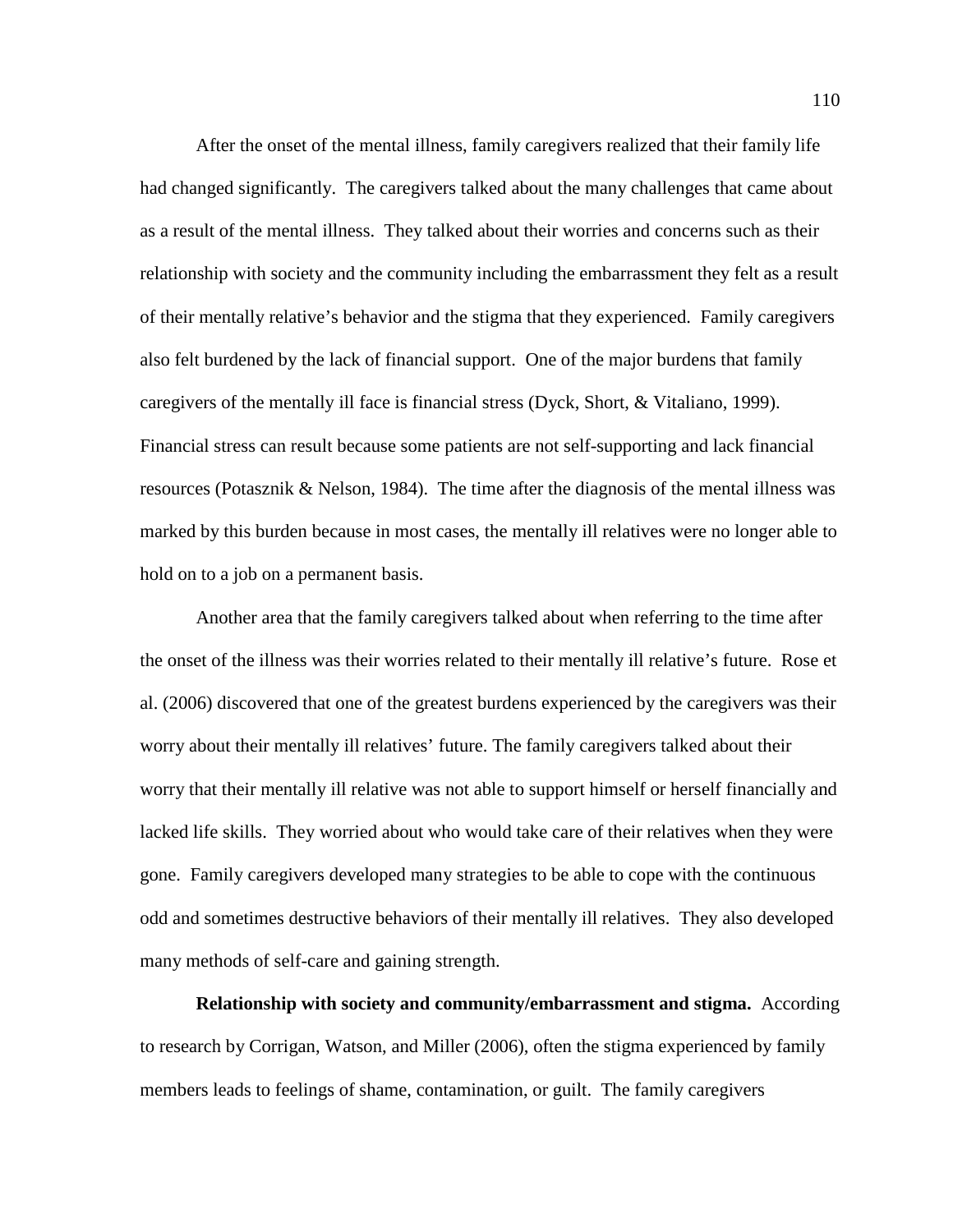described many experiences where they felt ashamed and embarrassed because of their mentally ill relative's behaviors in public places or in front of strangers. One of the reasons may have been that they felt that society would judge their mentally ill relatives because of the stigma that is attached to individuals with mental illness. In the Chemova family, Natasha talked about how her friends did not understand her daughter's illness and had stopped inviting her to many social gatherings after her daughter became mentally ill. For the past 6 years she has lost many of her friends because she felt that they did not accept her daughter or felt uncomfortable around her. For this reason, Natasha preferred not to see her friends. She also talked about how her daughter embarrassed her by asking strange questions in public or by acting in a strange way. In explaining her feelings of embarrassment in front of other people, Natasha said:

When I am with my daughter, I cannot meet anybody because if I meet anyone then she embarrasses me in front of them…I feel ashamed and embarrassed when my daughter says something out of context to my friends.

Sally in the Taylor family, also talked about her embarrassment in front of her college friends when her brother was "all drugged up from the meds and would act strangely." Sally added that her mother Mimi would get embarrassed at the way her son David acted in public. Sally said: "I think that my mom felt like a failure and was embarrassed as well. There was always stigma. My mother felt that people blamed her but she also does not want to believe that."

Caroline in the Duran family talked about many instances when her father's behavior would make her feel shame and embarrassment. She talked about the time when her father "walked around town with a suitcase in his hand." She also talked about the love letters that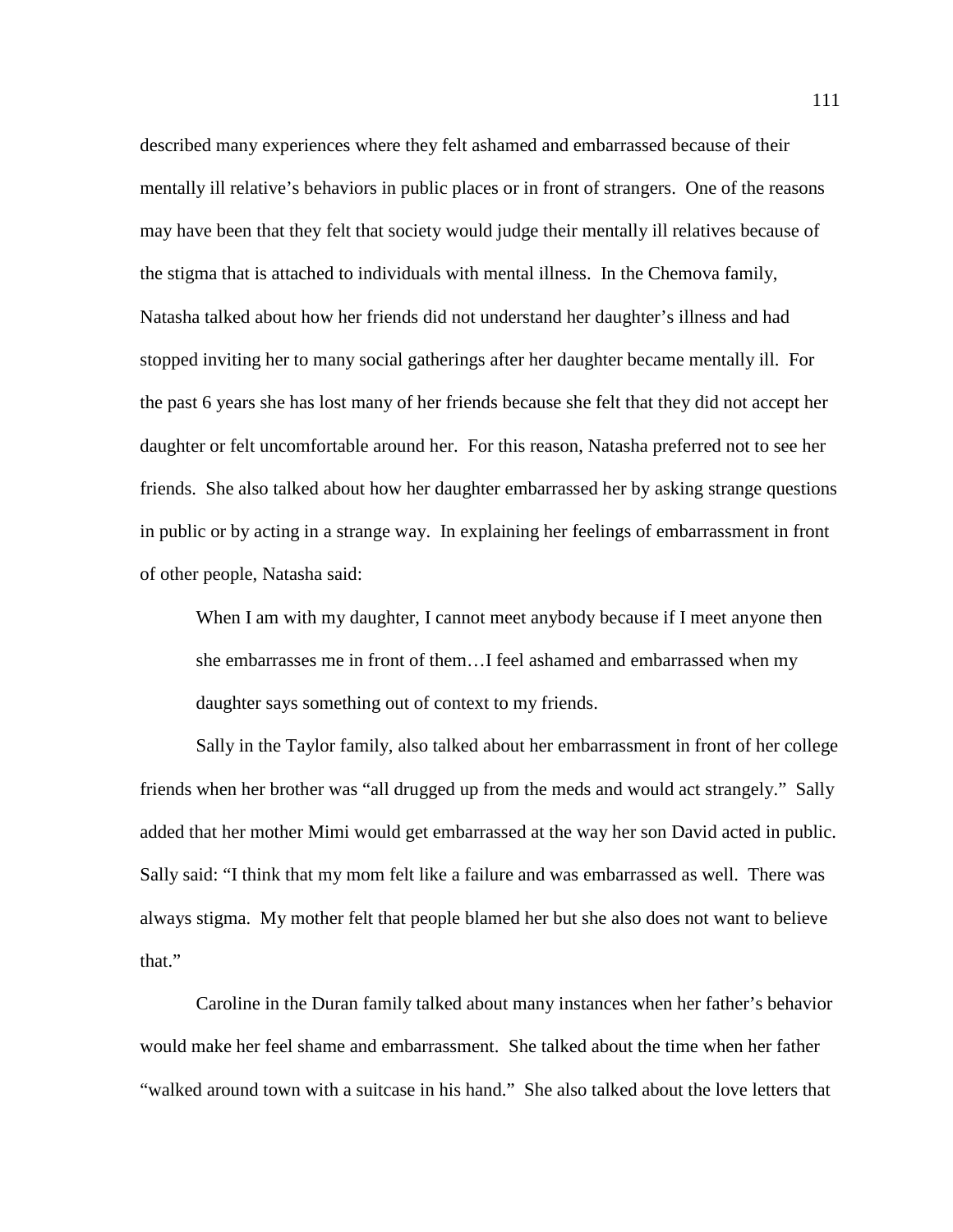her father used to write to her mother after they were divorced. He would write things outside of the envelope such as how much he loved her and she was embarrassed because "everyone could read what he wrote." Caroline recalled an incident where her family had gone to church when she was probably seven or eight years old. Her father stood up in church and argued with the priest. Sally said: "he got up in front of church and told the priest that there was too much emphasis on hell." Since her father was doing this in front of everyone attending church, Caroline remembers feeling very embarrassed by her father's behavior. Another embarrassing incident for Caroline was when her father had forcefully kissed her girlfriend on the lips. While talking about this particular incident, Caroline said: "the illness was embarrassing."

Emily in the Lopez family talked about her shame and embarrassment with her husband's behavior in public. She said:

I hate going to stores with him….he says don't touch that to the kids and I say stop people are looking at you it makes me embarrassed. Just like that in the stores a kid says something and he starts. In a restaurant….like if our kid does not sit down or plays with the napkin he goes off the rocker. I tell him eat your food and do not pay any attention to the kid…once the neighbors called the police because Mico was screaming at us, lost control and was enraged. They do not understand it is mental illness. The neighbors stopped talking to us because of Mico's behavior.

Emily was embarrassed because of this incident and at the same time saddened because the neighbors did not understand that Mico had a mental illness. In addition, she felt stigmatized because the neighbors no longer talked to her or her children.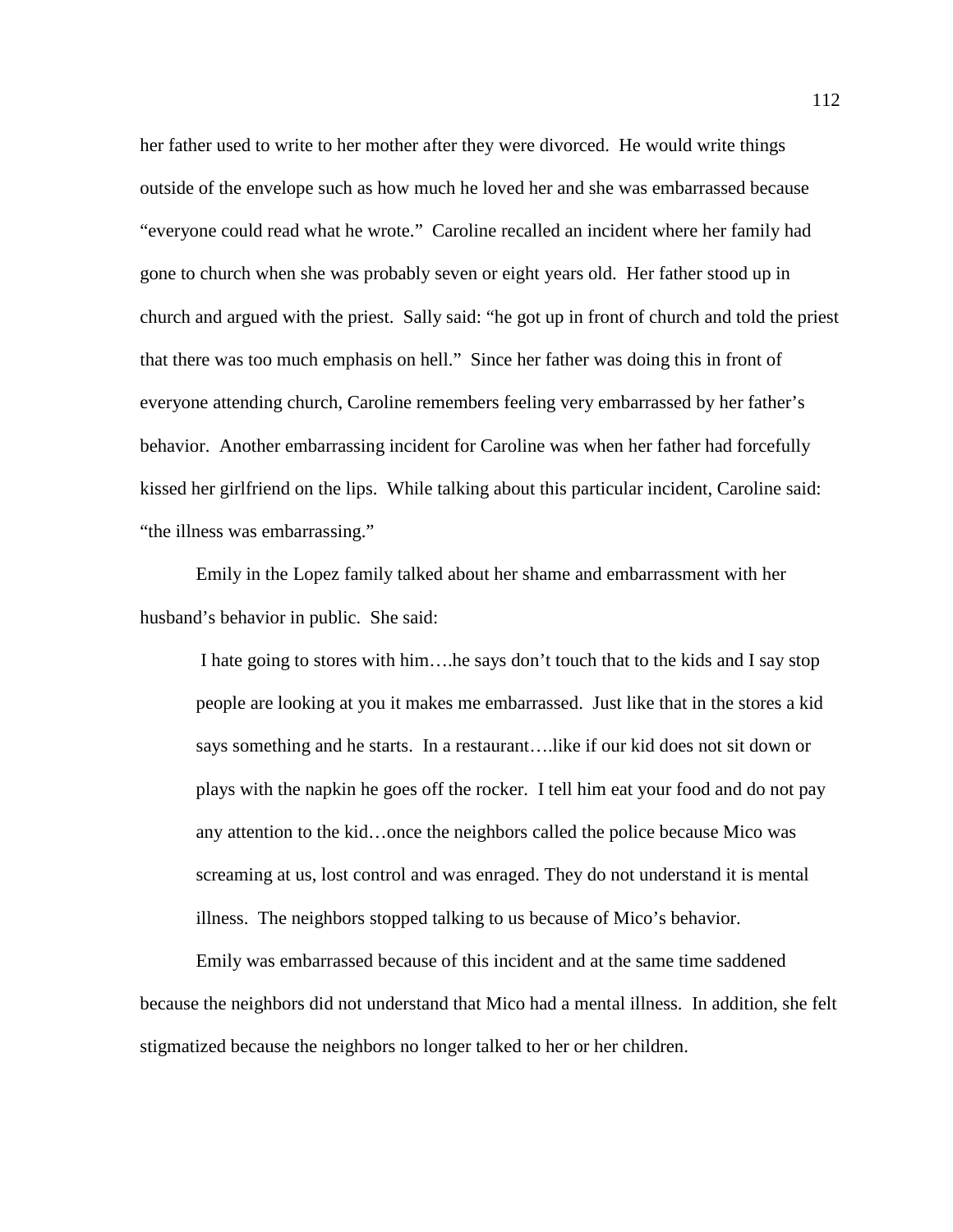In order to deal with the embarrassing moments, the family caregivers avoided situations where there was a potential for the mentally ill relative to make them feel embarrassed in public places. Consequently, they eliminated the behaviors that could trigger the unwanted behaviors from the mentally ill relative. In many cases, such as in the case of Natasha and Emily, they chose to sacrifice their own personal leisure time to avoid the lack of harmony that occurred when they placed themselves where their mentally ill relative would act in a certain way. For example, Natasha gave up meeting with her friends and did not socialize much after her daughter started to behave differently because of her mental illness. Emily, stopped going out with the whole family in order to avoid the embarrassment she usually experienced when Mico lost control of his emotions in public places.

**Burden associated with lack of financial support.** The caregivers in all four families were affected financially. In general, family finances were a major cause of distress. The caregivers talked about the fact that their mentally ill relative was usually unable to hold a job or to keep a job. Some of the reasons for not being able to keep a job were the mentally ill persons' inability to be persistent, their lack of social skills, and their lack of life skills. Their lack of life skills sometimes included overspending, poor hygiene, and poor social skills.

For example, in the Chemova family, Natasha said: "if I had a normal daughter, I would not have to keep supporting her at the age of 30." She also stated:

I am always paying for something for her because she runs out of her disability money quickly. It is a big burden on me. I give her whatever she needs. Violetta cannot keep a job. She always acts strangely at the job and gets fired. She does not realize how she should behave in certain situations.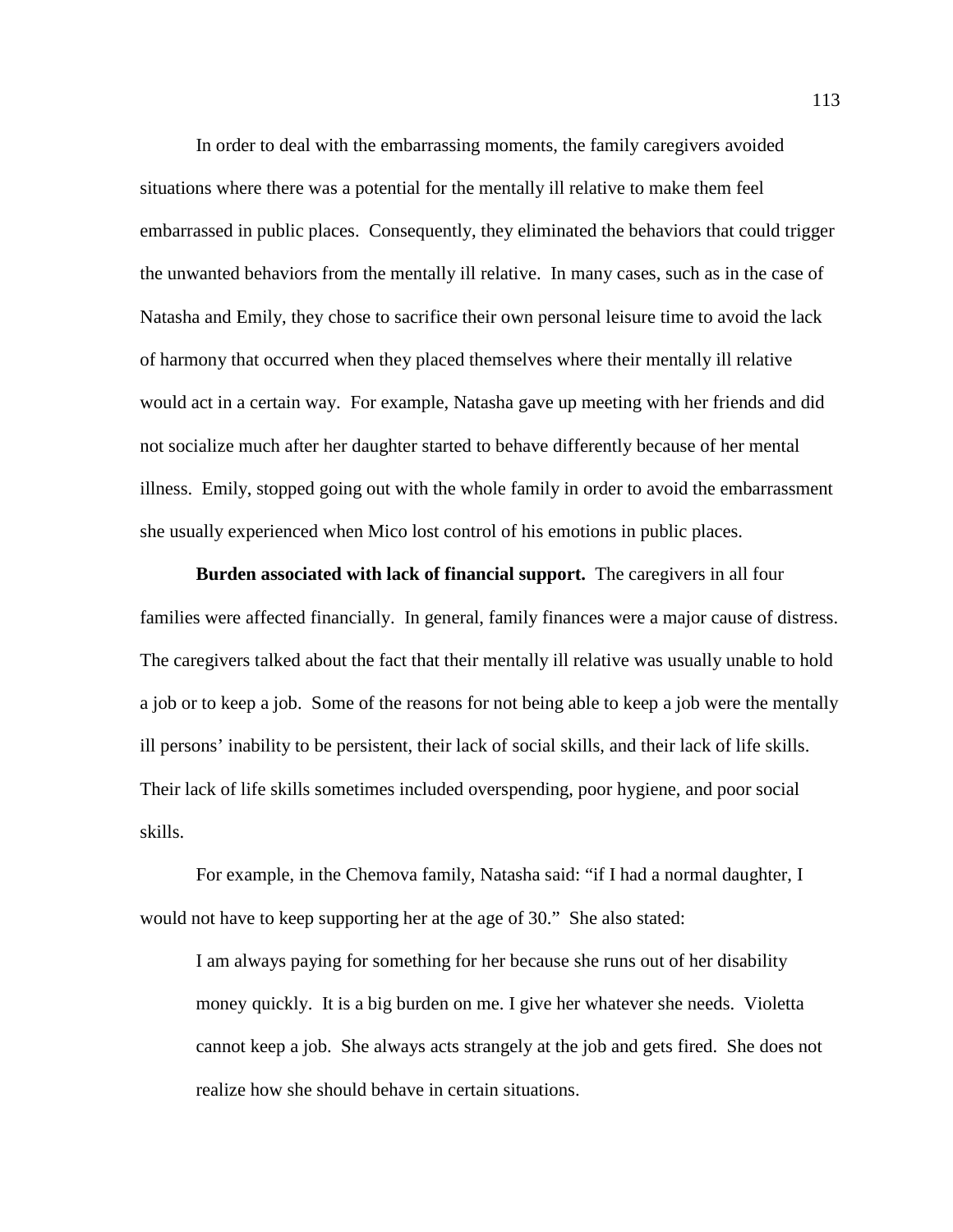According to Natasha, one of the reasons for Violetta getting fired from her job was because she lacked social skills and did not know how to behave in certain social situations. For example, when Violetta was 18 years old, she worked at a McDonald's and had to work at the cash register. She ended up buying food every day for some homeless people. They would come to the McDonalds every day and she would pay for them until the manager told her that she could not do that because the place was getting filled up with people who were dirty and smelled badly. She insisted on doing it every day until she was fired. Natasha talked about how her daughter "did not understand what people expected from her." Natasha also said that her daughter lacked life skills. Natasha said: "she does not know how to manage her money, does not know how to fill out a job application on her own, and gets overwhelmed with any little problem that comes her way." Her lack of life skills also made it difficult for her to keep a job or to look for a job.

In the Taylor family Mimi was also burdened by the financial responsibilities of her son David. Currently, David is living at home and is not working. His mother has to support him financially and make sure that he gets the proper treatment. She had been helping him out with his college bills and with his medical bills. She mentioned that "it is a big burden, and I won't be able to retire soon." She is sixty four and was looking forward to her retirement but plans needed to be changed to help her son. Mimi also talked about her son's inability to finish his Master's degree. She found out that he stopped going to his classes and was not going to graduate. She said that "it makes her sad because he cannot handle too much pressure." Mimi keeps supporting her son David. David's sister Sally also tried to help David by taking him to a psychiatrist and by trying to help him fill out his disability forms. Even after Sally helped David with trying to find treatment, and supported him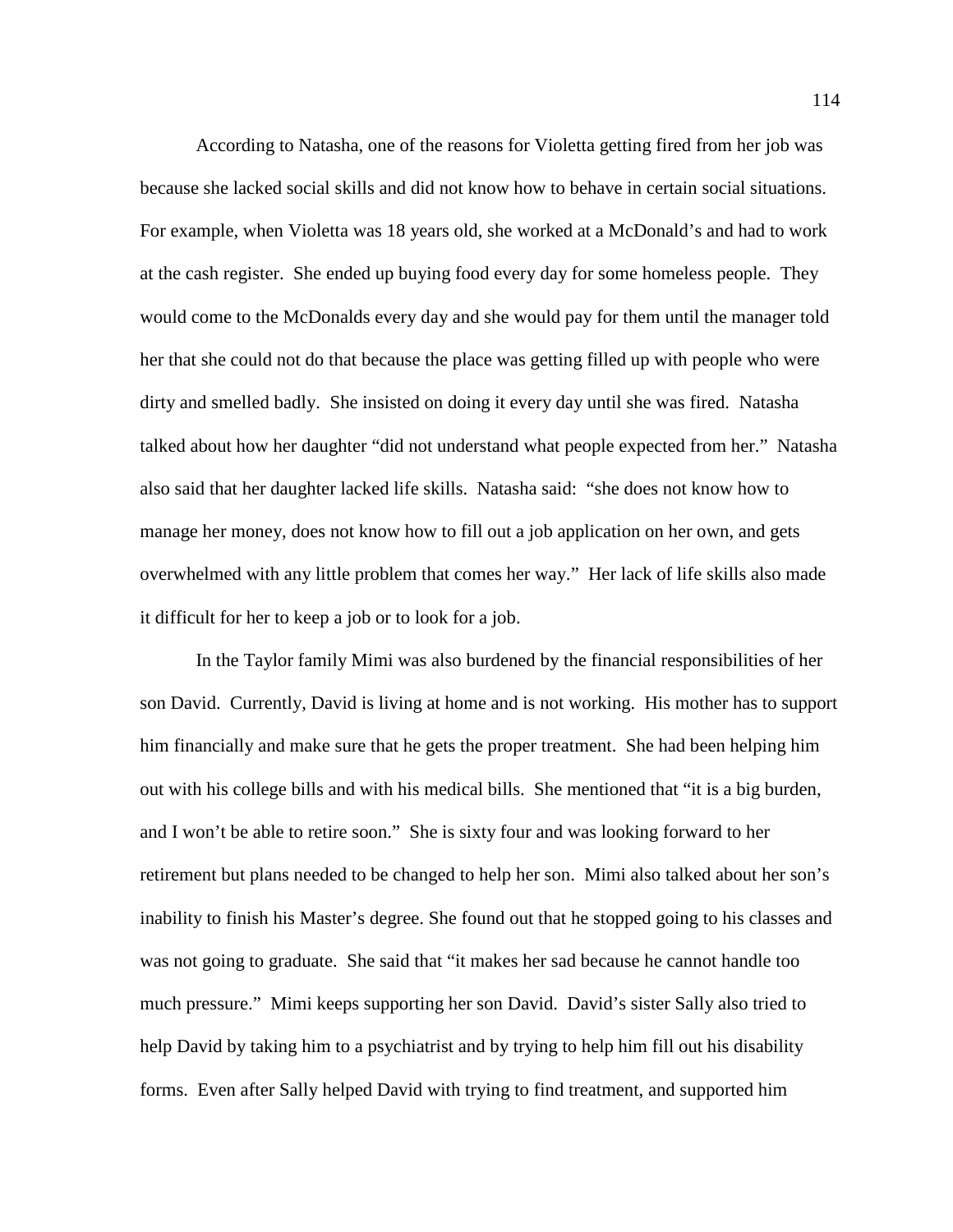financially while he lived with her, David had not continued treatment and had not been able to support himself financially. Sally felt that her brother was "making the same mistakes over and over again" and that she could not continue to help him if he was not going to do what he needed to do. Sally mentioned that she had to take care of her own family and that there is "so much one can do to help out."

In the Duran family, Caroline's family suffered financially because of her father's mental illness. Her father was never able to hold on to a job for too long. When her mother died, she and her sister were not able to live with their father because their father did not have a stable income and did not have a job. Caroline stated: "my father could never take care of us." Her mother had to have many odd jobs when her parents were together because of her father's inability to hold on to a job.

In the Lopez family, Emily and her family struggled financially because her husband was also unable to hold a job. In describing the family's finances, Emily stated: "I never rely on him for money. My mother and I never relied on my father and now I do not rely on my husband's salary." Emily is not expecting her husband to be able to afford anything else for the family. She says: "we are not able to go out to eat or to go to the movies as a family because that would cost 50 dollars and we cannot afford it."

Sally in the Taylor family mentioned that her parents started to separate when they could not handle the problems with her older brother Mike. Sally affirmed: "financial problems played a big part in my family's problems." For example, when the family could no longer send Mike to boarding school because the father could no longer afford it, the problems at home escalated. Referring to Mike' behaviors when he came home from the boarding school Sally said: "He had tantrums, threw things around, and he used to get angry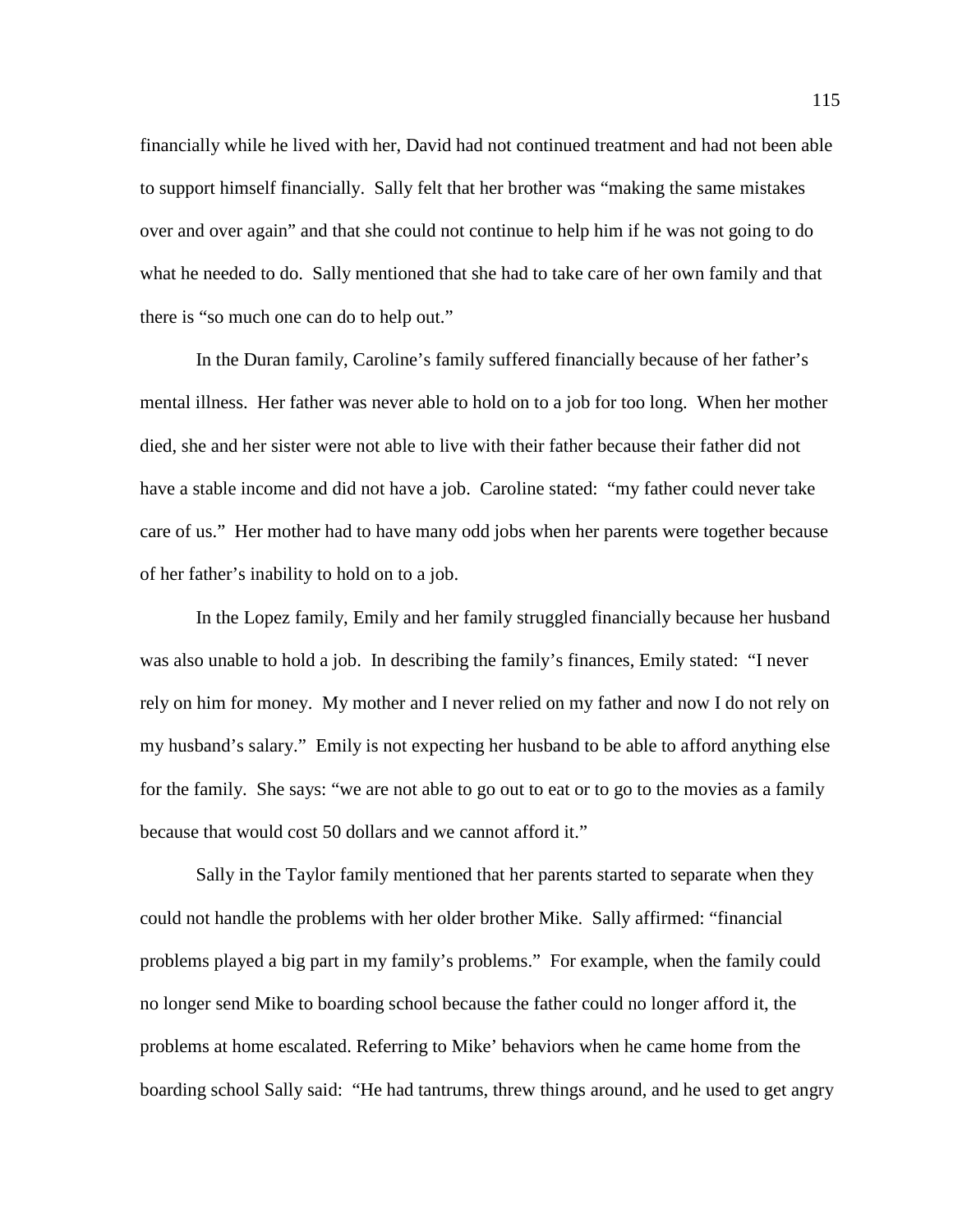at us." When Mike reacted this way, he had problems with his father. This in turn created a stressful environment for Sally and her family. Sally concluded that Mike's anger and emotional problems caused more problems among the family members. Thus, when Mike was home, he threatened the family's harmony and affected the family's unity.

Caroline in the Duran family struggled because her father "was not able to hold on to a job." She stated:

Mom had to baby sit because dad could not keep a job. When mom died, we lived with our relatives because dad could not take care of us…we used to see my father on weekends and we could go to a restaurant and had one cup of tea only. We did not eat anything all day because he could not afford it.

When their mother died, Caroline and her sister lived with relatives because of their father's limited financial resources. Their father was never able to take care of his daughters. Caroline and her sister survived on the money that they inherited after their mother's death.

In summary, one of the areas of concern and distress for the families in this study was the mentally ill relatives' inability to keep a job and their lack of life skills. In some cases, even when the mentally ill relatives were receiving disability, they were unable to manage their monies and became a financial burden on the families.

**Coping mechanisms/strategies/gaining strength.** All the caregivers talked about the different coping mechanisms and strategies the family members would use while living with their mentally ill relative. Natasha likes to travel around the world. She likes to do this without her daughter because she feels that she needs to "recharge." She mentioned that whenever she travels with her daughter, she does not relax. Violetta is "very restless and gets bored easily". She also "does strange things on the trip" such as talking to strangers about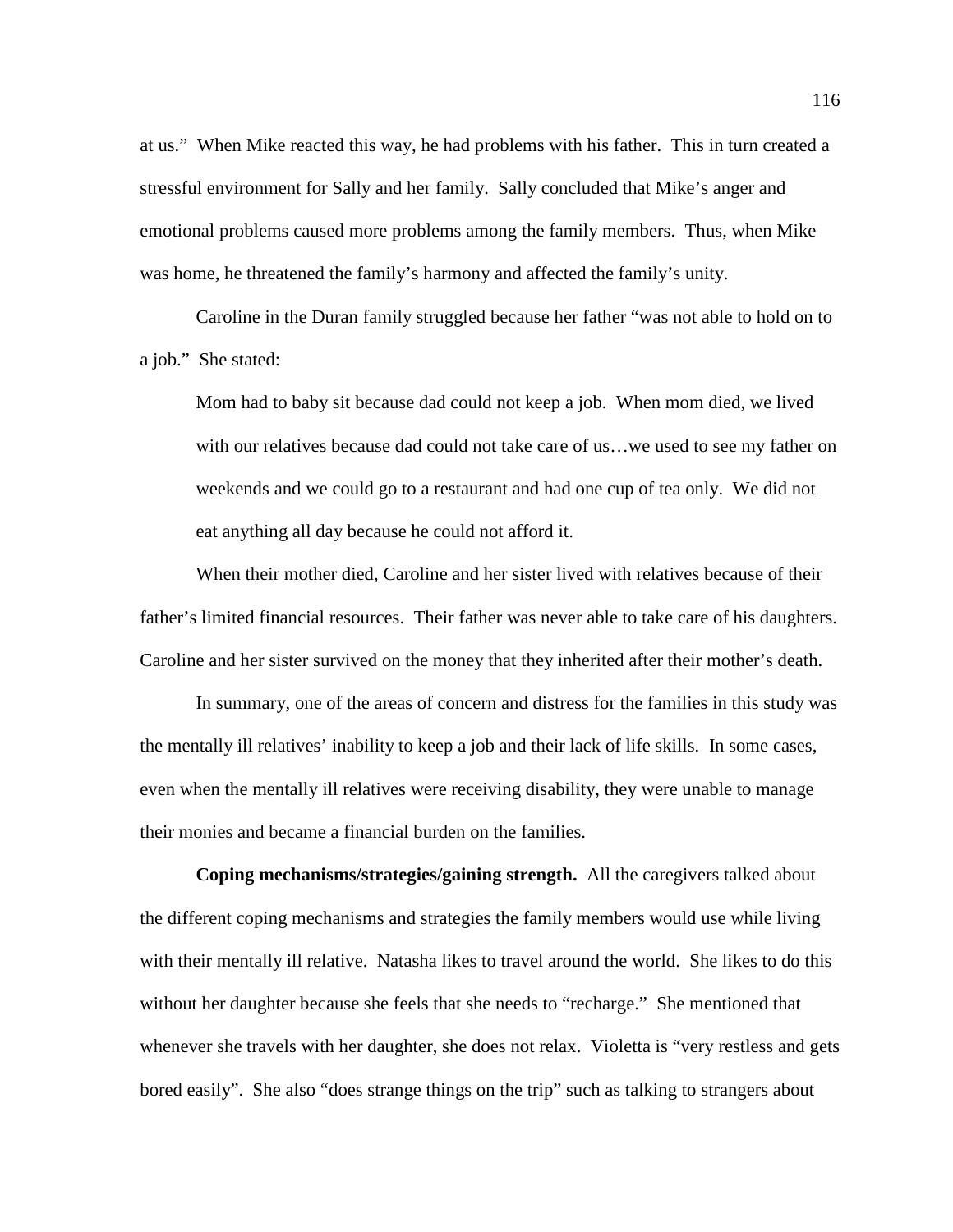very personal issues or wanting to just leave from a place whenever the family is having a good time. Natasha also avoids seeing "the friends that do not understand Violetta's illness." Natasha has lost many of her friends since her daughter's illness. She stated that she only sees the people who are sensitive and understanding.

In the Taylor family, Sally mentioned that she coped with the problems at home by "hanging out with friends, and going to concerts." When Sally was a teenager, and when her older brother's behavior became erratic and violent, Sally started to do artwork. In addition to the photograph of herself and her siblings when they were all under the age of 10, Sally brought in an artifact. It was a silk screen painting that she had made when she was twenty. The drawing depicts people screaming and running. It looks like a flag of a revolution. She said that she made the drawings by taking pictures of herself and her brothers. There is a woman's face on the upper left. In the center of the artwork you see two men running. Sally said that she thinks that the drawing is a symbol of how she felt in her family. The drawing made her feel that she could express herself because in her family "she had no voice." Therefore, the drawing was something that she longed to do. She wanted freedom from the arguments at home. As a result, she devoted herself more and more to her artwork and became an art therapist. When Sally was growing up, she would go along with her brother's Mike's demands in order to maintain peace. When her brother Mike was selling drugs from the family's home which was during the onset of his mental illness, he would force Sally to sell the drugs to their friends as well. Sally would succumb because "it was scary." When he could not sleep at night, he would ask her to play video games with him all night long on a school night. Sally would go along because she said: "he would force me and I was scared."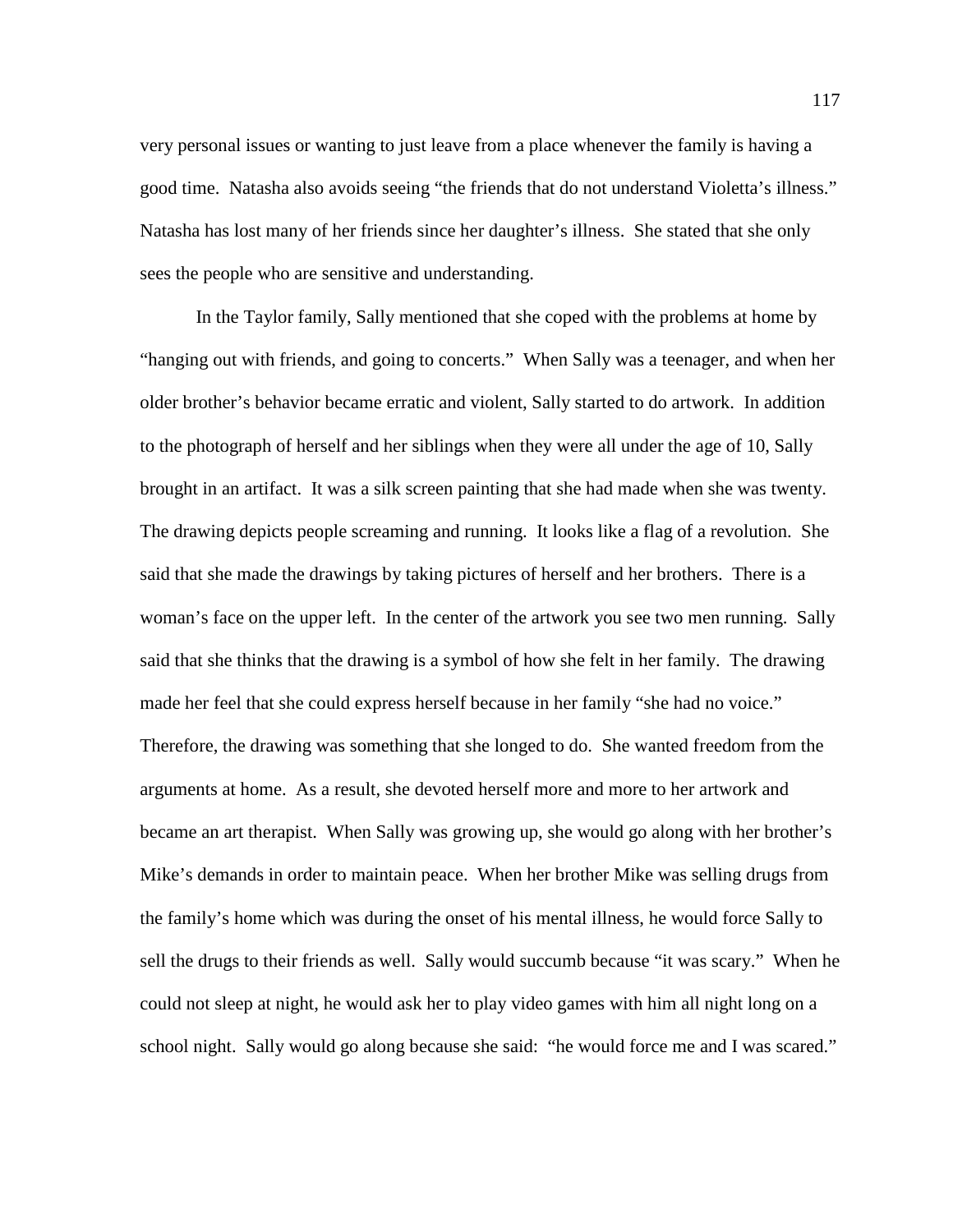Sally had to "go along" with what her brother wanted her to do because she was afraid of him.

Sally's parents coped with their son's mental illness by sending him to a boarding school and then later on, by having him live with Sally. According to Sally, when her brother Mike was diagnosed with schizophrenia, her father rented an apartment for her and her brother. Sally had left her studies at the college to "help the family out." Her parents felt that if Mike lived with Sally, she would be a good role model for him. Sally and her brother were in their early twenties. Sally had a job and her brother did not work. The arrangement did not work because Mike became violent and Sally ended up moving out. In addition, at that point in time, Sally's parents divorced and her father decided to start a new life with another woman. When Sally's father left the family, the family unit changed. Sally and her mother became the main caregivers.

Sally also talked about her inner strength. She said:

What are the positive outcomes of my experience? It gave me a drive to be successful in life and not to be like him. I said: I do not want to ever be like him. I chose art therapy because it was something that gave me insight and helped me to understand what was going on.

Accordingly, Sally felt that her strength and her success came because of what she had experienced with the mental illness in the family. She felt that her success with her career came from her struggles with her family because she did not want to be like her brothers. The experience of seeing her two brother's mental illnesses awakened a need in her to understand and to heal others by becoming an art therapist.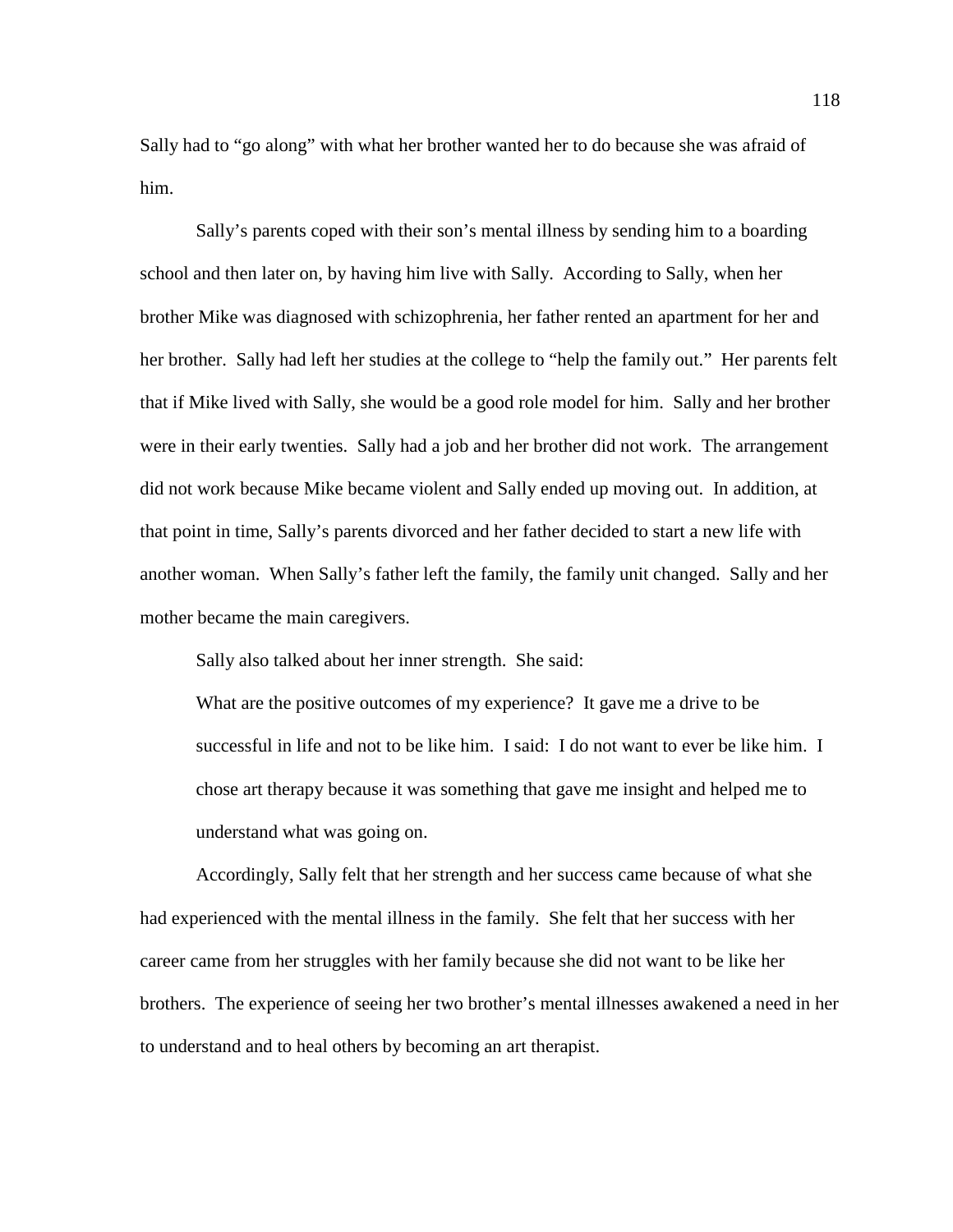Sally's mother Mimi talked about her own coping mechanisms and method of selfcare. She talked about her inner belief in God which helped her on a daily basis. She said: "I enjoy my work, my friends. We go to Christian concerts together. I go to church." Mimi also added that she enjoyed going on vacations with Sally and her two grand- children. Sally has two children aged 1 and 3. She feels that her grand-children are "her pride and joy." By focusing on her grand-children, Mimi feels proud and joyful.

In the Duran family, Caroline recalled that her mother and the family in general used to use many strategies with her father in order to "maintain the peace." While describing one of her mother's strategies which she called "tricks" Caroline stated:

My mother used tricks. My father did not believe in deodorants, he thought it was just for women. She would say things like do you want to take a shower before or after dinner? She would do this so that he would not fight the idea.

When describing her own coping mechanisms and strategies dealing with her father Caroline stated:

You know I wanted to keep him happy because you learned what to say what not to say. I learned not to be too honest. If I was too frank maybe it would upset him if he did not like what I said.

Caroline recalled that her mother would tell her children to please the father in order to avoid his anger and his punishment. Caroline felt that acting the way the family was acting was not "normal". She said: "I was focused on my own coping… it was more about me surviving daddy. It was like walking on eggshells." Caroline added that her "trick" with her father was "kindness." She said: "I just used kindness to placate."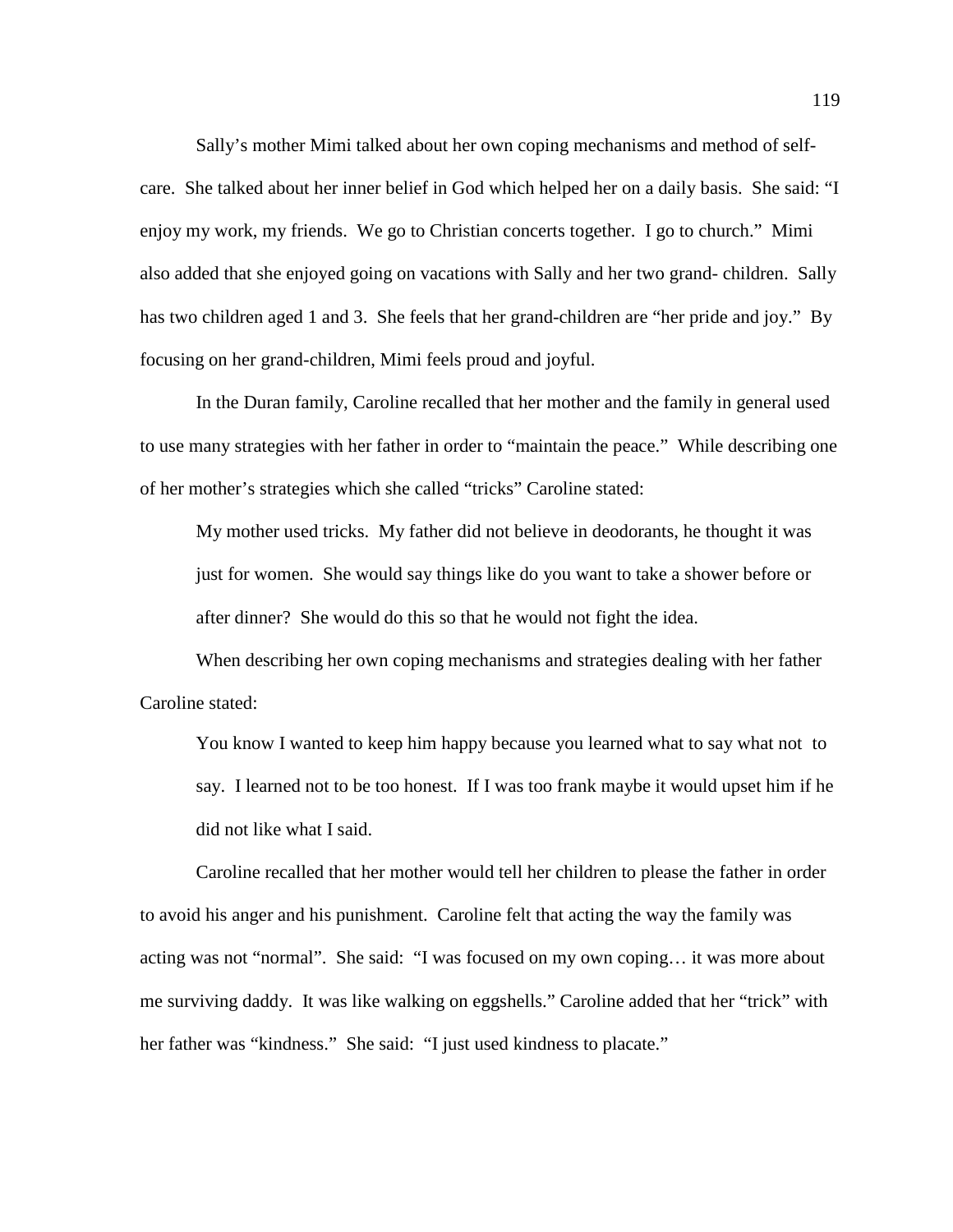In dealing with the mental illness Caroline also talked about how she gained strength as a result of her family's experience dealing with the mental illness. When defining her inner strength Caroline stated:

It is a belief in myself. I think that sometimes living life is like developing a muscle. I had to develop a strong muscle when I was young. I could not just depend on my parents. I had to help my mother, help my father, and protect my mother against my father. Appease my father all that work and I think that it made me strong.

Therefore, Caroline ensured that her parents did not argue by appeasing her father. She was doing that to "protect mother."

When describing her coping mechanisms Caroline stated: "the two things that helped me were humor and friends." When she talked about the joyful moments in her life amidst the sufferings she stated: "I think there was lot of joy in my life…I grew to be compassionate, open-hearted, deep, all those things… just working my character, prayer, service, benevolence, generosity, all those things… I prayed very deeply… as a result of that I was strong." Caroline felt that she had learned to have faith from her father and that she learned to have friends from her mother who was "very good at making friends." These two qualities, which were a strong belief in God and the ability to make friends, helped her deal with the mental illness in her family.

In the Lopez family, Emily had to use many strategies to deal with Mico's anger. Whenever he is about to become verbally abusive to the family and "lose control", Emily either leaves the home with her children or tells Mico to leave the home. He leaves the home and gets involved in other activities. This helps the family to "take time out" and eventually when Mico is emotionally calmer, he comes back to his family. When Mico is emotionally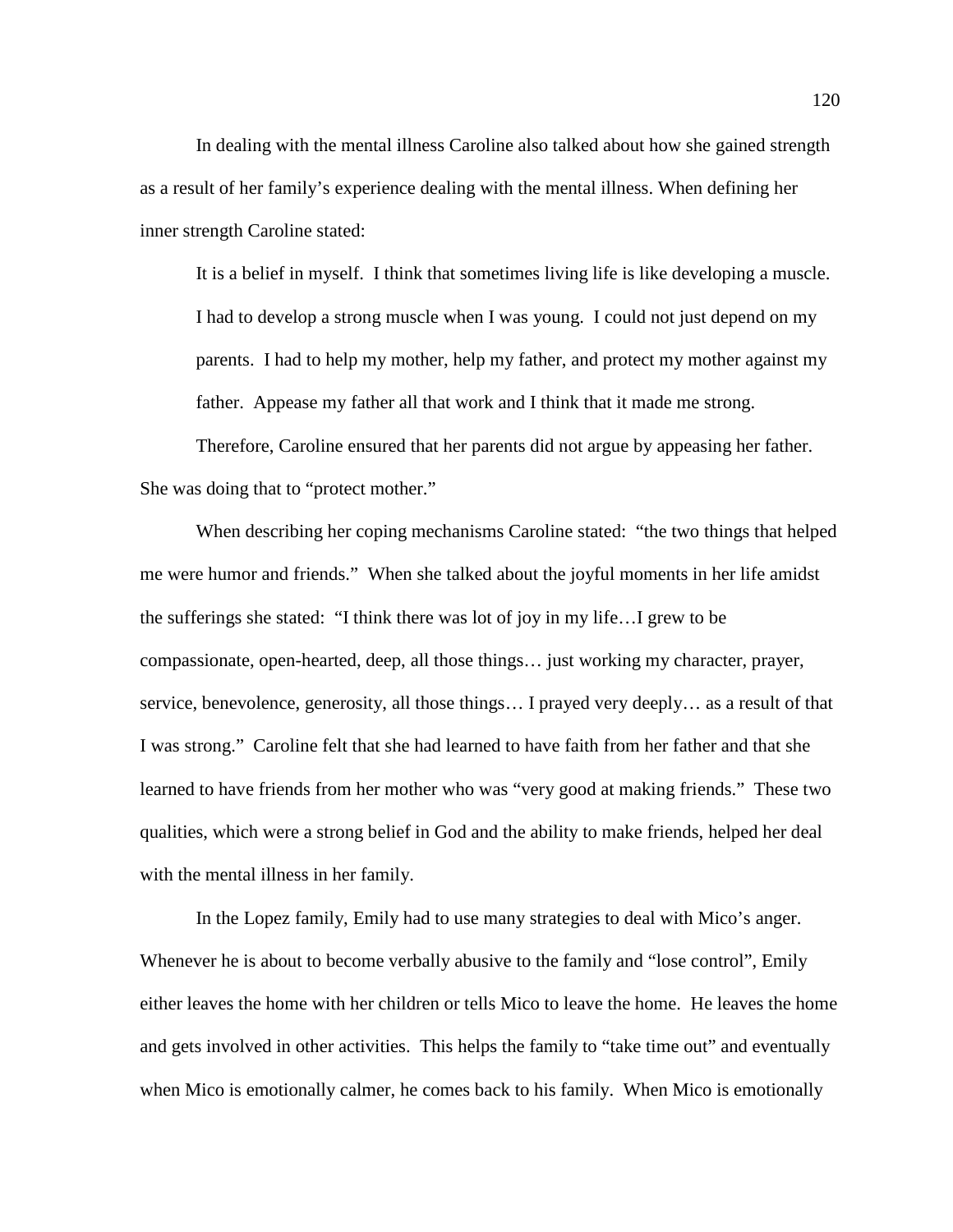upset, Emily tells her children to "stay away from daddy today because he is not feeling well." However, sometimes, Mico cannot control his anger and lashes out at his family. Emily has left him several times but keeps taking him back when he promises to change. She is always on guard with him and watches him to determine whether he is in a "good mood" or "bad mood". For example, when Mico is having a manic episode, Emily ensures that Mico gets out of the house and stays away from the family until his manic state has subsided or until his medications have taken effect. When describing Mico's manic state and his mood swings Emily stated:

Even when he is manic he has both. It goes up and down. He works for five days in a row and then he sleeps for 3. He is now on his medications and he is controlling his manic states. Before he would be ranting and raving around the house. I tell him if you cannot talk then do not talk at all.

Thus, when Mico is having his manic episodes, Emily learned to tell him "not to talk at all." This prevents his anger and his mania from escalating. She also knows that when he is going through his "manic state" it lasts a few days until he "has spent all his energy."

Emily also added that when she learned that she was ill and there was no cure for her illness, she decided to have a living will. The will states that in case of her death, her mother will have custody of her children. Mico agreed to do this because according to Emily, "he knows he cannot take care of his children." This was another strategy from Emily to ensure that her children would be safe in case of her death.

One way that caregivers continue to take care of their mentally ill relative was to take on more responsibilities. Natasha (Chemova family) and Mimi (Taylor family) take on many of the responsibilities for their children such as paying their bills, paying for college, or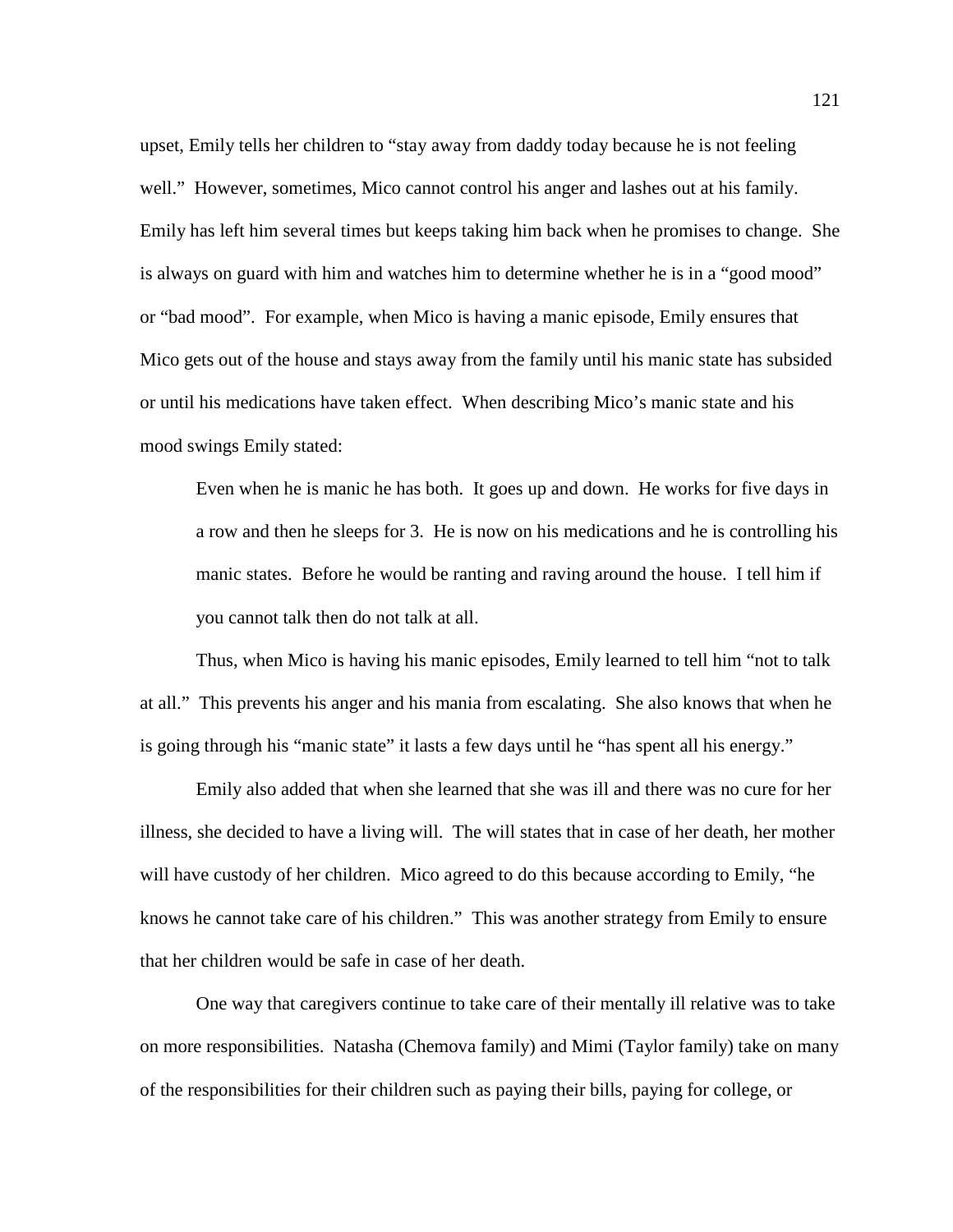taking care of their basic needs. For example, Natasha has to keep providing for Violetta's financial needs because Violetta "spends all her disability money as soon as she receives it." Mimi will not retire because her son does not have a job and she has to keep supporting him. In the Duran family, Caroline and her family kept helping their father out until his death. Caroline's father was not able to provide for his children once he became delusional. His children were placed with relatives and in boarding schools and lived without their father's support. Caroline took care of her father and financially provided for him at the end of his life. Emily in the Lopez family is unable to work because of her illness. Her children lack financial support and cannot afford many basic necessities. Emily gets help from her mother and her cousins in order to make ends meet. Even though she has a husband, she is solely responsible for taking care of the basic necessities of the household because her husband is not able to keep a job for a long time.

In summary, family caregivers use strategies and coping mechanisms in order to deal with the mentally ill relative's behavior and maintain peace in the household. Consequently, in order to ensure peace in the household, the caregivers changed their own behaviors. The coping mechanisms and self-care mechanisms also allowed the families to be able to live together and relieve the pressure of the burdens that the family members felt at times when the mentally ill family member's behaviors were destructive to the family unit.

**Worry about the future of the mentally ill relative.** Each caregiver talked about their worries regarding their mentally ill relative's future and their ability to take care of themselves. For example Natasha in the Chemova family stated that after she knew that her daughter had schizophrenia, she was always worried about her daughter's future. She stated: "who is going to take care of her when I am gone?" In addition, Natasha mentioned that she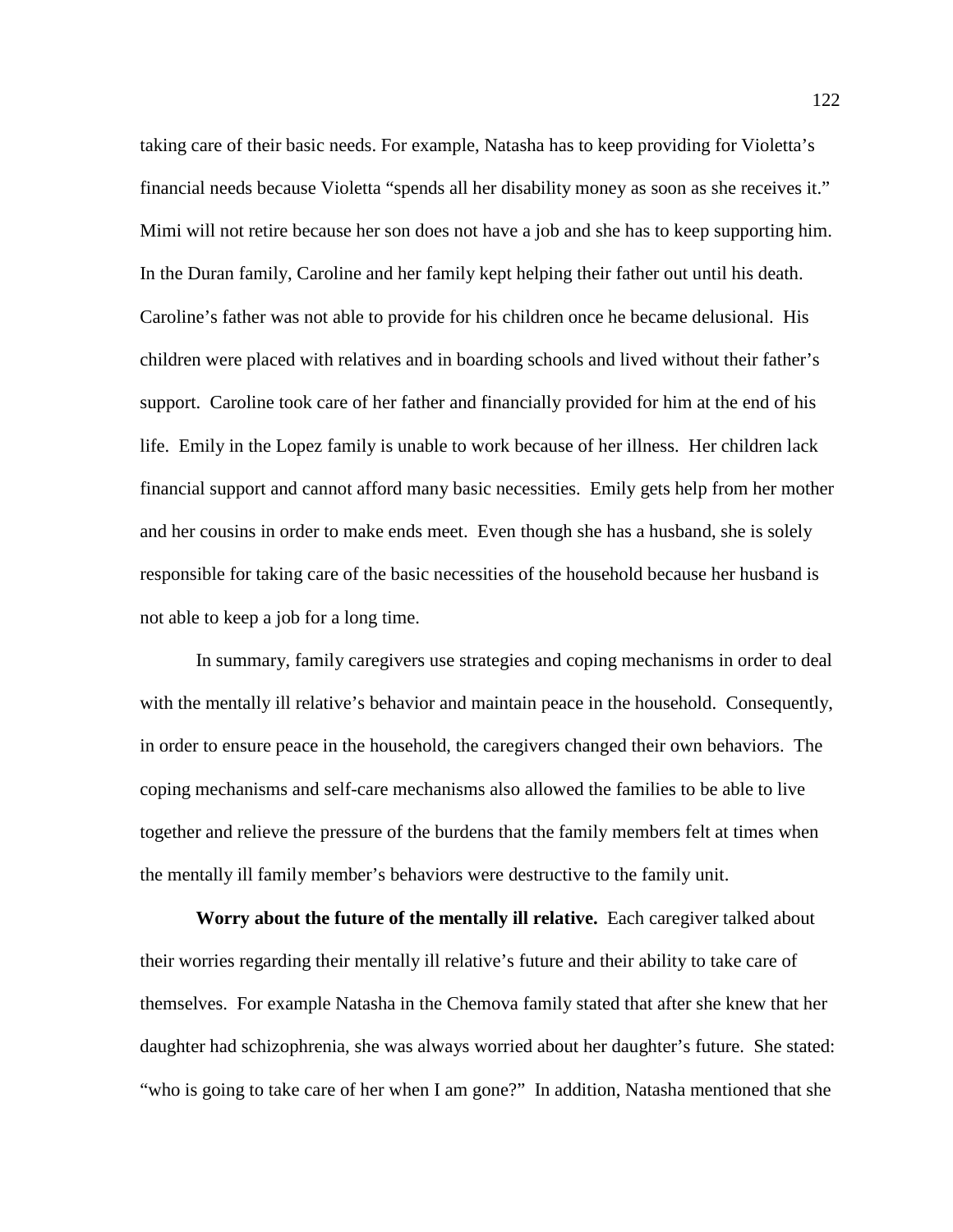worries about her daughter on a daily basis. She is always finding out exactly where her daughter is and feels worried each time her daughter delays in calling her. Natasha is always on "guard" expecting the unexpected. About 7 years ago, Violetta went to the hospital about 20 times. Each time it was for something that had happened to her. For example, once when Violetta was about 22 years old, someone called Natasha to tell her that her daughter had been "hit on the head with a bat and was hurt." Natasha said that her daughter Violetta was doing some paper work inside her home when she heard very loud music coming from a car parked on the street. It was nighttime. Violetta decided to tell the strangers in the car (there were two men and they were drinking) to lower the music because she could not concentrate on her paperwork. One of the men hit Violetta on the head with a bat and the two men sped away in their car. Violetta was hospitalized for several days after that and had stitches on her head. There were many such incidents over the years where Natasha had to run to the hospital in the middle of the night in order to take care of Violetta.

In the Taylor family, Sally stated that she was concerned about her brothers and tried to help them out. She left college to "take care of her brother" after he was diagnosed with schizophrenia. She was also worried about her younger brother because he was not following his treatment correctly and used to take only half of the dosage prescribed to him. She also "took care of him" when she helped him to get treatment from a psychiatrist, tried to get him on disability, and then tried to help him find the right resources. Her mother Mimi, who is now living with David, is worried about her son. She worries about him finding a job and "taking care of himself."

In the Duran family, Caroline used to worry about her father when he was living in shelters and moved around. She said: "my biggest worry was that he would die or that he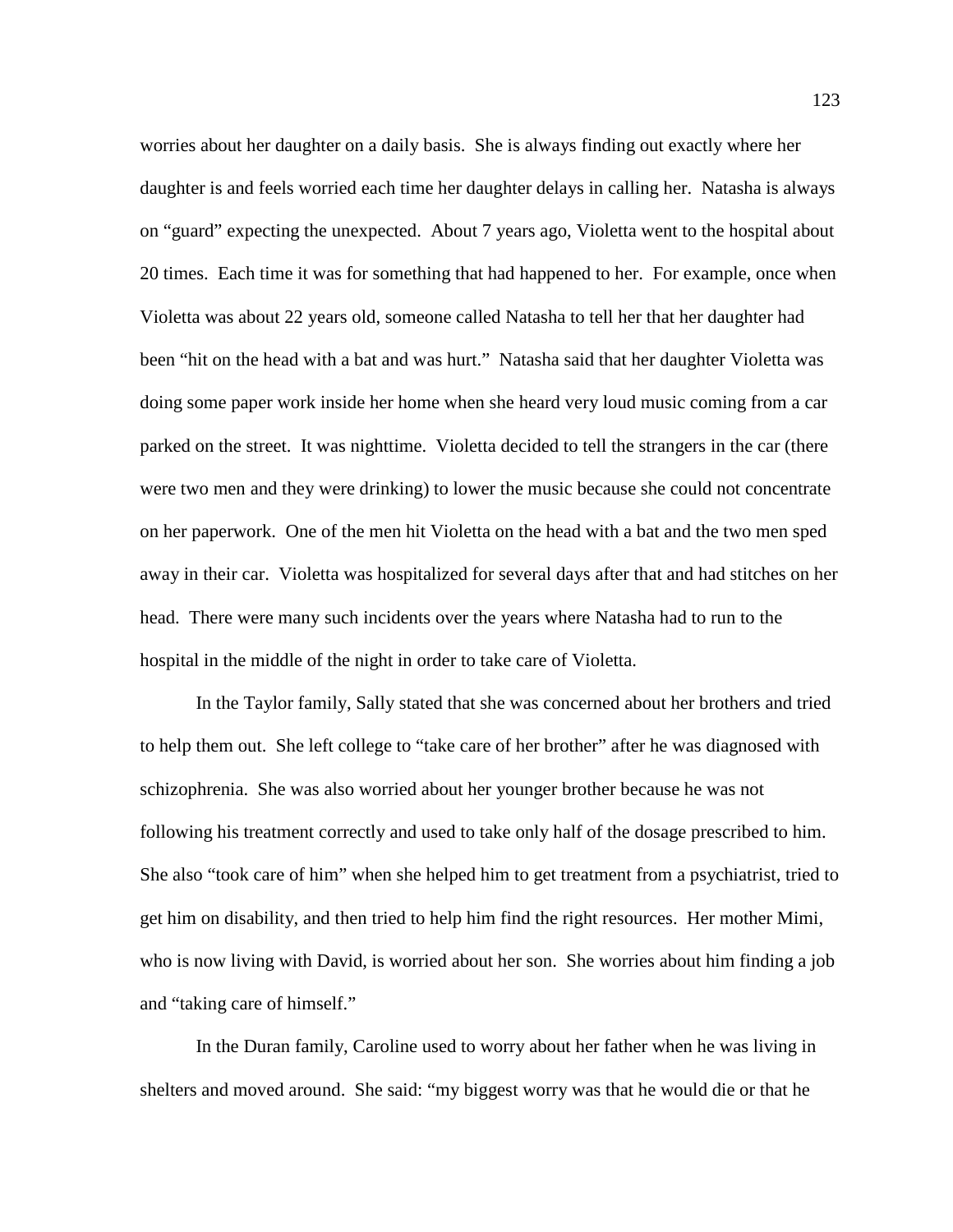was suffering." She was always calling him to find out how he was doing and she had become his sole caregiver after he became ill and was living in a nursing home close to her home. According to Caroline, her extended family such as her uncles and her aunts also worried about her father and helped him out financially throughout his life.

In the Lopez family, Emily could not leave her husband Mico even when she had wanted to get a divorce. She stated that each time Mico got angry and emotionally abusive she threatened to leave him. Each time, she was unable to leave him. She said: "I don't want him to die. Each time I left him he headed down that road. I am afraid that he will kill himself." Thus, Emily stayed with her husband because she worried about him. She felt that if she left him, he would kill himself.

In general life after the onset or diagnosis of the mental illness was when family caregivers worried about their mentally ill relative's future. Some caregivers felt that their relative would die if they did not take care of them. The worry about their relative's future added to the caregivers' psychological distress.

## **Synopsis of Family Systems Theory during "life after the onset and diagnosis of the mental illness"**

In looking at the analysis for the time after the onset and diagnosis of the illness, many concepts from Bowen's theory were used. In all four families, family caregivers continued to use the mechanisms and strategies either to ensure balance in the family or to prevent certain behaviors of their mentally ill relative. Homeostasis or keeping balance was exhibited in all four families. For instance, one family caregiver talked about how she does not see her friends anymore because she gets embarrassed about her daughter's behavior. In order to protect herself from the embarrassment and shame she experienced from her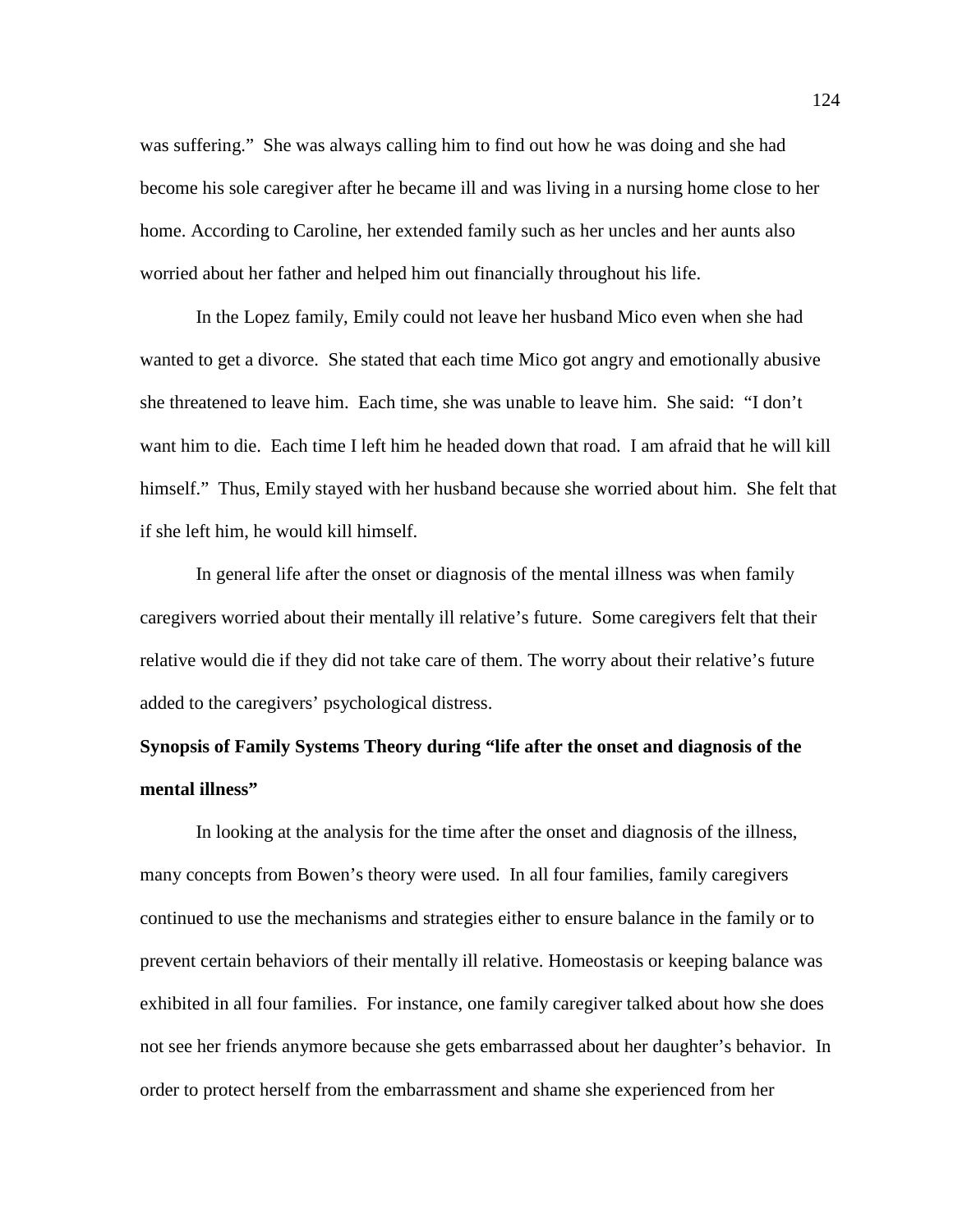daughter's behavior she changed her own life and eliminated seeing her friends. Another family caregiver stated that her mother used "tricks" to help her mentally ill father do the things that were necessary for him such as taking showers in order to ensure that he was functioning properly. In the same family (Taylor family) Caroline used "kindness" to "placate" her father. This she felt ensured that he did not get angry at her mother and would not disrupt family balance.

The time after the onset of the mental illness was a time where family caregivers understood that their relative had a mental illness. During that time, family caregivers were concerned about the mentally ill relative's inability to keep a job. The issues about finance became a major concern. In trying to help their mentally ill relatives financially and by trying to help the mentally ill relative with their life skills (such as acting appropriately with others in a job situation, personal hygiene such as wearing clean clothes, taking showers, or knowing how to spend money) family caregivers tried to balance their mentally ill relative's life by continuously changing their own behaviors. Thus, their own emotional health continued to be affected because the mentally ill relative did not learn from their mistakes by making mistakes "over and over again." In the Lopez family, while describing her children's reaction to their father's mood swings and "angry episodes" Emily stated that their eldest son gets very angry at his father when his father is angry with the family. Their son starts arguing with his father which gets his father angrier. The father starts arguing and the child argues back. This in turn makes him even angrier. Usually, this kind of interaction would go on and end up with Mico losing control and breaking things in the house or becoming more and more agitated. Usually, Emily has to intervene between her husband Mico and her son in order to ensure balance by removing her son from the situation.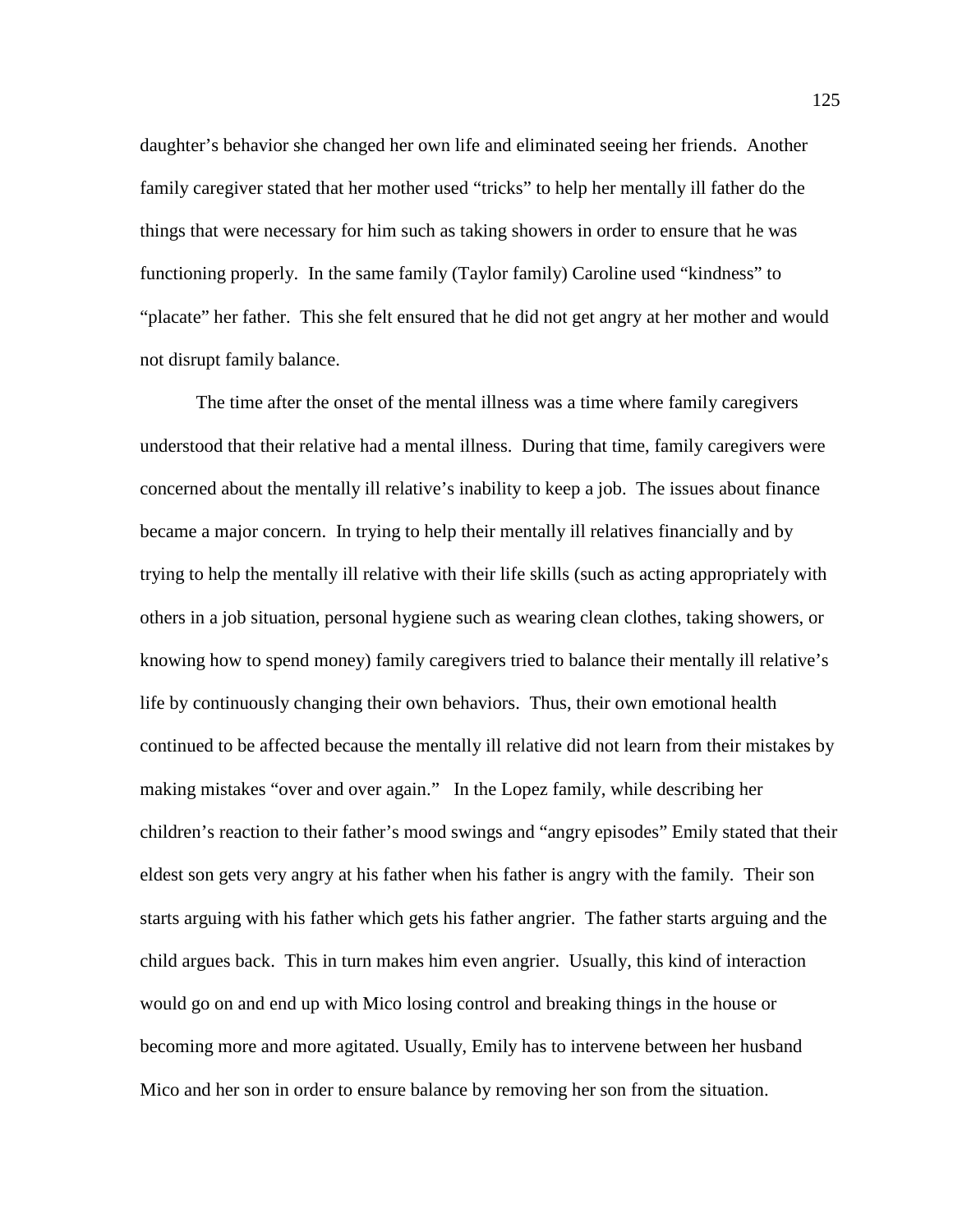After the onset of the mental illness, triangulation was another mechanism that family caregivers continued to use to balance the family unit or to balance their own stress from the burdens of caregiving. For example, Natasha in the Chemova family stated that one of the reasons why her daughter continues to have difficulties in life is due to her friends who "take advantage of her." She felt that her friends were a bad influence on her and that was the reason why Violetta kept "spending all her monthly disability checks before the month is over." By attributing her daughter's lack of life skills as the outcome of being with "the wrong people" she may be triangulating the problem on to a third party in order to relieve the stress that she feels. Similarly, Sally and Mimi in the Taylor family felt that the father's absence continued to affect David's mental illness. By stating that the father's absence may be responsible for David's mental illness, they were triangulating the stress that they experienced from David's mental illness on to the father. The concept of the identified patient at this stage of the illness continued to interplay as one of the mechanisms that family caregivers used to be able to help their mentally ill relative. All the family caregivers continued to take on the stress created by the mental illness. By taking on more responsibilities in order to ensure the functioning of their mentally ill relatives, family caregivers continued to experience symptoms of anxiety and stress. The difference from the previous stage was that after the onset of the illness, the caregivers learned strategies, coping mechanisms, and methods of self-care in order to continue their caregiving duties. The methods of self-care enabled family caregivers to feel relief from the stress and burdens that they felt on a daily basis and became an important ingredient for their emotional balance.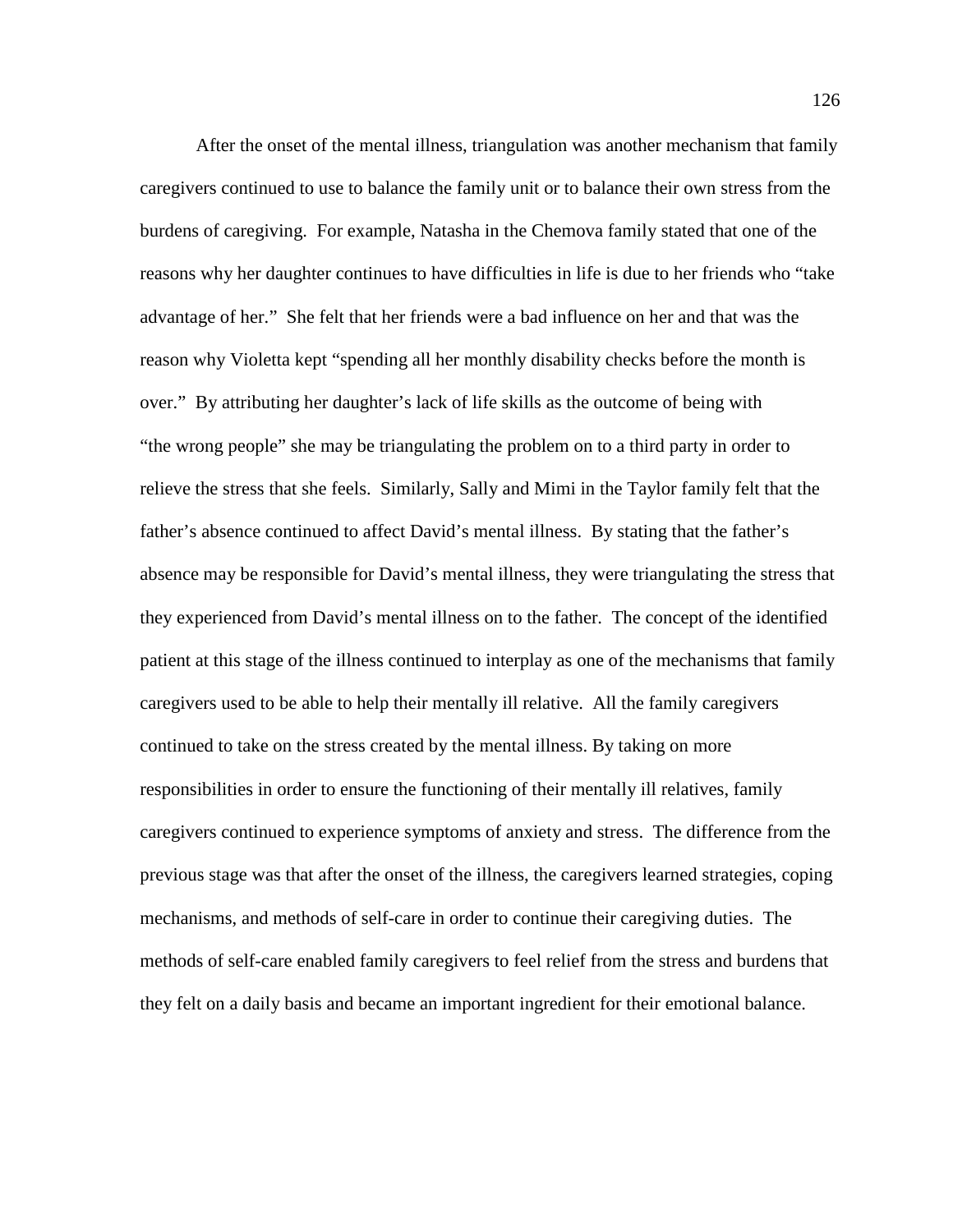## **Differentiation of Self and the Extended Family**

In addition to looking at the three different areas which were chronologically divided as life before the onset of the mental illness, life during the onset of the mental illness, and life after the onset of the mental illness, this study also looked at the themes that were present throughout the three different stages. Examples of such themes were the relationships of the family members with each other, psychological distress, burden associated with lack of financial support, finding the right medications, the mentally ill relative's odd or destructive behaviors, using coping mechanisms/strategies in order to maintain peace or ensure homeostasis, the effect of stigma from society, and the worry about the mentally ill relative's future. Thus, at times, the boundaries between the different chronological sections overlapped.

One general ingredient that was present throughout all the themes in analyzing the individuals' life histories was the concept of self-differentiation. Differentiation is the capacity of a family member to define him or herself apart from family unit (Bowen, 1994; Bregman & White, 2011). Looking at the individuals' levels of self-differentiation became a pivotal point in this study. This also helped to explain the effect of the extended family in the family members' lives. This in turn, shed light on the idea that in order to be able to deal with the changes that the mental illness brings to the family unit, it is also important to look at the family members' level of differentiation. By knowing the levels of differentiation of the family members involved, one can devise better interventions and get a better understanding of the burdens that each family member is carrying.

Bowen's concept of the differentiation of the self can be used to understand how each individual processes change and stress in the family unit. According to Bowen (1994), a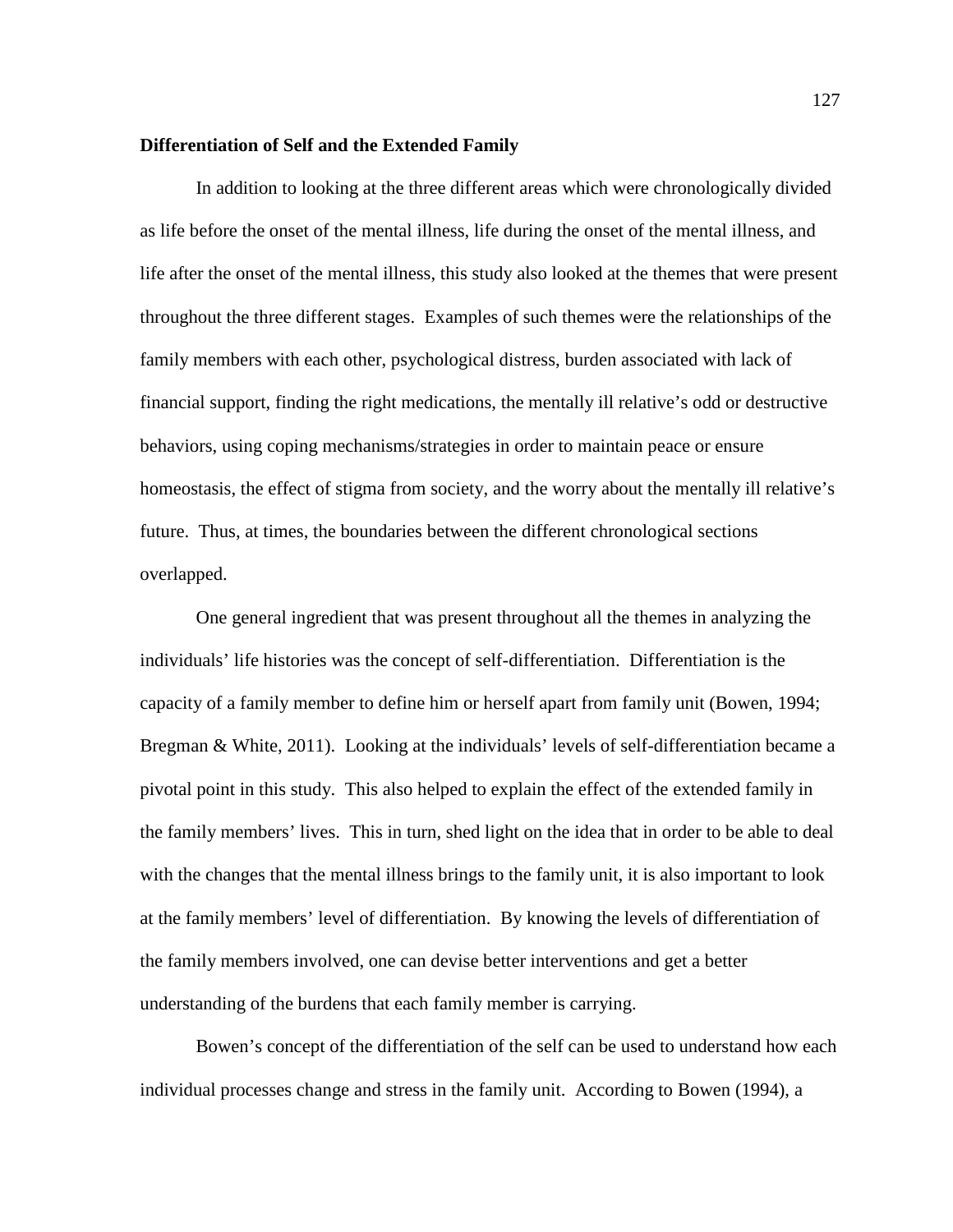person who is more differentiated is a person who is not as emotionally fused with his or her family of origin and is more autonomous. That person will be able to handle change and stress better than one who is fused with their family of origin and has difficulties separating their thoughts from their feelings.

Another factor that determines the capacity to change is connected to the level of differentiation found in individuals in previous generations (Nickols, 1984). The idea of differentiation also states that families fall within a certain level of differentiation that may be either a little advanced or a little delayed in maturity, compared to their parents and grandparents. Usually, the children marry people who are in a similar range of differentiation as their own. If individuals are less differentiated and continue to have children that are less differentiated, they will be less equipped to deal with crisis and less willing to do so. Consequently, less mature individuals will be more resistant to change and less able to maintain balance or homeostasis in the family (Bowen, 1994). Therefore, the more emotionally mature one is the easier it would be for that person to assimilate change and maintain balance within the family unit.

Bowen (1994) created a differentiation scale that provides mental health providers with a scale to measure the level of differentiation of an individual (n.d. Ideas To Action, retrieved on 07/3/2013). This scale was used to look at the different levels of differentiation of the family caregivers in the four families which aided in assessing their level of emotional maturity and their ability to maintain homeostasis while dealing with the changes that the mental illness created in the family unit. In looking at the four families in this study one can see that each family had a different way of coping with the mental illness. In addition, the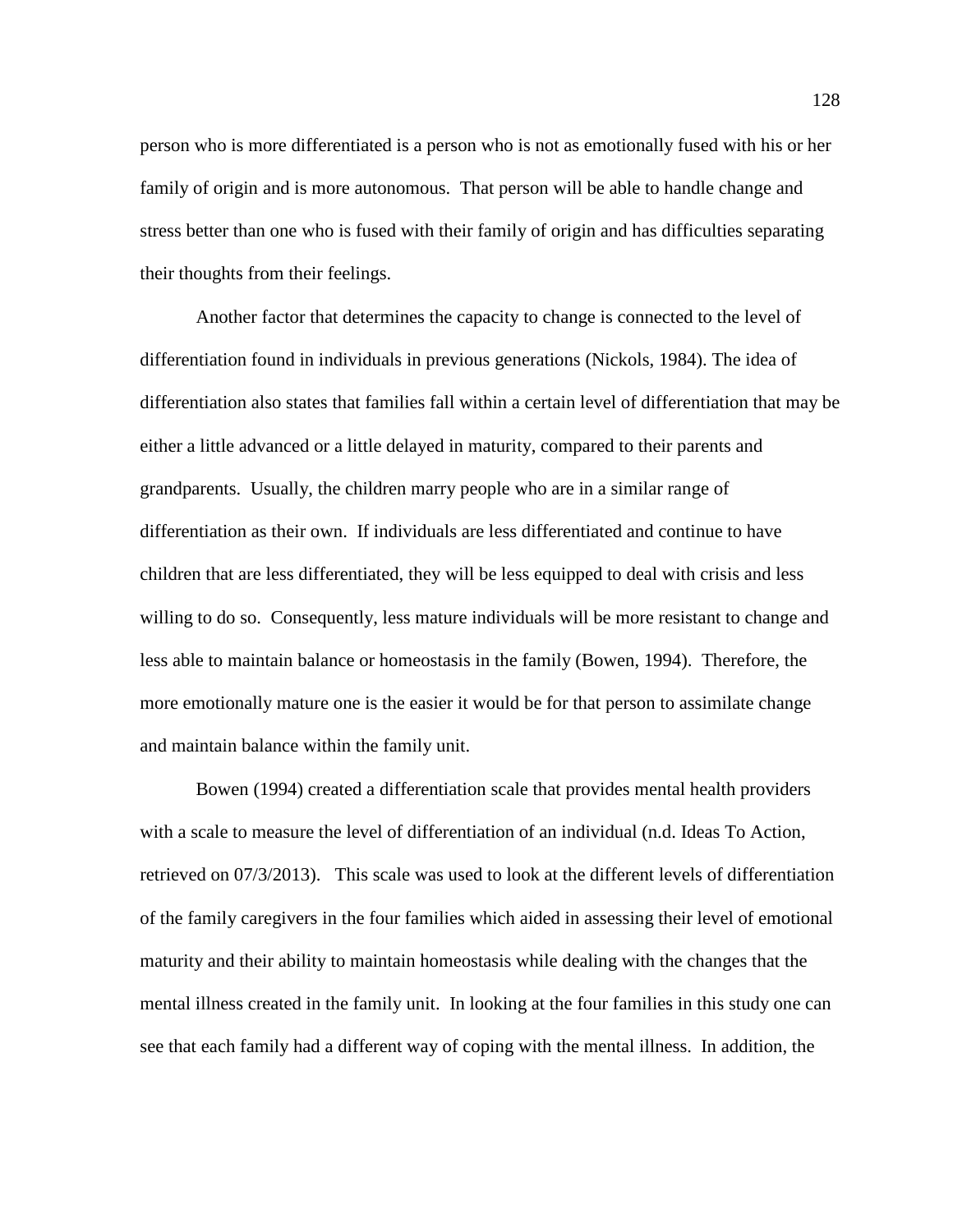level of differentiation of each family caregiver determined the manner in which he or she dealt with the psychological distress and burden created by the mental illness.

In the Chemova family, Natasha had a very difficult time accepting the mental illness of her daughter. She kept hoping that her daughter was simply adjusting to a new culture. Natasha's parents were born in a small town in Russia. Her mother Vanya and her father Euri got divorced in communist Russia when Natasha was only 6 years old. Then her mother remarried and had another son. Her step-father died from an illness when Natasha was 12 years old. Since then, Vanya (a pseudonym for Natasha's mother) has been living with her son. According to Natasha, her mother is still in denial and thinks that Violetta will stop taking the medications someday. Each time she sees her grand-daughter Violetta when she visits from Russia, she tells Natasha: "I don't see anything wrong with my grand-daughter. When is she going to stop taking her medications?" According to Natasha her mother is "upset and ashamed." Her mother also blamed Natasha for her grand-daughter's illness and told Natasha "how did this happen?" "What did you do?" This was something that really disturbed Natasha who stated that she feels like she has a "big burden on her shoulders." She also stated that she is constantly worried about her daughter. Since her daughter was diagnosed about 6 years ago, Natasha feels that she is "drained."

Natasha's quality of life has changed since Violetta's diagnosis of the mental illness. Her stress level is also higher. She stated: "I cannot relax, I cannot rest, and it is a neverending problem." Natasha may be close to her mother on the differentiation scale because she first had a lot of difficulties accepting her daughter's mental illness and presently cannot separate herself emotionally from her daughter's problems. She also blames herself at times. While talking about Violetta's mental illness, Natasha stated: "I blame myself all the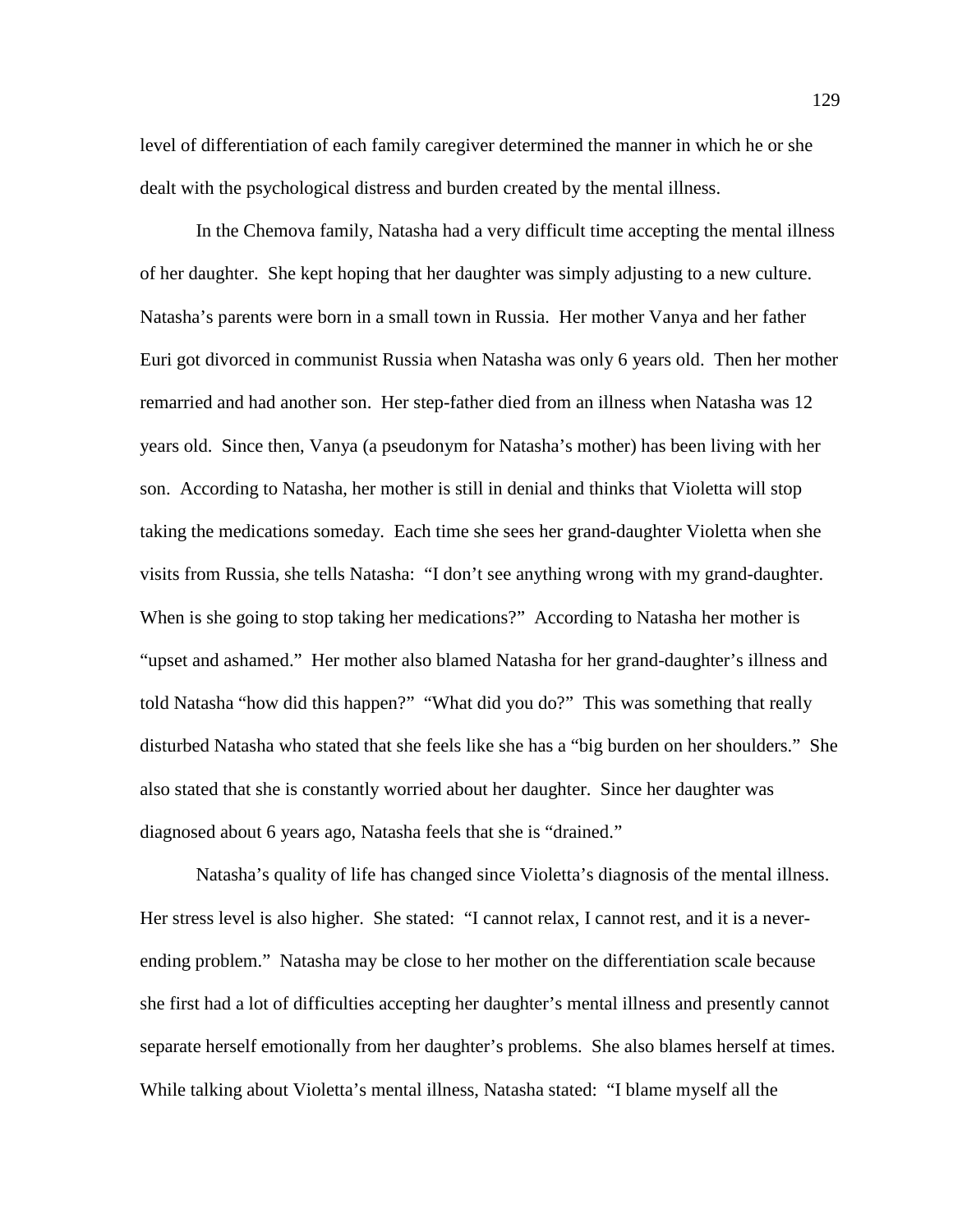time…maybe I was not a good mother. What did I do wrong?" Natasha has accepted the fact that her daughter has a mental illness. However, she is still unable to separate emotionally from her mother's criticisms and from her feelings of shame and guilt about Violetta's mental illness. Vanya her mother, hides the mental illness from her extended family (her sister, her daughter in law, and her brothers) and hopes that her grand-daughter "will stop taking her medications" even after being told that Violetta will need to take her medications for the rest of her life because she becomes delusional without them.

In comparing Natasha's and her mother's level of differentiation, Natasha may be a little higher than her mother on the differentiation scale. The fact that Natasha cannot separate herself from her mother's criticism and feels that somehow the mental illness is her fault, demonstrates that Natasha is having difficulties differentiating herself from her family and that her level of differentiation is close to her mother's level of differentiation. Speculating Natasha's level on the scale of differentiation, she would be somewhere in the range between 50 and 60. However, Natasha would probably fall in a higher level than her mother. Natasha has accepted her daughter's mental illness while her mother continues to deny it and blames Natasha's upbringing. Natasha also has another son who according to Natasha "tries to avoid Violetta whenever Violetta visits the family in Russia." Natasha said that her son: "feels ashamed and cannot take Violetta's strange behaviors." Therefore, Violetta's sibling may also be close in range to his grandmother and his mother's scale of differentiation. According to Bowen (1994) individuals who are less differentiated are more resistant to change.

The Taylor family is also a family where the family caregivers had difficulties with their emotions and the members displayed a low level of self- differentiation. For example,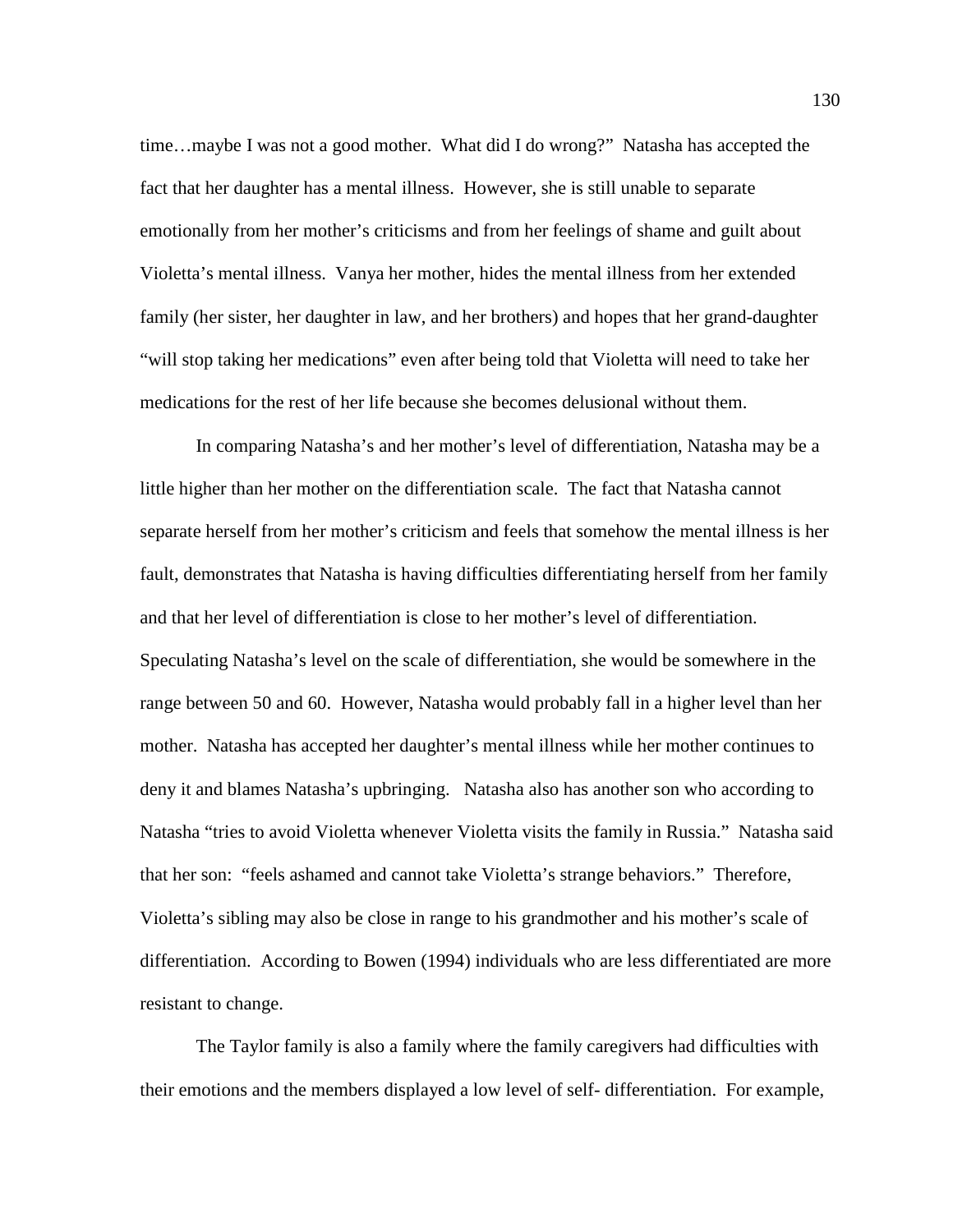according to Sally, her parents used to "be rich" when they lived on the east coast and were part of a family business. However, they left the family business and the father started his own business. For this reason, they left the east coast and settled in another state. Unfortunately, the father's business according to Sally "went under." When the financial situation for the family worsened, the mental health of the family was also affected. Initially, when the family first moved to another state and when the father's business was still running, the family could afford a boarding school for Mike. During that time with Mike in boarding school, the tension in the family was minimal. Once the father could no longer afford boarding school and Mike was at home, the family problems escalated. The father was not able to deal with the son's mental illness over the years and eventually started another relationship and left the family. This according to Sally created "a lack of communication" between the father and his children. Once the father left the family and remarried another woman, he was no longer part of the family unit.

When describing her present family relationships Sally stated: "We are not on good terms. My parents cannot communicate well about their children. My father and I are not talking anymore. I had asked him to come at a different time for my marriage because my mother was coming… right now they are not talking." Hence, Sally did not invite her father to her own wedding and told him to come at a different time because her parents were not talking to each other. Her father has been upset with her since then and has not come to visit her after the marriage. Sally feels that her mother is still angry at her father for "abandoning" the family and her mother Mimi also feels that her second son David's mental illness was the result of the divorce. Sally also feels upset with her father for "cheating" on her mother while still married to her. Sally's level of differentiation may be close to her mother's level.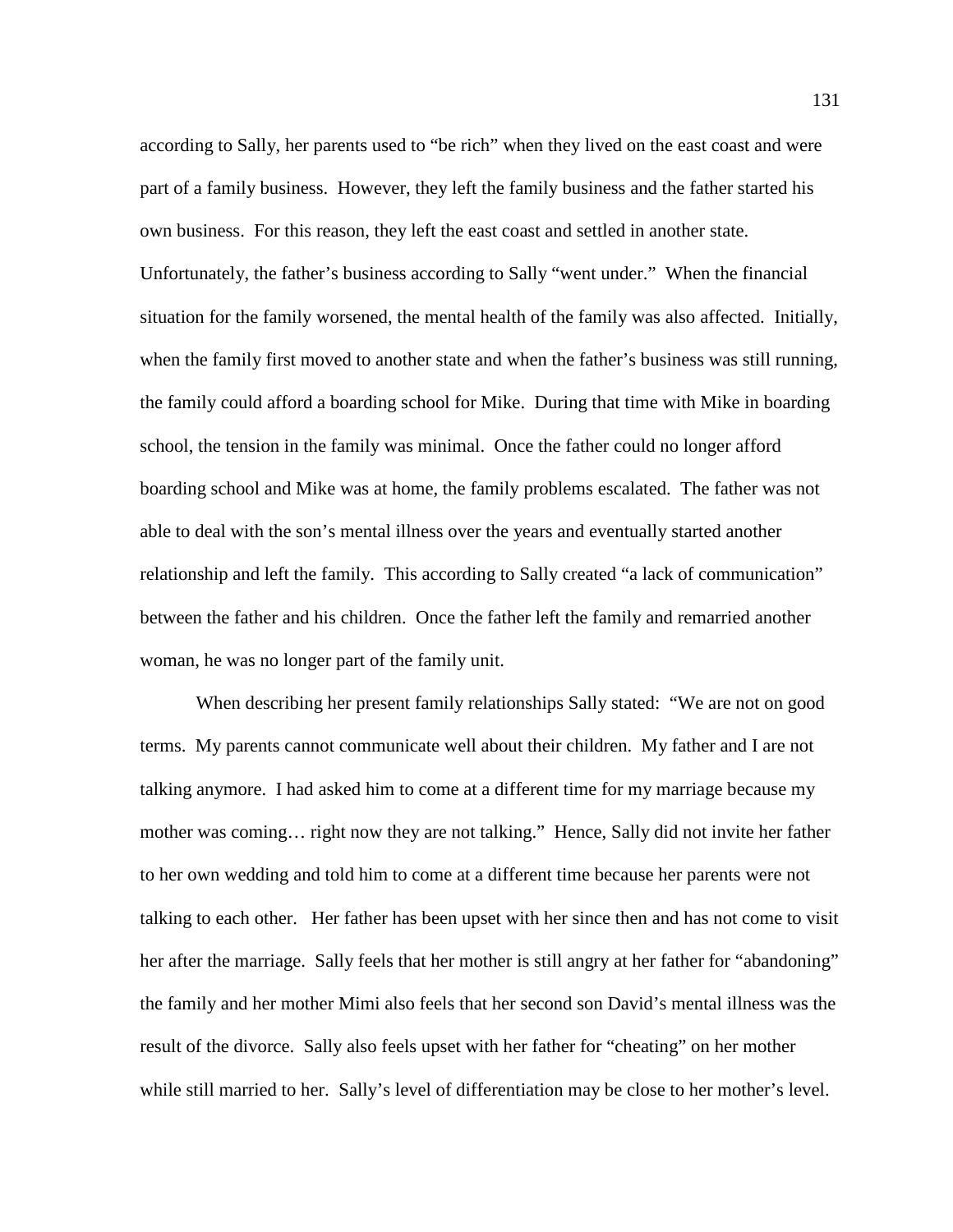They both feel emotionally hurt from Sally's father's behavior and they both blamed the father's absence for David's mental illness because they felt that David did not have a father figure when he was growing up. The divorce happened when David was still an adolescent. Mike was diagnosed with schizophrenia while the parents were still married. At that time, the parents had agreed that Mike needed to take the medications but were against him getting any therapy. Sally stated: "they did not believe in counseling." After the parent's divorce, their second son David was diagnosed with bipolar disorder. His father was not involved with the family by then. David stayed with Sally who offered to "take care of him" until he was better. According to Sally, her brother David did not "feel good with the meds so he started to take half of the dosage." He did not want to return to the psychiatrist who could have helped him to find the right dosage of the medications. Instead of continuing treatment, he left to live with his mother Mimi. With his mother, David did not take his medications and started to look for work instead. However, he has been unable to get a job and has recently agreed to see a psychiatrist. Her brother David, like Mike did not want to see a therapist. They both followed in their parents' footsteps by believing that therapy was not helpful.

In that respect, Sally seems to be more differentiated than her parents and her brothers. She agreed that her brothers needed therapeutic help. She also felt that "there is only so much that I can do" after she kept trying to help her brother David get psychiatric help. She said that she wanted to help but that her brother was not cooperating. Mimi and her son David both seem to be on the same level of differentiation. They are both resisting change. Mimi believes that her son just needed a "good male role model" and that the reason he had a psychotic breakdown was because he "had too much pressure and started to take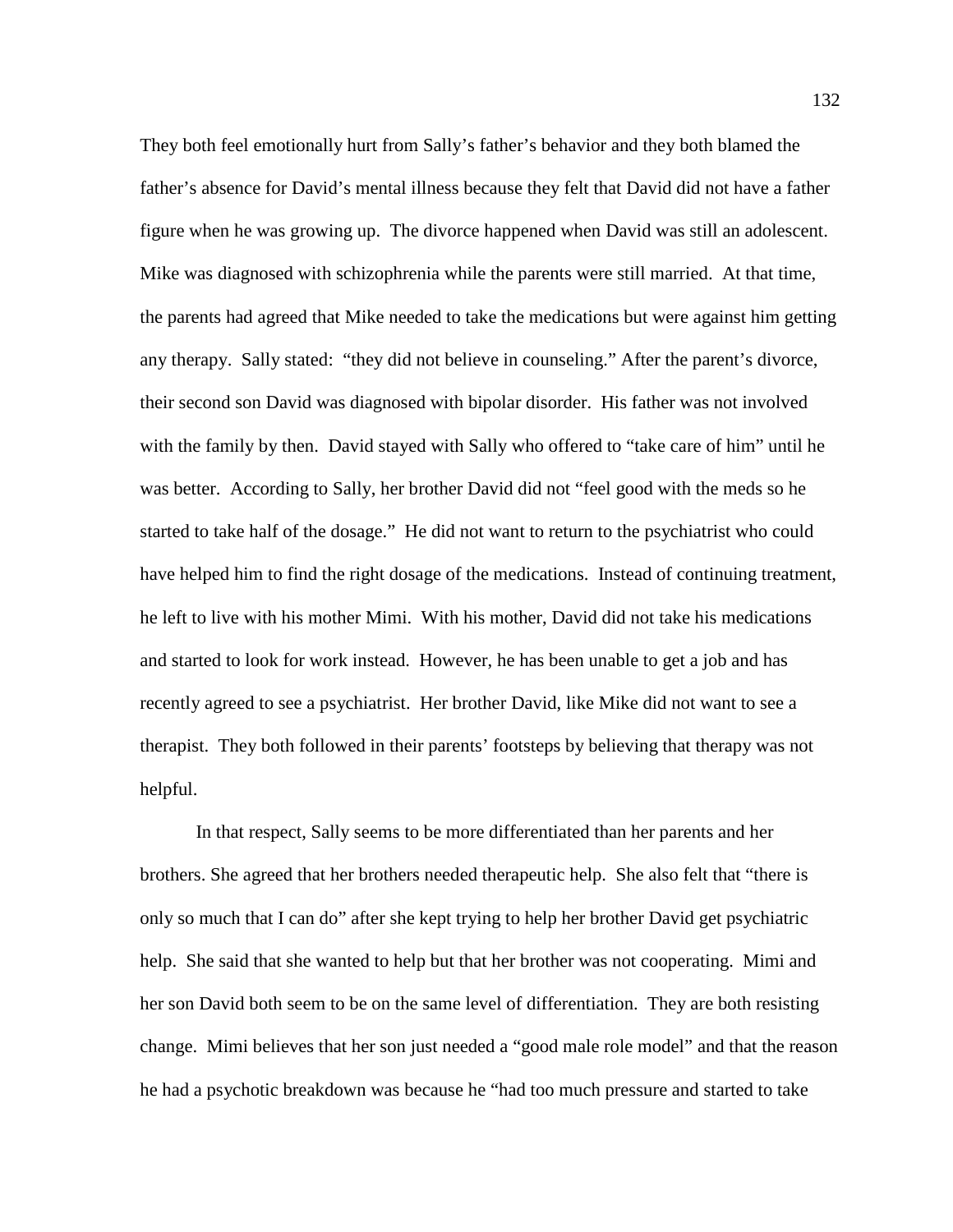Adderall." Mimi is unable to separate herself emotionally from her feelings associated with the divorce.

Sally is more open to change and is more differentiated from her nuclear family. She is now a therapist and understands the implications of a mental illness. One of the reasons for Sally's level of differentiation may be the result of living on her own away from her family, getting married and starting her own life with her two children and her husband. Sally stated that after trying to help her two brothers she had to set some limits because "they had to help themselves." She is learning to set healthy boundaries. Her brother David, on the other hand has not been able to make a break with his family of origin. He also believed like his mother that he did not need any therapy. He started living with his mother when he had a psychotic breakdown about two years ago. He does not have a job and he is reluctant to apply for disability. Mimi has not been able to implement any changes to keep homeostasis in the family. Her son David continues to depend on her. Mimi and her son are having difficulties with changing their behavior to accommodate the implications of the mental illness. Sally mentioned that after two years of trying out other things they are convinced that they have to make some changes and have finally agreed that David needs to be medicated. As such, Sally and her mother may also range between 25 and 60 but Sally may be at the higher end whereas her mother and her brothers may be at the lower range.

In the Duran family, Caroline and her family were no longer having difficulties because of the father's mental illness. Until then, Caroline and her family had only seen a person who would get enraged quickly and would have other symptoms of his illness such as delusions. When her father was finally on the "right medications" he was another person. Caroline felt that experience had healed her.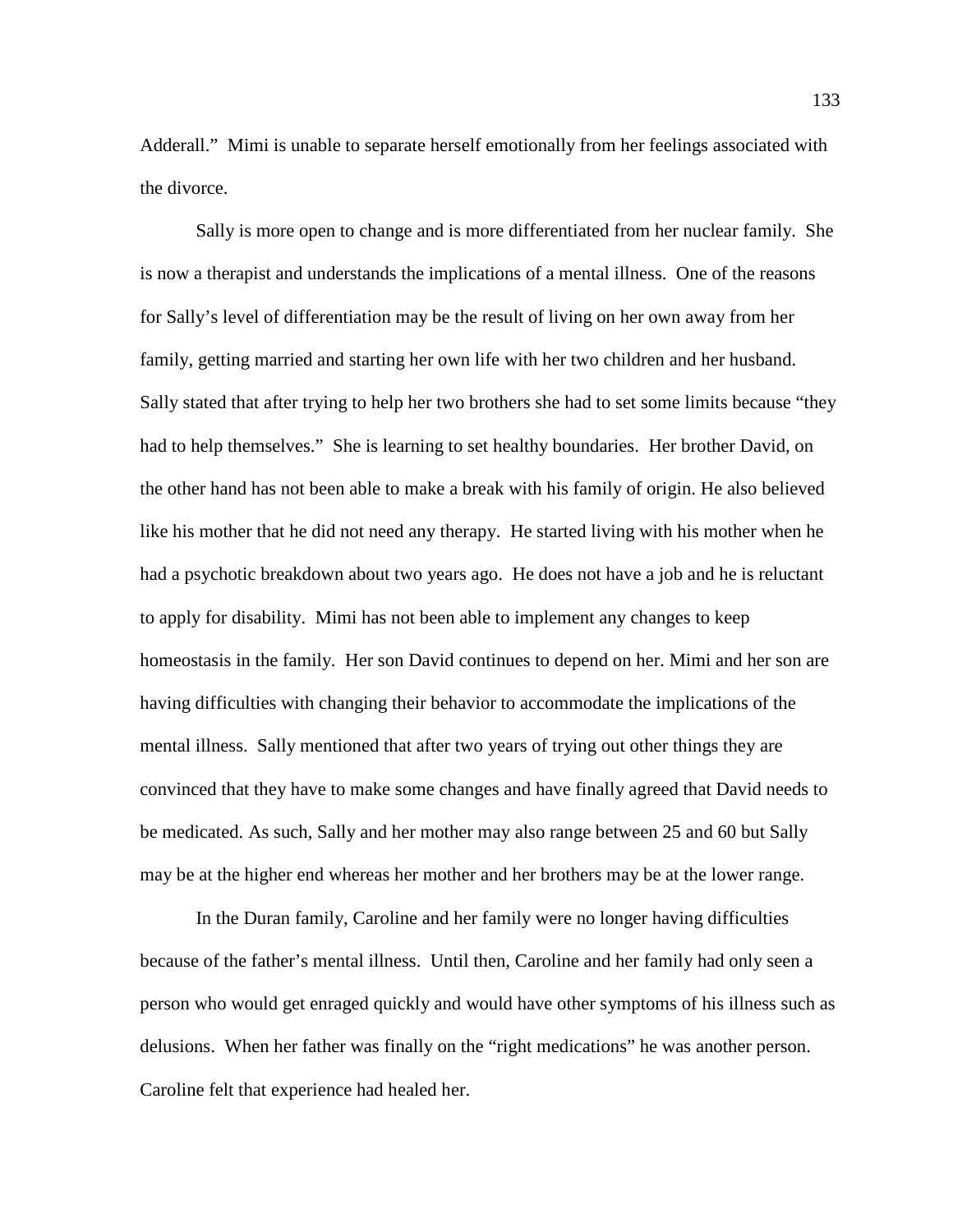Caroline's parents were both born and raised on the east coast. Her family was highly educated. When her father started to show symptoms of his illness, her mother left him. When Caroline describes her childhood with her parents, she recalls all the arguments and her father's aggressive behavior. It seems that Caroline's mother was able to separate herself from her father and was able to make the changes in the family to keep her family safe. Caroline described her as a loving mother who "sent me to good schools and took very good care of us." Caroline mentioned that her sister had a difficult life until she got therapy and that her sister "used to get enraged in relationships." At that point in time, Caroline's sister was having difficulties with controlling her emotions and was drinking heavily. She changed after she started healing emotionally through therapy. Caroline felt that perhaps her sister had been more affected than her with their mother's death because she was only 12 years old when her mother passed away and needed her mother more. She also felt that her sister was not able to control her emotions and became enraged as her father did. She may have been unable to separate herself emotionally from her family history. By getting therapy in her thirties, Caroline's sister was finally able to let go of her addiction to alcohol and control her anger. Caroline felt that she was also affected by her family's history because she said she would always "over-react" and she did not want to "be like father." Caroline felt that the reason that her sister and she were able to heal was because she and her sister had "a ton of therapy." Caroline said that at the end of her father's life when he was on his deathbed, she was able to forgive her father and heal. She said: "I was with him and I held his hand and it was a beautiful peaceful death." Caroline is able to think without getting emotional about her life with her father. Family systems would define her and her mother high on the differentiation scale. They managed to be functional and were able to make changes.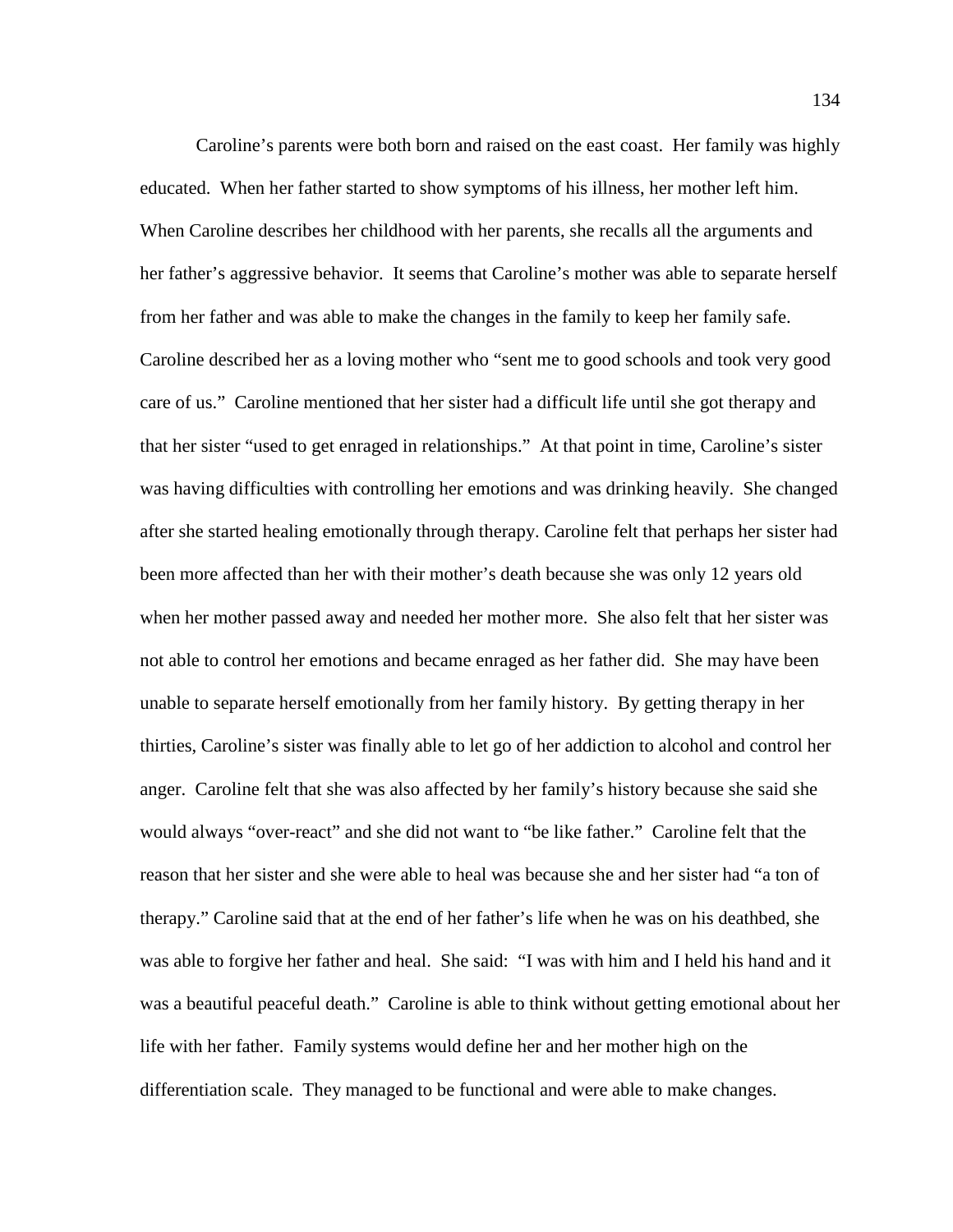Change was possible in her family because her mother did not hesitate to divorce her father. Her father, on the other hand, was not as well differentiated. He was unable to separate himself from her mother and never remarried. Consequently, both Caroline and her sister managed to heal from the pain and suffering that they experienced from their past. If one looks at their life course one can speculate that Caroline's mother was probably in the high range and could have been on the 50 and above range. Her daughter Caroline also seems to fall in that range. Caroline's sister was probably in a lower range perhaps the one ranging from 25 to 50 but has managed to differentiate herself through self-exploration and therapy.

In the Lopez family, Emily describes her own family as "always there." Her extended family such as her mother, her siblings, and her cousins all have played an integral part in filling the gap left by her husband Mico's mental illness. Emily's mother is very supportive and helps Emily create the necessary boundaries with Mico. She is the one who never wanted her daughter to marry Mico because she said that: "he is trouble." When Mico gets manic it is Emily's mother who takes care of her grand-children. Emily is also well differentiated and seems similar to her mother. Emily does not usually lose control of her emotions as opposed to Mico. In describing Mico's life, Emily said:

The only thing I know about his childhood is what he told me. He never had a relationship with his father. He hides a lot from his family. He is ashamed. His aunt does not know anything about him. He got taken away from his mother because when he was five years old he was left for days alone. He was starting fires so they took him into state custody. Mother was always in and out of his life. But never a mother that cared for her son. He stayed in state custody. His dad threw him against the wall when he was two. After that his parents got divorced. Then he was put in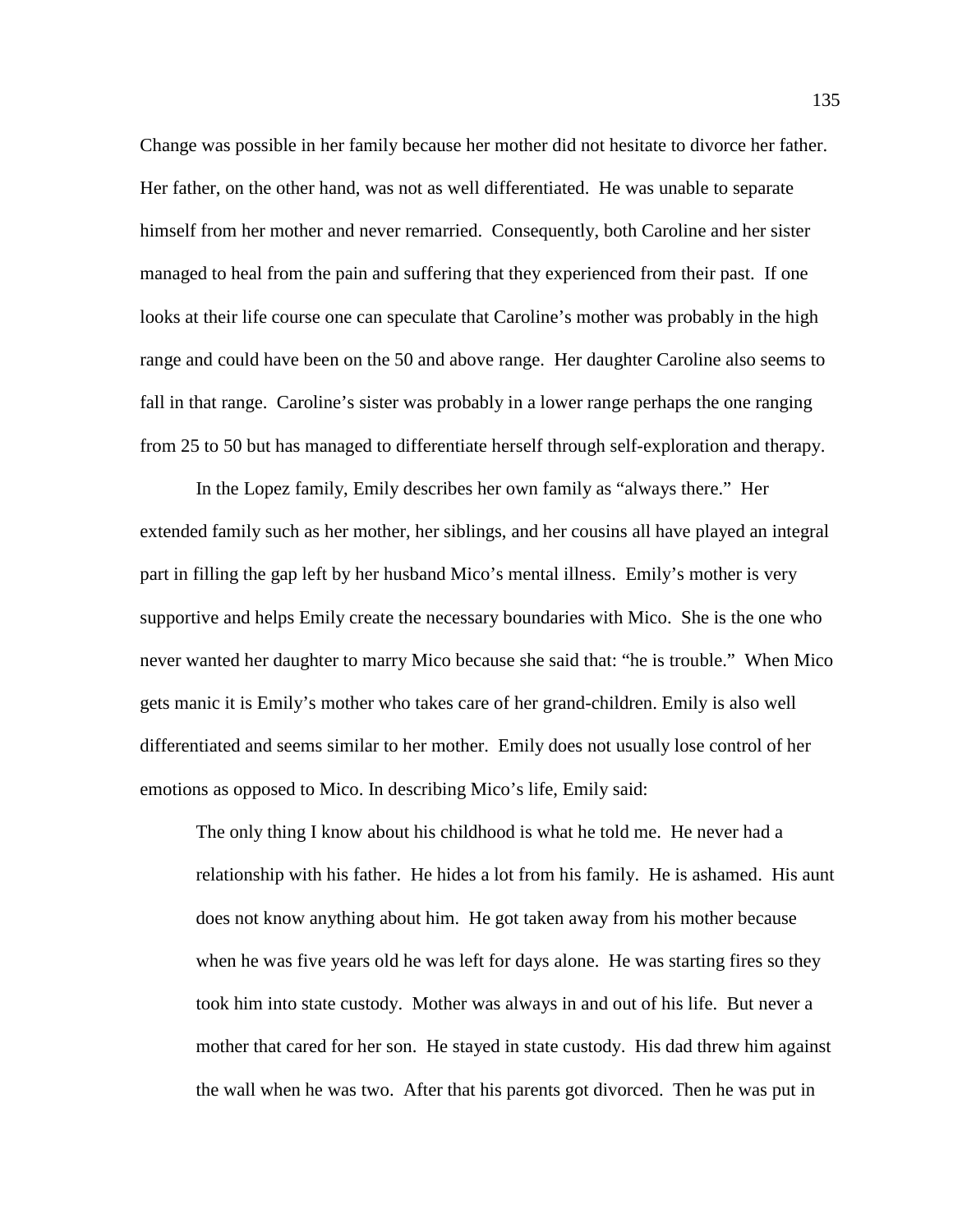state custody…school was hard because his learning disability was intense. No one helped him. They would just pass him to the next grade. He is still illiterate.

According to Emily, Mico cannot separate his emotions from his past and becomes upset easily when he talks about his parents. Emily feels that part of his problems spring from the type of life he led as a child moving from foster home to foster home. His level of differentiation would be in the lower range and closer to what his parents were. This would classify him and his nuclear family to be anywhere from 0 to 25. They seem to be fused to each other, and react emotionally to events. They seem unable to separate emotionally and do not show separate selves. Emily, on the other hand, understands that Mico needs help and makes changes to maintain the family unit. She stated that people think she is "very strong." She stated that it comes from her mother. She also said: "I was never afraid of Mico even when he gets very angry." When Mico has lost control of his emotions and gets verbally abusive she tells him to leave and tries not to react to his aggressive remarks. However, there are times when Emily gets angry and reacts to anger. She stated: "I get angry at him too, I become like him." Emily and her mother's range on the differentiation scale would most probably score above a 50. They seem to be able to separate themselves from their family dynamics when it is needed and can handle changes well. They also seem more aware of their own mechanisms to maintain balance and are not easily swayed because of their emotions.

In general, the family members' levels of differentiation affected the way they dealt with the change in the family unit which in turn affected their ability to deal and cope with the mental illness. Hence, if the caregiver was well differentiated, then he or she was more willing to make changes to maintain balance and harmony of the family unit. If the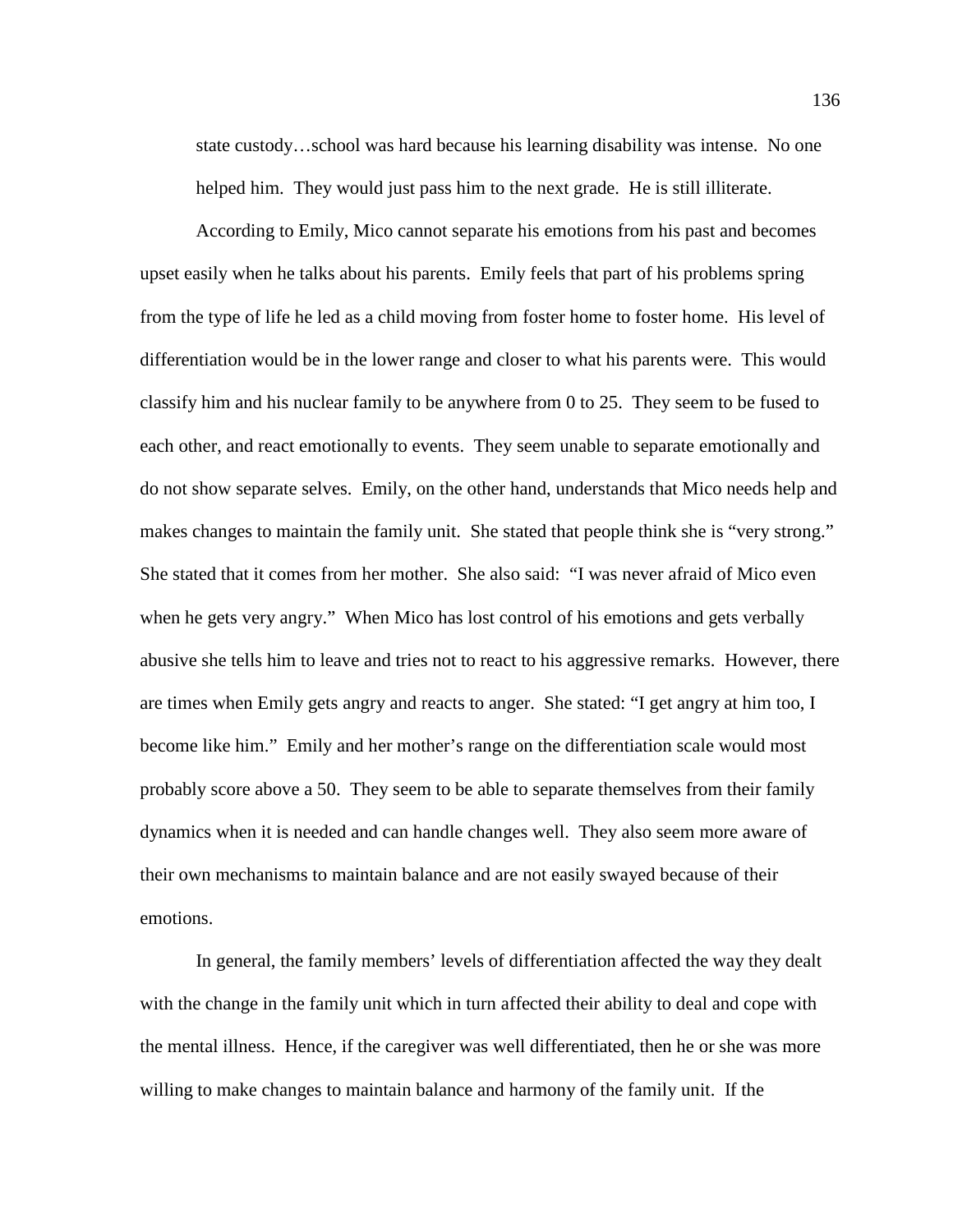individuals were able to separate their thoughts from their feelings then they were able to look for ways to lessen the burdens of the change created by the mental illness. They were able to feel less stressed and their coping mechanisms were effective in keeping the balance in the family unit. When the individuals were not well differentiated, then the change in the family unit created by the mental illness was a big burden and the family members were more fused with their own feelings. The fusion led to more psychological distress and an inability to find coping skills to keep the family unit intact. Thus, when people resisted the change, the stress and burden was higher.

The caregivers' level of differentiation is also the product of generational patterns. The extended family affects the way that the individual deals with his or her emotions which in turn either hinders or helps the person's level of self-differentiation. Most of the children were close to their parents in their levels of differentiation. If the pattern was to have a family who knew how to separate their thinking from their feelings, the next generation was also able to follow the same pattern. If on the other hand, the extended family was undifferentiated and was not able to separate thoughts and feelings, the next generation might also adapt the same dysfunctional pattern.

#### **Summary**

This chapter presented the findings of this study. A description of the four family caregivers was presented. A thick description of the setting of the family caregivers was provided. For each family, a chronological description which centered on the mental illness as the life-course stage was provided. The findings were divided into three different areas which were: (1) Life before the onset and diagnosis of the mental illness, (2) Life during the onset and diagnosis of the mental illness, and (3) Life after the onset and diagnosis of the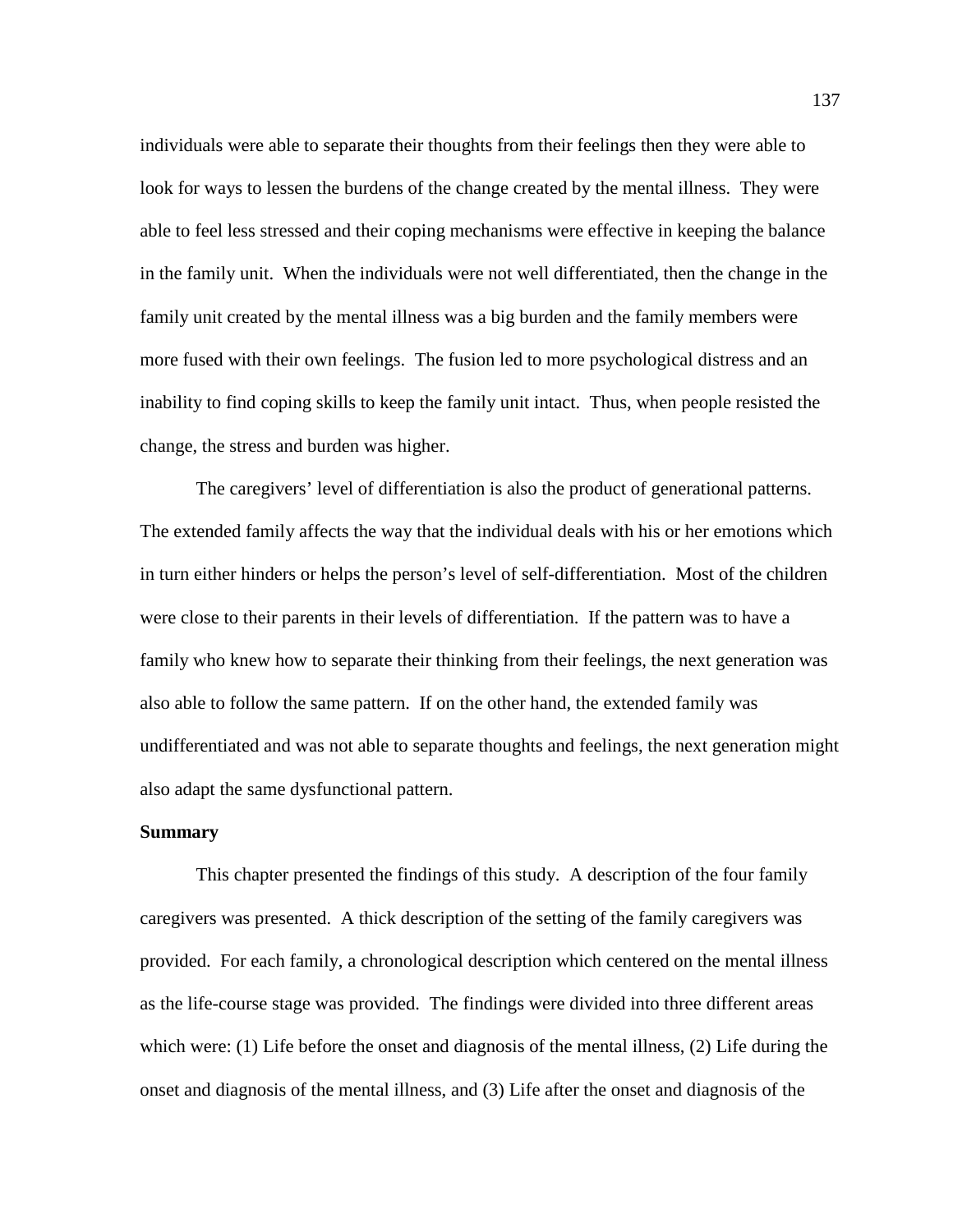mental illness. The chapter presented the mechanisms that the family members used to be able to keep homeostasis in the family. The study of the narratives for each section provided insight on the family caregivers' lived experiences.

In analyzing the narratives of the life history interviews, and of the photographs and/or artifacts that the caregivers selected to bring to their second interviews, several themes emerged. These themes helped to gain a deeper understanding of the lived experiences of the family caregivers through the different stages of mental illness. The analysis of the narratives was conducted by using family systems as a theoretical framework.

The time during the onset and the diagnosis of the mental illness was a time where the family caregivers learned that their relative had a mental illness. The process of getting the correct diagnosis and then ensuring that the mentally ill relative had the right combinations of the medications was a time where the family caregivers stated that they experienced the highest amount of burden, stress, and psychological distress. This time was also the time where the mentally ill relative had his or her first psychotic episode. During this time, the relationships of the family members started to change because of the behaviors of the mentally ill relative. Thus, the adjustment first to the symptomatic behaviors of their mentally ill relative, combined with the change in family relationships that occurred as a result of the behaviors, affected the emotional health of the families. The time after the onset was a time where the family caregivers realized that their mentally ill relatives had a mental illness. During this time, the family caregivers continued to use mechanisms to ensure that family unity was maintained. They also started to experience stigma, financial stress, and worry about the future of their mentally ill relatives. In addition, this was also the time when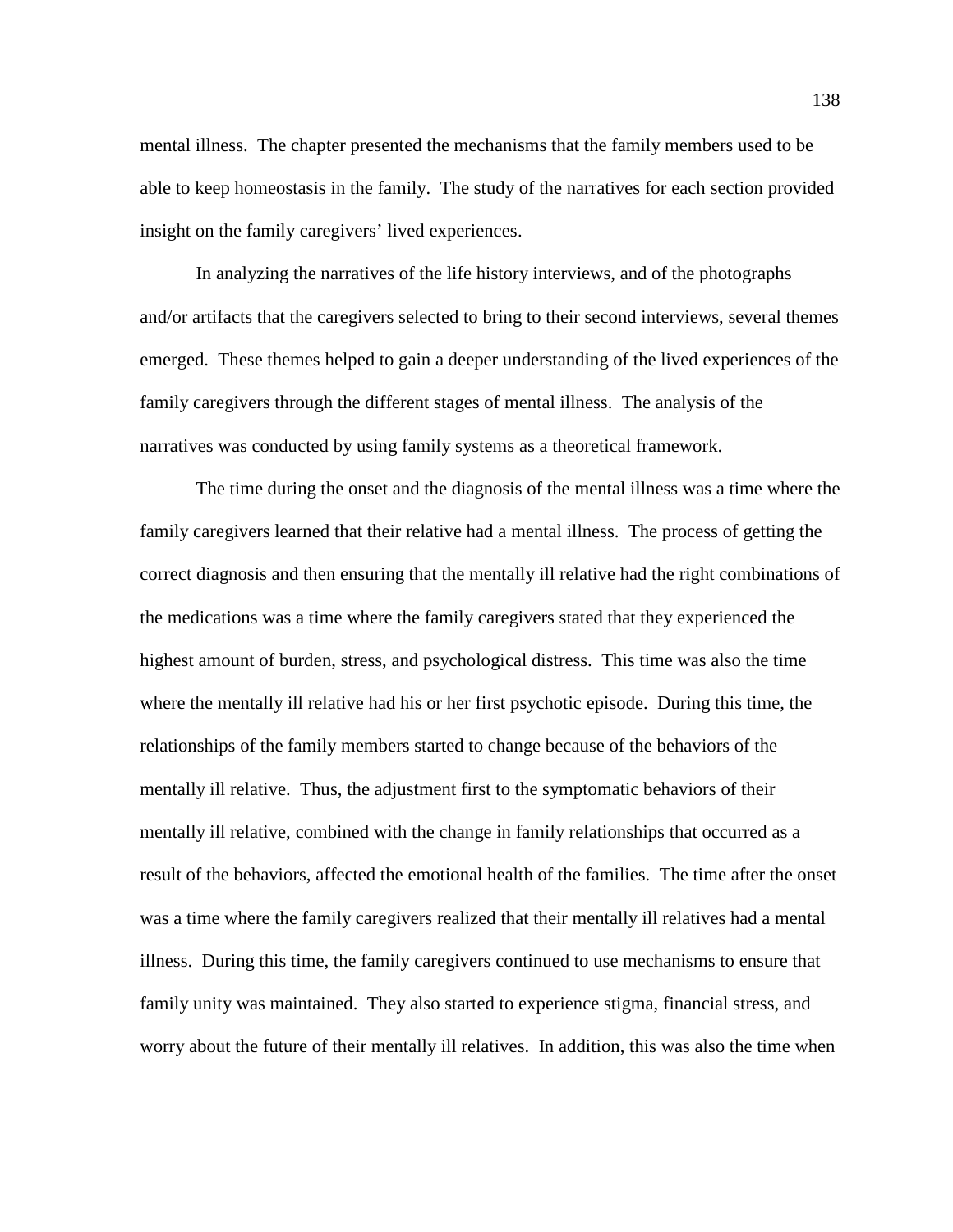the family caregivers developed strategies, coping mechanisms, and self-care methods in order to be able to gain strength from the daily stress that they experienced.

In analyzing the narratives, most of the themes that emerged corresponded to one of the three chronological areas of the study. However, some of the themes continued to affect the lives of the families throughout the three different areas. One major factor present throughout all the themes was the concept of self-differentiation which helped to define the level of maturity of the family caregivers. Bowen's scale of differentiation was used to measure the level of maturity of the individuals. By analyzing the level of differentiation of the caregivers, the coping mechanisms of the family caregivers and their levels of emotional maturity were compared. One of the main findings was that the more emotionally mature the individual was the better his or her coping mechanisms with the mental illness were. That individual was also less burdened and less stressed. In addition, the family caregivers who seemed more differentiated were less fused with their family of origin and were more able to accept the illness and make changes in their lives.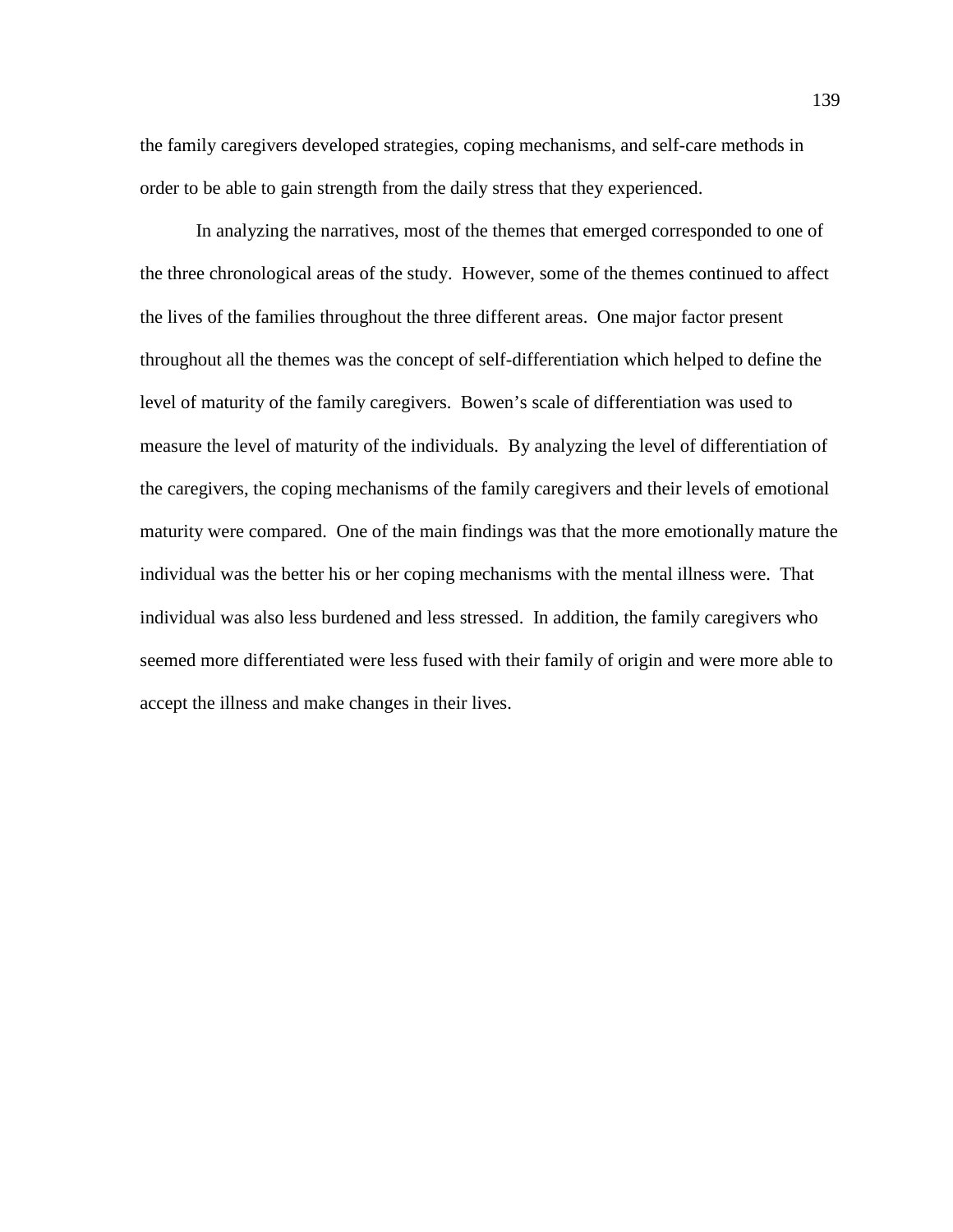### **Chapter 5: Conclusions**

The purpose of this study was to better understand the lived experiences of family caregivers as a result of a relative's mental illness through three different stages of the mental illness. The mentally ill relatives were diagnosed with either schizophrenia or bipolar disorder. The study was conducted by examining narratives of the family caregivers' life histories which provided insight into their lived experiences and day-to-day realities of dealing with their mentally ill relatives. By looking at the individual realities of the caregivers, this study looked at three different stages of the mental illness which were life before, during, and after the onset and diagnosis of the mental illness. The study specifically looked at the following 6 areas in the lives of the families: (a) the relationships of the family members with each other, (b) the family's relationship with society including stigma because of the mental illness, (c) the family's finances, (d) the family's emotional health; (e) help from mental health providers, and (f) the family's coping skills and its methods of self-care (gaining strength, faith).

Looking at the time before the onset of the mental illness, one can see that the mechanisms of keeping balance or homeostasis (Bowen, 1994) are not a major concern during that time. The family was more balanced and the family conflicts common at later stages did not exist. The mentally ill relative was not showing any overt symptoms of the illness.

When describing the time before the onset or diagnosis of the mental illness, caregivers remembered the past as the "good old days." They talked with sadness about the "good qualities" of the mentally ill relative. The sadness came from remembering how the mentally ill relative used to be before the illness. Talking about that time also reminded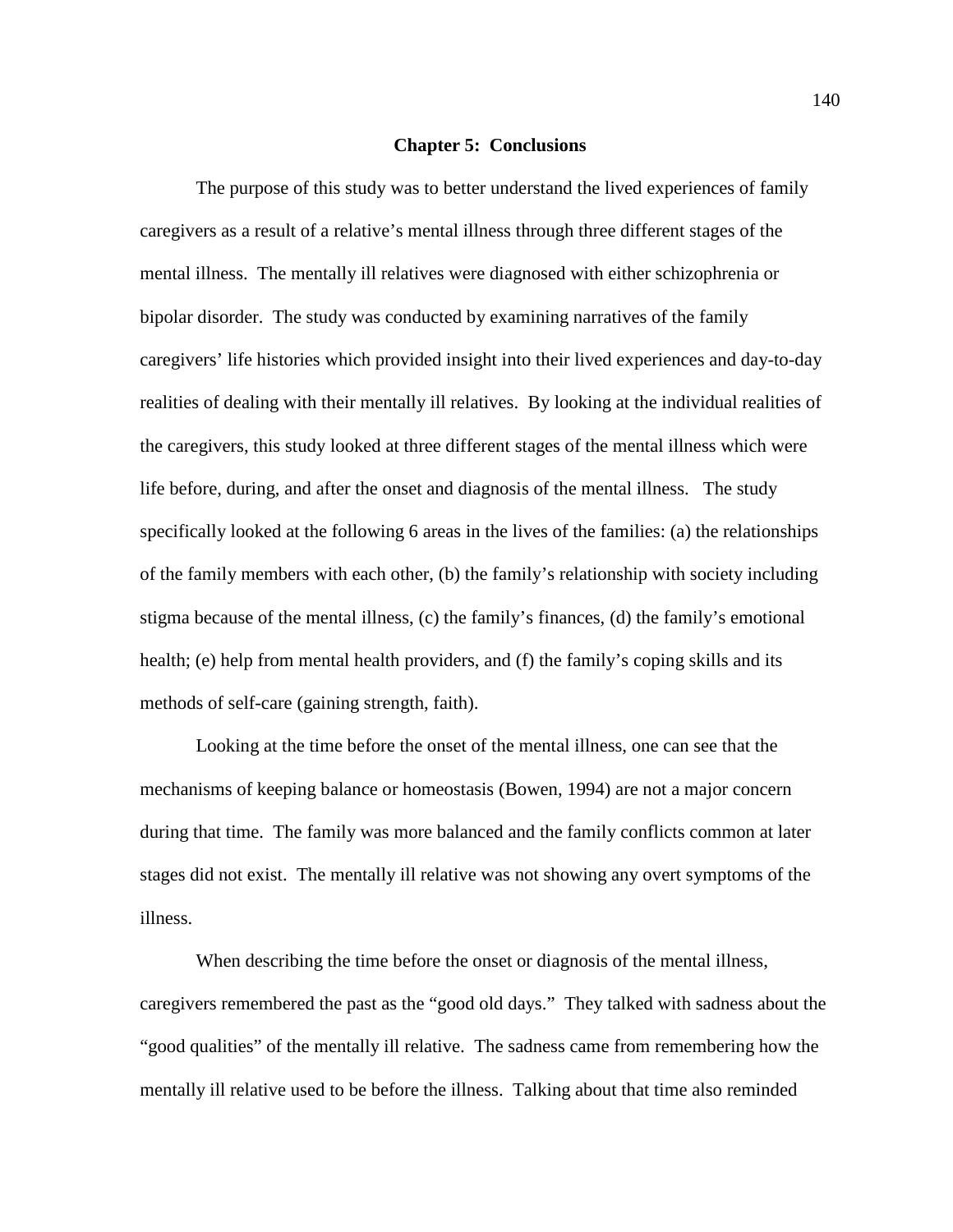them of how much their life had changed since then. Family caregivers experience grief and loss (Rose et al., 2006) as a result of their relative's mental illness. The grief and loss comes from feelings of having lost the mentally ill relative to the illness. The grief is also the product of the realization that the mentally ill relative will never again be the same. In constructing their life histories, one can see how each caregiver was disappointed with what had happened to his or her loved one and to the family once he or she was diagnosed with the mental illness. The caregivers talked about their life as something that was going well and then went in another direction because of the mental illness. The family caregivers were sad at the fact that their lives had changed since their relative was diagnosed with a mental illness. Consequently, when talking about their past and when talking about the "good old days", caregivers showed a need to express their grief at the loss that they had experienced as a result of losing their relative to the mental illness.

During the onset of the mental illness, family caregivers were trying to maintain homeostasis or balance (Bowen, 1994) in the family unit. The family unit was unbalanced because of the symptomatic behaviors of the mentally ill relative which in turn caused emotional distress. At times, the mentally ill relative's behaviors were "odd and destructive." The family caregivers did not understand the reason for the change in their relative's behaviors which caused much confusion and stress. The change in the mentally ill relative's behaviors caused family members to change their own behaviors. They experienced a change in their daily routines which at times impacted their own jobs and emotional health.

During the onset of the mental illness when the mentally ill relative was diagnosed with the mental illness, some family caregivers had difficulties accepting the mental illness as well as understanding the implications of the mental illness. Some caregivers went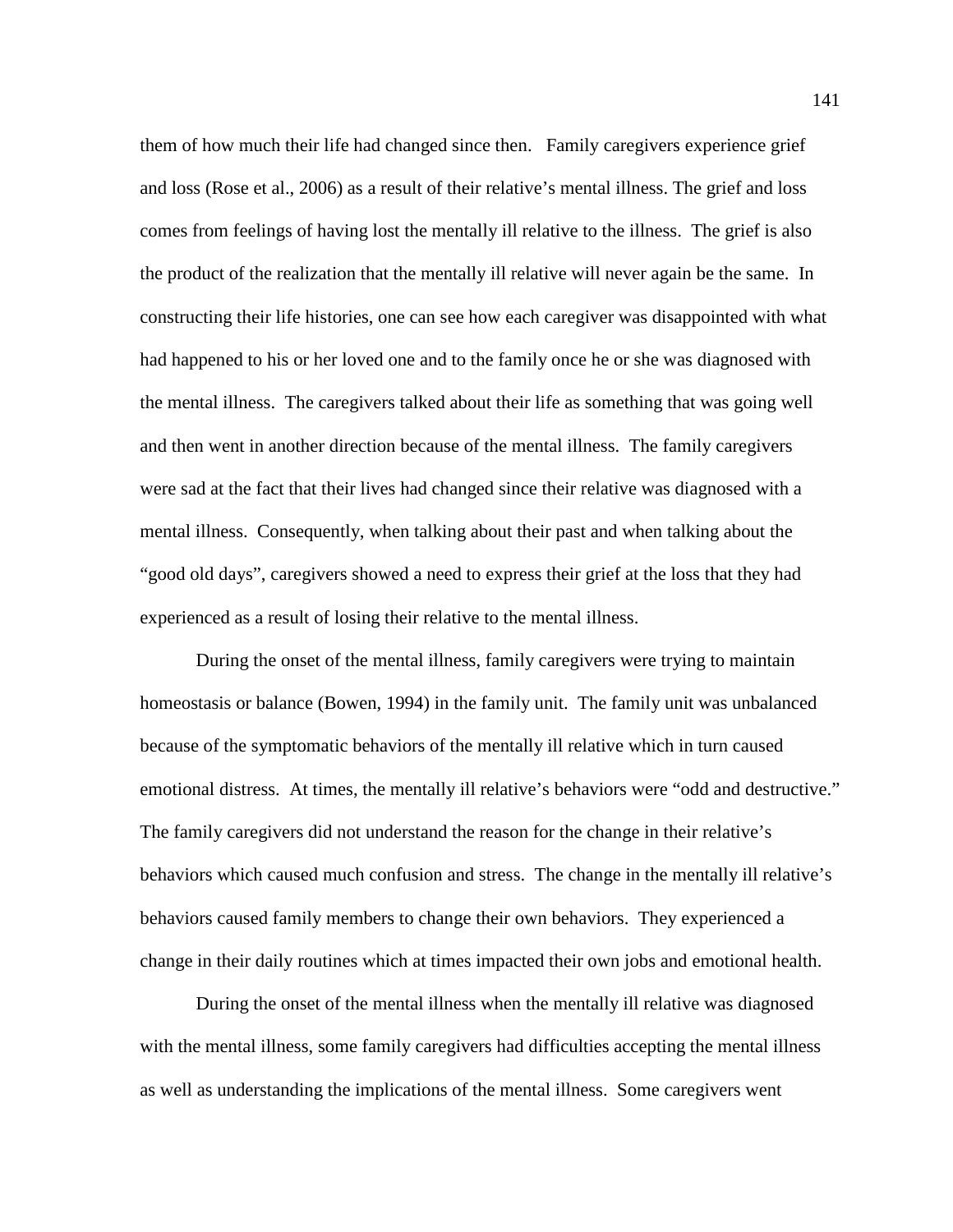through denial about the diagnosis. Other caregivers triangulated the pressures that they felt from the mental illness onto another person or to another reason which allowed them to feel balanced.

During the onset of the mental illness, in order to balance the stress and burden created by their relatives' mental illness, family caregivers assumed the role of the identified patient. Bowen (1994) describes the identified patient as the person in the family who takes on all the pressures in order to balance the family unit. The identified patient absorbs all the stress to ensure balance (Bowen, 1994). In all four families, a family caregiver took on much of the stress of the mental illness. Most of family caregivers in this study developed symptoms of depression, anxiety, or problematic behaviors which impacted the family caregiver's emotional health. By taking on the pressures, the family caregivers ensured family homeostasis.

During the onset of the mental illness, the caregivers also experienced much stress and burden in the process of finding the right medications and the right dosage of the medications for their relatives. In most cases, there was a period of adjustment to the medications and accompanying side effects. The family caregivers talked about the psychological distress that they experienced as a result of the physiological changes that their relative experienced as a result of being medicated. Most caregivers also talked about their difficulties with medical providers when trying to find proper treatment for their mentally ill relative. In general, during this time, the caregivers talked about needing more support to understand the symptoms of the illness, and to learn ways to cope and deal with the mental illness on a daily basis.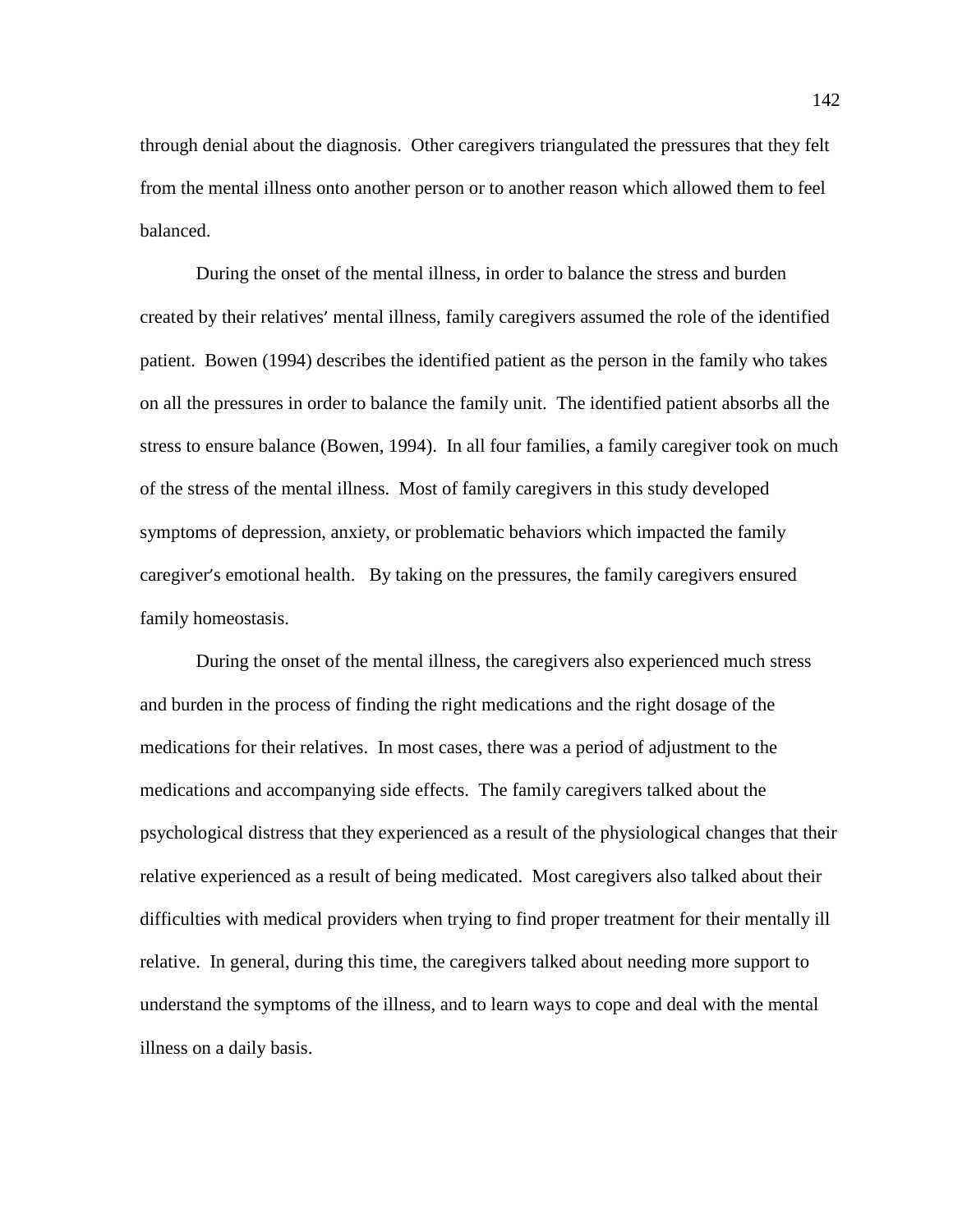After the onset and diagnosis of the mental illness, the caregivers continued to face many issues related to living with their mentally ill relative. Family caregivers continued to ensure that the mentally ill relative was functioning in society. The caregivers talked about their continuous difficulties with their relationships with each other. During this stage, family members in general used many strategies to help their mentally ill relative with their daily tasks in order to ensure that he or she was functioning.

The caregivers as the identified patient also continued to be important after the onset of the mental illness because the mentally ill relative although stabilized on medications continued to exhibit odd behaviors. In order to deal with the stress caused by the mentally ill person's behavior, family caregivers changed their own behaviors and took on the responsibilities as well as the pressures that came about because of the mentally ill relatives' behaviors.

While describing their lives after the onset of the mental illness, the caregivers talked about the shame and stigma they experienced because of the behaviors of the mentally ill relative especially in public places or in society in general. Some caregivers felt stigmatized by people who did not understand mental illness. Sometimes, the family was blamed for the mentally ill person's illness.

Furthermore, the families in this study were all affected financially by their relative's mental illness. One of the reasons why the mentally ill relative could not hold on to a job was due to lack of life skills. The mentally ill relative sometimes had difficulties managing his or her money, or behaved inappropriately in a work setting. Thus, the symptomatic behavior of the illness together with the lack of life skills (personal hygiene, managing self and finances) made it difficult for them the keep their jobs. This in turn, affected the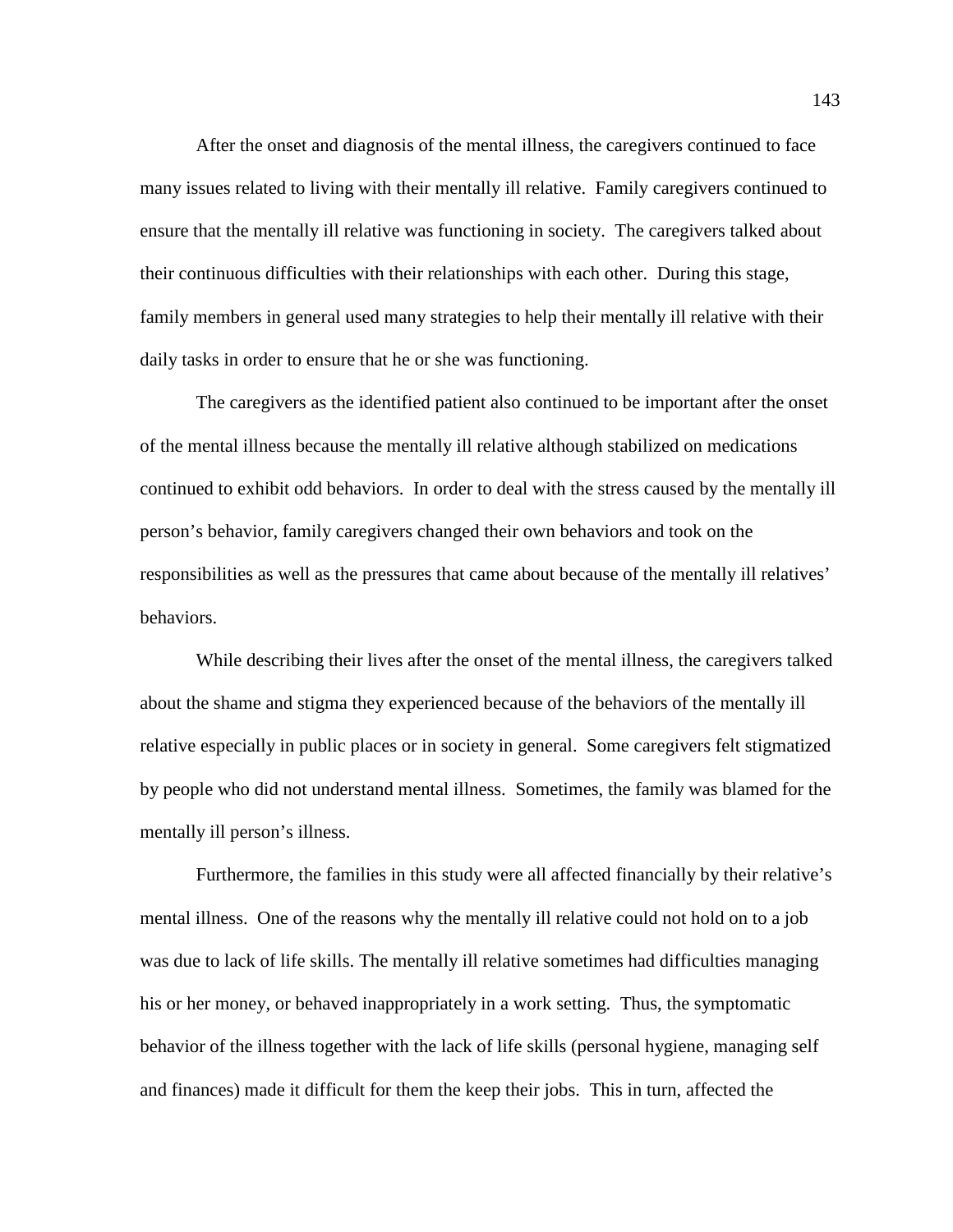family's finances. In order to deal with the financial problems, most of them supported their mentally ill relative or helped them out financially which again was another method of maintaining balance or homeostasis.

Finally, one of the areas of major concern for the family caregivers after the onset of the mental illness was their worry about the mentally ill relative's future (Rose et al., 2006). In this study, family caregivers worried about "who will take care" of their mentally ill relative if they are no longer living or able to do so. Hence, this was a major concern for the caregivers which added to the psychological distress and burden that they were experiencing in their daily lives.

After the onset of the mental illness, family caregivers realized that in order to ensure the family's functioning and especially the functioning of the mentally ill relative they needed to take care of themselves. During that time, most family caregivers started to use coping skills and methods of self-care in order to ensure their own emotional and physical well-being. These mechanisms were important for the family caregivers for it allowed them to gain strength, to recharge, and to be able to continue their duties of caretaking. Hence, the coping mechanisms which included strategies used by family caregivers, and their own methods of self-care and gaining strength were important for homeostasis of the family unit. The coping mechanisms and strategies used by the family caregivers were important to ensure the well-being of their mentally ill relative as well as their own emotional and mental health.

This study also looked at the level of differentiation of each family caregiver and compared it to the level of differentiation of their family of origin. Consequently, the level of differentiation of the family members in this study was an important ingredient in looking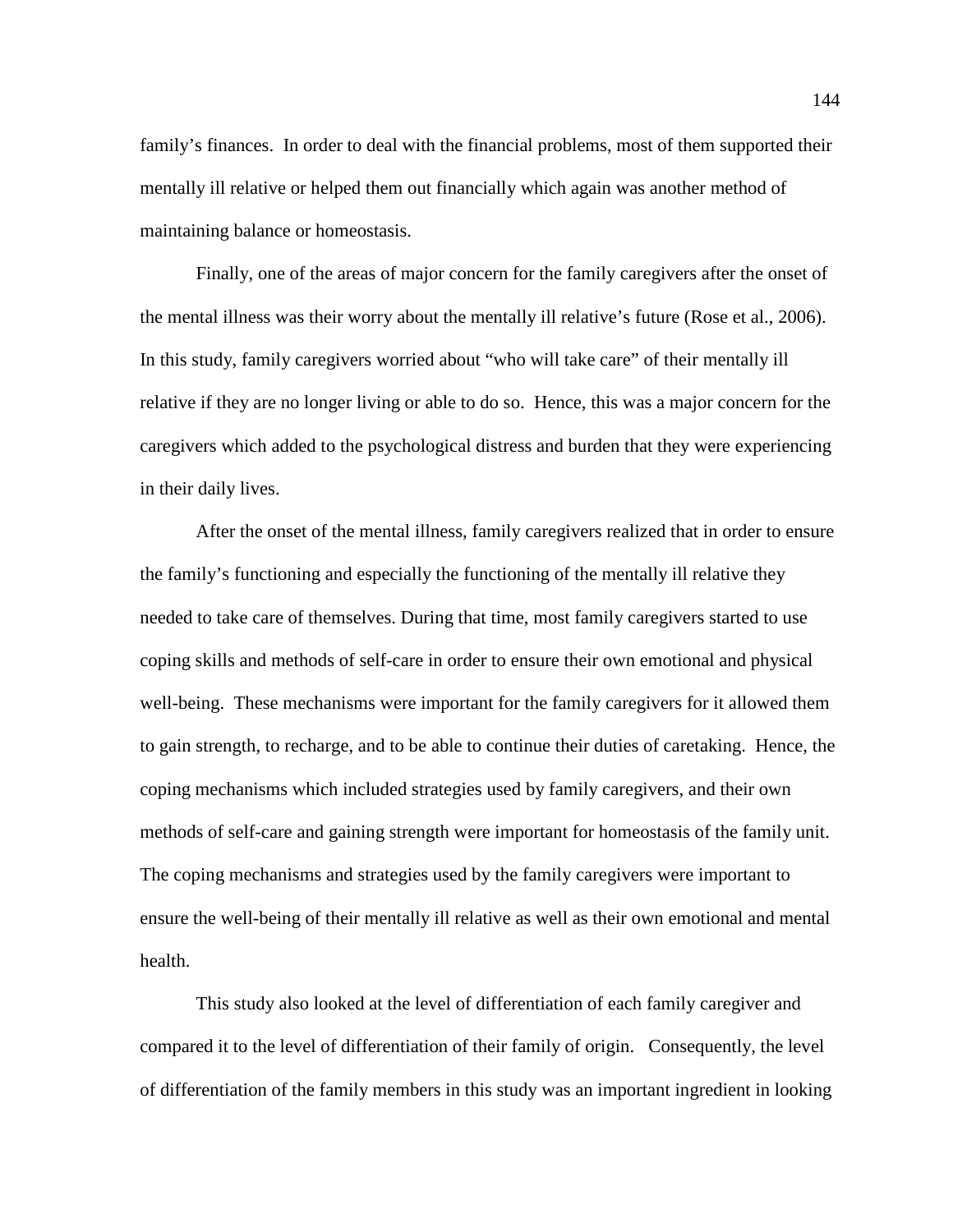at the family caregivers' coping skills and their ability to make necessary changes in the family unit when dealing with mental illness. According to the findings in this study, the individuals who were less differentiated and less emotionally mature, seemed to be more resistant to change and less able to maintain balance or homeostasis. Therefore, the more emotionally mature one was, the easier it was for that person to assimilate change and maintain balance within the family unit. At the same time, the family caregivers who were less emotionally fused were also able to have a more objective vision of day-to-day lived experiences with their mentally ill relative.

Based on the findings of this study, the caregivers of the relatives diagnosed with schizophrenia and bipolar disorder go through different sets of experiences at each stage of the mental illness. Knowledge about the stages of the mental illness can help create more effective interventions. Hence, interventions for the families of the mentally ill can be devised according to the corresponding stage of the mental illness. In addition, for each stage, interventions can be targeted to help families understand their own levels of differentiation and the way it will interplay in their own process of change.

Looking at prevention and treatment according to the stage of the mental illness can help providers create better interventions. Before the onset and diagnosis of the illness, the caregivers were usually unaware that the person had a mental illness because in general, the onset is usually after the age of 15. During that time, the caregivers did not need any interventions to help them deal with the mental illness because their relative had not yet displayed the symptoms of the illness.

During the onset and diagnosis of the illness, the caregivers' needed more help and support. During this time, the family caregivers could have benefited from interventions and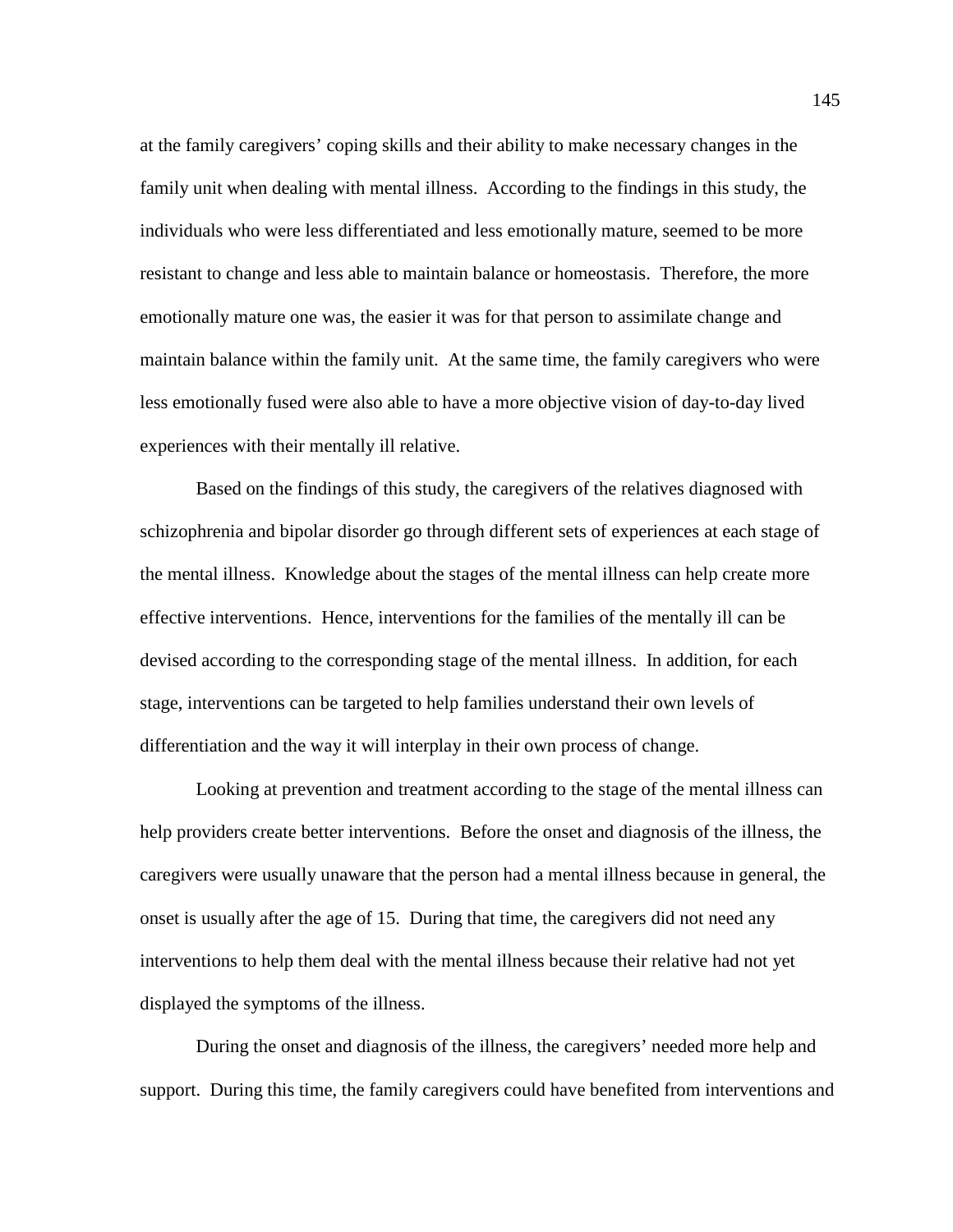programs geared to help families learn more about the mental illness, its symptoms, and its effect on the mentally ill person's cognitive and emotional functioning. This would also have been the time to help the family caregivers understand the change that can occur in their relationships with each other, and the reasons for the mentally ill relative's changing and odd behaviors which may have come about because of the effects of the mental illness. Interventions and treatment with medical providers that include information about the type of drugs that are commonly used and their side effects could have been beneficial for the family caregivers during the onset of the mental illness.

After the onset of the mental illness, the caregivers began to understand that their relative was suffering from a mental illness. They were using their day-to-day coping mechanisms in dealing with the mental illness and ensuring that the family unit remained intact. They were trying to adjust to their relative's illness by continuing to use the strategies that worked for them in the past and by adjusting to all the different areas such as their own work schedule, their finances, and their social and family life. At that stage in both disorders, if the person was medicated the symptoms of the illness may have reached a period of stabilization. The caregivers may have become more accustomed to the "odd behaviors" of the relatives. Therefore, interventions at this stage would have focused on understanding the continuous odd behaviors that the mentally ill person might still exhibit, and the financial stress and burden that the families continued to experience. At this stage the interventions could have included teaching different strategies and coping mechanisms, and providing families with resources to help with the caretaking burdens.

In addition, after the onset of the mental illness, families might have also needed help and support in order to deal with the shame and stigma they may have experienced while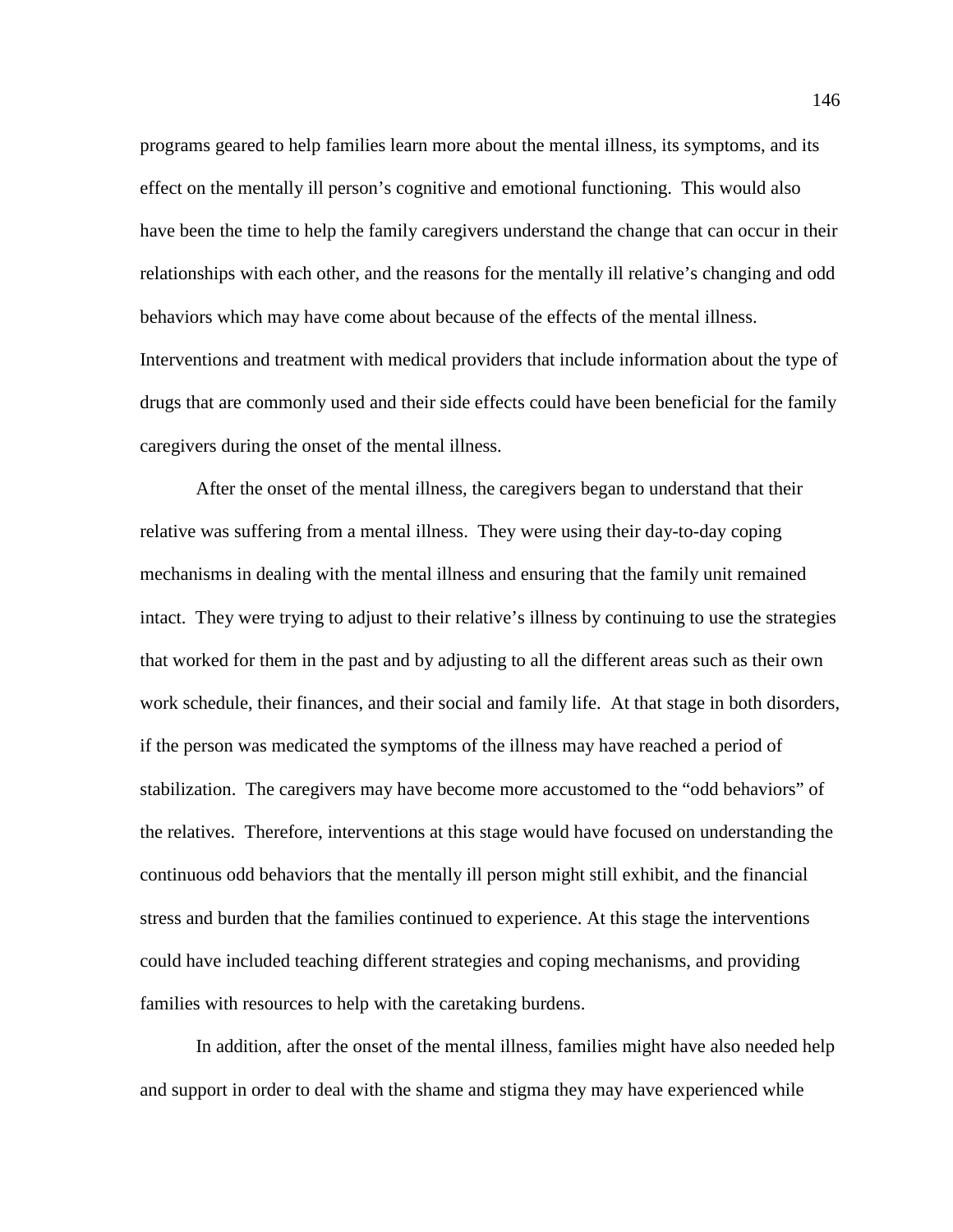living in society. Moreover, after the onset of the mental illness, interventions could have been focused on helping caregivers with their worry for the mentally ill relative's future and on finding ways that family caregivers could continue to get the help and support that they need.

Based on the findings in this study, the time during the onset of the illness which is when the mentally ill relative had his or her first psychotic episode was laden with intense psychological distress, stress, and burden for the family caregivers. This is the time when secondary prevention becomes important for it is when psychosis is present. The first episode opens the door for an opportunity to prevent the neuroanatomical, neuropsychological, clinical, and functional outcomes of the progression of mental illness (Berk et al., 2007). This is important information for the family caregivers and could have helped them better understand their relative's mental illness and consequently, also helped them understand the importance of avoiding further damage by ensuring the proper combination of pharmacological and psychosocial treatment.

By getting more information and by understanding that with a mental illness, the diagnosis for the disorder cannot be made until mania (in the case of bipolar disorder) and psychosis (in the case with schizophrenia) are present, the caregivers might have been able to understand the delay in the diagnosis of bipolar disorder and schizophrenia. According to the findings of this study, the time during the onset was a stressful time for the family caregivers and by getting more information about the stage of the mental illness and about ways to prevent recurrent episodes, family caregivers might have experienced less stress and psychological distress. The family caregivers of the mentally ill would have felt more included in the treatment if they had been more aware of the physiological as well as the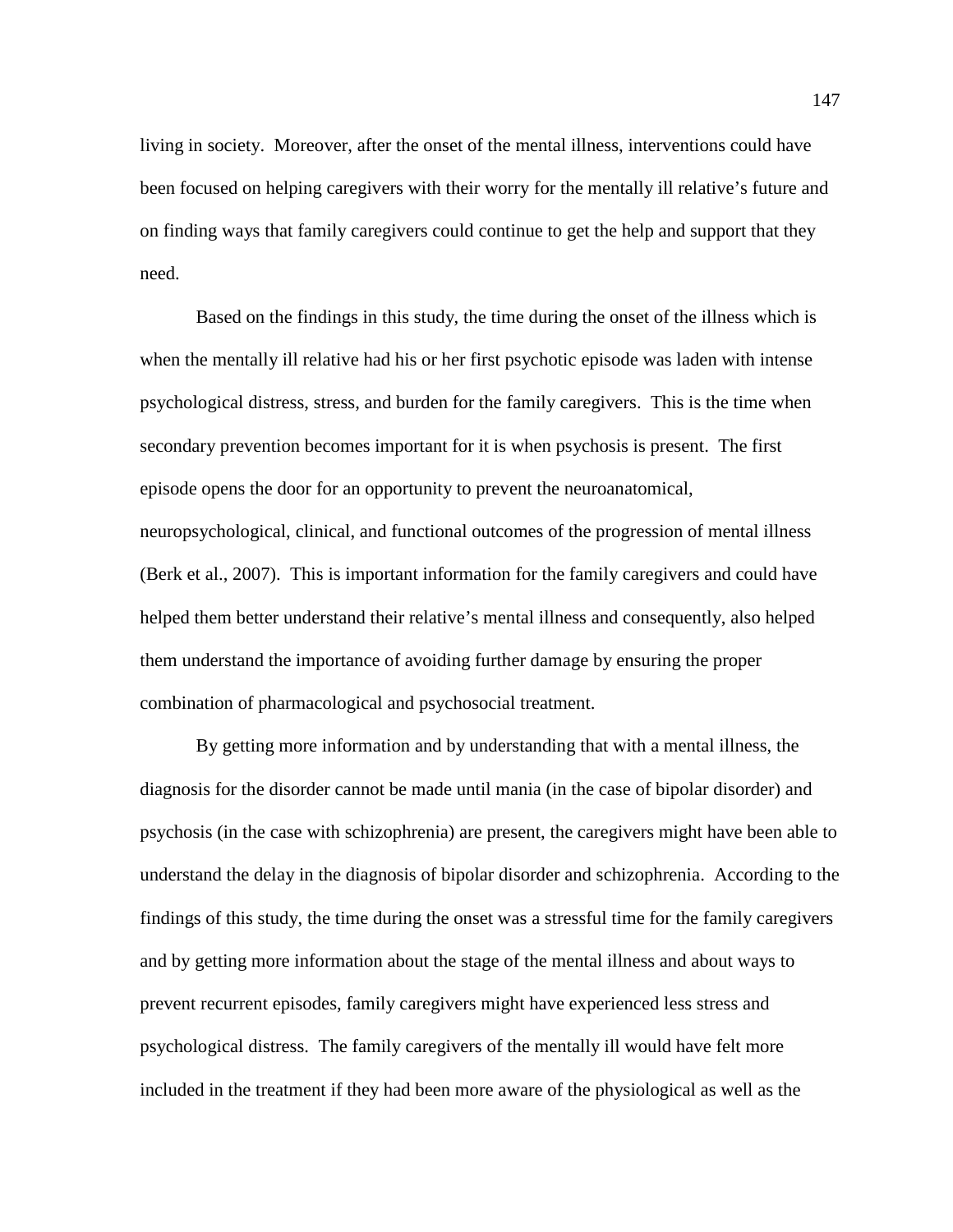psychosocial components of a person's life when affected by a mental illness. Moreover, if family caregivers had looked at the mental illness as a progressive illness, they might have felt more prepared to cope with the burdens associated with the tasks of taking care of their mentally ill relative and the uncertainty that accompanies the stress and burden might have been diminished.

After the onset of the mental illness, even when the mentally ill relatives were medicated and stabilized, they continued to exhibit behaviors that disrupted the family's life. Understanding that the "odd and strange behaviors" of the mentally ill relative may be present throughout their lives because of the effect of the mental illness, would have also helped family caregivers understand that the behaviors of their mentally ill relative and their thinking processes may be affected by the disorder even after they are medicated and stable. This might have also helped the family caregivers understand the long term effect of the mental illness. After the onset of the mental illness, interventions could have been devised to assist family caregivers find better coping mechanisms as well as better methods of self-care.

In summary, each stage of bipolar disorder and schizophrenia is different and treatment targeting the specific areas according to the challenges encountered at each stage might have helped family caregivers obtain interventions necessary for each stage of the illness. Looking at the mental illness as a progressive disorder might have helped family caregivers and providers to look for more effective ways to prevent relapse and further progression of the illness. This in turn might have helped family caregivers have a better quality of life. By getting proper support, and appropriate interventions, the family caregivers would have felt less burdened and more supported by society.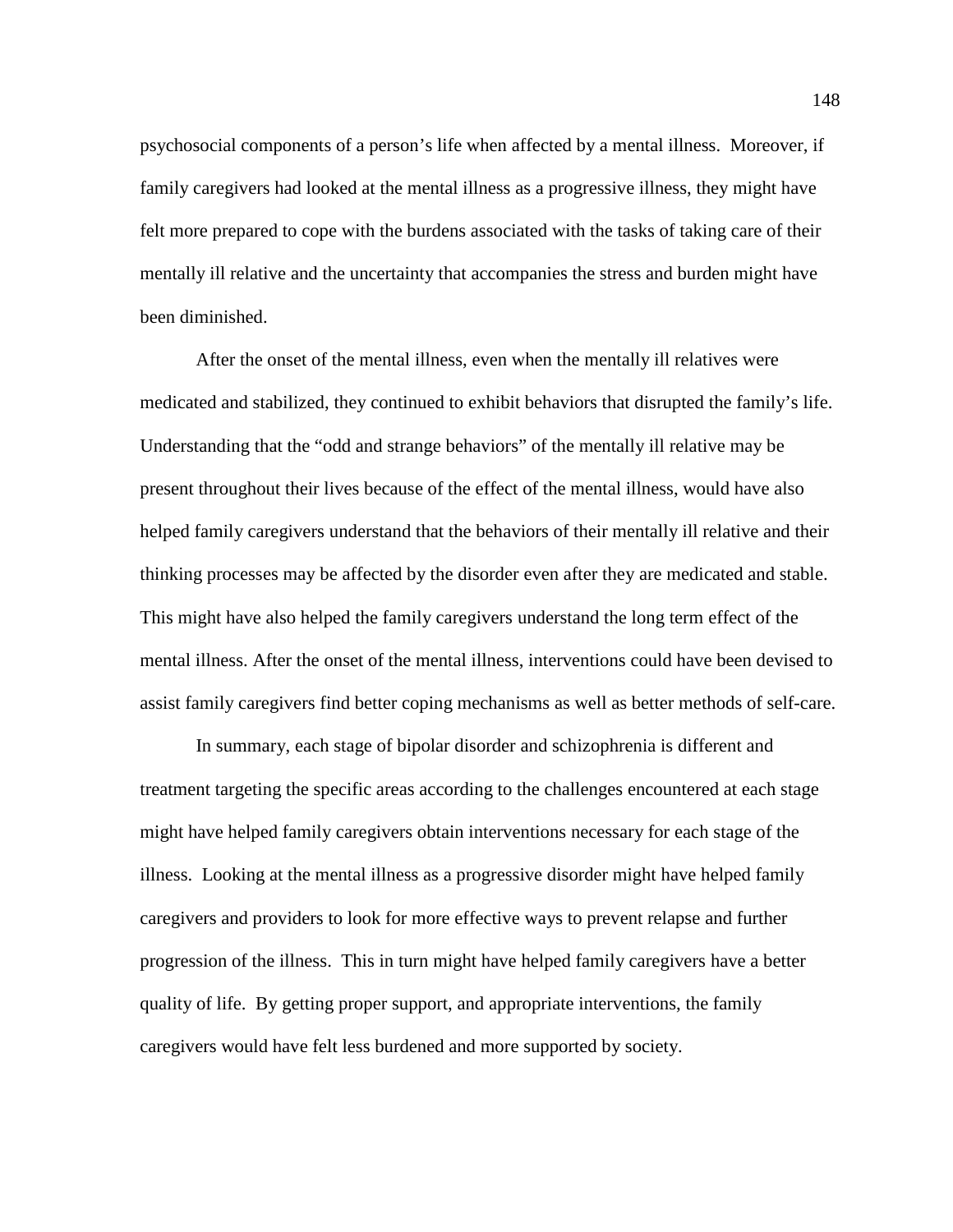## **Implications for Future Research**

This study can serve as a catalyst for understanding the lived experiences of the family caregivers dealing with schizophrenia and bipolar disorder. It also stresses the idea that each stage of a mental illness is different and the caregivers' stress burdens, and coping mechanisms for each stage are also different. More research in this area would target the types of interventions that would be needed at each stage. It is important to understand that a brain disorder is a complex matter and the research connected with the functioning of the human mind is constantly evolving, changing, and perfecting itself with time.

In general, current research in the area of family caregivers of the mentally ill focuses on interventions for the mentally ill patient, while neglecting the importance of the vital role that the caregivers play in the treatment of their ill relatives. It is evident that in order to better assist the mentally ill population, society needs to offer more support and assistance to the family caregivers. This narrative study attempted to address this gap in the literature by providing insight into the life histories of family members caring for relatives diagnosed with either schizophrenia or bipolar disorder through three different stages of the disorder.

In hindsight, it would also be important to look at the learning and strength that the caregivers acquired as a result of the caretaking. Much of the research has been focused on the burdens and psychological distress but not enough on the positive aspects gained from that experience. In this study, three of the caregivers talked about the strength that they gained as a result of their struggle with the mental illness of a relative. More research in this area can help the families with a mentally ill relative see the silver lining behind the cloud. By sharing and studying the positive outcomes of caregiving for mentally ill relatives,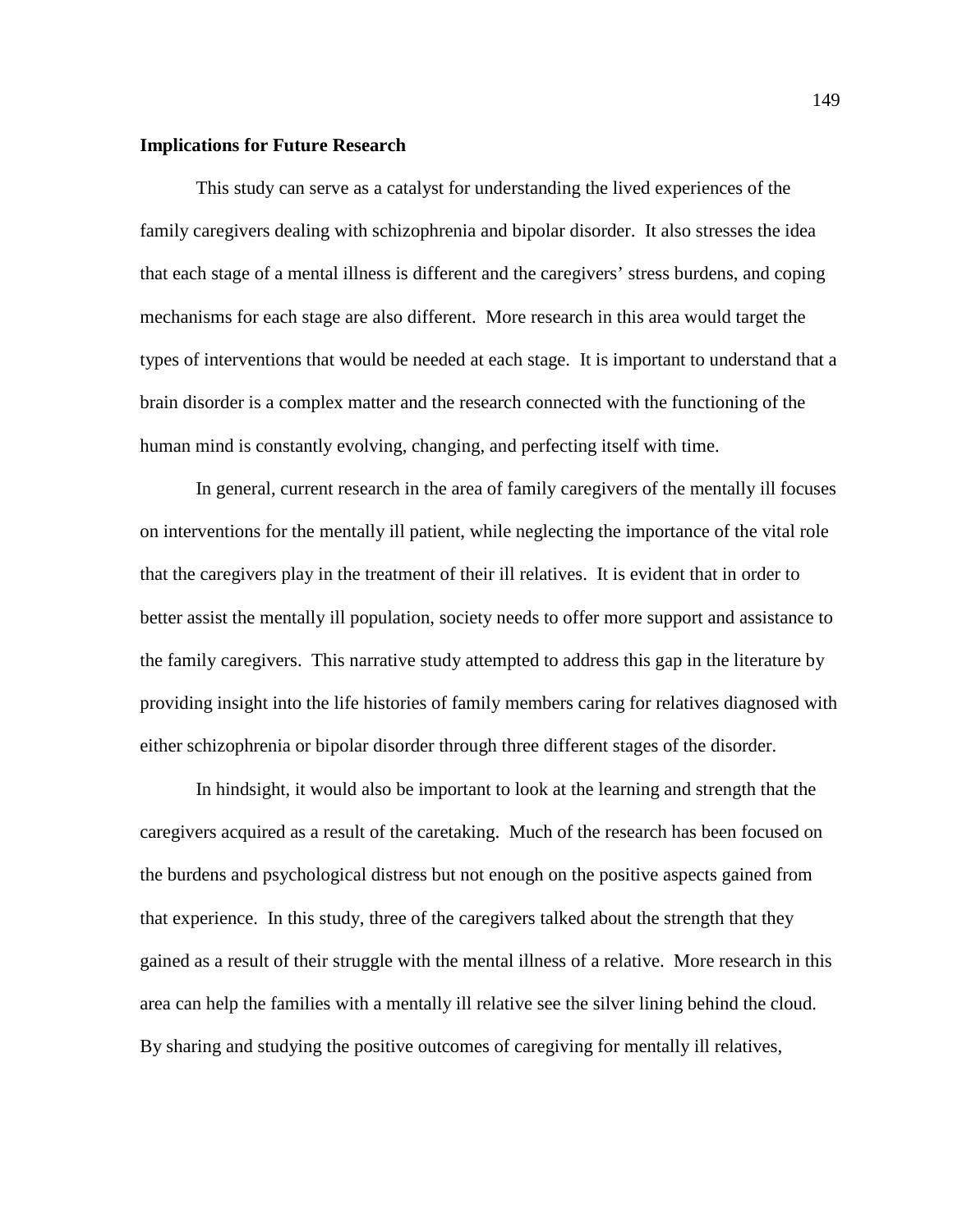providers can include the knowledge gained from such studies to help caregivers enhance the quality of their lives.

This study aimed to look at the lived experiences of family caregivers through the different stages of two mental illnesses, schizophrenia and bipolar disorder. It aimed to provide an added dimension to the understanding of the two mental illnesses and their effects on different areas of the family caregivers' lives. This may open doors for more studies geared to understanding how the diagnosis and stage of other mental illnesses contribute to burden, stress, and psychological distress. If information about the stage of the mental illness is included, then family caregivers may be able to gain more understanding of the behaviors and difficulties accompanying each state. Consequently, the interventions would also include the coping mechanisms and skills needed at each stage. The field is vast and every step can help bring a little more clarity and more hope for a better future. This study aimed to open the gateway to many unanswered questions for families entrusted with the difficult task of caring for a mentally ill relative. More studies in this area would improve services for the families of the mentally ill as well as offer providers the tools for devising better interventions.

At the present, if a person is over 18 years of age, he or she can choose to exclude the family caregivers from treatment because at 18 one is considered to be a competent adult. However, if there is a way to include family members in every facet of treatment, then the gap that exists today between the time when the person is finally diagnosed with the mental illness and the time that family caregivers experience the onset of the mental illness can be diminished. By being informed earlier and by being included in treatment, caregivers can begin to understand the problems associated with the mental illness and avoid the desperation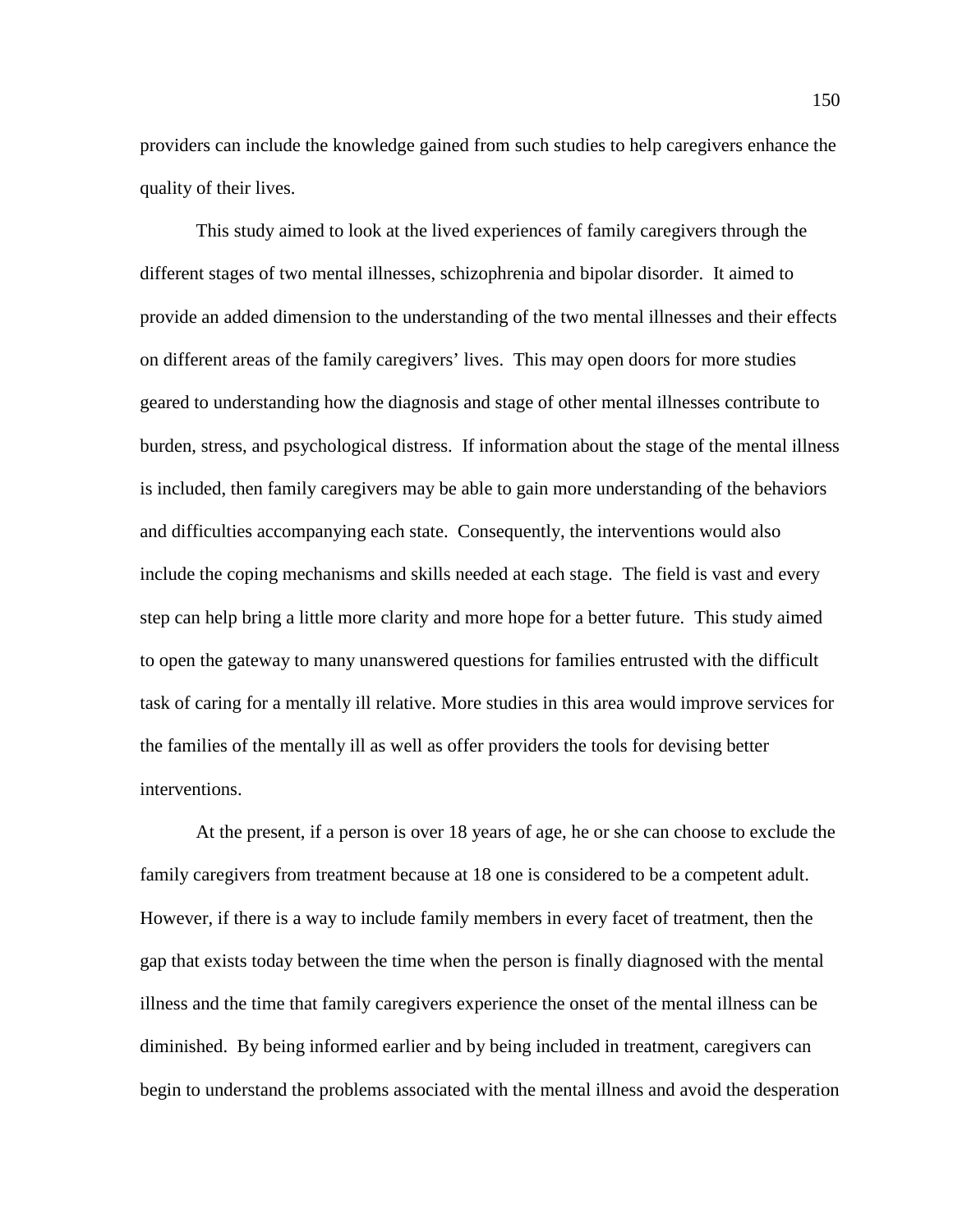they feel when the symptomatic behaviors get out of control. This study may enhance the interventions geared to helping the mentally ill and their families by providing them with an emic view of the family caregivers' lived experiences.

When devising interventions for the mentally ill and their family caregivers, it is also important to look at the cultural backgrounds of the family being helped. Stigma against the mentally ill differs in each culture. In some countries, people can openly discriminate against the mentally ill. In some developing countries, the government does not provide any financial help to the mentally ill and families with limited income become more burdened because of lack of finances to support their mentally ill family member.

Hopefully, with more awareness and more studies in this area, the growing number of family caregivers who are part of our society and our world can someday find more support and understanding. This in turn can help decrease the stigma associated with mental illness as well as its accompanying stress and burden. More awareness and studies in this area would also help family caregivers to feel less shame about having a mentally ill relative and feel more integrated within society. Thus, instead of feeling isolated, the family caregivers would feel part of a larger society, one that is not afraid of the mentally ill, one that does not blame the families for the mental illness at times, and one which knows that mental illness is part of our world and part of everyone's struggle.

In the long run, better interventions for the family caregivers of the mentally ill would help prepare families by providing them with better tools in order to deal with the mental illness. Better interventions tailored to the stage of the mental illness and more support could also help family caregivers use more effective strategies and better methods of self-care. Ultimately, family caregivers of the mentally ill may experience a better quality of life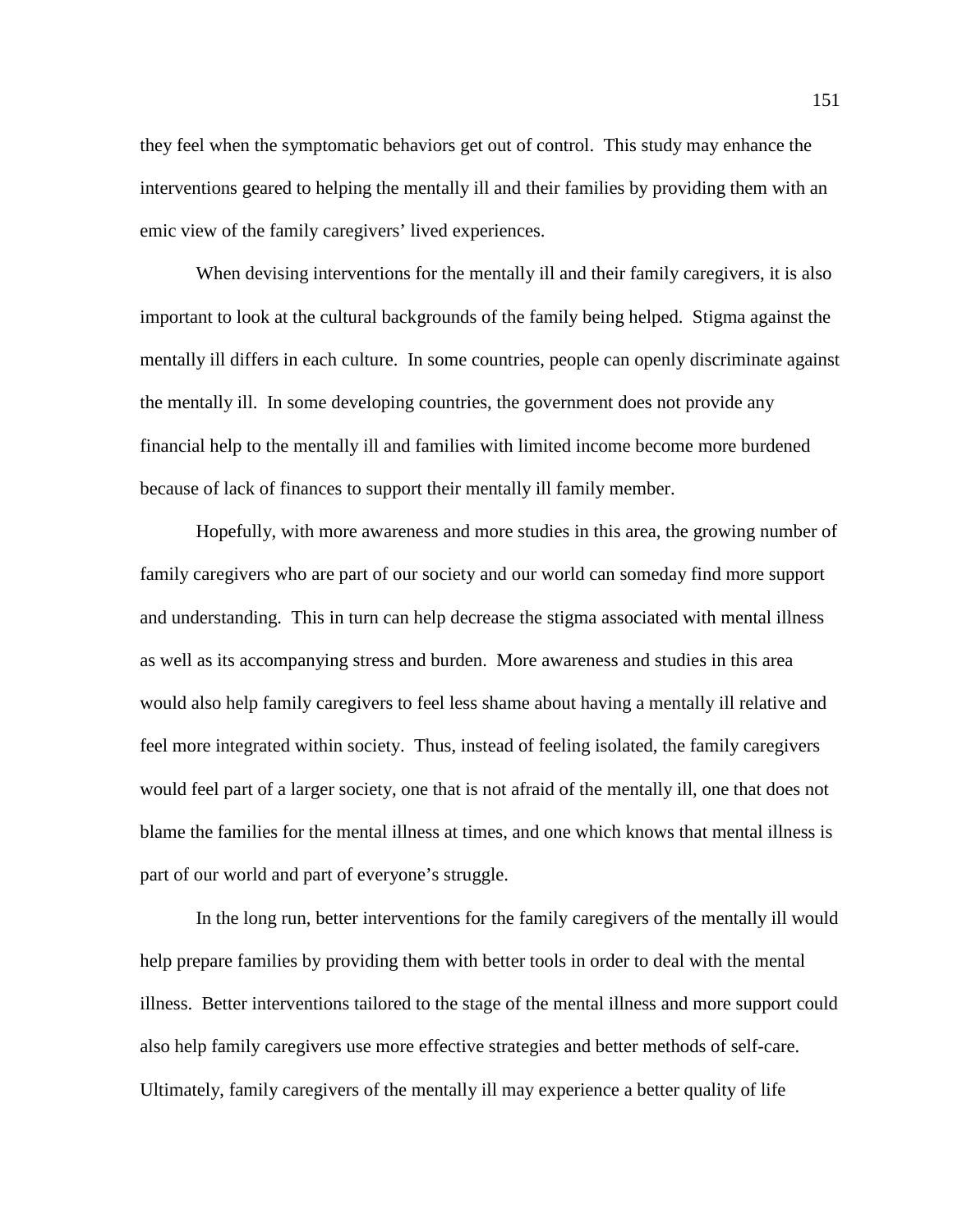If we ponder deeply into what systems are really about, by enhancing the lives of the families of the mentally ill, we are helping society at large. Society is composed of people with mental illness and we are part of that system. Therefore, by understanding the burden faced by the millions of families around the world, we can all relate to something crucial in the human experience which is to make our lives a little easier and thus make other people's lives easier. In doing so, we are only helping ourselves and the world we live in for generations to come.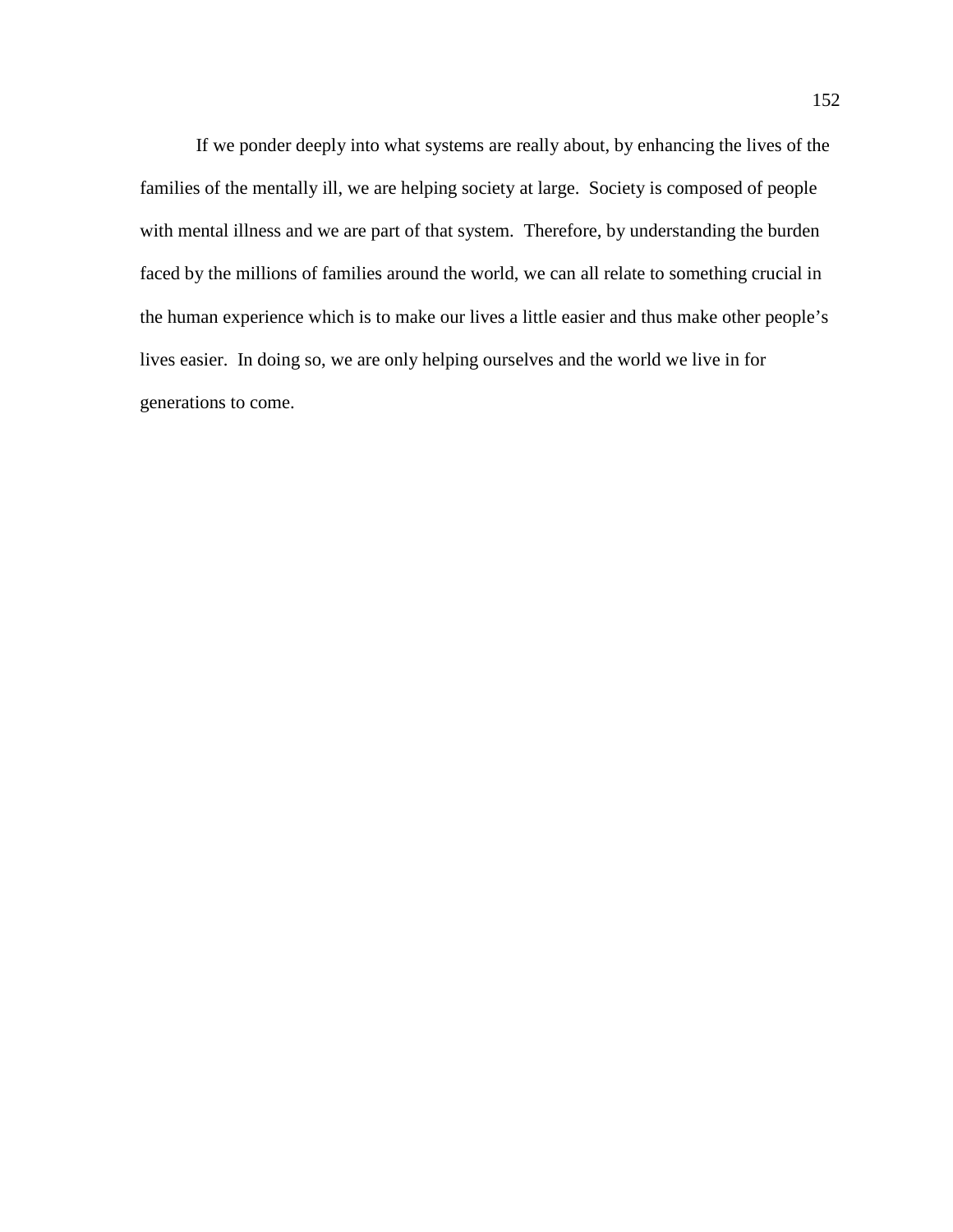*To all the ones who are suffering In silence from the bond of love For the one who has stepped into unknown territories. For the ones who never sleep too deeply for if they do, a calamity may darken their days over and over again. You recall, the time when you felt that life was smiling at you and the being in your arms was going to continue to live like you do and follow the footsteps you had envisioned. For so long, You have changed that vision. You have adjusted to the new reality. Sometimes you want to know what is his world really like? It feels like he is looking through clouds of confusion,*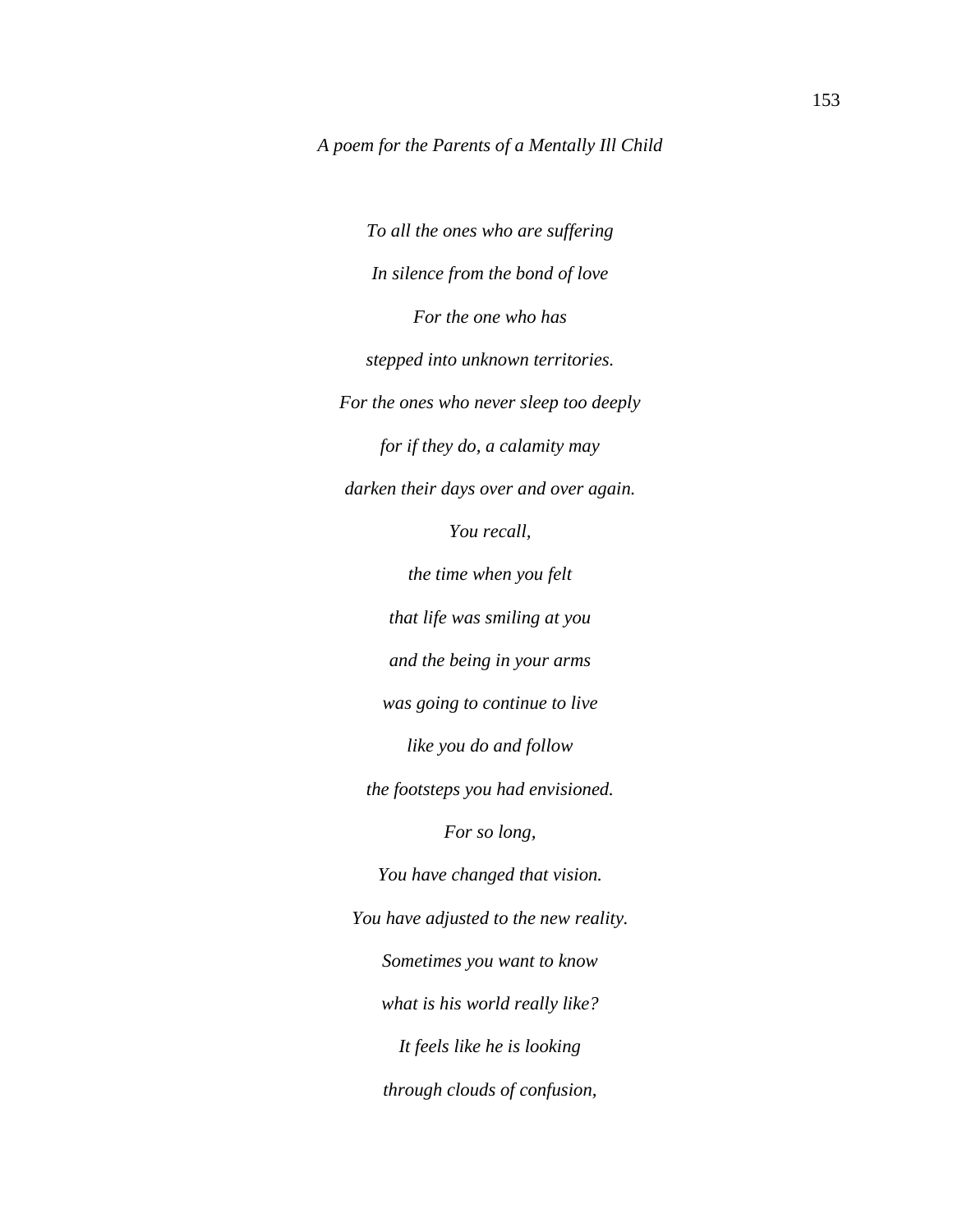*confusion to you but not to him*

*You learn to live*

*partly in his world*

*to take him out of his.*

*You learn to enjoy the*

*moments when his eyes*

*are like they used to be,*

*when he was an infant*

*innocent and pure,*

*just waiting to live*

*the wonders of the day,*

*while he held your hand*

*and now you know*

*that you may have to hold it forever and dread the day*

*when your hand can no longer hold his*

*Reshma Kamal*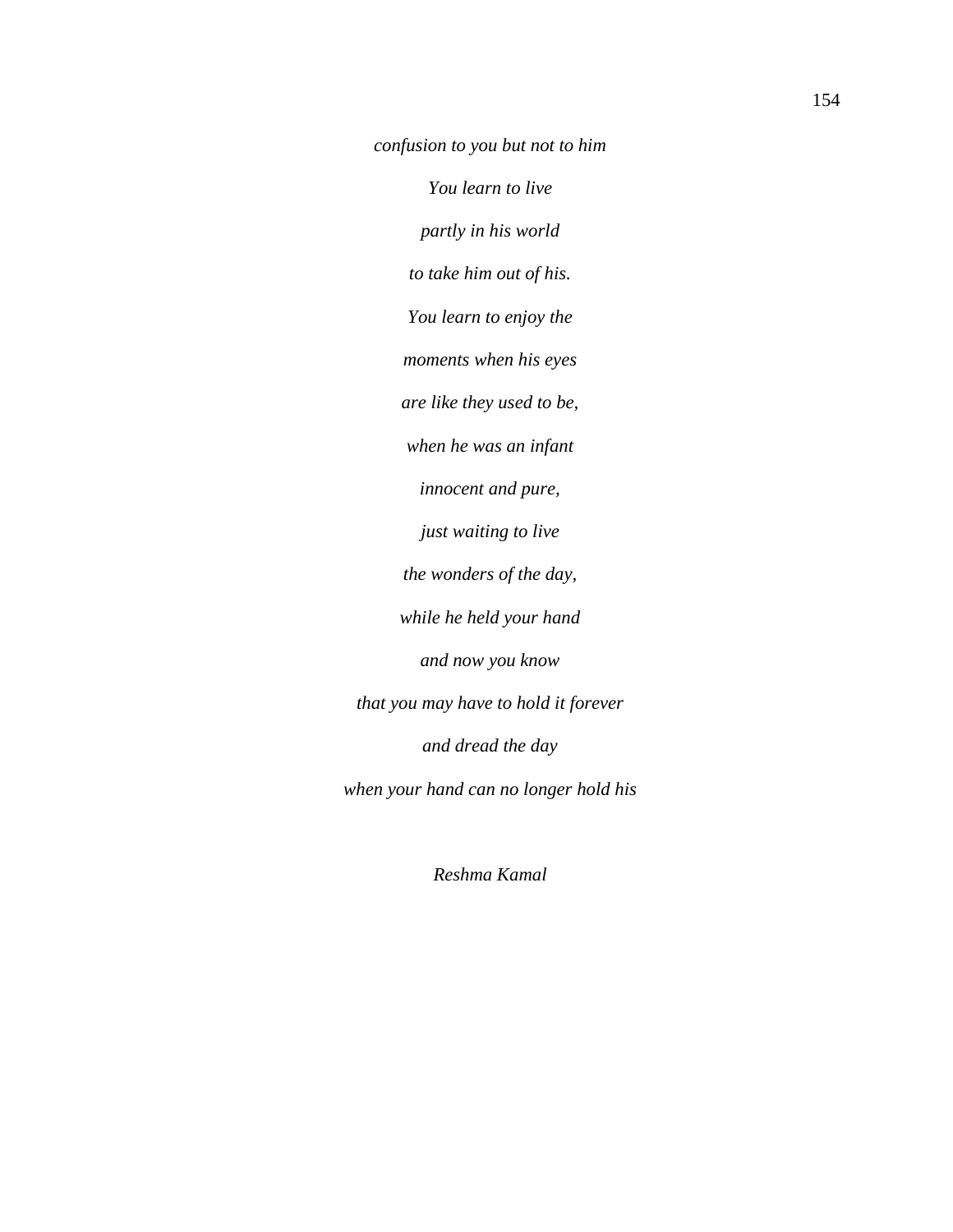### **References**

- American Psychiatric Association, (2000). *Diagnostic and statistical manual of mental disorders (4<sup>th</sup> ed., text revision).* Washington, DC: Author.
- Bateson, G., Jackson, D., Haley, J., & Weakland. J. (1956). Toward a theory of schizophrenia. Behavioral Science, 1, 251-264.
- Berk, M., Hallam, K., Malhi, G.S., Henry, L., Hasty, M., Macneil, C., … McGorry, P.D. (2010). Evidence and implications for early interventions in bipolar disorder. *Journal of Mental Health. 19* (2), 113-126.
- Bipolar Disorder, NIMH, retrieved on line on 05/03/2011 from

http://www.nimh.nih.gov/health/publications/bipolar-disorder/complete-index.shtml

Bipolar Disorder, retrieved on line on 04/17/2013 from

http://medical-dictionary.thefreedictionary.com/bipolar+disorder

- Bowen, Murray (1994). *Family therapy in clinical practice.* Lanham, Maryland. First Rowman & Littlefield Publishers, INC.
- Bregman, O.C., & White, C.M. (2011). *Bringing systems thinking to life: expanding the horizons for Bowen family systems theory.* New York, London. Routledge. Taylor & Francis Group.
- Bruner, J. (1990). *Acts of meaning.* Campbridge, MA: Harward University Press.
- Camic, P.M., Rhodes, J.E., & Yardley, L. (2003). *Qualitative Research in Psychology: Expanding Perspectives in Methodology and Design. American Psychological Association, Washington, DC.*
- Chang, K.H., & Horrocks, S. (2006). Lived experiences of family caregivers of mentally ill relatives. *Journal of Advanced Nursing, 53* (4), 435-443.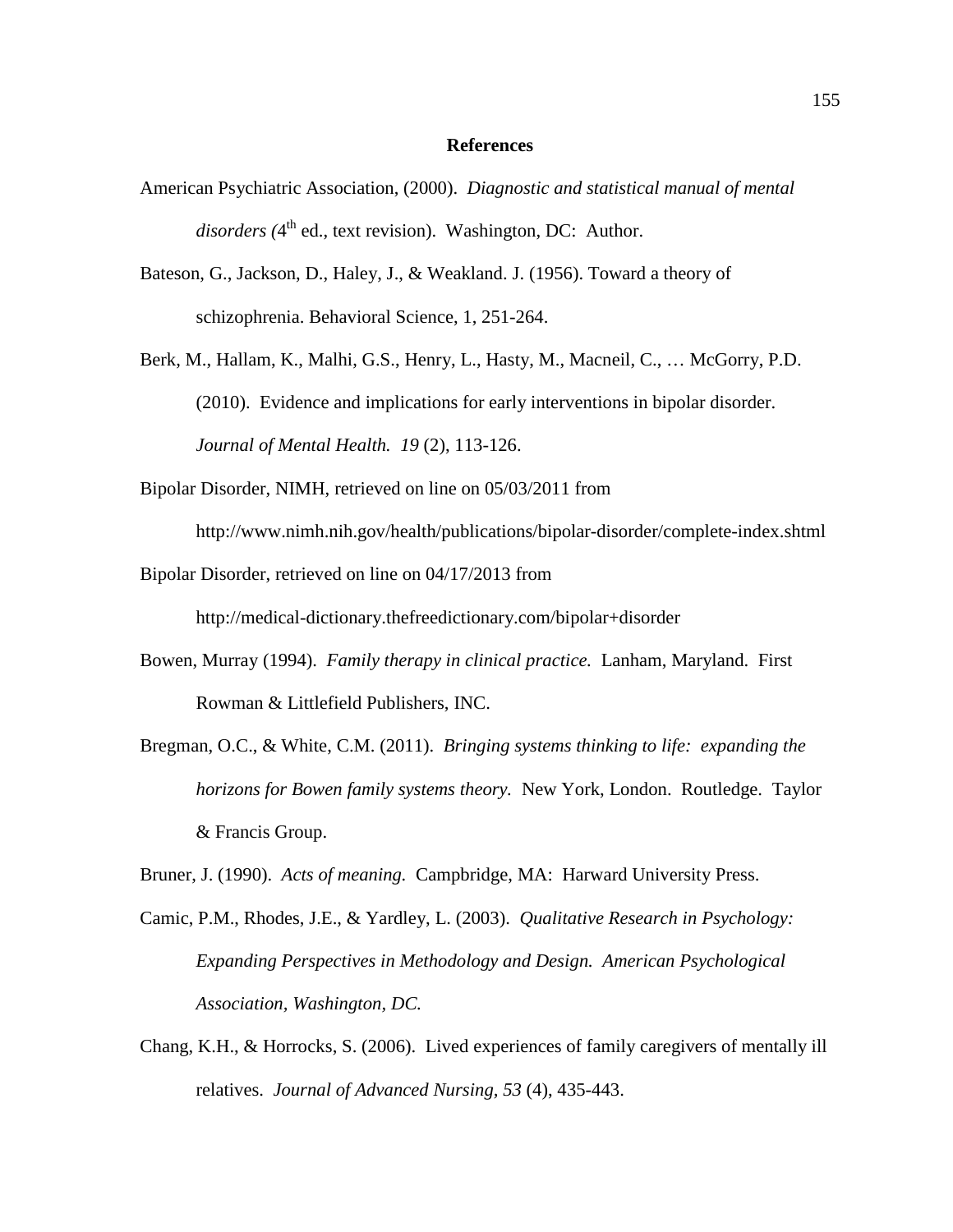- Chiu, M.Y., Wei, G.F., & Lee, S. (2006). Personal tragedy or system failure: A qualitative analysis of narratives of caregivers of people with severe mental illness in Hong Kong and Taiwan. *International Journal of Social Psychiatry. Vol 52*(5): 413-423.
- Clandinin, D.J., & Connelly, F.M. (2000). *Narrative inquiry: Experience and story in qualitative research.* San Francisco: Jossey-Bass.
- Corbin, J., & Strauss, A. (2008). *Basics of qualitative research, 3e.* Thousand Oaks, CA: Sage.
- Corrigan, P. W., & Penn, D. L. (1999). Lessons from social psychology on discrediting psychiatric stigma. *American Psychologist*, *54*(9), 765-776.
- Corrigan, P.W., & Miller, F.E. (2004). Shame, blame, and contamination: A review of the impact of mental illness stigma on family members. *Journal of Mental Health, 13,* 6, 537-548.
- Corrigan, P.W., Watson, A. C., & Miller, F.E. (2006). The impact of mental illness and drug dependence stigma on family members. *Journal of Family Psychology, 20,* 2, 239- 246.
- Creswell, J.W. (2007). *Qualitative Inquiry and Research Design: Choosing among five approaches.* Sage Publications.
- Deinstitutionalization (n.d.), in Merriam-Webster online dictionary  $(11<sup>th</sup>$ ed) retrieved on 11/08/2011 from http://www.merriam-webster.com/dictionary/deinstitutionalization. Denzin, N.K. (1989). *Interpretive biography.* Newburry Park, CA: Sage.
- Doornbos, M.M. (2002). Family caregivers and the mental health care system; reality and dreams. *Archives of Psychiatric Nursing. Vol XVI,* No 1. 39-46.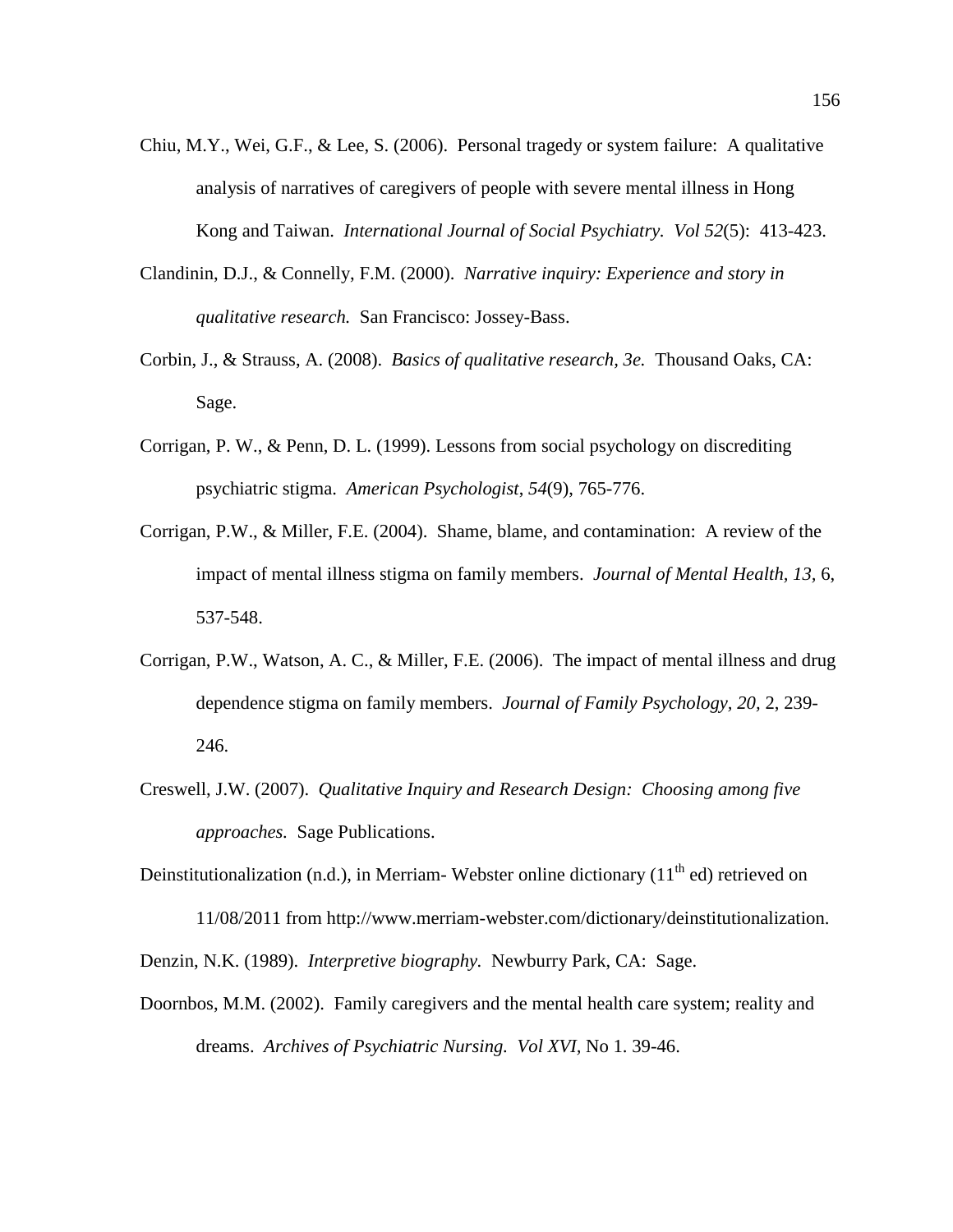- Dyck, D.G., Short, R., & Vitaliano, P.P. (1999). Predictors of burden and infectious illness in schizophrenia caregivers. *Psychosomatic Medicine, 61,*411-419.
- ECT (n.d.), retrieved on line on 10/26/2013 from http://www.webmd.com/bipolardisorder/electroconvulsive-therapy-ect.
- Emic (n.d.), in Merriam Webster online dictionary retrieved on 12/09/2011 from www.merriam-webster.com/dictionary/emic.
- Freidman, E. (1985). *Generation to Generation: Family Process in Church and Synagogue* New York, Guilford Press.
- Fujino, N., & Okamura, H. (2009). Factors affecting the sense of burden felt by family members caring for patients with mental illness. *Archives of Psychiatric Nursing, 23,*  2, 128-137.
- Ganguly, K.K., Chadda, R.K., & Singh, T.B. (2010). Caregiver burden and coping in schizophrenia and bipolar disorder: a qualitative study. *American Journal of Psychiatric Rehabilitation, 13,* 126-142.
- Gilbert, M. R. (2006). *The Eight Concepts of Bowen's Theory.* Falls Church, VA: Leading Systems Press.
- Glesne, C. (2010). *Becoming Qualitative Researchers: An Introduction (4<sup>th</sup> Edition).* Prentice Hall.
- Goldman, H.H. (1982). Mental illness and family burden: a public health perspective. *Hospital and community psychiatry, 33,* 557-560.
- Goffman, E. (1963). *Stigma: notes on the management of spoiled identity*. Englewood Cliffs, NJ: Prentice Hall.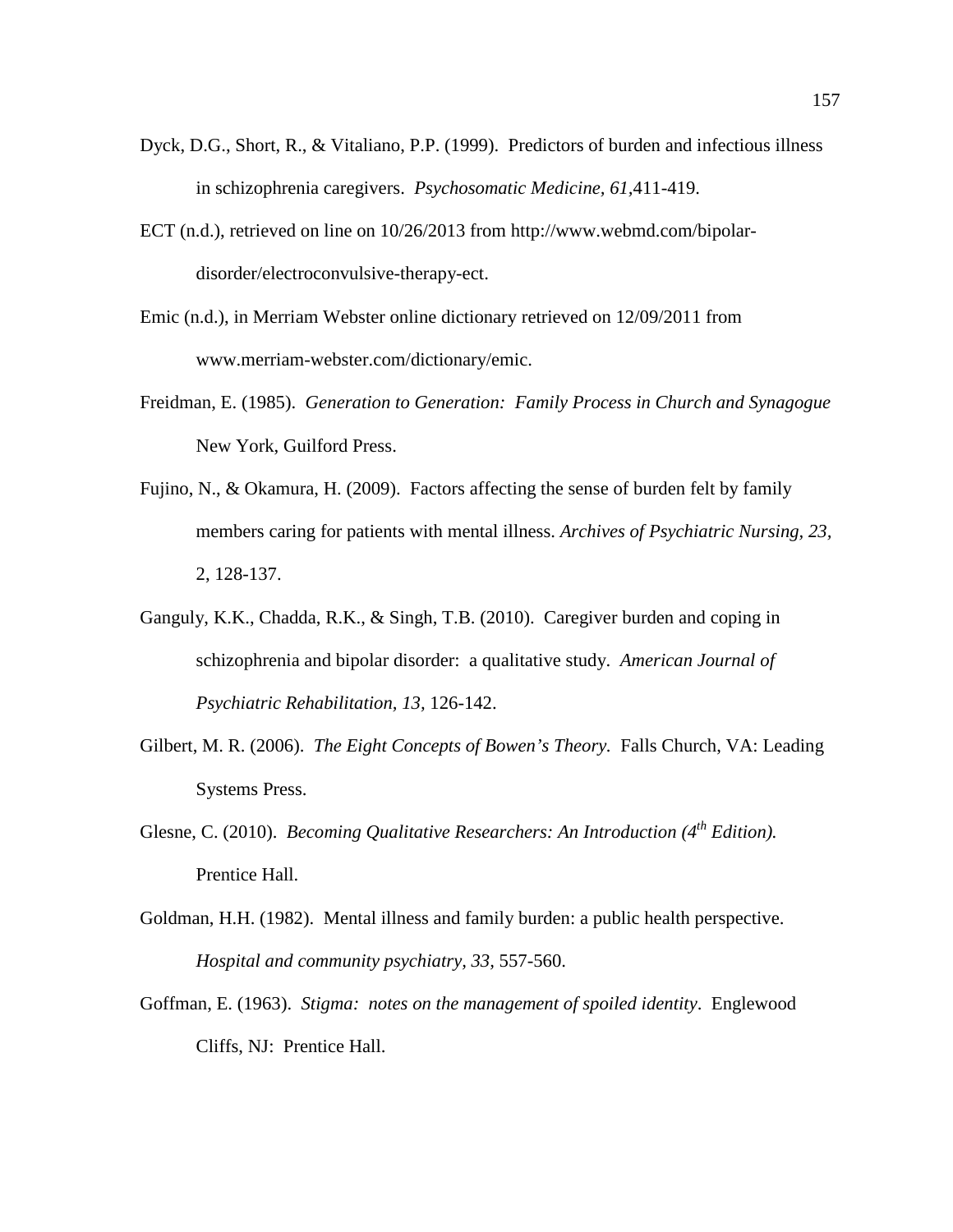- Greenberg, J. S., Kim, H. W., & Greenley, J. R. (1997). Factors associated with subjective burden in siblings of adults with severe mental illness. *American Journal of Orthopsychiatry, 67,* 231–241.
- Guarnaccia, P.J., & Parra, P. (1996). Ethnicity, social status, and families experiences of caring for a mentally ill family member. *Community Mental Health Journal, 32,* 243- 260.
- Gubman, G.D., Tessler, R.C., & Willis, G. (1987). Living with the mentally ill: factors affecting household complaints. *Schizophrenia Bulletin, 13,* 727-736.
- Heru, A. M. (2000). Family functioning, burden, and reward in the caregiving for chronic mental illness. *Families, Systems, & Health*, *18*(1), 91-103.
- Huan, X., Sun, F., Yen W., & Fu, C. (2007). The coping experiences of carers who live with someone who has schizophrenia. *Journal of Clinical Nursing. 17*, 817-826.
- Hutchinson, D., Anthony, W., Ashcraft, L., Johnson, E., Dunn, E.C., Lyass, A., & Rogers, E.S. (2006). The personal and vocational impact of training and employing people with psychiatric disabilities as providers. *Psychiatric rehabilitation Journal, 29,* 205- 213.
- Ideas To Action, n.d., retrieved on line on 07/13/2013 from http://ideastoaction.wordpress.com/dr-bowen/bowen-theory/differentiation-of-selfscal/
- Jubb, M., & Shanley, E. (2002). Family involvement: The key to opening locked wards and closed minds. *International Journal of Mental Health Nursing*, *11*(1), 47-53.
- Kelly, S., & McKenna, H. P. (2004). Risks to mental health patients discharged into the community. *Health, Risk & Society*, *6*(4), 377-385.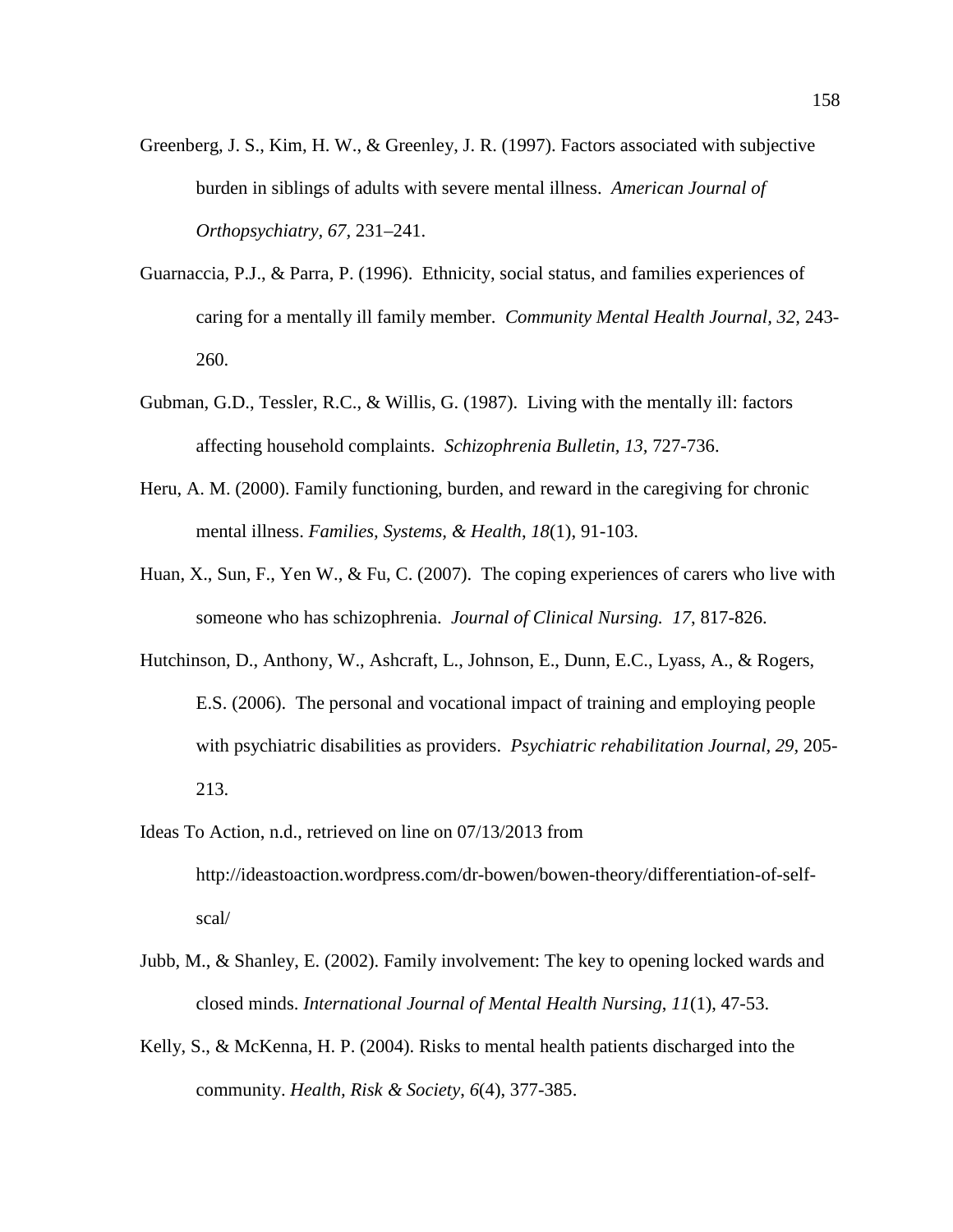- Kerr, M. E., & Bowen, M. (1988). *Family evaluation: An approach based on Bowen theory*. New York, NY US: WW Norton & Co.
- Kraus, J.B., & Slavinsky, A.T. (1982). *The Chronically Ill Psychiatric Patient and the Community.* Boston, Blackwell Scientific Publishers.
- Krieg, R. G. (2001). An interdisciplinary look at the deinstitutionalization of the mentally ill. *The Social Science Journal*, *38*(3), 367-380.
- Kuipers, E. (2006). Family interventions in schizophrenia: Evidence for efficacy and proposed mechanisms of change. *Journal of Family Therapy*, *28*(1), 73-80.
- Lefley, H.P., & Johnson, D.L. (1990). Families as allies in treatment of the mentally ill: new Directions for mental health professionals. *American Psychiatric Press.*
- Lidz, T., Fleck, S., & Cornelison, A. (1965). *Schizophrenia and the Family.*
- New York, International Universities Press.
- Lincoln, Y.S., & Guba, E.G. (1985). *Naturalistic Inquiry.* Newbury Park, CA: Sage Publications.
- Link, B.G., & Phelan, J.C. (2001). Conceptualizing stigma. *Annual Review of Sociology*, 27, p. 363-385
- Link, B.G., Phelan, J.C., Bresnahan, M., Stueve, A., & Pescosolido, B.A. (1999). Public Conceptions of mental illness: labels, causes, dangerousness and social distance. *American Journal of Public Health, 89*, 1328-1333.
- Lively, S., Friedrich, R., & Rubenstein, L. (2004). The effect of disturbing illness behaviors on siblings of persons with schizophrenia. *Journal of The American Psychiatric Nurses Association*, *10*(5), 222-232.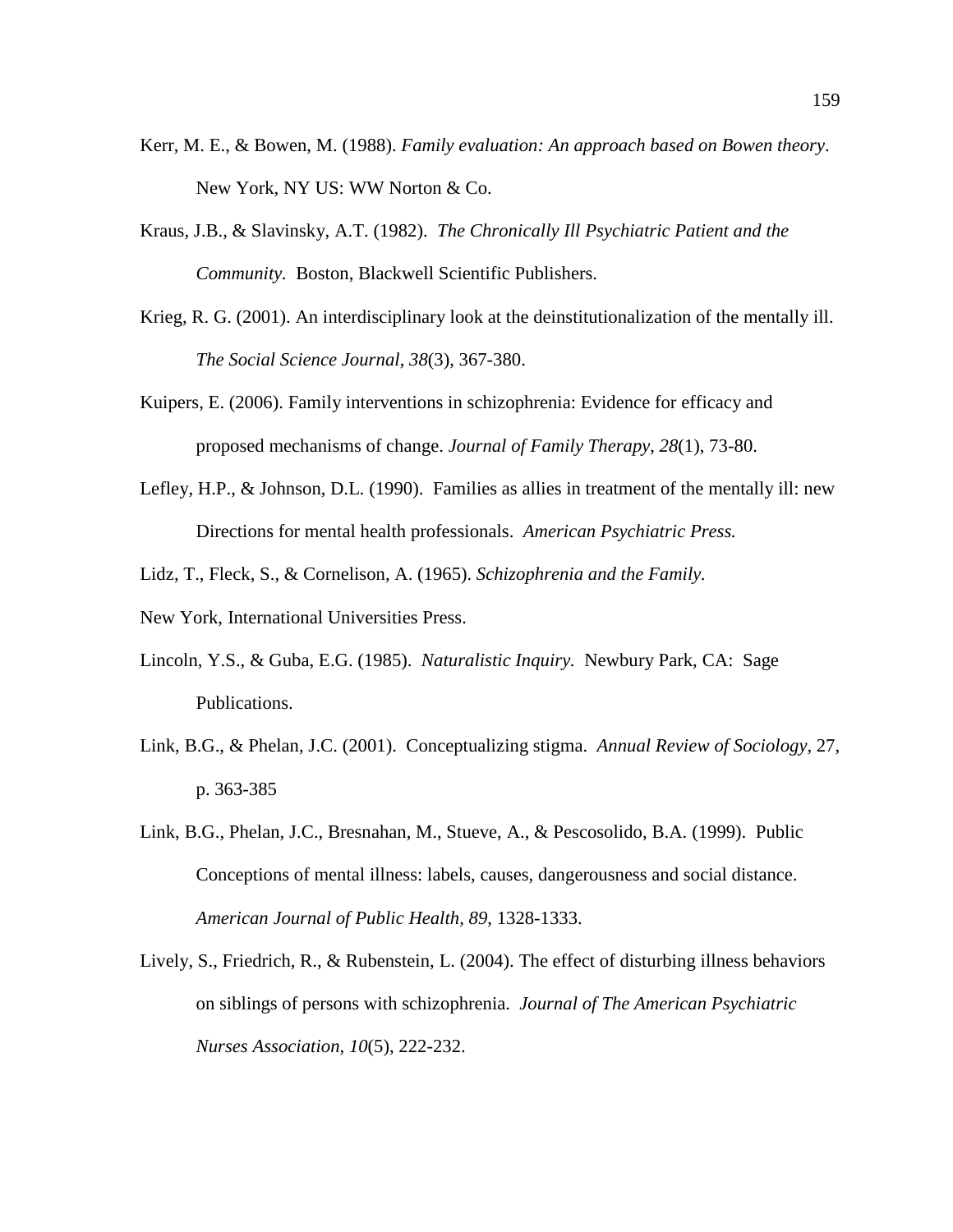- Maslow, A. (1943). A theory of human motivation. *Psychological Review. Vol 50*, 4, p.370– 396.
- Mayo Clinic (n.d.). Catatonic schizophrenia. Retrieved from http://www.mayoclinic.com/health/catatonic-schizophrenia/DS00863

Mayan, J.M. (2009). *Essentials of qualitative inquiry.* Walnut Creek, CA: Left Coast Press.

- McIntosh, B., & Zirpoli, E.R. (1982). Fighting parents' helplessness. *International Journal of Group Psychotherapy, 32,* 75-89.
- Mental Illness,  $(n,d)$ . In Merriam-Webster's online dictionary  $(11<sup>th</sup>$ ed). Retrieved from http://www.merriamwebster.com/medical/mental+disorder?show=0&t=1291746854

Mental Illness, NAMI. Retrieved on line on 05/03/2011 from http://www.nami.org/Content/NavigationMenu/Inform\_Yourself/About\_Mental\_Illne ss/About\_Mental\_Illness.htm

- Miklowitz, D. J., & Scott, J. (2009). Psychosocial treatments for bipolar disorder: Costeffectiveness, mediating mechanisms, and future directions. *Bipolar Disorders*, *11*(Suppl2), 110-122.
- Muhlbauer, A.S. (2002). Experience of stigma by families with mentally ill members. Journal of the American Psychiatric Nurses Association, 8, 76-83.
- Muhlbauer, S. (2008). Caregiver perceptions and needs regarding symptoms attenuation in severe and persistent mental illness. *Perspectives in Psychiatric Care, 44,* 2.
- Nichols, M. (1984). *Family Therapy, Concepts and Methods.* New York. Gardner Press.
- Oliver, J., Huxley, P., Bridges, K., & Mohamed, H. (1996). Quality of life and mental health services. *British Journal of Social Work*. *26,* 5, 743-745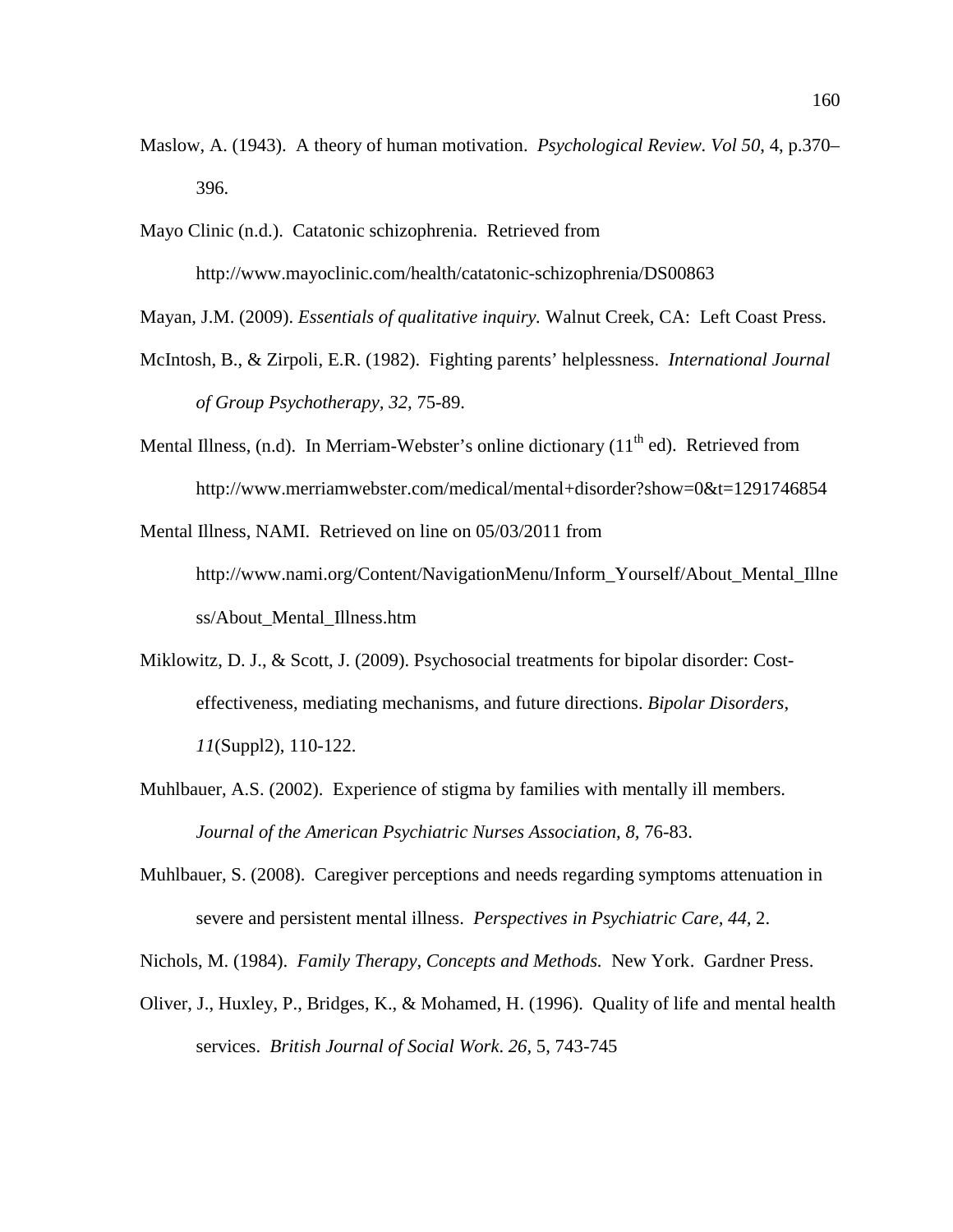- Ostman, M., & Hansson, L. (2002). Children in families with a severely mentally ill member-prevalence & needs for support. *Soc Psychiatr Epidemiol, 37,* 243-248.
- Phelan, J.C., Link, B.G., Stueve, A., & Pescosolido, B.A. (2000). Public conceptions of mental health illness in 1950 and 1996: What is mental illness and is it not to be feared? *Journal of health and Social Behavior, 41*, 188-207
- Potasznik, H. (1995, June). Psychiatric symptoms, social support, and coping: Potential predictors of burden in caregivers of the mentally ill. *Dissertation Abstracts International*, *55*
- Veague, H. B. (2007). *Psychological disorders: schizophrenia.* Infobase Publishing.
- Rammohan, A., Rao, K., & Subbakrishna, D.K. (2002). Religious coping and psychological wellbeing in carers of relatives with schizophrenia. *Acta Psychiatr Scand. 105*, 356- 362.
- Reinares, M., Colom, F., Rosa, A.R., Bonnίn, C.M., Franco, C., Solé, B., …Vieta, E. (2010). The impact of staging bipolar disorder on treatment outcome of family psychoeducation. *Journal of Affective Disorders, 123*, 81-86.
- Reupert, A., & Mayberry, D. (2007). Families affected by parental mental illness: A multiperspective account of issues and interventions. *American Journal of Orthopsychiatry, 77,* 3, 362-369.

Reissman, K. R. (1993). *Narrative analysis.* Sage Publications.

Rogers, C. (1959). A theory of therapy, personality, and interpersonal relationships, as developed in the client-centered framework. *In S. Koch (ed), Psychology: a Study of Science, Vol III. Formulations of the Person and the Social Context, New* York: McGraw-Hill.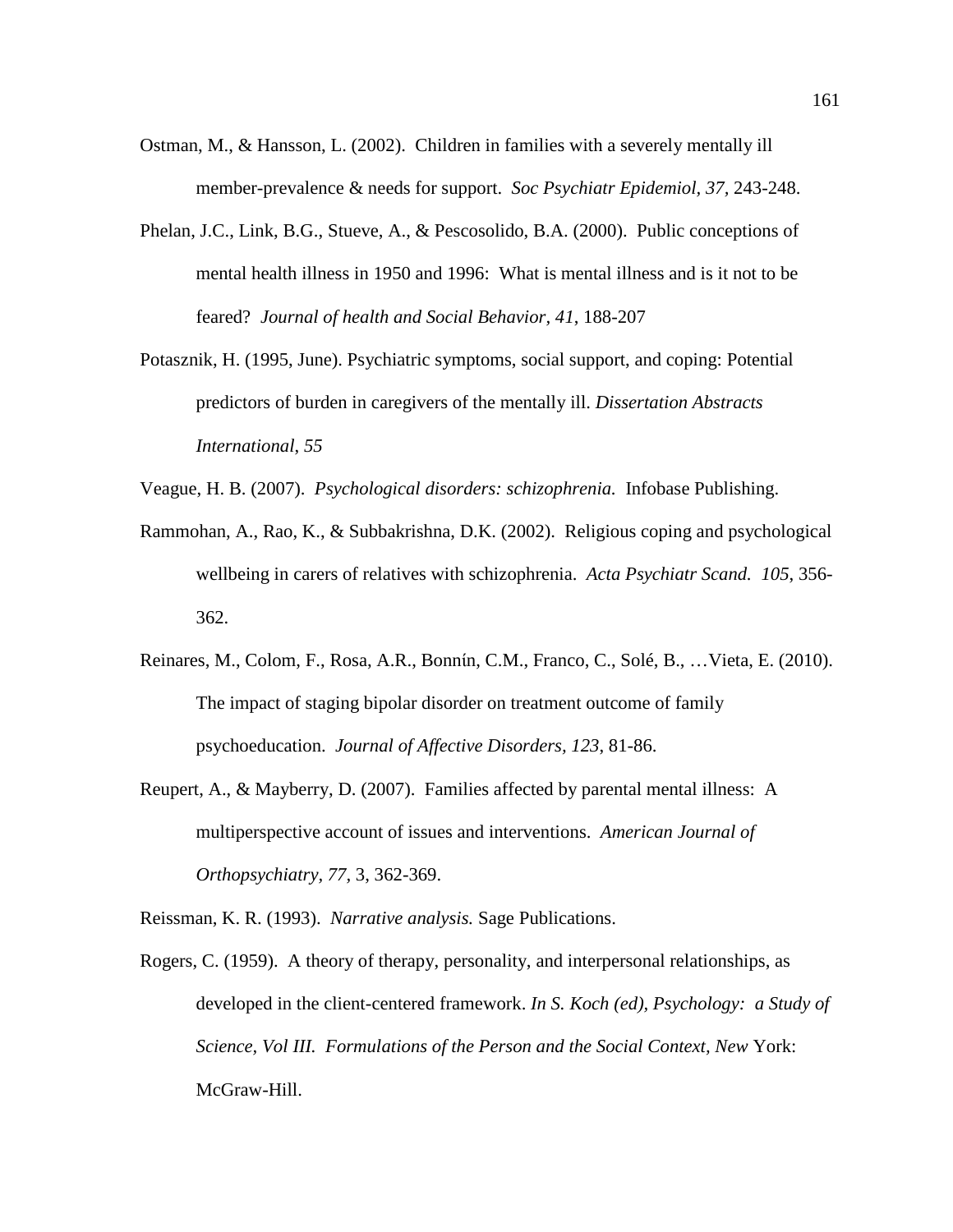- Rose, L.E., Mallinson, R.K., & Gerson, L.D. (2006). Mastery, burden, and areas of concern among family caregivers of mentally ill persons. *Archives of Psychiatric Nursing, 20,*  1, 41-51.
- Scheirs, J.G.M., & Bok, S. (2007). Psychological Distress in caregivers or relatives of patients with borderline personality disorder. *International Journal of Social Psychiatry, 53,* 3, 195-203.
- Schizophrenia, retrieved on line on 04/17/2013 from

http://www.nimh.nih.gov/health/publications/schizophrenia/what-isschizophrenia.shtml

Schizophrenia, retrieved on line on 10/19/2013 from

http://www.everydayhealth.com/guide/schizophrenia/progression.aspx

- Seeman, M. V. (2009). The changing role of mother of the mentally ill: from schizophrenogenic mother to multigenerational caregiver. *Psychiatry: Interpersonal and Biological Processes*, *72*(3), 284-294.
- Sherman, M.D., & Carothers, R.A. (2005). Applying the readiness to change model of implementation of family interventions for serious mental illness. *Community Mental Health Journal, Vol. 41,* No 2.
- Strakowski, S.M., Keck, P.E., McElroy, S.I., West, S.A., Sax, K.W., Hawkins, J.M., … Bourne, M.L. (1998). Twelve-month outcome after first hospitalization for affective psychosis, *Archives of General Psychiatry, 55*, 49-55.
- Stuart, G.W., & Sundeen, S.J. (1995). *Principles and Practice of Psychiatric Nursing.* St. Louis: Mosby.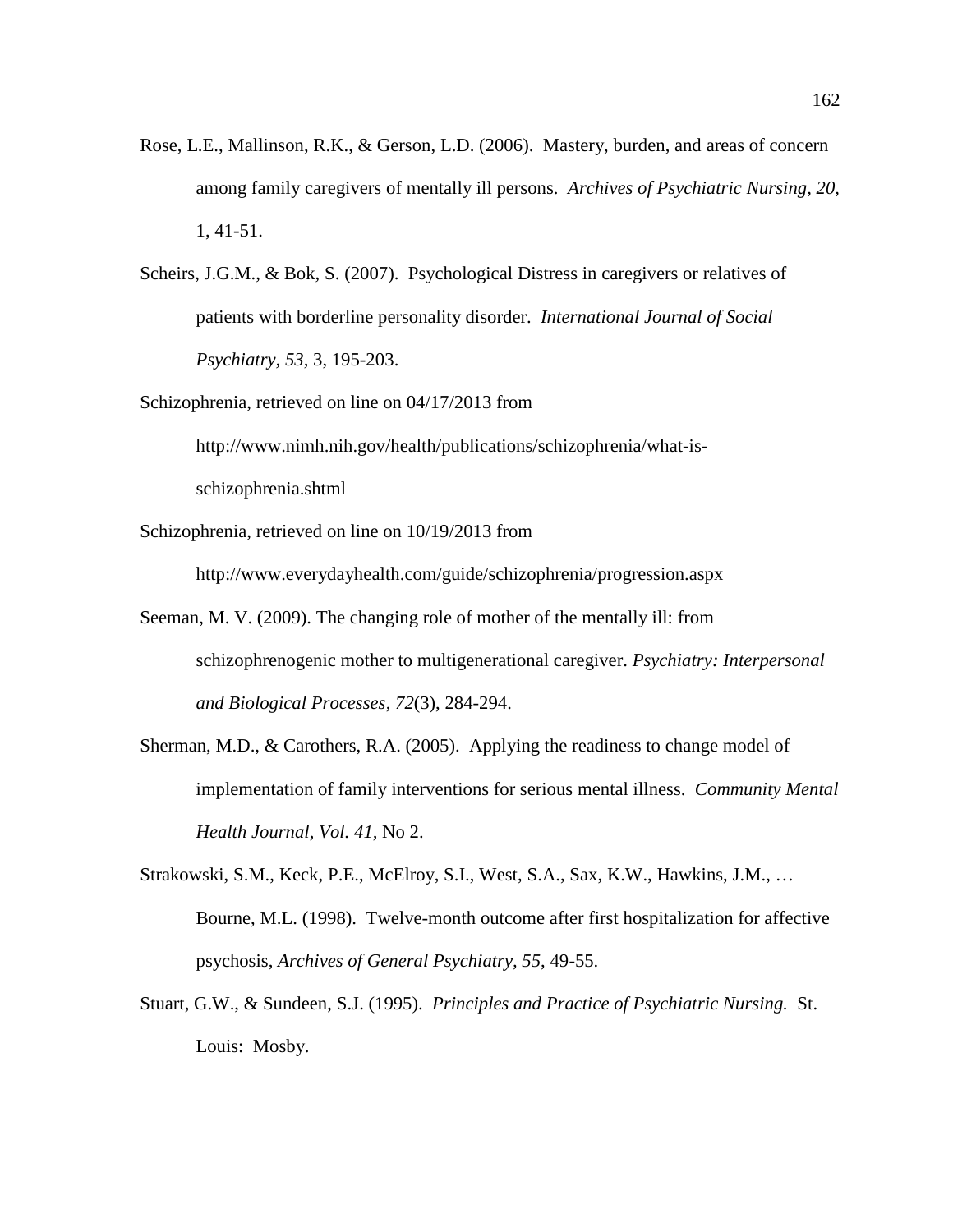Suresky, M., Zauszniewski, J. A., & Bekhet, A. K. (2008). Sense of coherence and quality of life in women family members of the seriously mentally ill. *Issues In Mental Health Nursing*, *29*(3), 265-278.

Tardive Dyskinesia (n.d) retrieved on 10 26/2013 from http://www.tardivedyskinesia.com.

- Peternelj-Taylor, C. (2008). Criminalization of the mentally ill. *Journal of Forensic Nursing*, *4*(4), 185-187.
- Toseland, R.W., Rossiter, C.M., Peak, T., & Smith, G.C. (1990). Comparative effectiveness of individual and group interventions to support family caregivers. *Social Work, 35,*  209-217.
- Torrey, E.F. (1995). Jails and prisons-America's new mental hospitals. *American Journal of Public Health, 85*(12), 1611-1613.
- Velakoulis, D., Woods, S.J., Wong, M.T.H., McGorry, P.D., Yung, A., Phillips, L., … Pantelis, C. (2006). Hippocampal and amygdala volumes according to psychosis stage and diagnosis. *Arch of General Psychiatry, Vol 63.*

Vermont family studies retrieved from

http://www.vermontcenterforfamilystudies.org/bowen\_family\_systems\_theory/ retrieved on 11/22/2013

- Winefield, H. R., & Harvey, E. (1993). Determinants of psychological distress in relatives of people with chronic schizophrenia. *Schizophrenia Bulletin. 19,* 619-623
- Yang, L. H., & Pearson, V.J. (2002). Understanding families in their own context: schizophrenia and structural family therapy in Beijing. *Journal of Family Therapy, 24,* 233-257.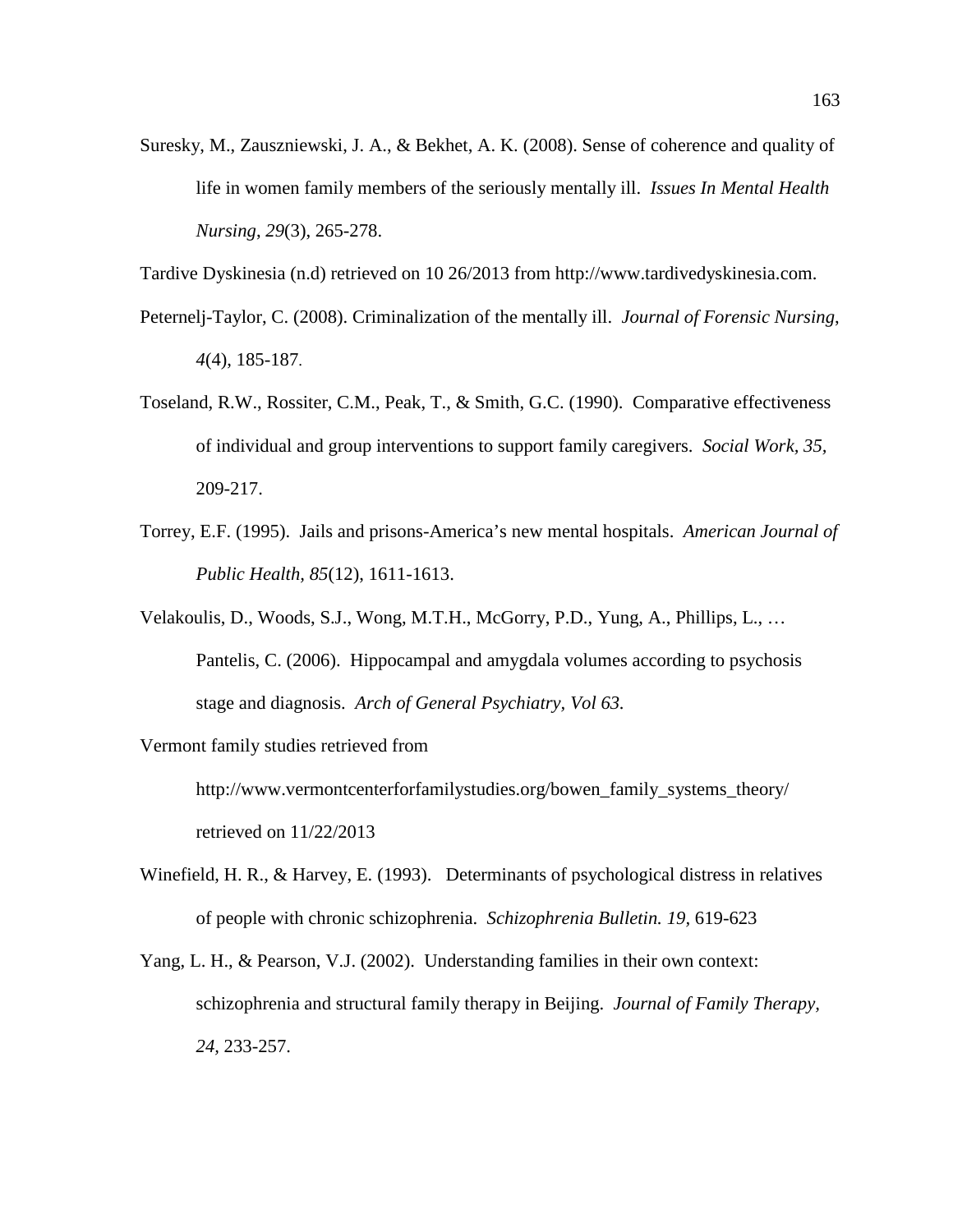# **Appendix A: Interview Protocol**[1](#page-174-0)

| Date: $\frac{1}{2}$ |
|---------------------|
|                     |
| Interviewer:        |
| Interviewee:        |

This is a qualitative study about the lived experiences of family caregivers of a mentally ill relative. This interview will be tape-recorded.

 $\overline{\phantom{a}}$ 

<span id="page-174-0"></span>l <sup>1</sup> Modified from Creswell (2007)